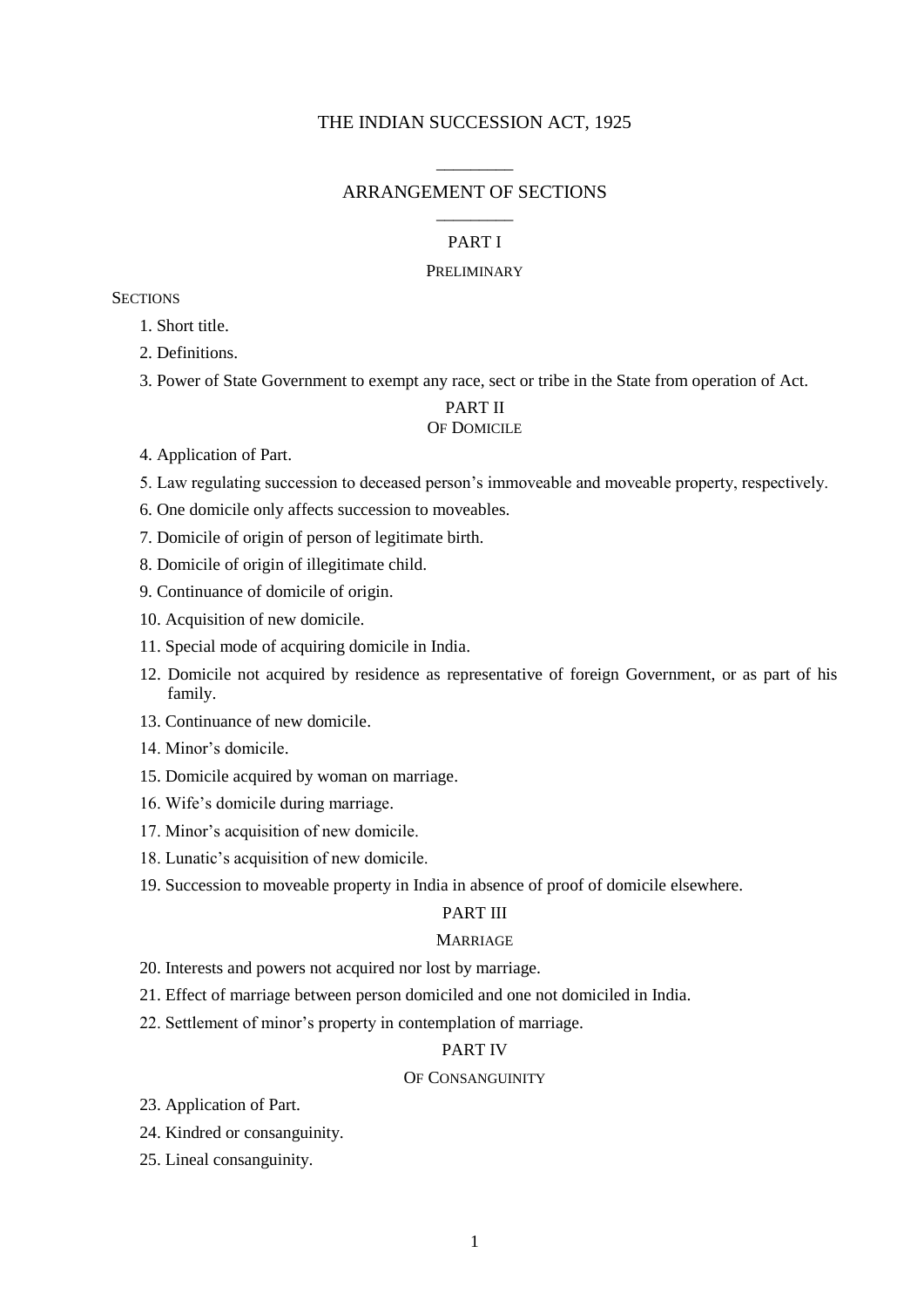- 26. Collateral consanguinity.
- 27. Persons held for purpose of succession to be similarly related to deceased.
- 28. Mode of computing of degrees of kindred.

# PART V

# INTESTATE SUCCESSION

#### CHAPTER I*.—Preliminary*

29. Application of Part.

30. As to what property deceased considered to have died intestate.

# CHAPTER II.—*Rules in cases of Intestates other than Parsis*

- 31. Chapter not to apply to Parsis.
- 32. Devolution of such property.
- 33. Where intestate has left widow and lineal descendants, or widow and kindred only, or widow and no kindred.
- 33A. Special provision where intestate has left widow and no lineal descendants.
- 34. Where intestate has left no widow, and where he has left no kindred.
- 35. Rights of widower.

# *Distribution where there are lineal descendants*

- 36. Rules of distribution.
- 37. Where intestate has left child or children only.
- 38. Where intestate has left no child, but grandchild or grandchildren.
- 39. Where intestate has left only great-grandchildren or remoter lineal descendants.
- 40. Where intestate leaves lineal descendants not all in same degree of kindred to him, and those through whom the more remote are descended are dead.

# *Distribution where there are no lineal descendants*

- 41. Rules of distribution where intestate has left no lineal descendants.
- 42. Where intestate's father living.
- 43. Where intestate's father dead, but his mother, brothers and sisters living.
- 44. Where intestate's father dead and his mother, a brother or sister, and children of any deceased brother or sister, living.
- 45. Where intestate's father dead and his mother and children of any deceased brother or sister living.
- 46. Where intestate's father dead, but his mother living and no brother, sister, nephew or niece.
- 47. Where intestate has left neither lineal descendant, nor father, nor mother.
- 48. Where intestate has left neither lineal descendant, nor parent, nor brother, nor sister.
- 49. Children's advancements not brought into hotchpot.

# CHAPTERIII.—*Special Rules for Parsi Intestates*

- 50. General principles relating to intestate succession.
- 51. Division of intestate's property among widow, widower, children and parents.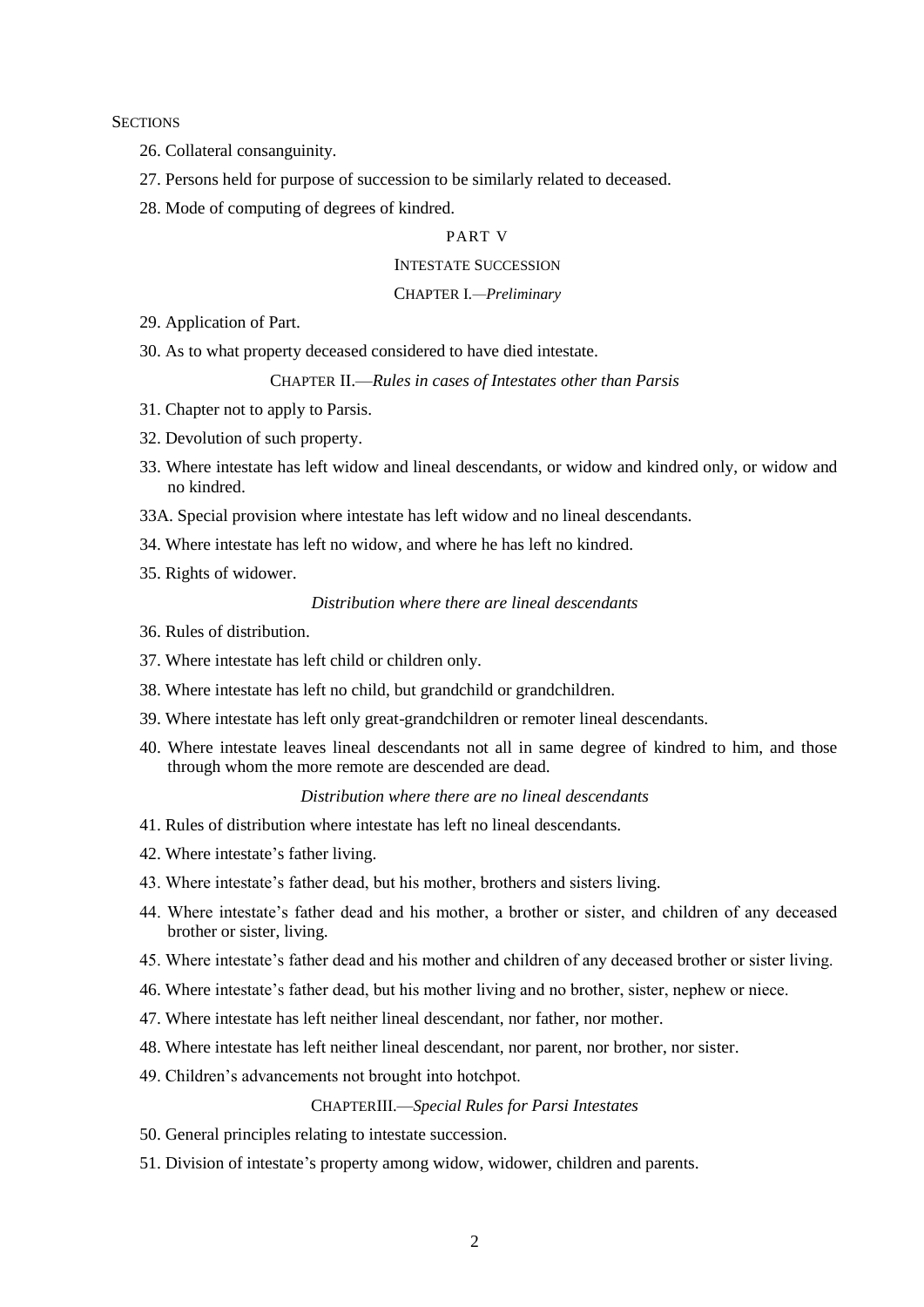- 53. Division of share of predeceased child of intestate leaving lineal descendants.
- 54. Division of property where intestate leaves no lineal descendant but leaves a widow or widower or a widow or widower of any lineal descendant.
- 55. Division of property where intestate leaves neither lineal descendants nor a widow or widower nor a widow or widower of any lineal descendant.
- 56. Division of property where there is no relative entitled to succeed under the other provisions of this Chapter.

# PART VI

# TESTAMENTARY SUCCESSION

# CHAPTER I.—*Introductory*

- 57. Application of certain provisions of Part to a class of wills made by Hindus, etc.
- 58. General application of Part.

### CHAPTER II—*Of Wills and Codicils*

- 59. Person capable of making wills.
- 60. Testamentary guardian.
- 61. Will obtained by fraud, coercion or importunity.
- 62. Will may be revoked or altered.

CHAPTER III.—*Of the Execution of unprivileged Wills*

- 63. Execution of unprivileged wills.
- 64. Incorporation of papers by reference.

CHAPTER IV.—*Of privileged Wills*

- 65. Privileged wills.
- 66. Mode of making, and rules for executing, privileged wills.

# CHAPTER V.—*Of the Attestation, Revocation, Alteration and Revival of Wills*

- 67. Effect of gift to attesting witness.
- 68. Witness not disqualified by interest or by being executor.
- 69. Revocation of will by testator's marriage.
- 70. Revocation of unprivileged will or codicil.
- 71. Effect of obliteration, interlineation or alteration in unprivileged will.
- 72. Revocation of privileged will or codicil.
- 73. Revival of unprivileged will.

CHAPTER VI.—*Of the construction of Wills*

- 74. Wording of wills.
- 75. Inquiries to determine questions as to object or subject of will.
- 76. Misnomer or misdescription of object.
- 77. When words may be supplied.
- 78. Rejection of erroneous particulars in description of subject.
- 79. When part of description may not be rejected as erroneous.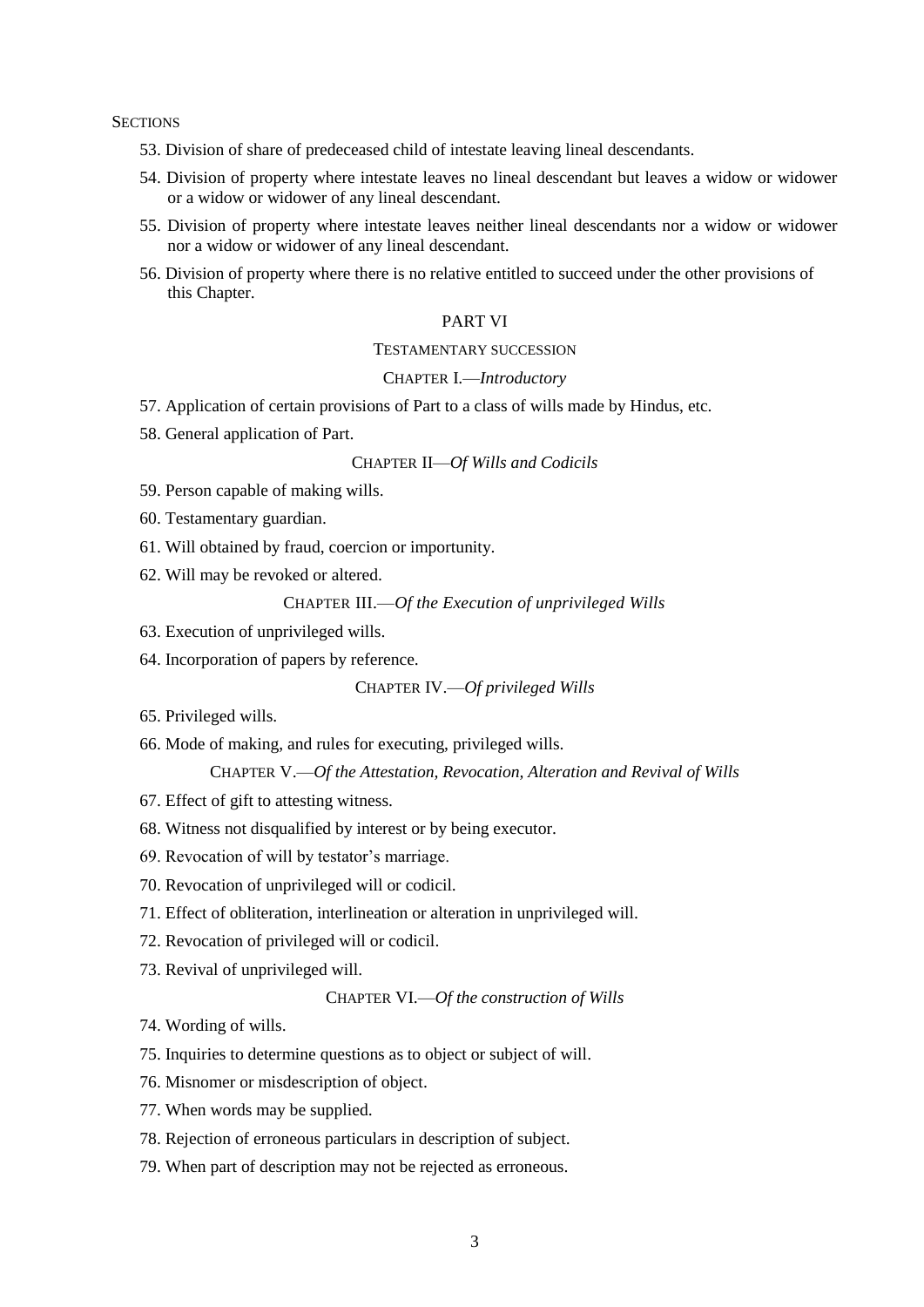- 80. Extrinsic evidence admissible in cases of patent ambiguity.
- 81. Extrinsic evidence inadmissible in case of patent ambiguity or deficiency.
- 82. Meaning or clause to be collected from entire Will.
- 83. When words may be understood in restricted sense, and when in sense wider than usual.
- 84. Which of two possible constructions preferred.
- 85. No part rejected, if it can be reasonably construed.
- 86. Interpretation of words repeated in different parts of will.
- 87. Testator's intention to be effectuated as far as possible.
- 88. The last of two inconsistent clauses prevails.
- 89. Will or bequest void for uncertainty.
- 90. Words describing subject refer to property answering description at testator's death.
- 91. Power of appointment executed by general bequest.
- 92. Implied gift to objects of power in default of appointment.
- 93. Bequest to "heirs," etc., of particular person without qualifying terms.
- 94. Bequest to "representatives", etc., of particular person.
- 95. Bequest without words of limitation.
- 96. Bequest in alternative.
- 97. Effect of words describing a class added to bequest to person.
- 98. Bequest to class of persons under general description only.
- 99. Construction of terms.
- 100. Words expressing relationship denote only legitimate relatives or failing such relatives reputed legitimate.
- 101. Rules of construction where will purports to make two bequests to same person.
- 102. Constitution of residuary legatee.
- 103. Property to which residuary legatee entitled.
- 104. Time of vesting legacy in general terms.
- 105. In what case legacy lapses.
- 106. Legacy does not lapse if one of two joint legatees die before testator.
- 107. Effect of words showing testator's intention to give distinct shares.
- 108. When lapsed share goes as undisposed of.
- 109. When bequest to testator's child or lineal descendant does not lapse on his death in testator's lifetime.
- 110. Bequest to A for benefit of B does not lapse by A's death.
- 111. Survivorship in case of bequest to described class.

# CHAPTER VII.—*Of void Bequests*

- 112. Bequest to person by particular description, who is not in existence at testator's death.
- 113. Bequest to person not in existence at testator's death subject to prior bequest.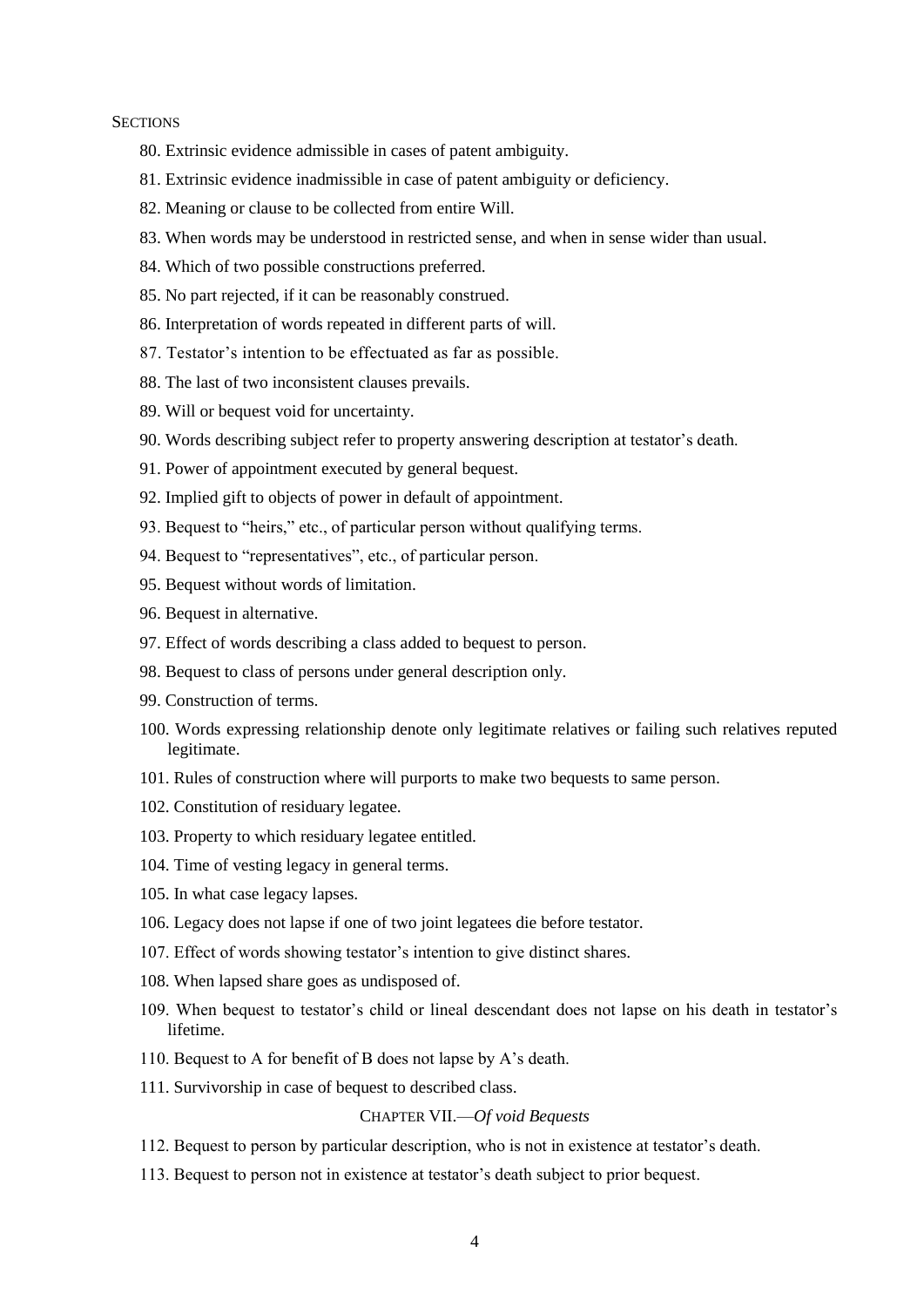- 114. Rule against perpetuity.
- 115. Bequest to a class some of whom may come under rules in sections 113 and 114.
- 116. Bequest to take effect on failure of prior bequest.
- 117. Effect of direction for accumulation.
- 118. Bequest to religious or charitable uses.

# CHAPTER VIII.—*Of the vesting of Legacies*

- 119. Date of vesting of legacy when payment or possession postponed.
- 120. Date of vesting when legacy contingent upon specified uncertain event.
- 121. Vesting of interest in bequest to such members of a class as shall have attained particular age.

## CHAPTER IX.—*Of Onerous Bequests*

- 122. Onerous bequests.
- 123. One of two separate and independent bequests to same person may be accepted, and other refused.

# CHAPTER X.—*Of Contingent Bequests*

- 124. Bequest contingent upon specified uncertain event, no time being mentioned for its occurrence.
- 125. Bequest to such of certain persons as shall be surviving at some period not specified.

# CHAPTER XI.—*Of Conditional Bequests*

- 126. Bequest upon impossible condition.
- 127. Bequest upon illegal or immoral condition.
- 128. Fulfilment of condition precedent to vesting of legacy.
- 129. Bequest to A and on failure of prior bequest to B.
- 130. When second bequest not to take effect on failure of first.
- 131. Bequest over, conditional upon happening or not happening of specified uncertain event.
- 132. Condition must be strictly fulfilled.
- 133. Original bequest not affected by invalidity of second.
- 134. Bequest conditioned that it shall cease to have effect in case a specified uncertain event shall happen, or not happen.
- 135. Such condition must not be invalid under section 120.
- 136. Result of legatee rendering impossible or indefinitely postponing act for which no time specified, and on non-performance of which subject-matter to go over.
- 137. Performance of condition, precedent or subsequent, within specified time. Further time In case of fraud.

#### CHAPTER XII.—*Of Bequests with Directions as to Application or Enjoyment*

- 138. Direction that fund be employed in particular manner following absolute bequest of same to or for benefit of any person.
- 139. Direction that mode of enjoyment of absolute bequest is to be restricted, to secure specified benefit for legatee.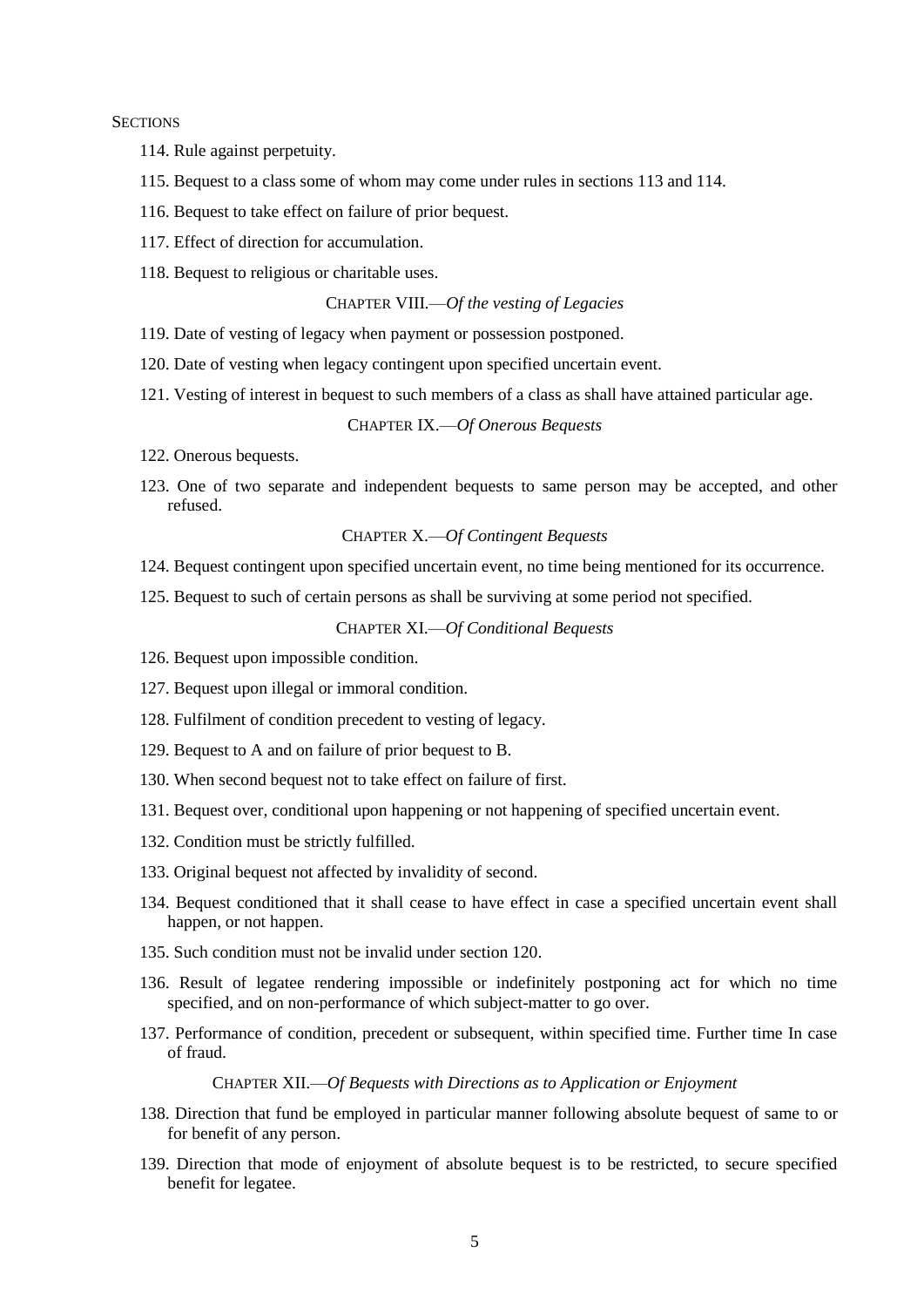140. Bequest of fund for certain purposes, some of which cannot be fulfilled.

# CHAPTER XIII.—*Of Bequests to an Executor*

141. Legatee named as executor cannot take unless be shows intention to act as executor.

# CHAPTER XIV*.—Of Specific Legacies*

- 142. Specific legacy defined.
- 143. Bequest of certain sum where stocks, etc., in which invested are described.
- 144. Bequest of stock where testator had, at date of will, equal or greater amount of stock of same kind.
- 145. Bequest of money where not payable until part of testator's property disposed of in certain way.
- 146. When enumerated articles not deemed specifically bequeathed.
- 147. Retention, in form, of specific bequest to several persons in succession.
- 148. Sale and investment of proceeds of property bequeathed to two or more persons in succession.
- 149. Where deficiency of assets to pay legacies, specific legacy not to abate with general legacies.

# CHAPTER XV.—*Of Demonstrative Legacies*

- 150. Demonstrative legacy defined.
- 151. Order of payment when legacy directed to be paid out of fund the subject of specific legacy.

# CHAPTER XVI.—*Of Ademption of Legacies*

- 152. Ademption explained.
- 153. Non-ademption of demonstrative legacy.
- 154. Ademption of specific bequest of right to receive something from third party.
- 155. Ademption*pro tanto* by testator's receipt of part of entire thing specifically bequeathed.
- 156. Ademption*pro tanto* by testator's receipt of portion of entire fund of which portion has been specically bequeathed.
- 157. Order of payment where portion of fund specifically bequeathed to one legatee, and legacy charged on same fund to another, and, testator having received portion of that fund, remainder insufficient to pay both legacies.
- 158. Ademption where stock, specifically bequeathed, does not exist at testator's death.
- 159. Ademption*pro tanto* where stock, specifically bequeathed, exists in part only at testator's death.
- 160. Non-ademption of specific bequest of goods described as connected with certain place, by reason of removal.
- 161. When removal of thing bequeathed does not constitute ademption.
- 162. When thing bequeathed is a valuable to be received by testator from third person; and testator himself, or his representative, receives it.
- 163. Change by operation of law of subject of specific bequest between date of will and testator's death.
- 164. Change of subject without testator's knowledge.
- 165. Stock specifically bequeathed lent to third party on condition that it be replaced.
- 166. Stock specifically bequeathed sold but replaced, and belonging to testator at his death.
- 167. Non-liability of executor to exonerate specific legatees.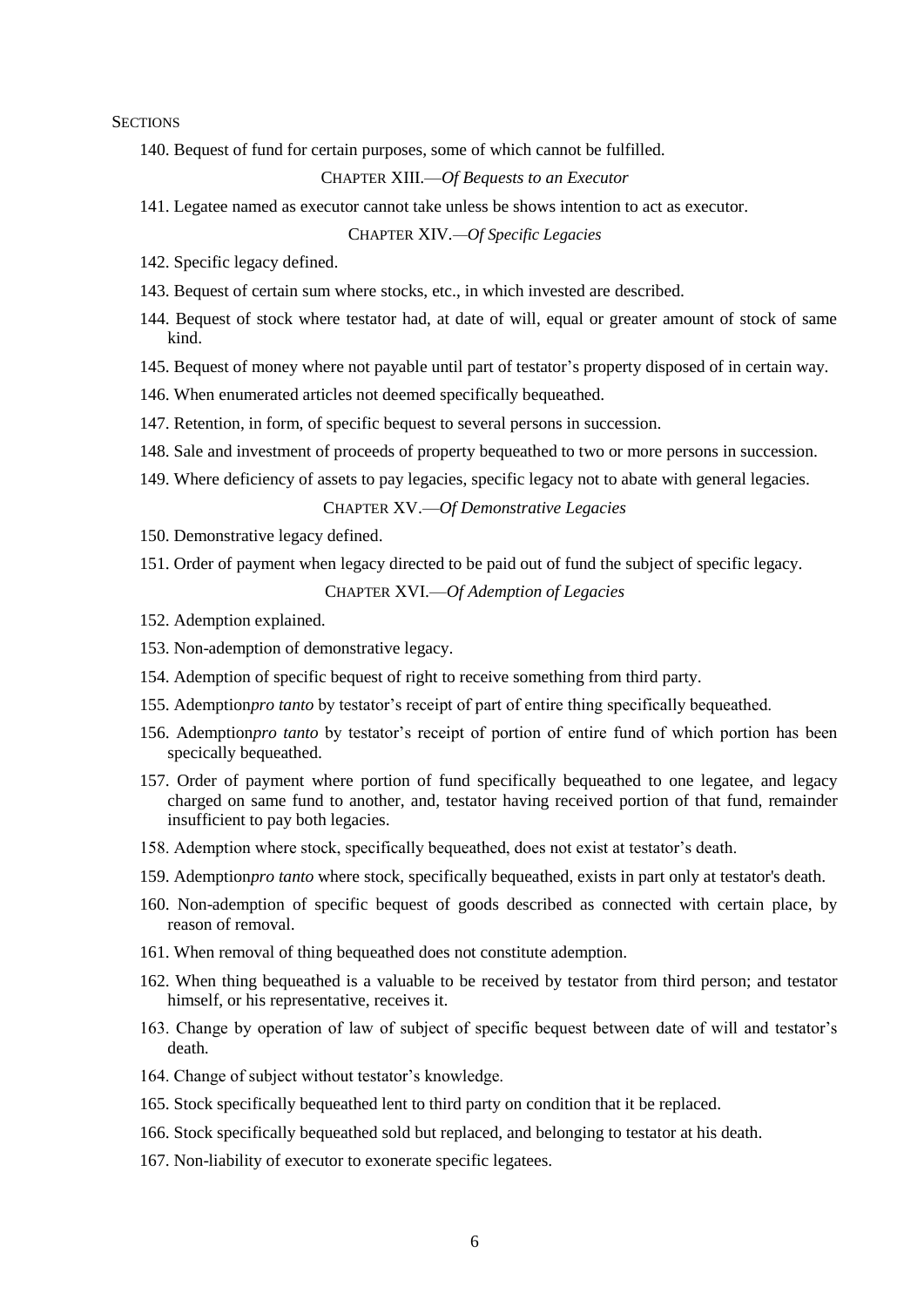- 168. Compeletion of testator's title to things bequeathed to be at cost of his estate.
- 169. Exoneration of legatee's immoveable property for which land-revenue or rent payable periodically.
- 170. Exoneration of specific legatee's stock in joint-stock company.

CHAPTER XVIII.—*Of Bequests of Things described in General Terms*

171. Bequest of thing described in general terms.

CHAPTER XIX.—*Of Bequests of the Interest or Produce of a Fund*

172. Bequest of interest or produce of fund.

### CHAPTER XX.—*Of Bequests of Annuities*

- 173. Annuity created by will payable for life only unless contrary intention appears by will.
- 174. Period of vesting where will directs that annuity be provided out of proceeds of property, or out of property generally, or where money bequeathed to be invested in purchase of annuity.
- 175. Abatement of annuity.
- 176. Where gift of annuity and residuary gift, whole annuity to be first satisfied.

CHAPTER XXI.—*Of Legacies to creditors and Portioners*

177. Creditor *prima facie* entitled to legacy as well as debt.

- 178. Child *prima facie* entitled to legacy as well as portion.
- 179. No ademption by-subsequent provision for legatee.

# CHAPTER—XXII.—*Of Election*

- 180. Circumstances in which election takes place.
- 181. Devolution of interest relinquished by owner.
- 182. Testator's belief as to his ownership immaterial.
- 183. Bequest for man's benefit how regarded for purpose of election.
- 184. Person deriving benefit indirectly not put to election.
- 185. Person taking in individual capacity under will may In other character elect to take in opposition.
- 186. Exception to provisions of last six sections.
- 187. When acceptance of benefit given by will constitutes election to take under will.
- 188. Circumstances in which knowledge or waiver is presumed or inferred.
- 189. When testator's representatives may call upon legatee to elect.
- 190. Postponement of election in case of disability.

# CHAPTER XXIII.—*Of Gifts in Contemplation of Death*

191. Property transferable by gift made in contemplation of death.

### PART VII

# PROTECTION OF PROPERTY OF DECEASED

- 192. Person claiming right by succession to property of deceased may apply for relief against wrongful possession.
- 193. Inquiry made by Judge.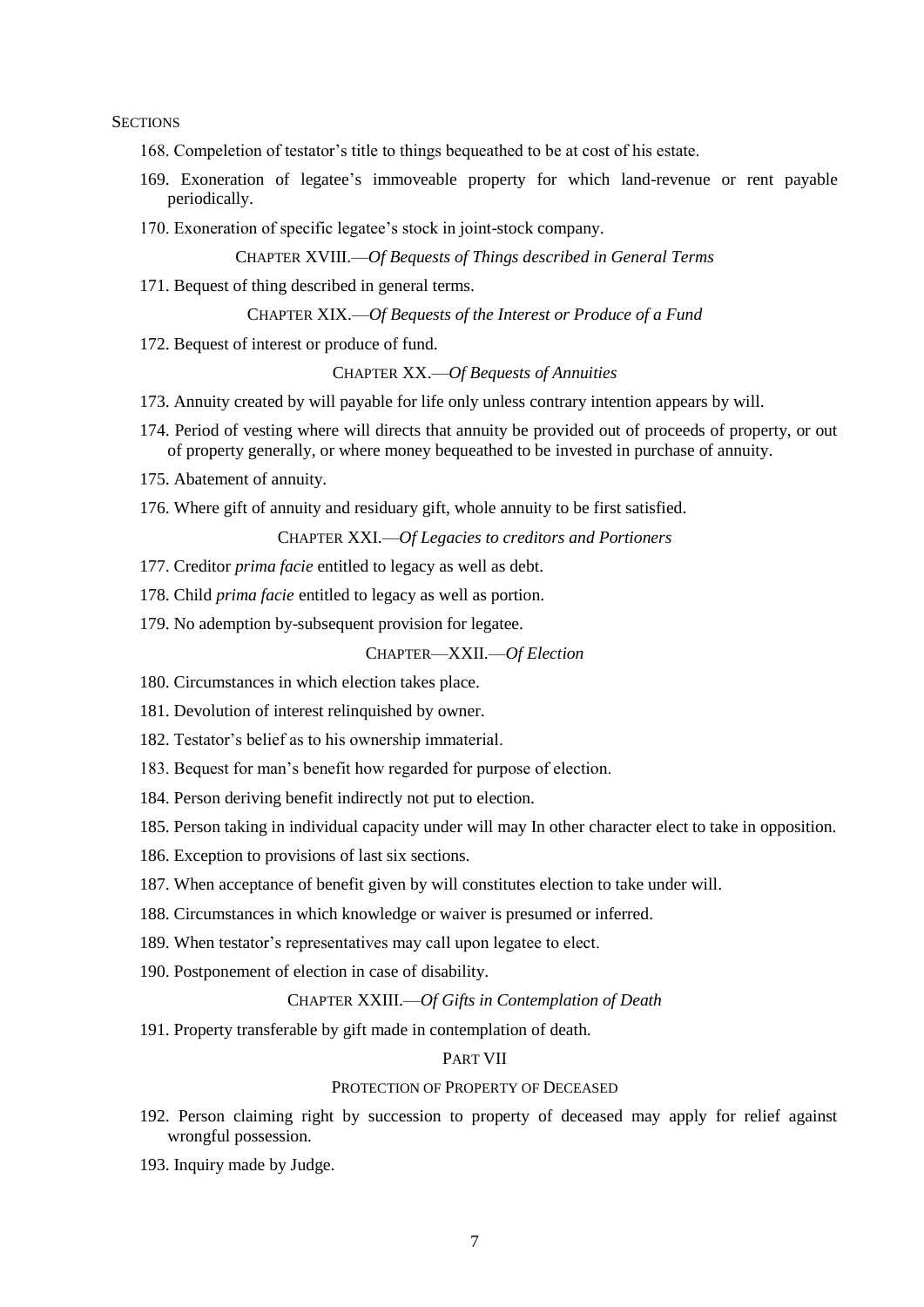- 194. Procedure.
- 195. Appointment of curator pending determination of proceeding.
- 196. Powers conferrable on curator.
- 197. Prohibition of exercise of certain powers by curators.
- 198. Curator to give security and may receive remuneration.
- 199. Report from Collector where estate includes revenue paying land.
- 200. Institution and defence of suits.
- 201. Allowances to apparent owners pending custody by curator.
- 202. Accounts to be filed by curator.
- 203. Inspection of accounts and right of interested party to keep duplicate.
- 204. Bar to appointment of second curator for same property.
- 205. Limitation of time for application for curator.
- 206. Bar to enforcement of Part against public settlement or legal directions by deceased.
- 207. Court of Wards to be made curator in case of minors having property subject to its jurisdiction.
- 208. Saving of right to bring suit.
- 209. Effect of decision of summary proceeding.
- 210. Appointment of public curators.

# PART VIII

# REPRESENTATIVE TITLE TO PROPERTY OF DECEASED ON SUCCESSION

- 211. Character and property of executor or administrator as such.
- 212. Right to intestate's property.
- 213. Right as executor or legatee when established.
- 214. Proof of representative title a condition precedent to recovery through the Courts of debts from debtors of deceased persons.
- 215. Effection certificate of subsequent probate or letters of administration.
- 216. Grantee of probate or administration alone to sue, etc., until same revoked.

# PART IX

### PROBATE, LETTERS OF ADMINISTRATION AND ADMINISTRATION OF ASSETS OF DECEASED

217. Application of Part.

# CHAPTER I.—*Of Grant of Probate and Letters of Administration*

- 218. To whom administration may be granted, where deceased is a Hindu, Muhammadan, Budhist, Sikh, Jaina or exempted person.
- 219. Where deceased is not a Hindu, Muhammadan, Buddhist, Sikh, Jaina or exempted person.
- 220. Effect of letters of administration.
- 221. Acts not validated by administration.
- 222. Probate only to appointed executor*.*
- 223. Persons to whom probate cannot be granted.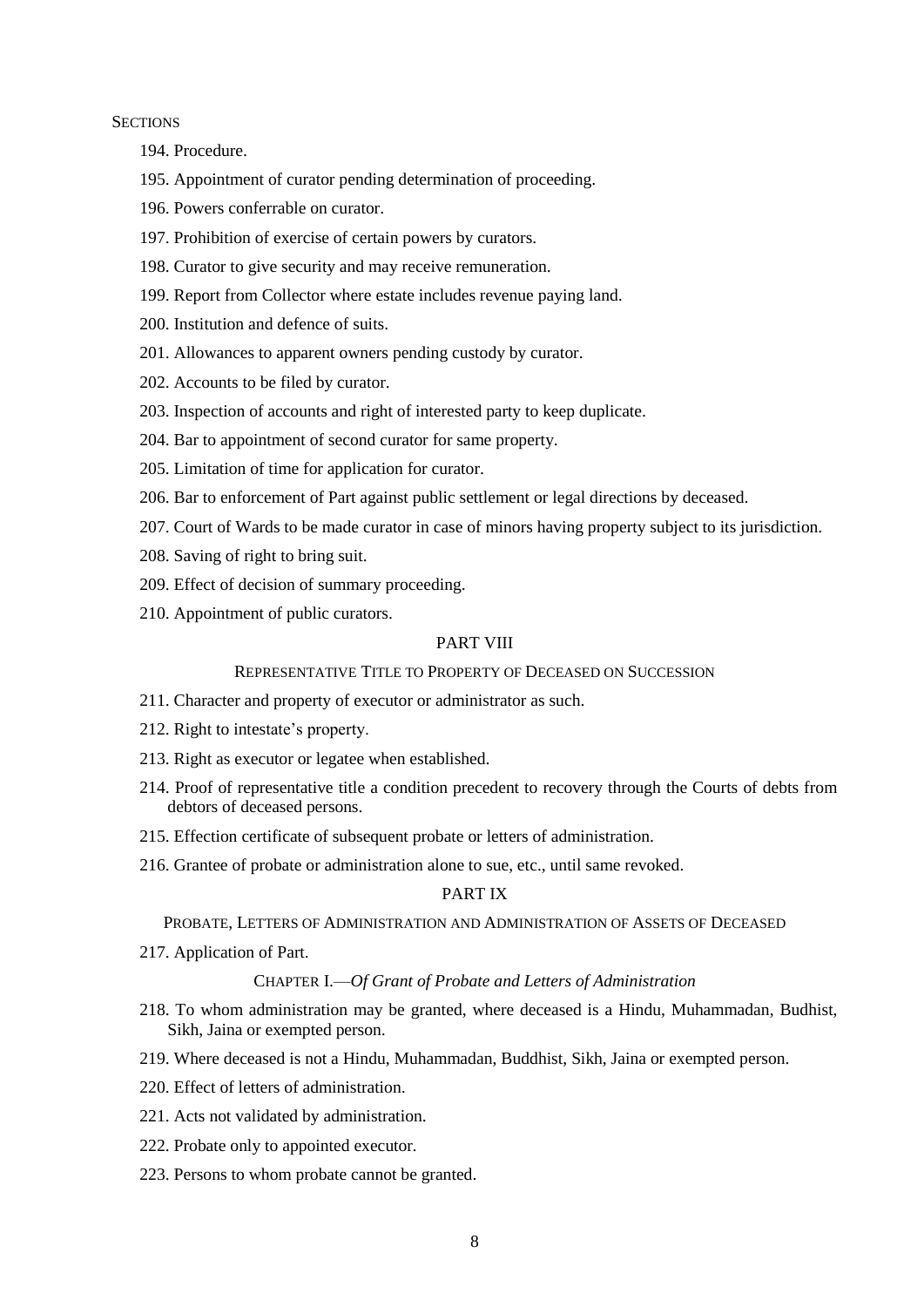- 224. Grant of probate to several executors simultaneously or at different times.
- 225. Separate probate of codicil discovered after grant of probate.
- 226. Accrual of representation to surviving executor.
- 227. Effect of probate.
- 228. Administration, with copy annexed, of authenticated copy of will proved abroad.
- 229. Grant of administration where executor has not renounced.
- 230. Form and effect of renunciation of executorship.
- 231. Procedure where executor renounces or fails to accept within time limited.
- 232. Grant of administration to universal or residuary legatees.
- 233. Right to administration of representative of deceased residuary legatee.
- 234. Grant of administration where no executor, nor residuary legatee nor representative of such legatee.
- 235. Citation before grant of administration to legatee other than universal or residuary.
- 236. To whom administration may not be granted.
- 236A. Laying of rules before State Legislature.

# CHAPTER II—*Of Limited Grants Grants limited in duration*

- 237. Probate of copy or draft of lost will.
- 238. Probate of contents or lost of destroyed will.
- 239. Probate of copy where original exists.
- 240. Administration until will produced.

# *Grants for the use and benefit of others having right*

- 241. Administration, with will annexed, to attorney of absent executor.
- 242. Administration, with will annexed to attorney of a absent person who, if present, would be entitled to administer.
- 243. Administration to attorney of absent person entitled to administer in case of intestacy.
- 244. Administration during minority of sole executor or residuary legatee.
- 245. Administration during minority of several executors or residuary legatee.
- 246. Administration for use and benefit of lunatic or minor.
- 247. Administration *pendente lite*.

### *Grants for special purposes*

- 248. Probate limited to purpose specified in will.
- 249. Administration, with will annexed, limited to particular purpose.
- 250. Administration limited to property in which person has beneficial interest.
- 251. Administration limited to suit.
- 252. Administration limited to purpose of becoming party to suit to be brought against administrator.
- 253. Administration limited to collection and preservation of deceased's property.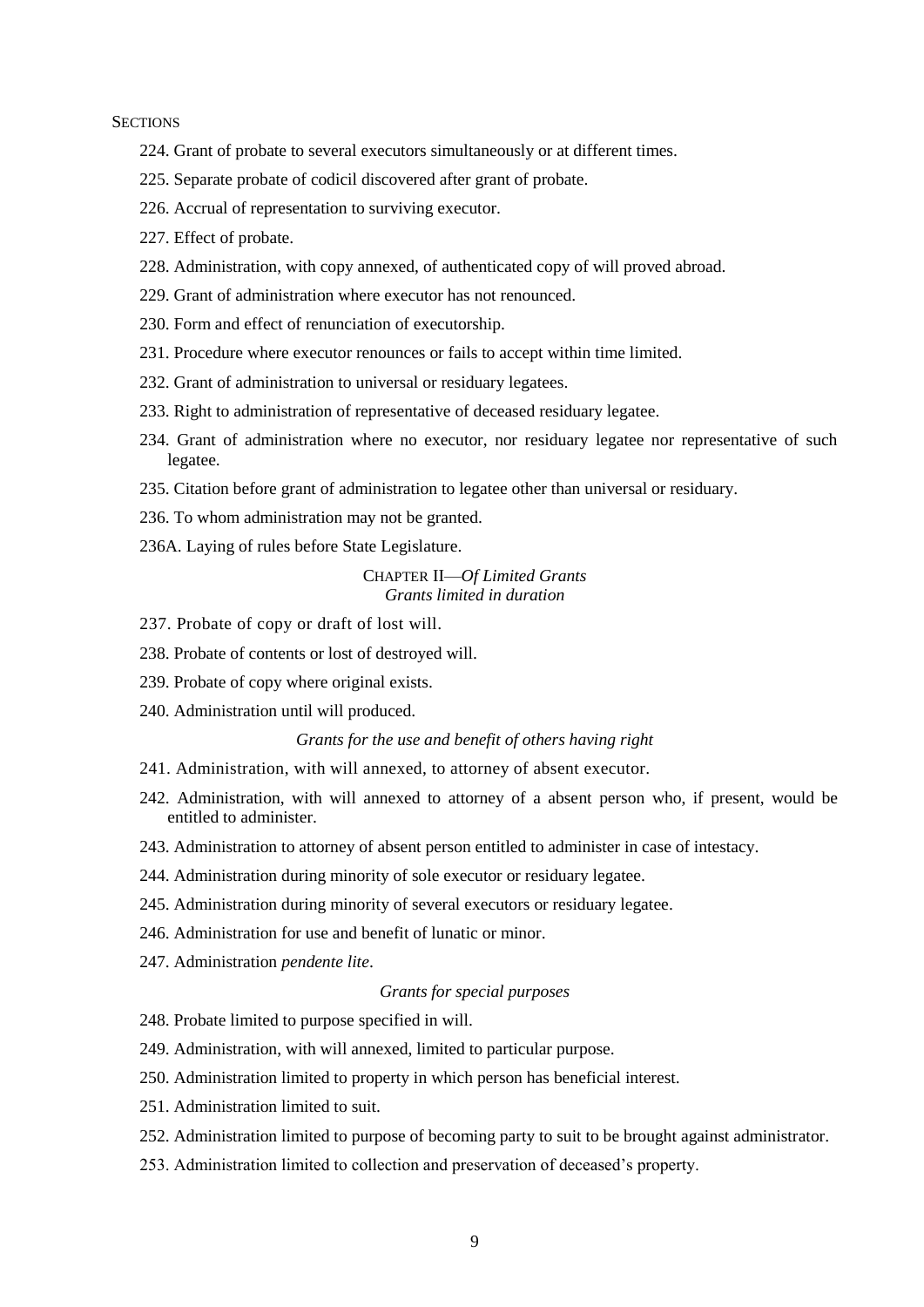254. Appointment, as administrator, of person other than one who, in ordinary circumstances, would be entitled to administration.

# *Grants with exception*

- 255. Probate or administration, with will annexed, subject to exception.
- 256. Administration with exception.

# *Grants of the rest*

257. Probate or administration of rest.

#### *Grant of effects unadministered*

258. Grant of effects unadministered.

- 259. Rules as to grants of effects unadministered.
- 260. Administration when limited grant expired and still some part of estate unadministered.

# CHAPTER III.—*Alteration and Revocation of Grants*

- 261. What errors may be rectified by Court.
- 262. Procedure where codicil discovered after grant of administration with will annexed.
- 263. Revocation or annulment for just cause.

# CHAPTER IV.—*Of the Practice in granting and revoking Probates and Letters of Administration*

- 264. Jurisdiction of District Judge in granting and revoking probates, etc.
- 265. Power to appoint delegate of District Judge to deal with non-contentious cases.
- 266. District Judge's powers as to grant of probate and administration.
- 267. District Judge may order person to produce testamentary papers.
- 268. Proceedings of District Judge's Court in relation to probate and administration.
- 269. When and how District Judge to interfere for protection of property.
- 270. When probate or administration may be granted by District Judge.
- 271. Disposal of application made to Judge of district in which deceased had no fixed abode.
- 272. Probate and letters of administration may be granted by Delegate.
- 273. Conclusiveness of probate or letters of administration.
- 274. Transmission to High Courts of certificate of grants under proviso to section 273.
- 275. Conclusiveness of application for probate or administration if properly made and verified.
- 276. Petition for probate.
- 277. In what cases translation of will to be annexed to petition. Verification of translation by person other than Court translator.
- 278. Petition for letters of administration.
- 279. Addition to statement in petition, etc., for probate or letters of administration in certain cases.
- 280. Petition for probate, etc., to be signed and verified.
- 281. Verification of petition for probate, by one witness to will.
- 282. Punishment for false averment in petition or declaration.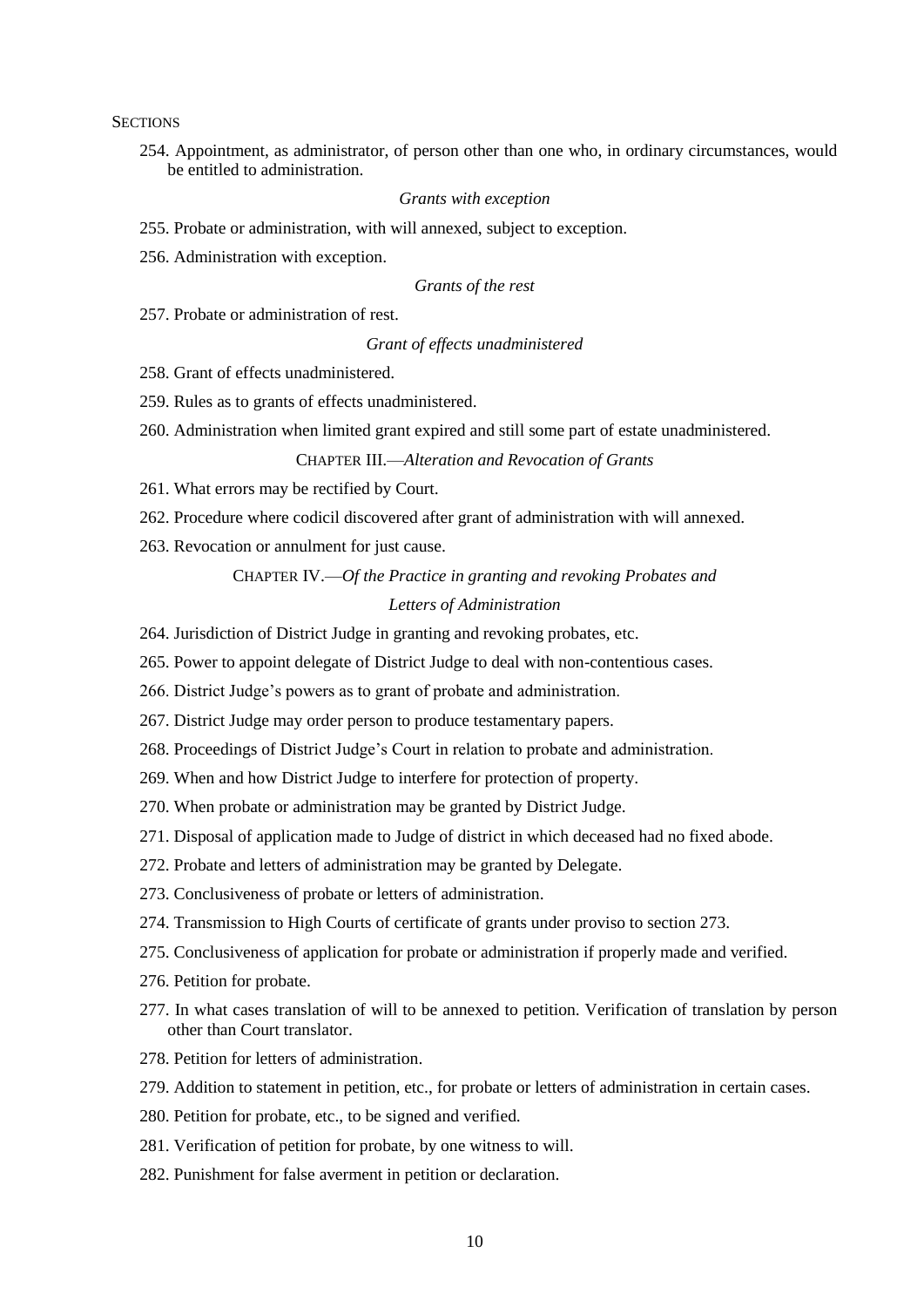- 283. Powers of District Judge.
- 284. Caveats against grant of probate or administration.
- 285. After entry of caveat, no proceeding taken on petition until after notice to caveator.
- 286. District Delegate when not to grant probate or administration.
- 287. Power to transmit statement to District Judge in doubtful cases where no contention.
- 288. Procedure where there is contention of District Delegate thinks probate or letters of administration should be refused in his Court.
- 289. Grant of probate to be under seal of Court.
- 290. Grant of letters of administration to be under seal of Court.
- 291. Administration-bond
- 292. Assignment of administration-bond.
- 293. Time for grant of probate and administration.
- 294. Filing of original wills of which probate or administration with will annexed granted.
- 295. Procedure in contentious cases.
- 296. Surrender of revoked probate or letters of administration.
- 297. Payment to executor or administrator before probate or administration revoked.
- 298. Power to refuse letters of administration.
- 299. Appeals from orders of District Judge.
- 300. Concurrent jurisdiction of High Court.
- 301. Removal of executor or administrator and provision for successor.
- 302. Directions to executor or administrator.

CHAPTER V.—*Of Executors of their own Wrong*

- 303. Executor of his own wrong.
- 304. Liability of executor of his own wrong.

# CHAPTER VI.—*Of the Powers of an Executor or Administrator*

- 305. In respect of causes of action surviving deceased and debts due at death.
- 306. Demands and rights of action of or against deceased survive to and against executor or administrator.
- 307. Power of executor or administrator to dispose of property.
- 308. General powers of administration.
- 309. Commission or agency charges.
- 310. Purchase by executor or administrator of deceased's property.
- 311. Powers of several executors or administrators exercisable by one.
- 312. Survival of powers on death of one of several executors or administrators.
- 313. Powers of administrator of effects unadministered.
- 314. Powers of administrator during minority.
- 315. Powers of married executrix or administratrix.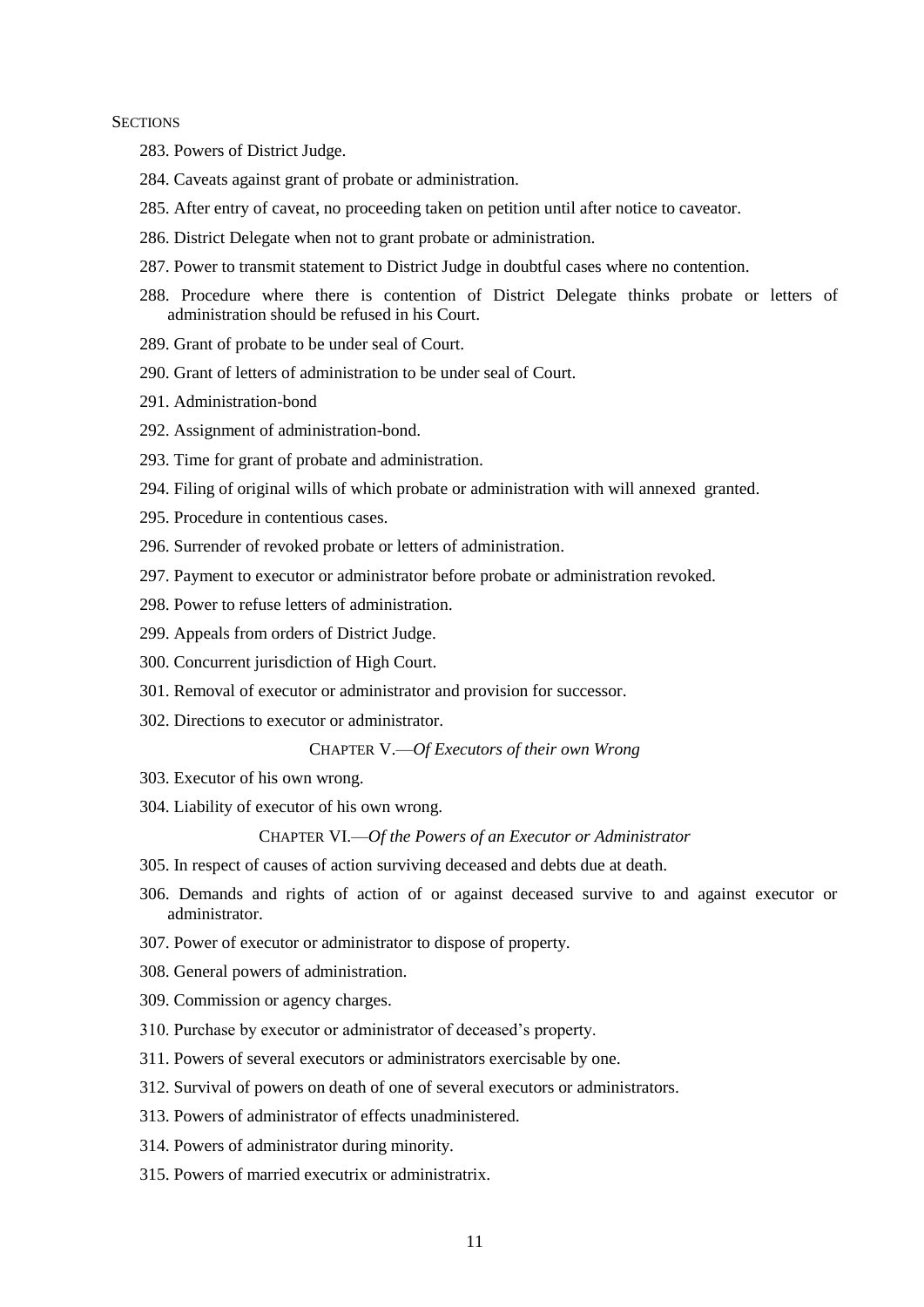- 316. As to deceased's funeral.
- 317. Inventory and account.
- 318. Inventory to include property in any part of India in certain cases.
- 319. As to property of, and debts owing to, deceased.
- 320. Expenses to be paid before all debts.
- 321. Expenses to be paid next after such expenses.
- 322. Wages for certain services to be next paid, and then other debts.
- 323. Save as aforesaid, all debts to be paid equally and rateably.
- 324. Application of moveable property to payment of debts where domicile not in India.
- 325. Debts to be paid before legacies.
- 326. Executor or administrator not bound to pay legacies without indemnity.
- 327. Abatement of general legacies.
- 328. Non-abatement of specific legacy when assets sufficient to pay debts.
- 329. Right under demonstrative legacy when assets sufficient to pay debts and necessary expenses.
- 330. Rateable abatement of specific legacies.
- 331. Legacies treated as general for purpose of abatement.

# CHAPTER VIII.—*Of assent to a legacy by Executor or Administrator*

- 332. Assent necessary to complete legatee's title.
- 333. Effect of executor's assent to specific legacy.
- 334. Conditional assent.
- 335. Assent of executor to his own legacy.
- 336. Effect of executor's assent.
- 337. Executor when to deliver legacies.

# CHAPTER IX.—*Of the Payment and Apportionment of Annuities*

- 338. Commencement of annuity when no time fixed by will.
- 339. When annuity, to be paid quarterly or monthly, first falls due.
- 340. Dates of successive payments when first payment directed to be made within a given time or on day certain: death of annuitant before date of payment.

# CHAPTER X.—*Of the Investment of Funds to Provide for Legacies*

- 341. Investment of sum bequeathed, where legacy, not specific, given for life.
- 342. Investment of general legacy, to be paid at future time: disposal of intermediate, interest.
- 343. Procedure when no fund charged with, or appropriated to, annuity.
- 344. Transfer to residuary legatee of contingent bequest.
- 345. Investment of residue bequeathed for life, without direction to invest in particular securities.
- 346. Investment of residue bequeathed for life, with direction to invest in specified securities.
- 347. Time and manner of conversion and investment.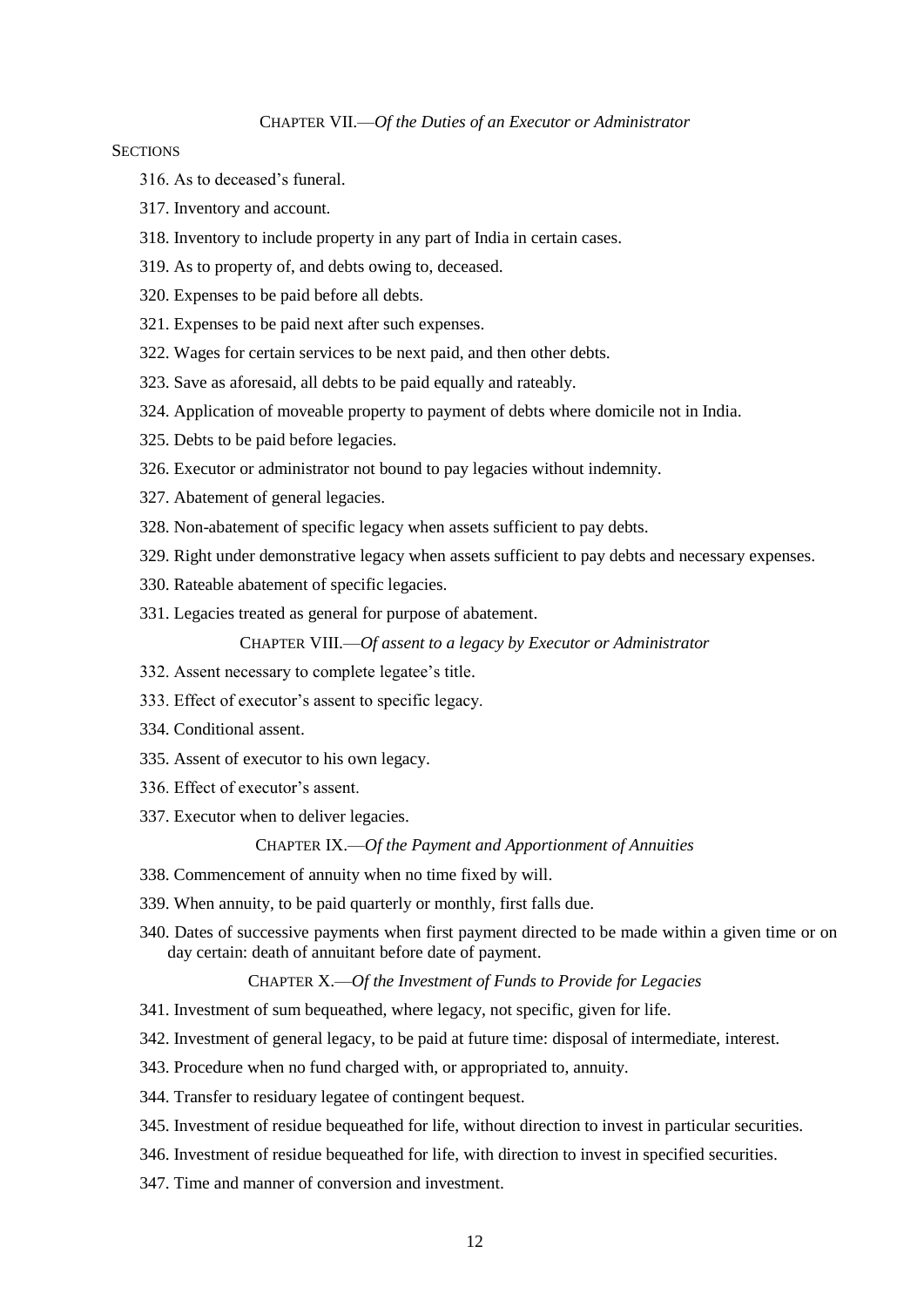348. Procedure where minor entitled to immediate payment or possession of bequest, and no direction to pay to person on his behalf.

# CHAPTER XL.—*Of the Produce and Interest of Legacies*

- 349. Legatee's title to produce of specific legacy.
- 350. Residuary legatee's title to produce of residuary fund.
- 351. Interest when no time fixed for payment of general legacy.
- 352. Interest when time fixed.
- 353. Rate of interest.
- 354. No interest on arrears of annuity within first year after testator's death.
- 355. Interest on sum to be invested produce annuity.

# CHAPTER XII.—*Of the Refunding of Legacies*

- 356. Refund of legacy paid under Court's orders.
- 357. No refund if paid voluntarily.
- 358. Refund when legacy has become due on performance of condition within further time allowed under section 137.
- 359. When each legatee compellable to refund in proportion.
- 360. Distribution of assets.
- 361. Creditor may call upon legatee to refund.
- 362. When legatee, not satisfied or compelled to refund under section 361, cannot oblige one paid in full to refund.
- 363. When unsatisfied legatee must first proceed against executor, if solvent.
- 364. Limit to refunding of one legatee to another.
- 365. Refunding to be without interest.
- 366. Residue after usual payments to be paid to residuary legatee.
- 367. Transfer of assets from India to executor or administrator in country of domicile for distribution.

CHAPTER XIII.—*Of the Liability of an Executor or Administrator for Devastation*

- 368. Liability of executor or administrator for devastation.
- 369. Liability of executor or administrator for neglect to get any part of property.

# PART X

# SUCCESSION CERTIFICATES

- 370. Restriction on grant of certificates under this part.
- 371. Court having jurisdiction to grant certificate.
- 372. Application for certificate.
- 373. Procedure on application.
- 374. Contents of certificate.
- 375. Requisition of security from grantee of certificate.
- 376. Extension of certificate.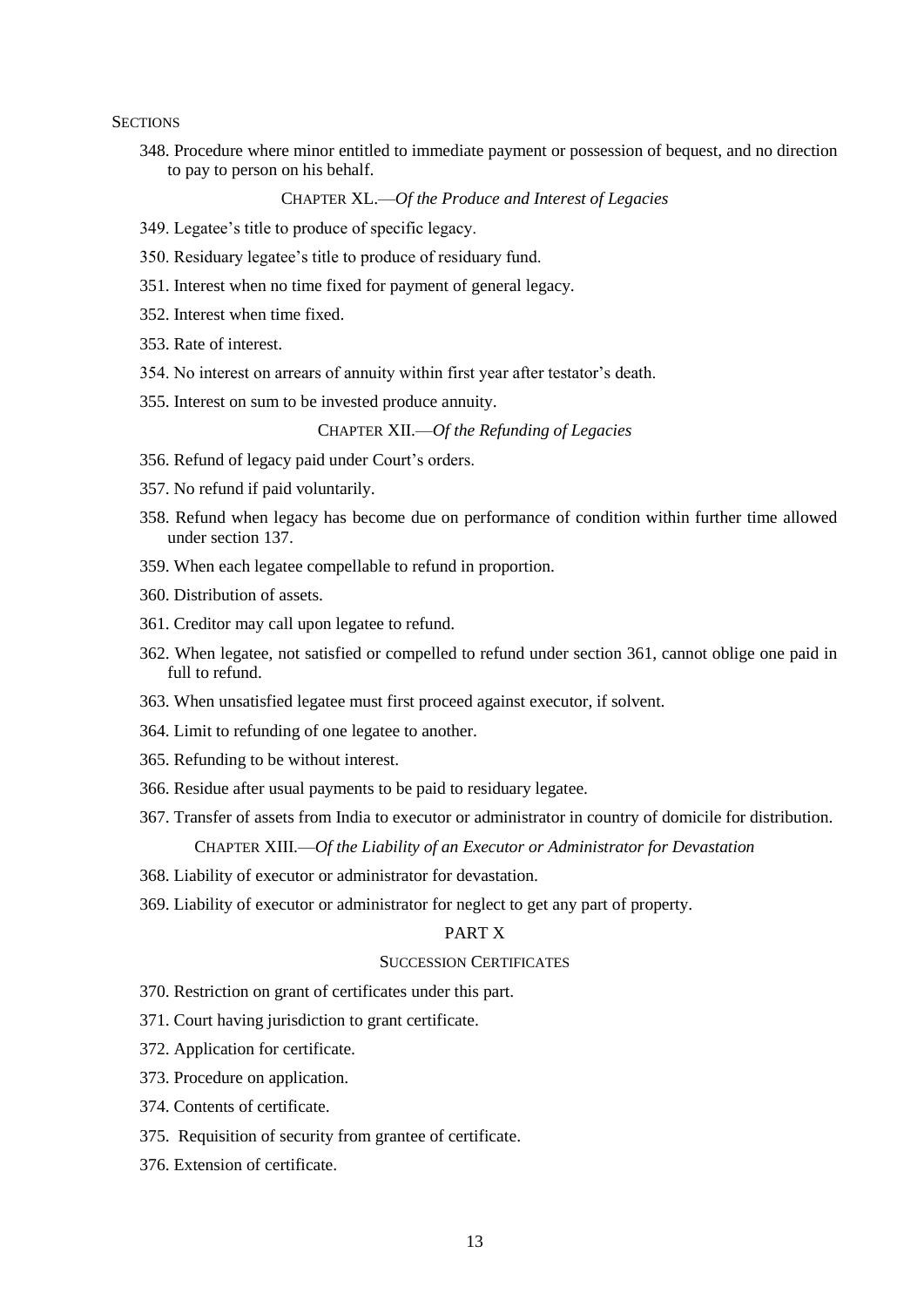- 377. Forms of certificate and extended certificate.
- 378. Amendment of certificate in respect of powers as to securities.
- 379. Mode of collecting court-fees on certificates.
- 380. Local extent of certificate.
- 381. Effect of certificate.
- 382. Effect of certificate granted or extended by Indian representative in Foreign State and in certain other cases.
- 383. Revocation of certificate.
- 384. Appeal.
- 385. Effect on certificate of previous certificate, probate or letters of administration.
- 386. Validation of certain payments made in good faith to holder of invalid certificate.
- 387. Effect of decisions under this Act, and liability of holder of certificate thereunder.
- 388. Investiture of inferior courts with jurisdiction of District Court for purposes of this Act.
- 389. Surrender of superseded and invalid certificates.
- 390. Provisions with respect to certificates under Bombay Regulation VIII of 1827.

# PART XI

# **MISCELLANEOUS**

391 Saving.

392. [*Repealed.*].

SCHEDULE I.**—**TABLE OF CONSANGUINITY.

- SCHEDULE II.
	- PART I.**—**ORDER OF NEXT-OF-KIN IN CASE OF PARSI INTESTATES REFERRED TO IN SECTION 54.
	- PART II.**—**ORDER OF NEXT-OF-KIN IN CASE OF PARSI INTESTATES REFERRED TO IN SECTION 55.
- SCHEDULE III.**—**PROVISIONS OF PART VI APPLICABLE TO CERTAIN WILLS AND CODICILS DESCRIBED IN SECTION 57.
- SCHEDULE IV.**—**FORM OF CERTIFICATE.
- SCHEDULE V.—FORM OF CAVEAT.

SCHEDULE VI.—FORM OF PROBATE.

SCHEDULE VII.—FORM OF LETTERS OF ADMINISTRATION.

SCHEDULE VIII.—FORMS OF CERTIFICATE AND EXTENDED CERTIFICATE**.**

SCHEDULEIX.—[*Repealed.*]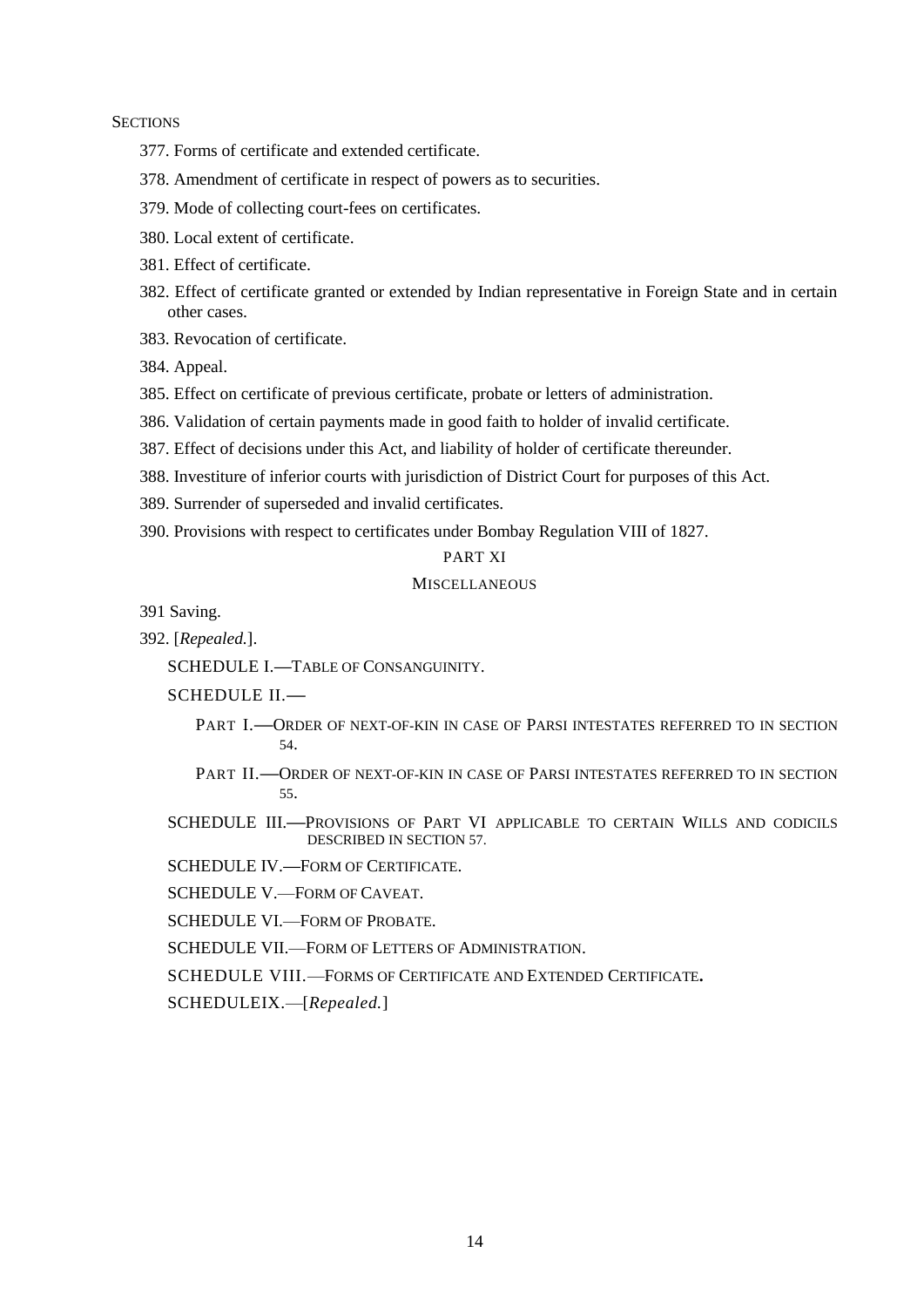# THE INDIAN SUCCESSION ACT, 1925

# ACT NO. 39 OF  $1925^1$

[30*th September*, 1925.]

An Act to consolidate the law applicable to intestate and testamentary succession  $2***$ .

WHEREASit is expedient to consolidate the law applicable to intestate and testamentary succession <sup>2</sup> \*\*\*. It is hereby enacted as follows:**—**

# PART I

### PRELIMINARY

**1. Short title.—**This Act may be called the Indian Succession Act, 1925.

**2. Definitions.—**In this Act, unless there is anything repugnant in the subject or context,**—**

(*a*) "administrator" means a person appointed by competent authority to administer the estate of a deceased person when there is no executor;

(*b*) "codicil" means an instrument made in relation to a Will, and explaining, altering or adding to its dispositions, and shall be deemed to form part of the Will;

 $3( (bb)$  "District Judge" means the Judge of a Principal Civil Court of original jurisdiction;]

(*c*) "executor" means a person to whom the execution of the last Will of a deceased person is, by the testator's appointment, confided;

 $^{4}$ [(*cc*) "India" means the territory of India excluding the State of Jammu and Kashmir;]

(*d*) "Indian Christian" means a native of India who is, or in good faith claims to be, of unmixed Asiatic descent and who professes any form of the Christian religion;

(*e*) "minor" means any person subject to the Indian Majority Act, 1875 (9 of 1875) who has not attained his majority within the meaning of that Act, and any other person who has not completed the age of eighteen years; and "minority" means the status of any such person;

(*f*) "probate" means the copy of a will certified under the seal of a court of competent jurisdiction with a grant of administration to the estate of the testator;

 $<sup>5</sup>$ [(g) "State" includes any division of India having a court of the last resort;] and</sup>

(*h*) "will" means the legal declaration of the intention of a testator with respect to his property which he desires to be carried into effect after his death.

**3. Power of State Government to exempt any race, sect or tribe in the State from operation of Act.—**(*1*) The State Government may, by notification in the Official Gazette, either retrospectively from the sixteenth day of March, 1865, or prospectively, exempt from the operation of any of the following provisions of this Act, namely, sections 5 to 49 , 58 to 191 , 212, 213 and 215 to 369, themembers of any race, sect or tribe in the State, or of any part of such race, sect or tribe, to whom the State Government considers it impossible or inexpedient to apply such provisions or any of them mentioned in the order.

<sup>1.</sup> The Act has been extended to Berar by the Berar Laws Act, 1941 (4 of 1941), to Manipur by the Union Territories (Laws) Amendment Act, 1956 (68 of 1956) and to Dadra and Nagar Haveli (w.e.f. 1-7-1965) by Reg. 6 of 1963, s. 2 and the First Schedule.

<sup>2.</sup> The words "in the Provinces of India" omitted by the A.O. 1950.

<sup>3.</sup> Ins. by Act 18 of 1929, s. 2 (w.e.f. 1-10-1929).

<sup>4.</sup> Ins. by Act 3 of 1951, s. 3 and the Schedule (w.e.f. 1-4-1951).

<sup>5.</sup> Subs. by s. 3 and the Schedule, *ibid*., for clause (*g*)(w.e.f. 1-4-1951).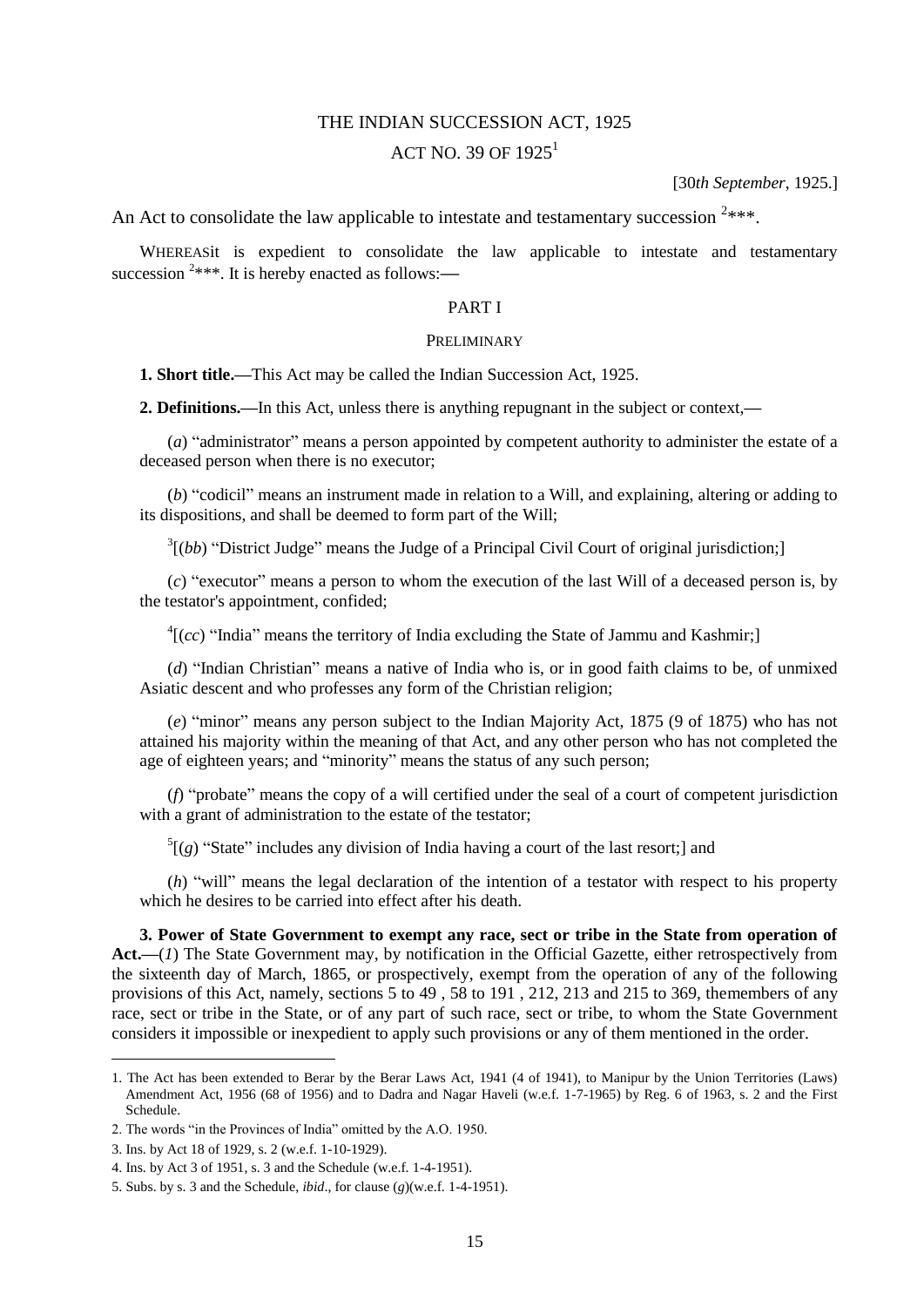(*2*) The State Government may, by a like notification, revoke any such order, but not so that the revocation shall have retrospective effect.

(*3*) Persons exempted under this section or exempted from the operation of any of the provisions of the Indian Succession Act,  $1865^1$  (10 of 1865), under section 332 of that Act are in this Act referred to as "exempted persons".

# PART II

# OF DOMICILE

**4. Application of Part.—**This Part shall not apply if the deceased was a Hindu, Muhammadan, Buddhist, Sikh or Jaina.

**5. Law regulating succession to deceased person's immoveable and moveable property, respectively.**—(*I*) Succession to the immoveable property in <sup>2</sup>[India], of a person deceased shall be regulated by the law of <sup>2</sup>[India], wherever such person may have had his domicile at the time of his death.

(*2*) Succession to the moveable property of a person deceased is regulated by the law of the country in which such person had his domicile at the time of his death.

## *Illustrations*

(*i*) A, having his domicile in <sup>2</sup>[India], dies in France, leaving moveable property in France, moveable property in England, and property, both moveable and immoveable, in <sup>2</sup>[India]. The succession to the whole is regulated by the law of  $^{2}$ [India].

 $(ii)$  A, an Englishman, having his domicile in France, dies in <sup>2</sup>[India], and leaves property, both moveable and immoveable, in  $2$ [India]. The succession to the moveable property is regulated by the rules which govern, in France, the succession to the moveable property of an Englishman dying domiciled in France, and the succession to the immoveable property is regulated by the law of  $^{2}$ [India].

**6. One domicile only affects succession to moveables.—**A person can have only one domicile for the purpose of the succession to his moveable property.

**7. Domicile of origin of person of legitimate birth.—**The domicile of origin of every person of legitimate birth is in the country in which at the time of his birth his father was domiciled; or, if he is a posthumous child, in the country in which his father was domiciled at the time of the father's death.

# *Illustration*

At the time of the birth of A, his father was domiciled in England. A's domicile of origin kiln England, whatever may be the country in which he was born.

**8. Domicile of origin of illegitimate child.—**The domicile of origin of an illegitimate child is in the country in which, at the time of his birth, his mother was domiciled.

**9. Continuance of domicile of origin.—**The domicile of origin prevails until a new domicile has been acquired.

**10. Acquisition of new domicile.—**A man acquires a new domicile by taking up his fixed habitation in a country which is not that of his domicile of origin.

*Explanation*.—A man is not to be deemed to have taken up his fixed habitation in <sup>2</sup>[India] merely by reason of his residing therein <sup>3</sup>[the civil, military, naval or air force service of Government], or in the exercise of any profession or calling.

<sup>1.</sup> Rep. by this Act.

<sup>2.</sup> Subs. by Act 3 of 1951, s. 3 and the Schedule for "the States".

<sup>3.</sup> Subs. by the A.O. 1950, for "His Majesty's civil, military, naval or air force service".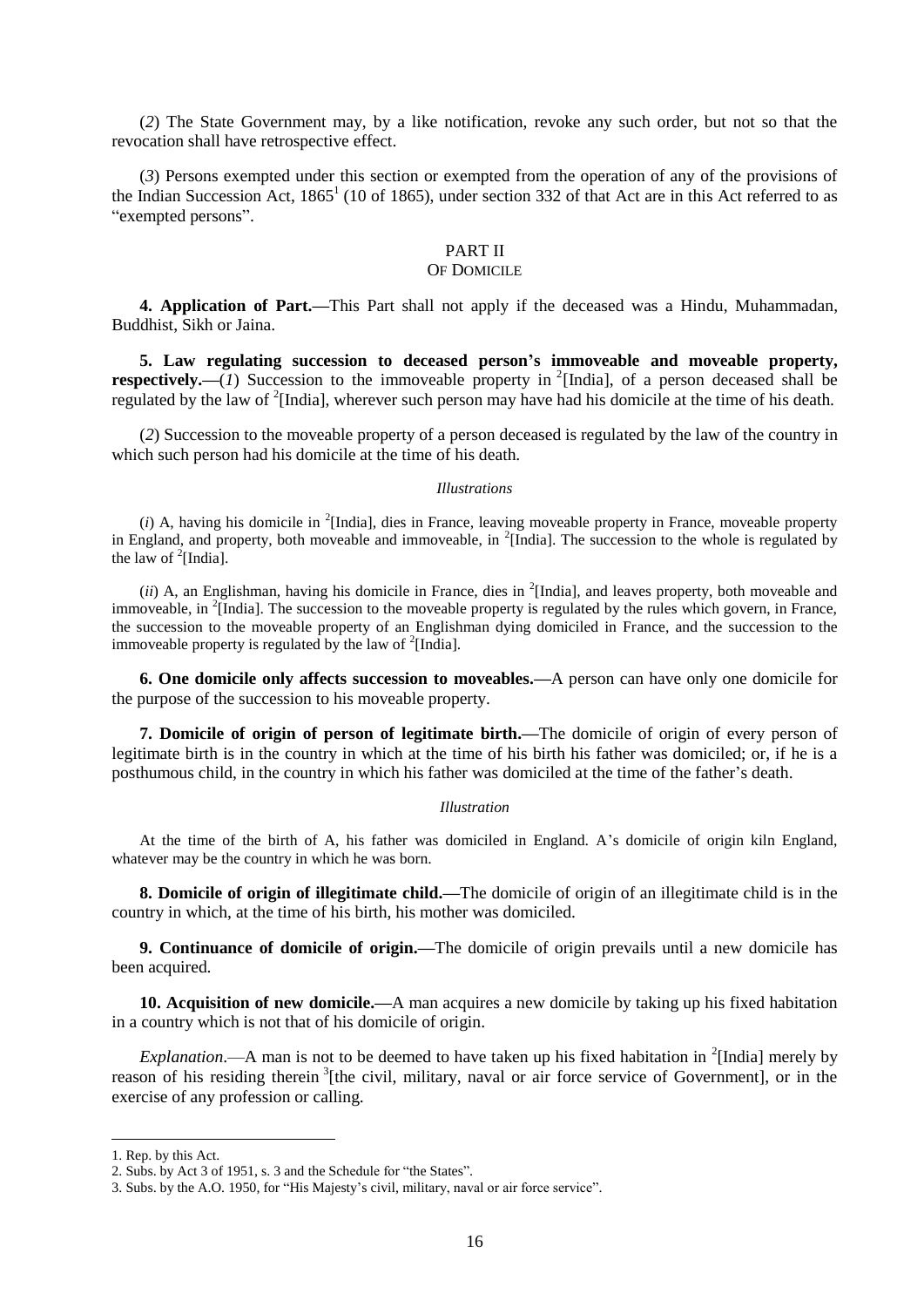#### *Illustrations*

 $(i)$  A, whose domicile of origin is in England, proceeds to <sup>1</sup>[India], where he settles as a barrister or a merchant, intending to reside there during the remainder of his life. His domicile is now in <sup>1</sup>[India].

(*ii*) A, whose domicile is in England, goes to Austria, and enters the Austrian service, intending to remain in that service. A has acquired a domicile in Austria.

 $(iii)$  A, whose domicile of origin is in France, comes to reside in<sup>1</sup>[India] under an engagement with the Central Government for a certain number of years. It is his intention to return to France at the end of that period. He does not acquire a domicile in <sup>1</sup>[India].

 $(iv)$  A, whose domicile is in England, goes to reside in <sup>1</sup>[India] for the purpose of winding up the affairs of a partnership which has been dissolved, and with the intention of returning to England as soon as that purpose is  $\alpha$  accomplished. He does not by such residence acquire a domicile in <sup>1</sup>[India], however, long the residence may last.

 $(v)$  A, having gone to reside in <sup>1</sup>[India] in the circumstances mentioned in the last preceding illustration, afterwards alters his intention, and takes up his fixed habitation in <sup>1</sup>[India]. A has acquired a domicile in <sup>1</sup>[India].

(*vi*) A, whose domicile is in the French Settlement of Chandernagore, is compelled by political events to take refuge in Calcutta, and resides in Calcutta for many years in the hope of such political changes as may enable him to return with safety to Chandernagore. He does not by such residence acquire a domicile in <sup>1</sup>[India].

(*vii*) A, having come to Calcutta in the circumstances stated in the last preceding illustration, continues to reside thereafter such political changes have occurred as would enable him to return with safety to Chandernagore, and he intends that his residence in Calcutta shall be permanent. A, has acquired a domicile in <sup>1</sup>[India].

**11. Special mode of acquiring domicile in India.**—Any person may acquire a domicile in <sup>1</sup>[India] by making and depositing in some office in <sup>1</sup>[India] appointed in this behalf by the State Government, a declaration in writing under his hand of his desire to acquire such domicile; provided that he has been resident in <sup>1</sup>[India] for one year immediately preceding the time of his making such declaration.

**12. Domicile not acquired by residence as representative of foreign Government, or as part of his family.—**A person who is appointed by the Government of one country to be its ambassador, consul or other representative in another country does not acquire a domicile in the latter country by reason only of residing there in pursuance of his appointment; nor does any other person acquire such domicile by reason only of residing with such first-mentioned person as part of his family, or as a servant.

**13. Continuance of new domicile.—**A new domicile continues until the former domicile has been resumed or another has been acquired.

**14. Minor's domicile.—**The domicile of a minor follows the domicile of the parent from whom he derived his domicile of origin.

*Exception*.—The domicile of a minor does not change with that of his parent, if the minor is married, or holds any office or employment in the service of Government, or has set up, with the consent of the parent, in any distinct business.

**15. Domicile acquired by woman on marriage.—**By marriage a woman acquires the domicile of her husband, if she had not the same domicile before.

**16. Wife's domicile during marriage.—**A wife's domicile during her marriage follows the domicile of her husband.

<sup>1.</sup> Subs. by Act 3 of 1951, s. 3 and the Schedule for "the States".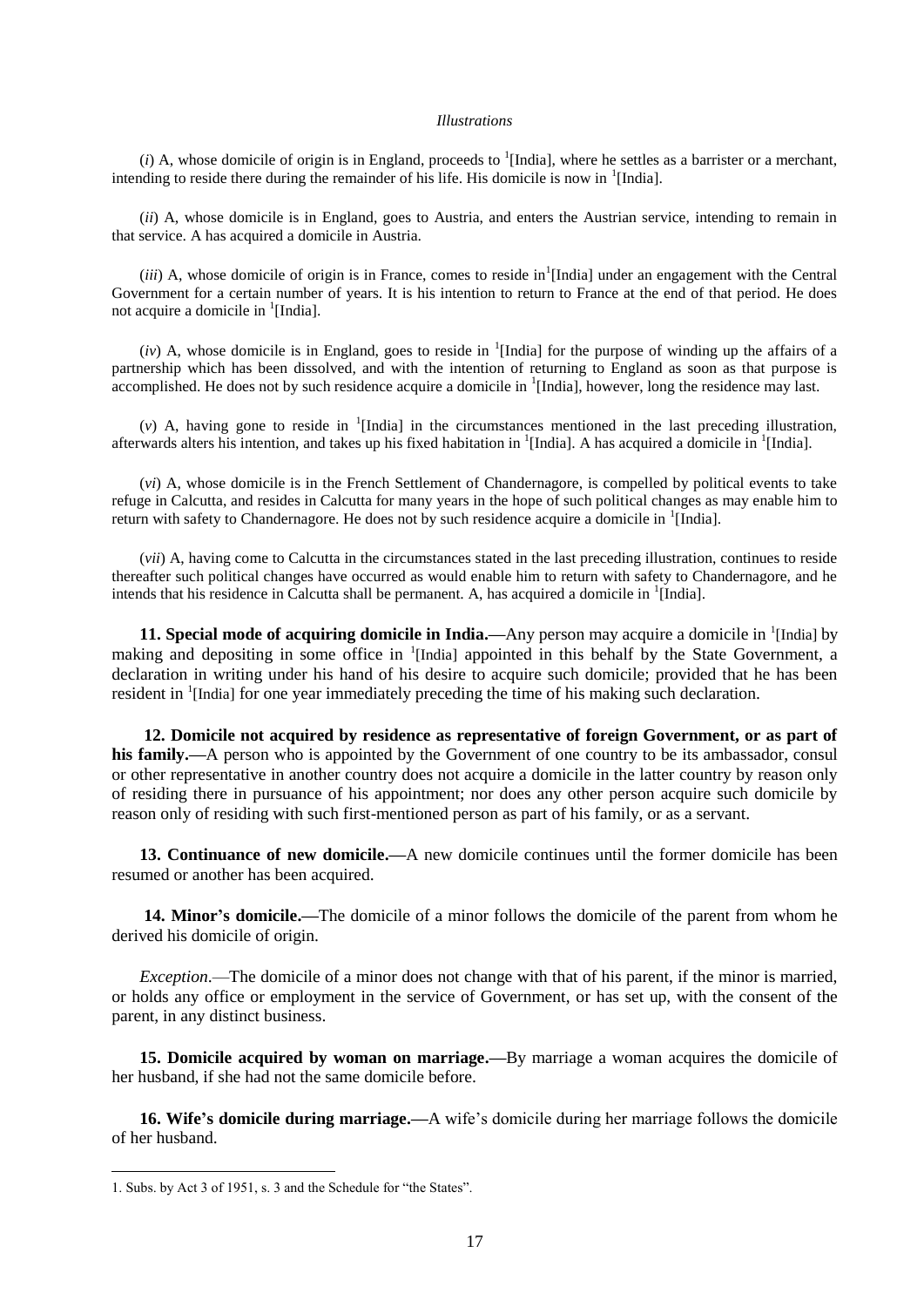*Exception.—The*wife's domcile no longer follows that of her husband if they are separated by the sentence of a competent Court, or if the husband is undergoing a sentence of transportation.

**17. Minor's acquisition of new domicile.—**Save as hereinbefore otherwise provided in this Part, a person cannot, during minority, acquire a new domicile.

**18. Lunatic's acquisition of new domicile.—**An insane person cannot acquire a new domicile in any other way than by his domicile following the domicile of another person.

**19. Succession to moveable property in India in absence of proof of domicile elsewhere.—If a**  person dies leaving moveable property in [India], in the absence of proof of any domicile elsewhere, succession to the property is regulated by the law of  $\frac{1}{1}$ [India].

# PART III

# MARRIAGE

**20. Interests and powers not acquired nor lost by marriage.—**(*1*) No person shall, by marriage, acquire any interest in the property of the person whom he or she marries or become incapable of doing any act in respect of his or her own property which he or she could have done if unmarried.

(*2*) This section—

shall not apply to any marriage contracted before, the first day of January, 1866;

shall not apply, and shall be deemed never to have applied, to any marriage, one or both of the parties to which professed at the time of the marriage the Hindu, Muhammadan, Buddhist, Sikh orJaina religion.

**21. Effect of marriage between person domiciled and one not domiciled in India.—**If a person whose domicile is not in  $\frac{1}{2}$ [India] marries in  $\frac{1}{2}$ [India] a person whose domicile is in  $\frac{1}{2}$ [India], neither party acquires by the marriage any rights in respect of any property of the other party not comprised in a settlement made previous to the marriage, which he or she would not acquire thereby if both were domiciled in  ${}^{1}$ [India] at the time of the marriage.

**22. Settlement of minor's property in contemplation of marriage.—**(*1*) The property of a minor may be settled in contemplation of marriage, provided the settlement is made by the minor with the approbation of the minor's father, or, if the father is dead or absent from <sup>1</sup>[India], with the approbation of the High Court.

(*2*) Nothing in this section or in section 21 shall apply to any will made or intestacy occurring before the first day of January, 1866, or to intestate or testamentary succession to the property of any Hindu, Muhammadan, Buddhist, Sikh or Jaina.

# PART IV

### OF CONSANGUINITY

**23. Application of Part.—**Nothing in this Part shall apply to any will made or intestacy occurring before the first day of January, 1866, or to intestate or testamentary succession to the property of any Hindu, Muhammadan, Buddhist, Sikh, Jaina or Parsi.

**24. Kindred or consanguinity.—**Kindred or consanguinity is the connection or relation of persons descended from the same stock or common ancestor.

**25. Lineal consanguinity.—**(*1*) Lineal consanguinity is that which subsists between two persons, one of whom is descended in a direct line from the other, as between a man and his father, grandfather and great-grandfather, and so upwards in the direct ascending line; or between a man andhis son, grandson, great-grandson and so downwards in the direct descending line.

<sup>1.</sup> Subs. by Act 3 of 1951, s. 3 and the Schedule for "the States".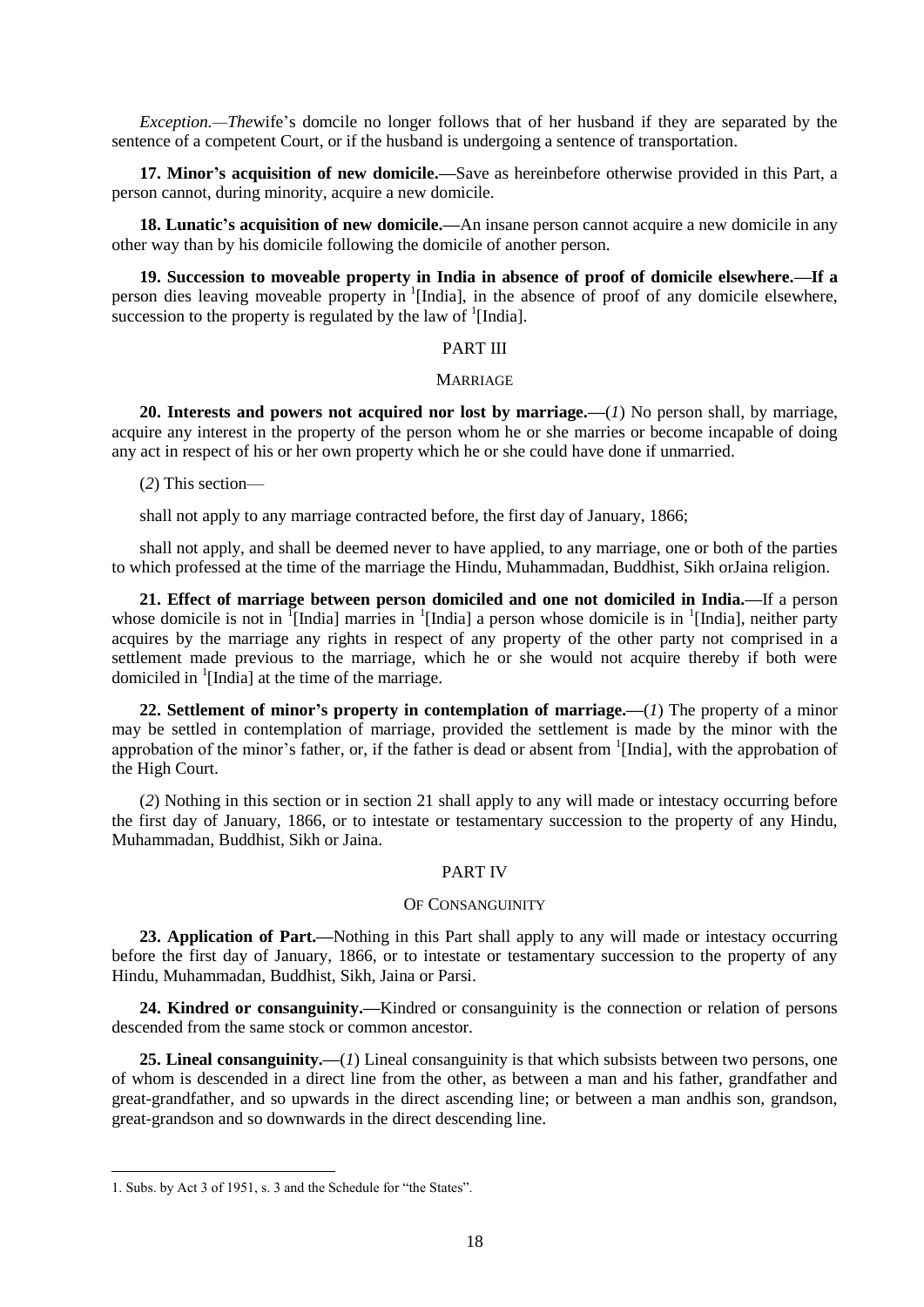(*2*) Every generation constitutes a degree, either ascending or descending.

(*3*) A person's father is related to him in the first degree, and so likewise is his son; his grandfather and grandson in the second degree; his great-grandfather and great-grandson in the third degree, and so on.

**26. Collateral consanguinity.—**(*1*) Collateral consanguinity is that which subsists between two persons who are decended from the same stock or ancestor, but neither of whom is descended in a direct line from the other.

(*2*) For the purpose of ascertaining in what degree of kindred any collateral relative stands to a person deceased, it is necessary to reckon upwards from the person deceased to the common stock and then downwards to the collateral relative, a degree being allowed for each person, both ascending and descending.

**27. Persons held for purpose of succession to be similarly related to deceased.—**For the purpose of succession, there is no distinction**—**

(*a*) between those who are related to a person deceased through his father, and those who are related to him through his mother; or

(*b*) between those who are related to a person deceased by the full blood, and those who are related to him by the half blood; or

(*c*) between those who were actually born in the lifetime of a person deceased and those who at the date of his death were only conceived in the womb, but who have been subsequently born alive.

**28. Mode of computing of degrees of kindred.—**Degrees of kindred are computed in the manner set forth in the table of kindred set out in Schedule I.

### *Illustrations*

(*i*) The person whose relatives are to be reckoned, and his cousin-german, or first cousin, are, as shown in the table, related in the fourth degree; there being one degree of ascent to the father, and another to the common ancestor, the grandfather; and from him one of descent to the uncle, and another to the cousin-german, making in all four degrees.

(*ii*) A grandson of the brother and a son of the uncle, i.e., a great-nephew and a cousin-german, are in equal degree, being each four degrees removed.

(*iii*) A grandson of a cousin-german is in the same degree as the grandson of a great-uncle, for they are both in the sixth degree of kindred.

# PART V

# INTESTATE SUCCESSION

# CHAPTER I*.—Preliminary*

**29. Application of Part.—**(*1*) This Part shall not apply to any intestacy occurring before the first day of January, 1866, or to the property of any Hindu, Muhammadan, Buddhist, Sikh or Jaina.

(*2*) Save as provided in sub-section (*1*) or by any other law for the time being in force, the provisions of this Part shall constitute the law of  $\frac{1}{1}$ [India] in all cases of intestacy.

**30. As to what property deceased considered to have died intestate.—**A person is deemed to die intestate in respect of all property of which he has not made a testamentary disposition which is capable of taking effect,

<sup>1.</sup> Subs. by Act 3 of 1951, s. 3 and the Schedule for "the States".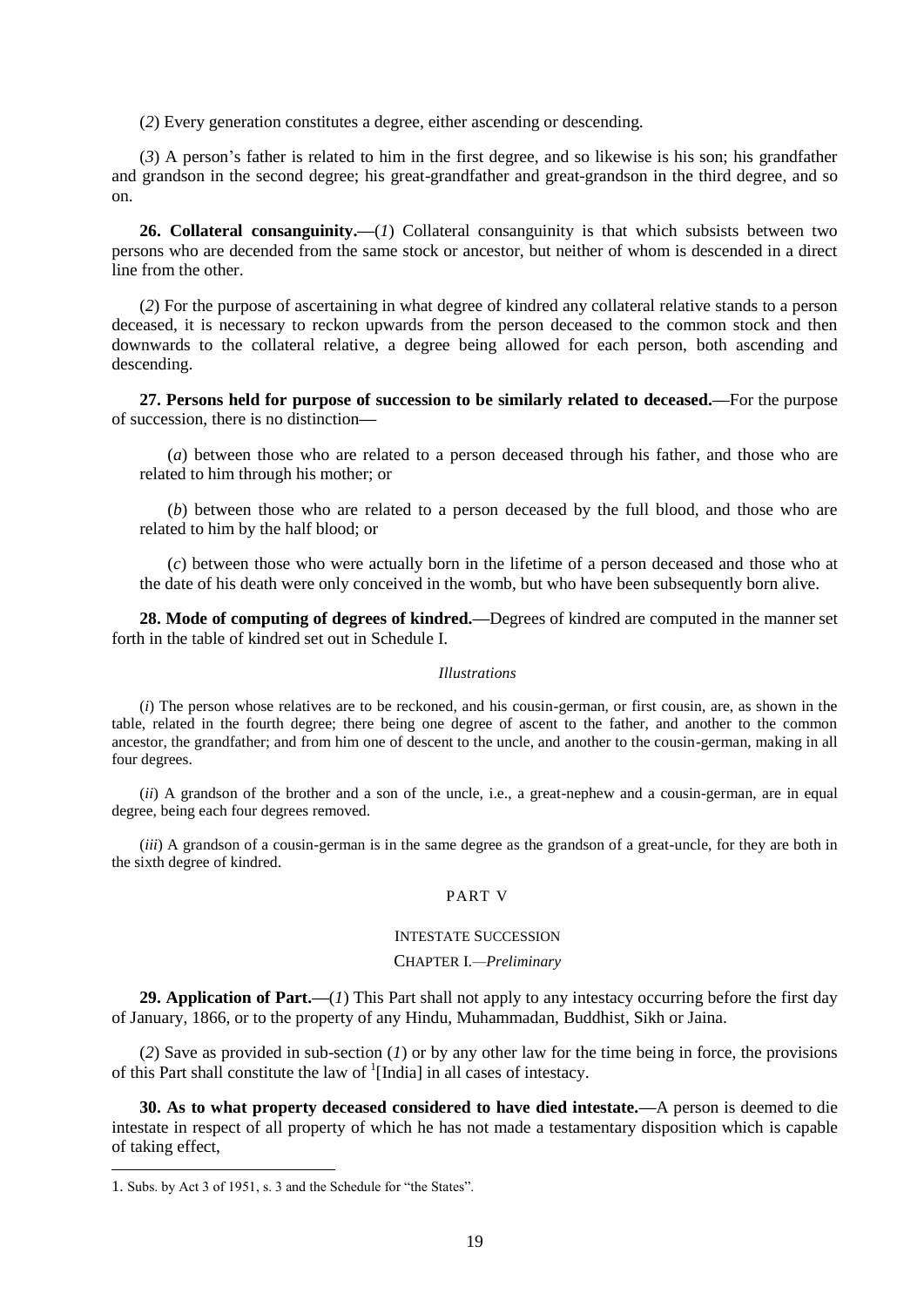#### *Illustrations*

(*i*) A has left no will. He has died intestate in respect of the whole of his property.

(*ii*) A has left a will, whereby he has appointed B his executor; but the will contains no other provision. A has died intestate in respect of the distribution of his property.

(*iii*) A has bequeathed his whole property for an illegal purpose. A has died intestate in respect of the distribution of his property.

(*iv*) A has bequeathed 1,000 rupees to B and 1,000 rupees to the eldest son of C, and has made no other bequest; and has died leaving the sum of 2,000 rupees and no other property. C died before A without having ever had a son. A has died intestate in respect of the distribution of 1,000 rupees.

CHAPTERII.—*Rules in cases of Intestates other than Parsis*

**31. Chapter not to apply to Parsis.—**Nothing in this Chapter shall apply to Parsis.

**32. Devolution of such property.—**The property of an intestate devolves upon the wife or husband, or upon those who are of the kindred of the deceased, in the order and according to the rules hereinafter contained in this Chapter.

 $1 +$  $*$   $*$   $*$   $*$   $*$   $*$ 

**33. Where intestate has left widow and lineal descendants, or widow and kindred only, or widow and no kindred.—**Where the intestate has left a widow—

(*a*) if he has also left any lineal descendants, one-third of his property shall belong to his widow, and the remaining two-thirds shall go to his lineal descendants, according to the rules hereinafter contained;

(b)  $^{2}$ [save as provided by section 33A], if he has left no lineal descendant, but has left persons who are of kindred to him, one-half of his property shall belong to his widow, and the other half shall go to those who are kindred to him, in the order and according to the rules hereinafter contained;

(*c*)if he has left none who are of kindred to him, the whole of his property shall belong to his widow.

3 [**33A. Special provision where intestate has left widow and no lineal descendants.—**(*1*) Where the intestate has left a widow but no lineal descendants and the nett value of his property does not exceed five thousand rupees, the whole of his property shall belong to the widow.

(*2*) Where the nett value of the property exceeds the sum of five thousand rupees, the widow shall be entitled to five thousand rupees thereof and shall have a charge upon the whole of such property for such sum of five thousand rupees, with interest thereon from the date of the death of the intestate at 4 per cent. per annum until payment.

(*3*) The provision for the widow made by this section shall be in. addition and without prejudice to her interest and share in the residue of the estate of such intestate remaining after payment of the said sum of five thousand rupees with interest as aforesaid, and such residue shall be distributed in accordance with the provisions of section 33 as if it were the whole of such intestate's property.

(*4*) The nett value of the property shall be ascertained by deducting from the gross value thereof all debts, and all funeral and administration expenses of the intestate, and all other lawful liabilities and charges to which the property shall be subject.

<sup>1.</sup> The *Explanation* omitted by Act 26 of 2002, s. 2 (w.e.f. 27-5-2002).

<sup>2.</sup> Ins. by Act 40 of 1926, s. 2.

<sup>3.</sup> Ins. by s. 3, *ibid.*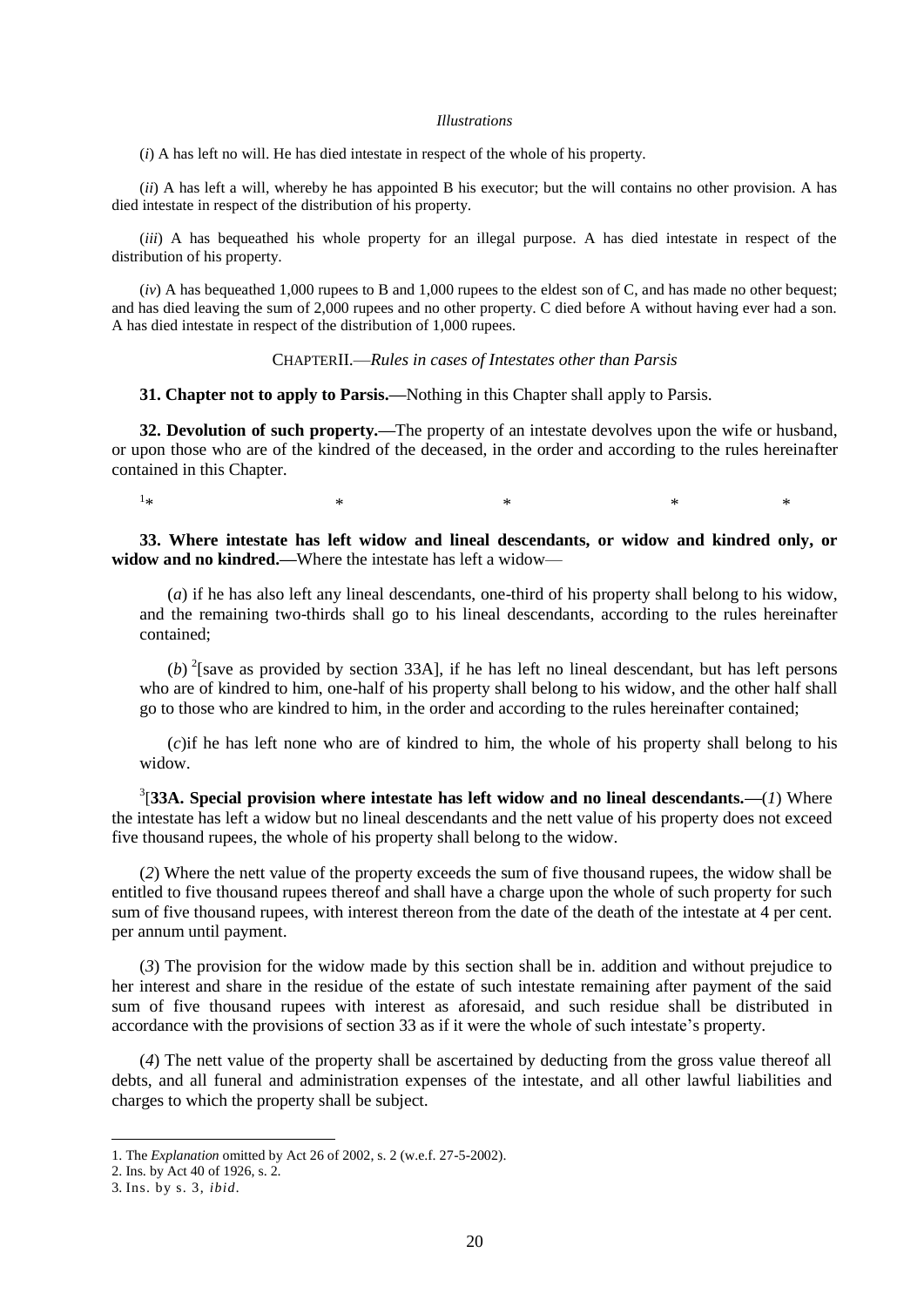(*5*) This section shall not apply—

(*a*) to the property of—

(*i*) any Indian Christian,

(*ii*) any child or grandchild of any male person who is or was at the time of his death an Indian Christian, or

(*iii*) any person professing the Hindu, Buddhist, Sikh or Jaina religion the succession to whose property is, under section 24 of the Special Marriage Act, 1872 (3 of 1872), regulated by the provisions of this Act;

(*b*) unless the deceased dies intestate in respect of all his property.]

**34. Where intestate has left no widow, and where he has left no kindred.—**Where the intestate has left no widow, his property shall go to his lineal descendants or to those who are of kindred to him, not being lineal descendants, according to the rules hereinafter contained; and, if he has left none who are of kindred to him, it shall go to the Government.

**35. Rights of widower.—**A husband surviving his wife has the same rights in respect of her property, if she dies intestate, as a widow has in respect of her husband's property, if he dies intestate.

# *Distribution where there are lineal descendants*

**36. Rules of distribution.—**The rules for the distribution of the intestate's property (after deducting the widow's share, if he has left a widow) amongst his lineal descendants shall be those contained in sections 37 to 40.

**37. Where intestate has left child or children only.—**Where the intestate has left surviving him a child or children, but no more remote lineal descendant through a deceased child, the property shall belong to his surviving child, if there is only one, or shall be equally divided among all his surviving children.

**38. Where intestate has left no child, but grandchild or grandchildren.—**Where the intestate has not left surviving him any child but has left a grandchild or grandchildren and no more remote descendant through a deceased grandchild, the property shall belong to his surviving grandchild if there is one, or shall be equally divided among all his surviving grandchildren.

#### *Illustrations*

(*i*) A has three children, and no more, John, Mary and Henry. They all die before the father, John leaving two children, Mary three and Henry four. Afterwards A dies intestate, leaving those nine grandchildren and no descendant of any decreased grandchild. Each of his grandfather will have one-ninth.

(*ii*) But if Henry has died, leaving no child, then the whole is equally divided between the intestate's five grandchildren, the children of John and Mary.

**39. Where intestate has left only great-grandchildren or remoter lineal descendants.—**In like manner the property shall go to the surviving lineal descendants who are nearest in degree to the intestate, where they are all in the degree of great-grandchildren to him, or are all in a more remote degree.

**40. Where intestate leaves lineal descendants not all in same degree of kindred to him, and those through whom the more remote are descended are dead.—** $(l)$  **If the intestate has left lineal** descendants who do not all stand in the same degree of kindred to him, and the persons through whom the more remote are descended from him are dead, the property shall be divided into such a number of equal shares as may correspond with the number of the lineal descendants of the intestate who either stood in the nearest degree of kindred to him at his decease, or, having been of the like degree of kindred to him, died before him, leaving lineal descendants who survived him.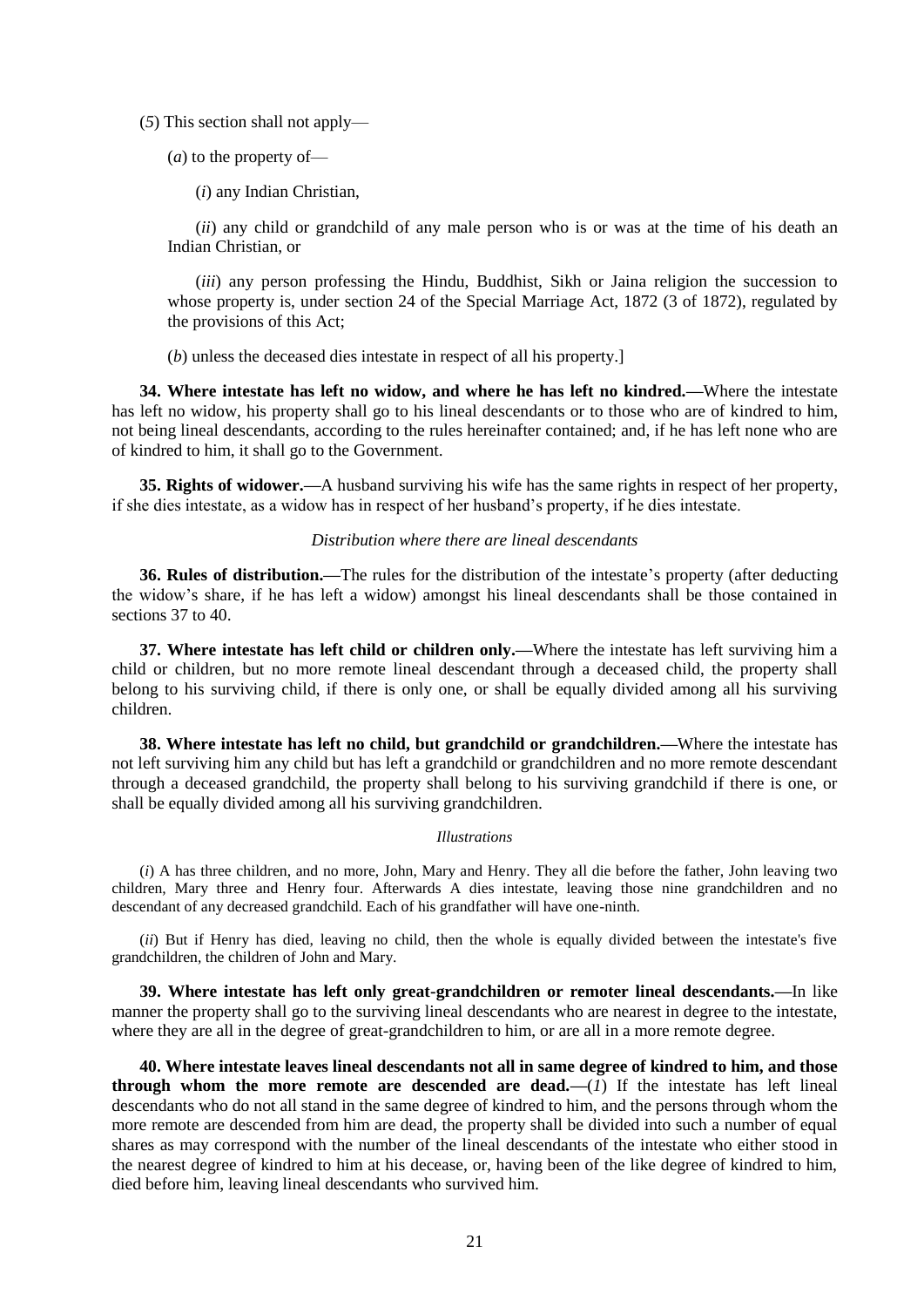(*2*) One of such shares shall be allotted to each of the lineal descendants who stood in the nearest degree of kindred to the intestate at his decease; and one of such shares shall be allotted in respect ofeach of such deceased lineal descendants; and the share allotted in respect of each of such deceased lineal descendants shall belong to his surviving child or children or more remote lineal descendants, as the case may be; such surviving child or children or more remote lineal descendants always taking the share which his or their parent or parents would have been entitled to respectively if such parent or parents had survived the intestate.

#### *Illustrations*

(*i*) A had three children, John, Mary and Henry; John died, leaving four children, and Mary died, leaving one, and Henry alone survived the father. On the death of A, intestate, one-third is allotted to Henry, one-third to John's four children, and the remaining third to Mary's one child.

(*ii*) A left no child, but left eight grandchildren, and two children of a deceased grandchild. The property is divided into nine parts, one of which is allotted to each grandchild, and the remaining one-ninth is equally divided between the two great-grandchildren.

(*iii*) A has three children, John, Mary and Henry; John dies leaving four children; and one of John's children dies leaving two children. Mary dies leaving one child. A afterwards dies intestate. One-third of his property is allotted to Henry, one-third to Mary's child, and one-third is divided into four parts, one of which is allotted to each of John's three surviving children, and the remaining part is equally divided between John's two grandchildren.

(*iv*) A has two children, and no more, John and Mary. John dies before his father, leaving his wife pregnant. Then A dies leaving Mary surviving him, and in due time a child of John is born. A's property is to be equally divided between Mary and the posthumous child.

### *Distribution where there are no lineal descendants*

**41. Rules of distribution where intestate has left no lineal descendants.—**Where an intestate has left no linal descendants, the rules for the distribution of his property (after deducting the widow's share, if he has left a widow) shall be those contained in sections 42 to 48.

**42. Where intestate's father living.—**If the intestate's father is living, he shall succeed to the property.

**43. Where intestate's father dead, but his mother, brothers and sisters living.—**If the intestate's father is dead, but the intestate's mother is living and there are also brothers or sisters of the intestate living, and there is no child living of any deceased brother or sister, the mother and each living brother or sister shall succeed to the property in equal shares.

#### *Illustration*

A dies intestate, survived by his mother and two brothers of the full blood, John and Henry, and a sister Mary, who is the daughter of his mother but not of his father. The mother takes one-fourth, each brother takes one-fourth and Mary, the sister of half blood, takes one-fourth.

**44. Where intestate's father dead and his mother, a brother or sister, and children of any deceased brother or sister, living.—**If the intestate's father is dead but the intestate's mother is living, and if any brother or sister and the child or children of any brother or sister who may have died in the intestate's lifetime are also living, then the mother and each living brother or sister, and the living child or children of each deceased brother or sister, shall be entitled to the property in equal shares, such children (if more than one) taking in equal shares only the shares which their respective parents would have taken if living at the intestate's death.

### *Illustration*

A, the intestate, leaves his mother, his brothers John and Henry, and also one child of a deceased sister, Mary, and two children of George, a deceased brother of the half blood who was the son of his father but not of his mother. The mother takes one-fifth, John and Henry each takes one-fifth, the child of Mary takes one-fifth, and the two children of George divide the remaining one-fifth equally between them.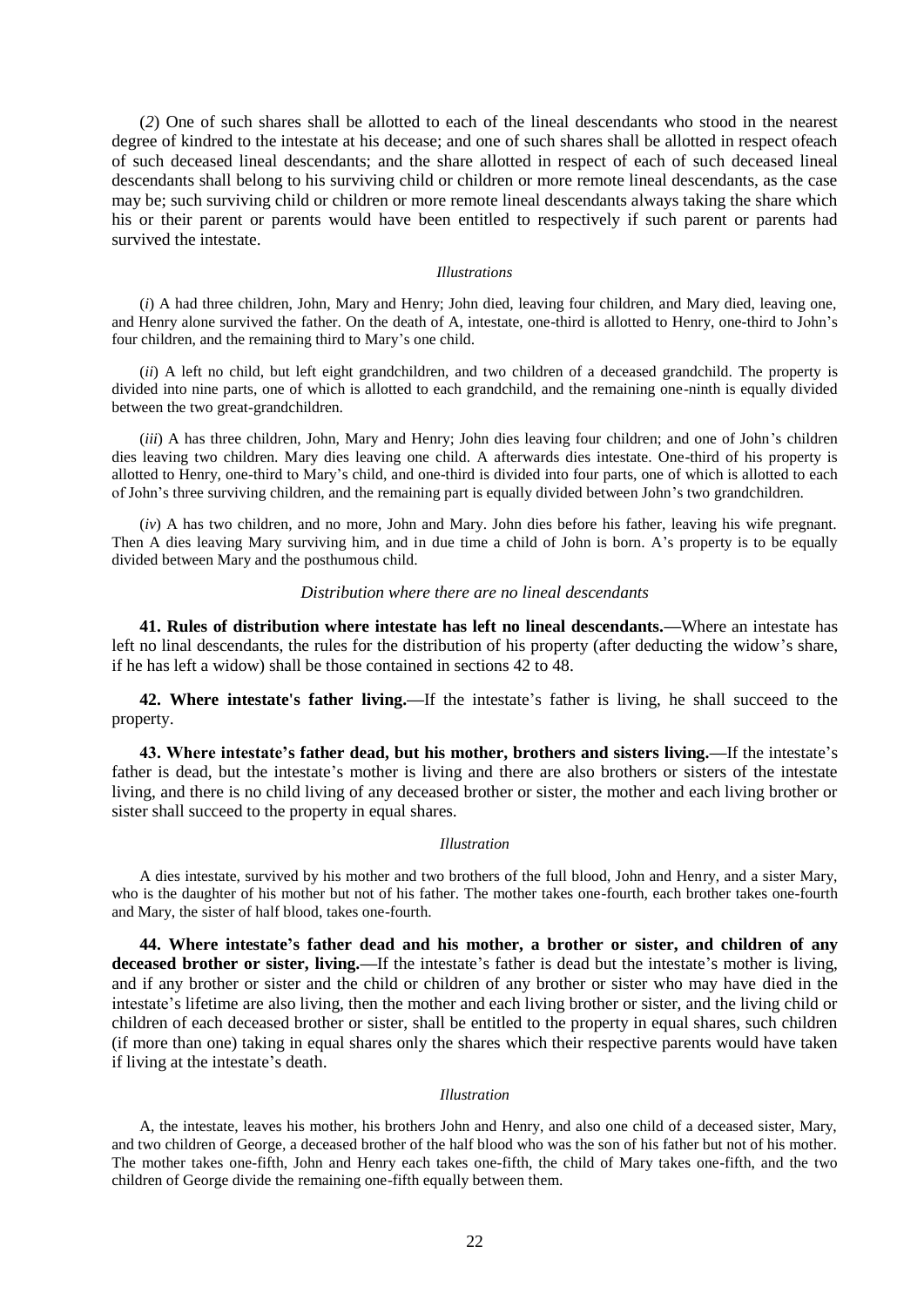**45. Where intestate's father dead and his mother and children of any deceased brother or sister living.—**If the intestate's father is dead, but the intestate's mother is living, and the brothers and sisters are all dead, but all or any of them have left children who survived the intestate, the mother and the child or children of each deceased brother or sister shall be entitled to the property in equal shares, such children (if more than one) taking in equal shares only the shares which their respective parents would have taken if living at the intestate's death.

### *Illustration*

A, the intestate, leaves no brother or sister but leaves his mother and one child of a deceased sister, Mary, and two children of a deceased brother, George. The mother takes one-third, the child of Mary takes one-third, and the children of George divide the remaining one-third equally between them.

**46. Where intestate's father dead, but his mother living and no brother, sister, nephew or niece.—**If the intestate's father is dead, but the intestate's mother is living, and there is neither brother, nor sister, nor child of any brother or sister of the intestate, the property shall belong to the mother.

**47. Where intestate has left neither lineal descendant, nor father, nor mother.—**Where the intestate has left neither lineal descendant, nor father, nor mother, the property shall be divided equally between his brothers and sisters and the child or children of such of them as may have died before him, such children (if more than one) taking in equal shares only the shares which their respective parents would have taken if living at the intestate's death.

**48. Where intestate has left neither lineal descendant, nor parent, nor brother, nor sister.—** Where the intestate has left neither lineal descendant, nor parent, nor brother, nor sister, his property shall be divided equally among those of his relatives who are in the nearest degree of kindred to him.

### *Illustrations*

(*i*) A, the intestate, has left a grandfather, and a grandmother and no other relative standing in the same or a nearer degree of kindred to him. They, being in the second degree, will be entitled to the property in equal shares, exclusive of any uncle or aunt of the intestate, uncles and aunts being only in the third degree.

(*ii*) A, the intestate, has left a great-grandfather, or a great-grandmother, and uncles and aunts, and no other relative standing in the same or a nearer degree of kindred to him. All of these being in the third degree will take equal shares.

*(iii)* A, the intestate, left a great-grandfather, an uncle and a nephew, but no relative standing in a nearer degree of kindred to him. All of these being in the third degree will take equal shares.

(*iv*) Ten children of one brother or sister of the intestate, and one child of another brogher or sister of the intestate, constitute the class of relatives of the nearest degree of kindred to him. They will each take one-eleventh of the property.

**49. Children's advancements not brought into hotchpot.—**Where a distributive share in the property of a person who has died intestate is claimed by a child, or any descendant of a child, of such person, no money or other property which the intestate may, during his life, have paid, given or settled to, or for the advancement of, the child by whom or by whose descendant the claim is made shall be taken into account in estimating such distributive share.

### CHAPTERIII.—*Special Rules for Parsi Intestates*

<sup>1</sup>[50. General principles relating to intestate succession.—For the purpose of intestate succession among Parsis—

(*a*) there is no distinction between those who were actually born in the lifetime of a person deceased and those who at the date of his death were only conceived in the womb, but who have been subsequently born alive;

1

<sup>1.</sup> Subs. by Act 17 of 1939, s. 2, for sections 50 to 56 (w.e.f. 12-6-1939).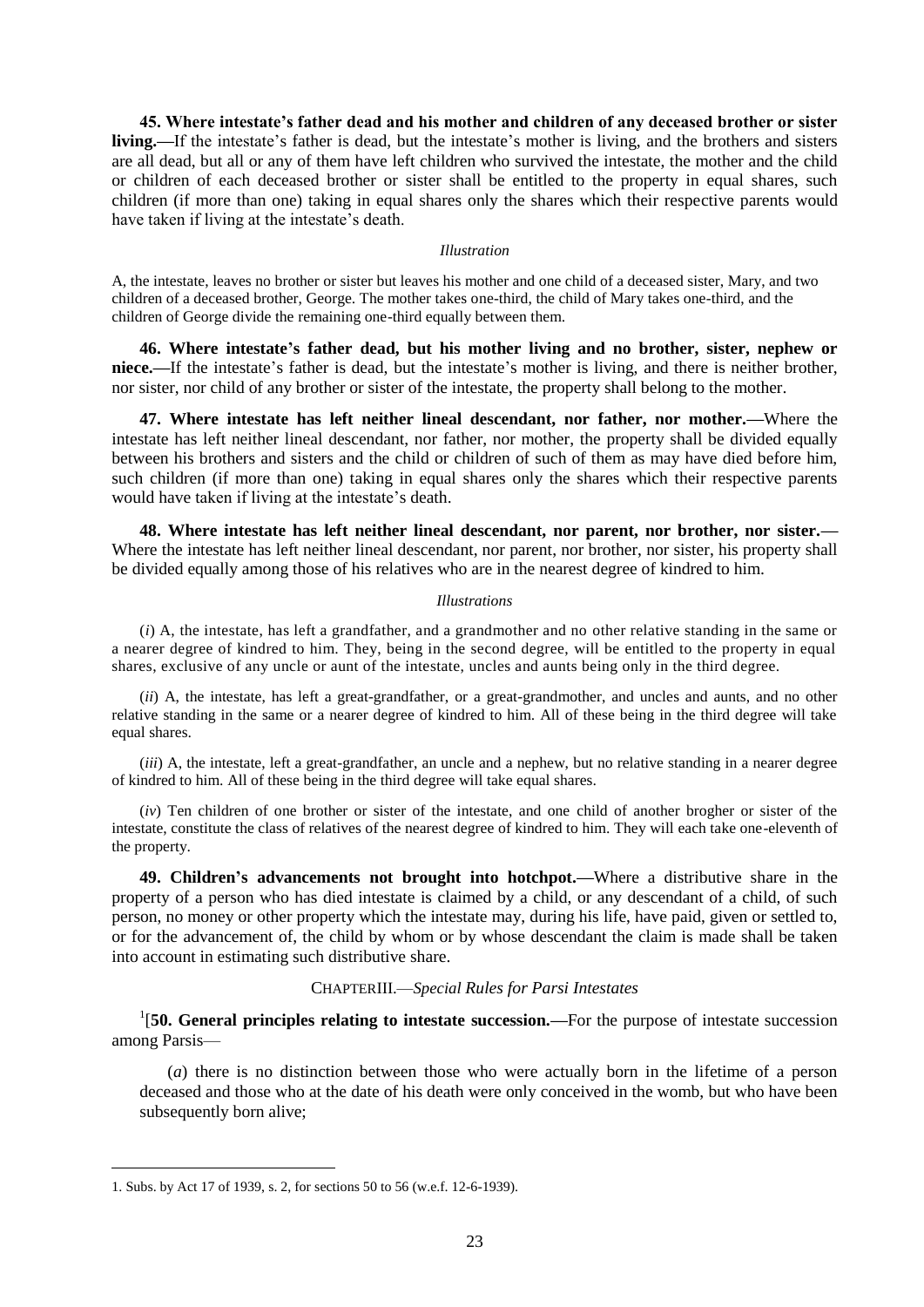(*b*) a lineal descendant of an intestate who has died in the lifetime of the intestate without leaving a widow or widower or any lineal descendant or  ${}^{1}$ [a widow or widower of any lineal descendant] shall not be taken into account in determining the manner in which the property of which the intestate has died intestate shall be divided; and

 $(c)$  where a <sup>2</sup>[widow or widower of any relative] of an intestate has married again in the lifetime of the intestate, <sup>3</sup>[such widow or widower] shall not be entitled to receive any share of the property of which the intestate has died intestate, and  $3$ [such widow or widower] shall be deemed not to be existing at the intestate's death.

4 [**51. Division of intestate's property among widow, widower, children and parents.—**(*1*) Subject to the provisions of sub-section (*2*), the property of which a Parsi dies intestate shall he divided,—

(*a*) where such Parsi dies leaving a widow or widower and children, among the widow or widower, and children so that the widow or widower and each child received equal shares;

(*b*) where such Parsi dies leaving children, but no widow or widower, among the children in equal shares.

(*2*) Where a Parsi dies leaving one or both parents in addition to children or widow or widower and children, the property of which such Parsi dies intestate shall be so divided that the parent or each of the parents shall receive a share equal to half the share of each child.]

**53. Division of share of predeceased child of intestate leaving lineal descendants.—**In all cases where a Paris dies leaving any lineal descendant, if any child of such intestate has died in the lifetime of the intestate, the division of the share of the property of which the intestate has died intestate which such child would have taken if living at the intestate's death shall be in accordance with the following rules, namely:—

(*a*) If such deceased child was a son, his widow and children shall take shares in accordance with the provisions of this Chapter as if he had died immediately after the intestate's death:

Provided that where such deceased son has left a widow or a widow of a lineal descendant but no lineal descendant, the residue of his share after such distribution has been made shall be divided in accordance with the provisions of this Chapter as property of which the intestate has died intestate, and in making the division of such residue the said deceased son of the intestate shall not be taken into account.

(*b*) If such deceased child was a daughter, her share shall be divided equally among her children.

(*c*) If any child of such deceased child has, also died during the lifetime of the intestate, the share which he or she would have taken if living at the intestate's death, shall be divided in like manner in accordance with clause (*a*) or clause (*b*), as the case may be.

(*d*) Where a remoter lineal descendant of the intestate has died during the lifetime of the intestate, the provisions of clause (*c*) shall apply mutatis mutandis to the division of any share to which he or she would have been entitled if living at the intestate's death by reason of the predecease of all theintestate's lineal descendants directly between him or her and the intestate.

5 [**54. Division of property where intestate leaves no lineal descendant but leaves a widow or widower or a widow or widower of any lineal descendant.—**Where a Parsi dies without leaving any lineal descendant but leaving a widow or widower or a widow or widower of a lineal descendant, the property of which the intestate dies intestate shall be divided in accordance with the following rules, namely:—

(*a*) if the intestate leaves a widow or widower but no widow or widower of a lineal descendant, the widow or widower shall take half the said property;

1

<sup>1.</sup> Subs. by Act 51 of 1991, s. 2, for "a widow of any lineal descendant" (w.e.f. 9-12-1991).

<sup>2.</sup> Subs. s. 2, *ibid*., for "widow of any relative" (w.e.f. 9-12-1991).

<sup>3.</sup> Subs. by s. 2, *ibid*., for "she" (w.e.f. 9-12-1991).

<sup>4.</sup> Subs. by s. 3, *ibid*., for sections 51 and 52 (w.e.f. 9-12-1991).

<sup>5.</sup> Subs. by s. 4, *ibid.,*for section 54 (w.e.f. 9-12-1991).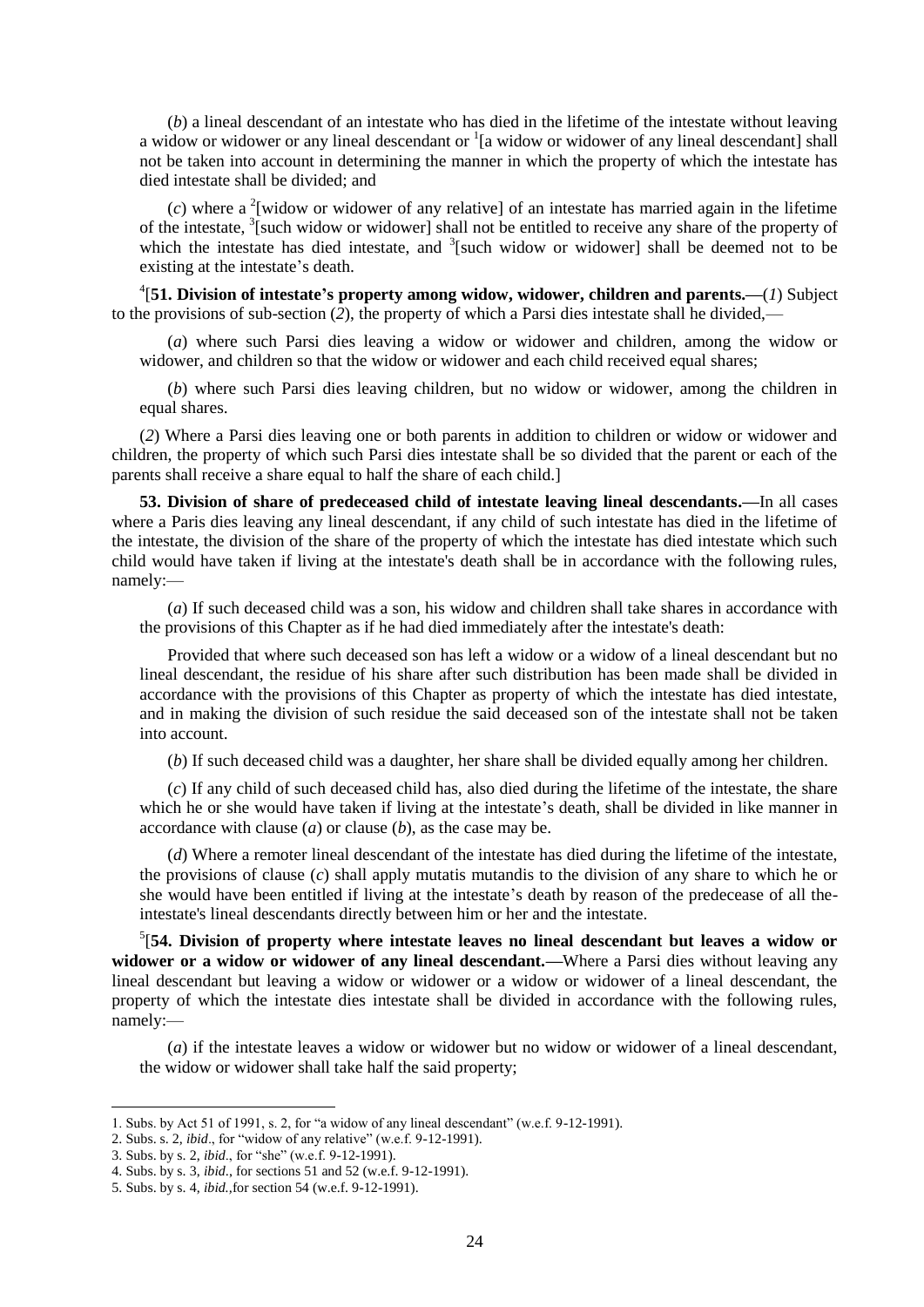(*b*) if the intestate leaves a widow or widower and also a widow or widower of any lineal descendant, his widow or her widower shall receive one-third of the said property and the widow or widower of any lineal descendant shall receive another one-third or if there is more than one such widow or widower of lineal descendants, the last mentioned one-third shall be divided equally among them;

(*c*) if the intestate leaves no widow or widower, but one widow or widower of the lineal descendant, such widow or widower of the lineal descendant shall receive one-third of the said property or, if the intestate leaves no widow or widower but -more than one widow or widower of lineal descendants, two-thirds of the said property shall be divided among such widows or widowers of the lineal descendants in equal shares;

(*d*) the residue after the division specified in clause (*a*), or clause (*b*) or clause (*c*) has been made shall be distributed among the relatives of the intestate in the order specified in Part I of Schedule II; and the next-of-kin standing first in Part I of that Schedule shall be preferred to those standing second, the second to the third and so on in succession, provided that the property shall be so distributed that each male and female standing in the same degree of propinquity shall receive equal shares;

(*e*) if there are no relatives entitled to the residue under clause (*d*), the whole of the residue shall be distributed in proportion to the shares specified among the persons entitled to receive shares under this section.]

**55. Division of property where intestate leaves neither lineal descendants nor a widow or widower nor a widow or widower of any lineal descendant.—**When a Parsi dies leaving neither lineal descendants nor a widow or widower nor <sup>1</sup>[a widow or widower of any lineal descendant] his or her nextof-kin, in the order set forth in Part II of Schedule II, shall be entitled to succeed to the whole of the property of which he or she dies intestate. The next-of-kin standing first in Part II of that Schedule shall be preferred to those standing second, the second to the third, and so on in succession, provided that the property shall be so distributed that <sup>2</sup>[each male and female standing in the same degree of propinquity shall receive equal shares.]

**56. Division of property where there is no relative entitled to succeed under the other provisions of this Chapter.—**Where there is no relative entitled to succeed under the other provisions of this Chapter to the property of which a Parsi has died intestate, the said property shall be divided equally among those of the intestate's relatives who are in the nearest degree of kindred to him.]

# PART VI

# TESTAMENTARY SUCCESSION

# CHAPTERI.—*Introductory*

3 [**57. Application of certain provisions of Part to a class of wills made by Hindus, etc.—**The provisions of this Part which are set out in Schedule III shall, subject to the restrictions and modifications specified therein, apply—

(*a*) to all wills and codicils made by any Hindu, Buddhist, Sikh or Jaina, on or after the first day of September, 1870, within the territories which at the said date were subject to the Lieutenant-Governor of Bengal or within the local limits of the ordinary original civil jurisdiction of the High Courts of Judicature at Madras and Bombay; and

(*b*) to all such wills and codicils made outside those territories and limits so far as relates to immoveable property situate within those territories or limits, <sup>4</sup>[and

<sup>1.</sup> Subs. by Act 51 of 1991, s. 5, for "a widow of any lineal descendant (w.e.f. 9-12-1991).

<sup>2.</sup> Subs. by s. 5,*ibid.,*for "each male shall take double the share of each female standing in the same degree of propinquity" (w.e.f. 9-12-1991).

<sup>3.</sup> Sub-section (*1*) renumbered as section 57 thereof by Act 18 of 1929, s. 3 (w.e.f. 1-10-1929) which was earlier renumbered as sub-section (*1*) thereof by Act 37 of 1926, s. 2 (w.e.f. 9-9-1926).

<sup>4.</sup> Added by s. 3, *ibid.* (w.e.f. 1-10-1929).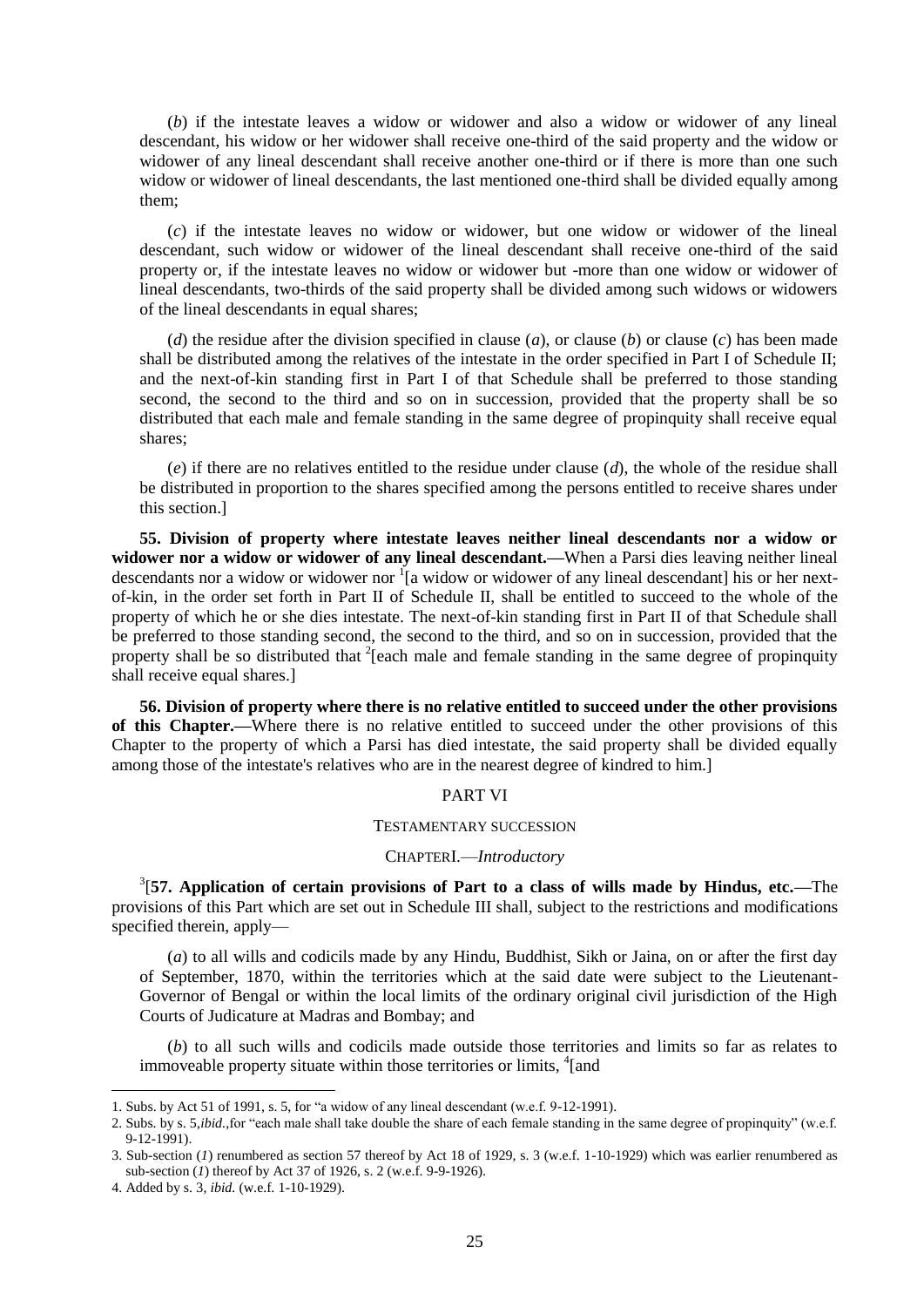(*c*) to all wills and codicils made by any Hindu, Buddhist, Sikh or Jaina on or after the first day of January, 1927, to which those provisions are not applied by clauses (*a*) and (*b*):]

Provided that marriage shall not revoke any such will or codicil.]

 $1*$  $*$   $*$   $*$   $*$   $*$   $*$ 

**58. General application of Part.**—(*1*) The provisions of this Part shall not apply to testamentary succession to the property of any Muhammadan nor, save as provided by section 57, to testamentary succession to the property of any Hindu, Buddhist, Sikh or Jaina; nor shall they apply to any will made before the first day of January, 1866.

(*2*) Save as provided in sub-section (*1*) or by any other law for the time being in force the provisions of this Part shall constitute the law of <sup>2</sup>[India] applicable to all cases of testatmentary succession.

# CHAPTER II—*Of Wills and Codicils*

**59. Person capable of making wills.—**Every person of sound mind not being a minor may dispose of his property by will.

*Explanation* 1.—A married woman may dispose by will of any property which she could alienate by her own act during her life.

*Explanation* 2.—Persons who are deaf or dumb or blind are not thereby incapacitated for making a will if they are able to know what they do by it.

*Explanation* 3.—A person who is ordinarily insane may make a will during interval in which he is of sound mind.

*Explanation* 4.—No person can make a will while he is in such a state of mind, whether arising from intoxication or from illness or from any other cause, that he does not know what he is doing.

#### *Illustrations*

(*i*) A can perceive what is going on in his immediate neighbourhood, and can answer familiar questions, but has not a competent understanding as to the nature of his property, or the persons who are of kindred to him, or in whose favour it would be proper that he should make his will. A cannot make a valid will.

(*ii*) A executes an instrument purporting to be his will, but he does not understand the nature of the instrument, nor the effect of its provisions. This instrument is not a valid will.

(*iii*) A, being very feeble and debilitated, but capable of exercising a judgment as to the proper mode of disposing of his property, makes a will. This is a valid will.

**60. Testamentary guardian.—**A father, whatever his age may be, may by will appoint a guardian or guardians for his child during minority.

**61. Will obtained by fraud, coercion orimportunity.—**A will or any part of a will, the making of which has been caused by fraud or coercion, or by such importunity as takes away the free agency of the testator, is void.

# *Illustrations*

(*i*) A, falsely and knowingly represents to the testator, that the testator's only child is dead, or that he has done some undutiful act and thereby induces the. testator to make a will in his, A's favour; such will has been obtained by fraud, and is

(*ii*) A, by fraud and deception, prevails upon the testator to bequeath a legacy to him. The bequest is void.

(*iii*) A, being a prisoner by lawful authority, makes his will. The will is not invalid by reason of the imprisonment.

<sup>1.</sup> Sub-section (*2*) omitted by Act 18 of 1929, s. 3 (w.e.f .1-10-1929) which was earlier inserted by Act 37 of 1926, s. 2 (w.e.f. 9- 9-1926).

<sup>2.</sup> Subs. by Act 3 of 1951, s. 3 and the Schedule for "the States".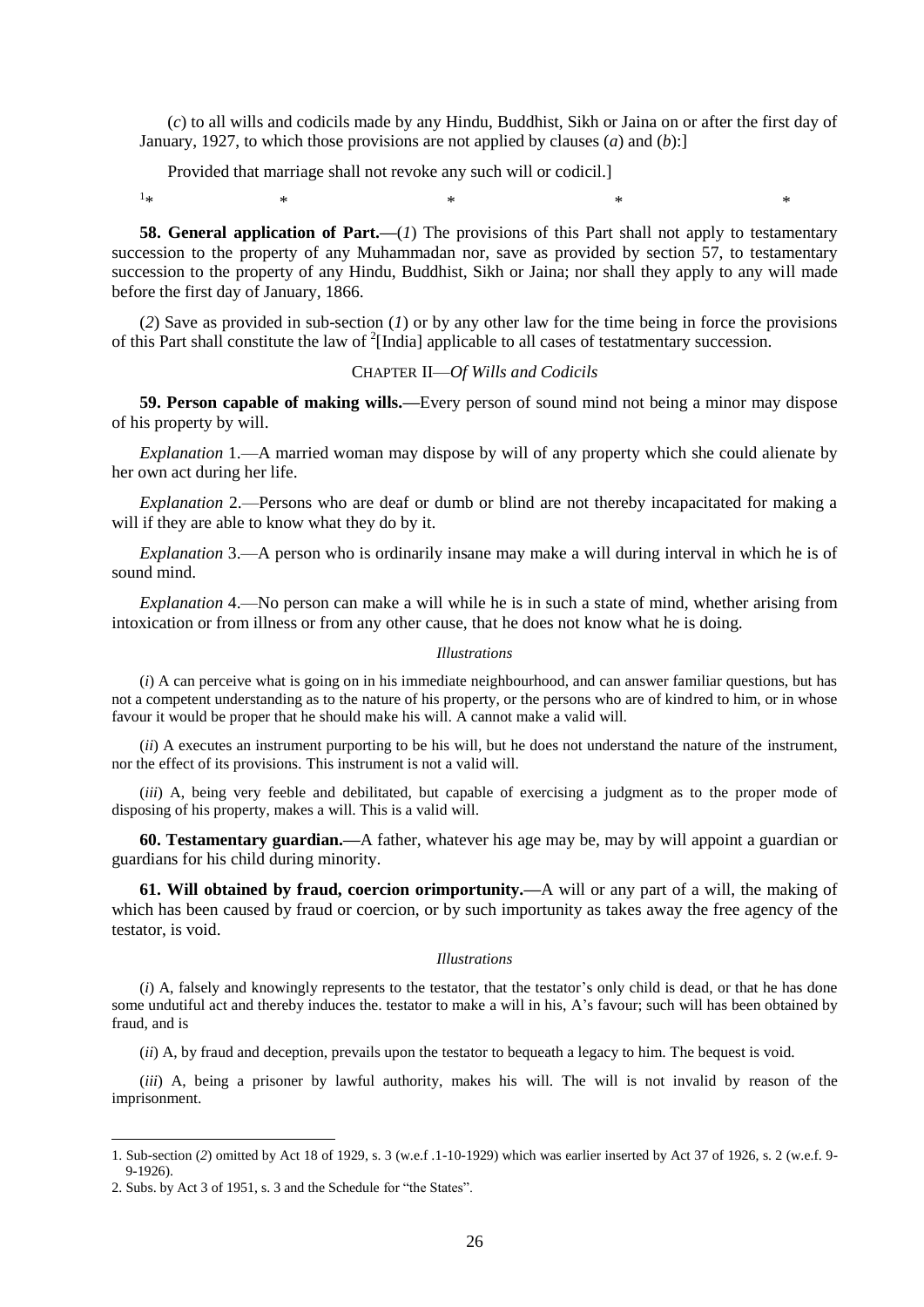(*iv*) A threatens to shoot B, or to burn his house or to cause him to be arrested on a criminal charge, unless he makes a bequest in favour of C. B, in consequence, makes a bequest in favour of C. The bequest is void, the making of it having been caused by coercion.

(*v*) A, being of sufficient intellect, if undistrubed by the influence of others, to make a will yet being so much under the control of B that he is not a free agent, makes a will, dictated by B. It appears that he would not have executed the will but for fear of B. The will is invalid.

(*vi*) A, being in so feeble a state of health as to be unable to resist importunity, is pressed by B to make a will of a certain purport and does so merely to purchase peace and in submission to B. The will is invalid.

(*vii*) A being in such a state of health as to be capable of exercising his own judgment and volition, B uses urgent intercession and persuasion with him to induce him to make a will of a certain purport. A, in consequence of the intercession and persuasion, but in the free exercise of his judgment and volition makes his will in the manner recommended by B. The will is not redered invalid by the intercession and persuasion of B.

(*viii*) A, with a view to obaining a legacy from B, pays him attention and flatters him and thereby produces in him a capricious partiality to A. B, in consequence of such attention and flattery, makes his will, by which he leaves a legacy to A. The bequest is not rendered invalid by the attention and flattery of A.

**62. Will may be revoked or altered.—**A will is liable to be revoked or altered by the maker of it at any time when he is competent to dispose of his property by will.

CHAPTER III.—*Of the Execution of unprivileged Wills*

**63. Execution of unprivileged wills.—**Every testator, not being a soldier employed in an expedition or engaged in actual warfare, <sup>1</sup>[or an airman so employed or engaged,] or a mariner at sea, shall execute his will according to the following rules:—

(*a*) The testator shall sign or shall affix his mark to the will, or it shall be signed by some other person in his presence and by his direction.

(*b*) The signature or mark of the testator, or the signature of the person signing for him, shall be so placed that it shall appear that it was intended thereby to give effect to the writing as a will.

(*c*) The will shall be attested by two or more witnesses, each of whom has seen the testator sign or affix his mark to the will or has seen some other person sign the will, in the presence an d by the direction of the testator, or has received from the testator a personal acknowledgment of his signature or mark, or of the signature of such other person; and each of the witnesses shall sign the will in the presence of the testator, but it shall not be necessary that more than one witness be present at the same time, and no particular form of attestation shall be necessary.

**64. Incorporation of papers by reference.—**If a testator, in a will or codicil duly attested, refers to any other document then actually written as expressing any part of his intentions, such document shall be deemed to form a part of the will or codicil in which it is referred to.

# CHAPTER IV.—*Of privileged Wills*

**65. Privileged wills.—**Any soldier being employed in an expedition or engaged in actual warfare, <sup>1</sup>[or an airman so employed or engaged,] or any mariner being at sea, may, if he has completed the age of eighteen years, dispose of his property by a will made in the manner provided in section 66. Such wills are called privileged wills.

1

<sup>1.</sup> Ins. by Act 10 of 1927, s. 2 and the First Schedule (w.e.f. 4-4-1927).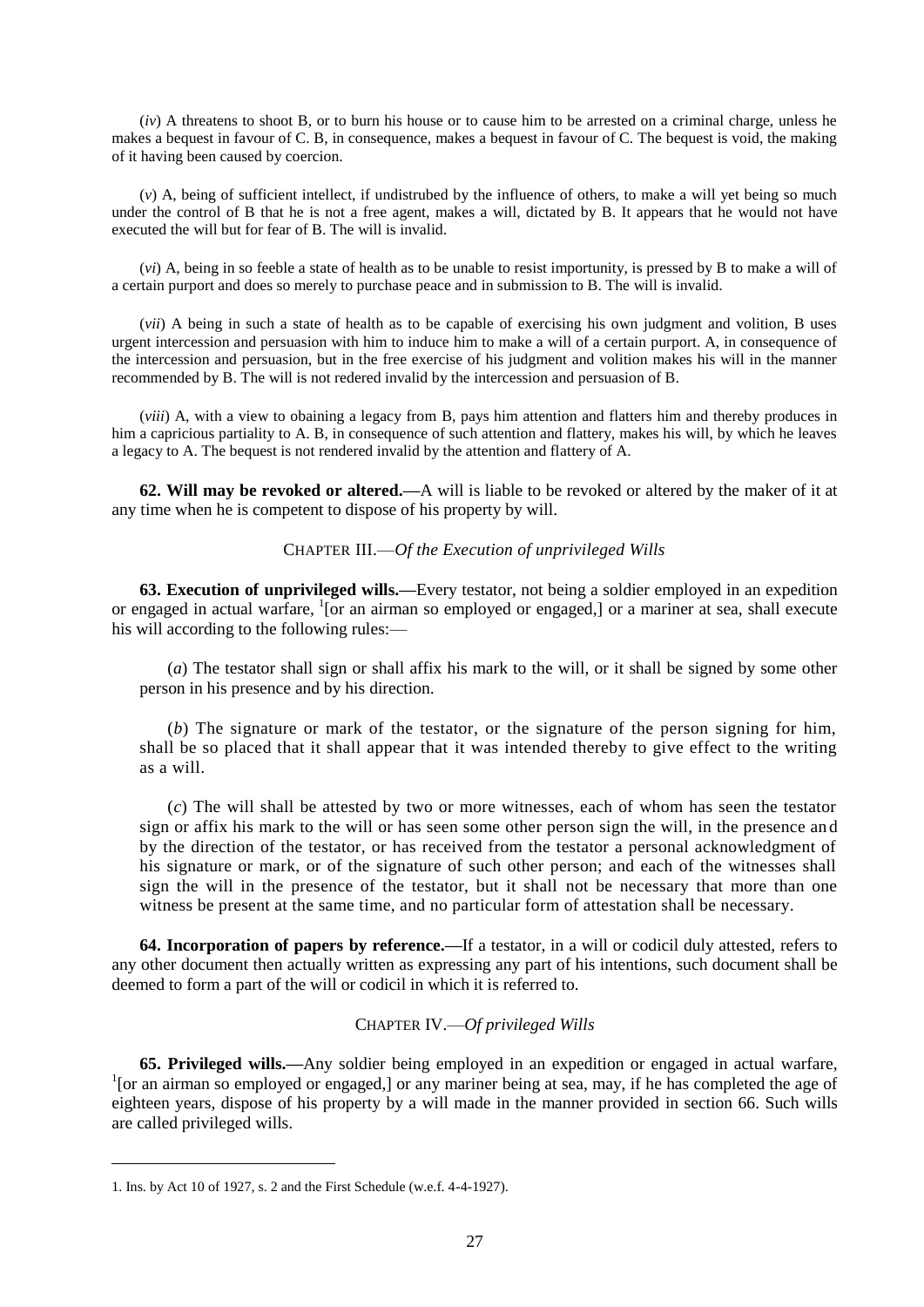#### *Illustrations*

(*i*) A, a medical officer attached to a regiment is actually employed in an expedition. He is a soldier actually employed in an expedition, and can make a privileged will.

(*ii*) A is at sea in a merchant-ship, of which he is the purser. He is a mariner, and, being at sea, can make a privileged will.

(*iii*) A, a soldier serving in the field against insurgents, is a soldier engaged in actual warfare, and as such can make a privileged will.

(*iv*) A, a mariner of a ship, in the course of a voyage, is temporarily on shore while she is lying in harbour. He is, for the purposes of this section, a mariner at sea, and can make a privileged will.

(*v*) A, an admiral who commands a naval force, but who lives on shore, and only occasionally goes on board his ship, is not considered as at sea, and cannot make a privleged will.

(*vi*) A, a mariner serving on a military expedition, but not being at sea, is considered as a soldier, and can make a privileged will.

**66. Mode of making, and rules for executing, privileged wills.—**(*1*) Privileged wills may be in writing, or may be made by word of mouth.

(*2*) The execution of privileged wills shall be governed by the following rules:—

(*a*) The will may be written wholly by the testator, with his own hand. In such case it need not be signed or attested.

(*b*) It may be written wholly or in part by another person, and signed by the testator. In such case it need not be attested.

(*c*) If the instrument purporting to be a will is written wholly or in part by another person and is not signed by the testator, it shall be deemed to be his will, if it is shown that it was written by the testator's directions or that he recognised it as his will.

(*d*) If it appears on the face of the instrument that the execution of it in the manner intended by the testator was not completed, the instrument shall not, by reason of that circumstance, be invalid, provided that his non-execution of it can be reasonably ascribed to some cause other than the abandonment of the testamentary intentions expressed in the instrument.

 $(e)$  If the soldier, <sup>1</sup>[airman] or mariner has written instructions for the preparation of his will, but has died before it could be prepared and executed, such instructions shall be considered to constitute his will.

( $f$ ) If the soldier, <sup>1</sup>[airman] or mariner has, in the presence of two witnesses, given verbal instructions for the preparation of his will, and they have been reduced into writing in his lifetime, but he has died before the instrument could be prepared and executed, such instructions shall be considered to constitute his will, although they may not have been reduced into writing in his presence, nor read over to him.

 $(g)$  The soldier, <sup>1</sup>[airman] or mariner may make a will by word of mouth by declaring his intentions before two witnesses present at the same time.

(*h*) A will made by word of mouth shall be null at the expiration of one month after the testator, being still alive, has ceased to be entitled to make a privileged will.

### CHAPTER V.—*Of the Attestation, Revocation, Alteration and Revival of Wills*

**67. Effect of gift to attesting witness.—**A will shall not be deemed to be insufficiently attested by reason of any benefit thereby given either by way of bequest or by way of appointment to any person attesting it, or to his or her wife or husband; but the bequest or appointment shall be void so far asconcerns the person so attesting, or the wife or husband of such person, or any person claiming under either of them.

<sup>1.</sup> Ins. by Act 10 of 1927, s. 2 and the First Schedule (w.e.f. 4-4-1927).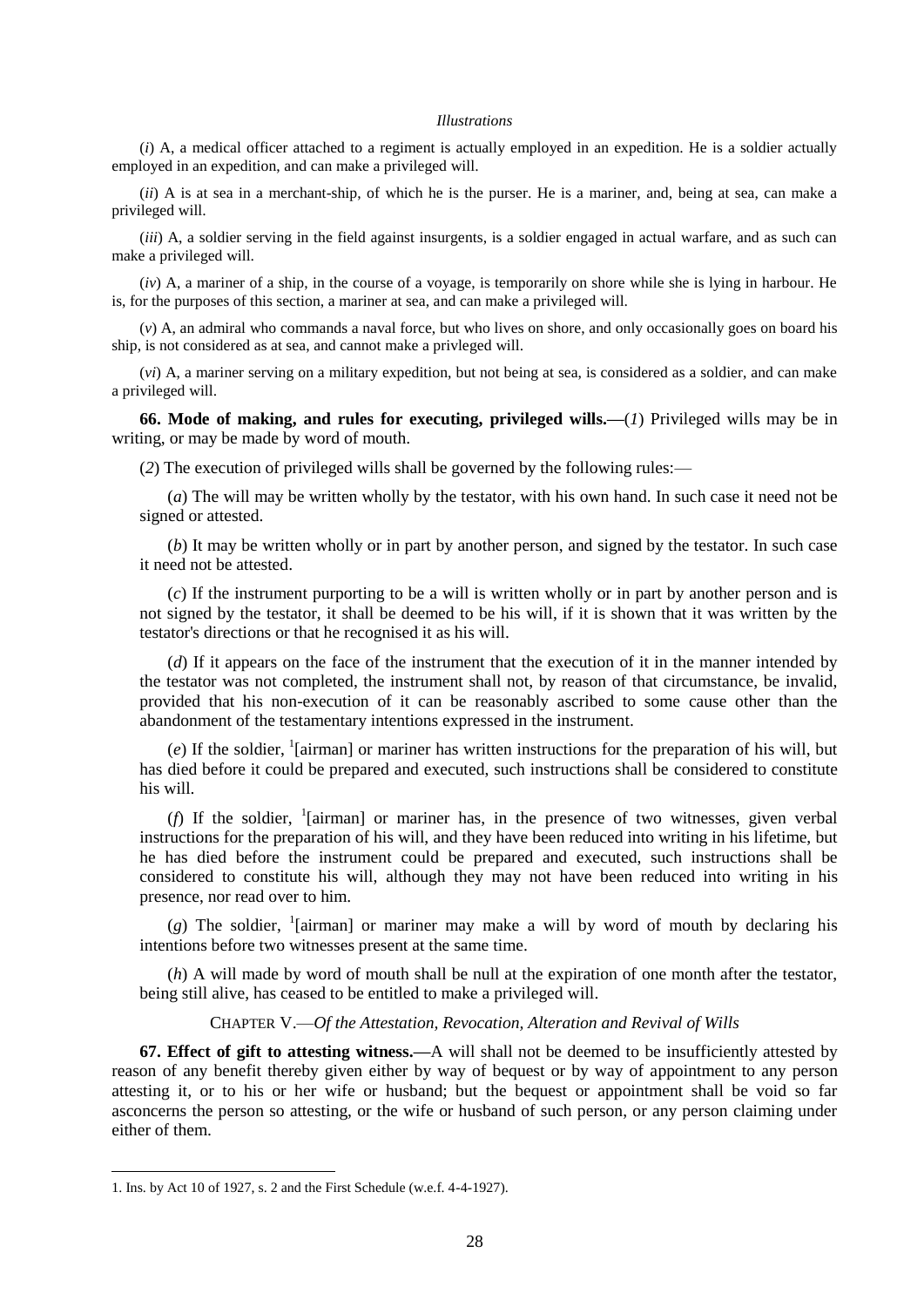*Explanation*.—A legatee under a will does not lose his legacy by attesting a codicil which confirms the will.

**68. Witness not disqualified by interest or by being executor.—**No person, by reason of interest in, or of his being an executor of, a will, shall be disqualified as a witness to prove the execution of the will or to prove the validity or invalidity thereof.

**69. Revocation of will by testator's marriage.—**Every will shall be revoked by the marriage of the maker, except a will made in exercise of a power of appointment, when the property over which the power of appointment is exercised would not, in default of such appointment, pass to his or her executor or administrator, or to the person entitled in case of intestacy.

*Explanation*.—Where a man is invested with power to determine the disposition of property of which he is not the owner, he is said to have power to appoint such property.

**70. Revocation of unprivileged will or codicil.—**No unprivileged will or codicil, nor any part thereof, shall be trevoked otherwise than by marriage, or by another will or codicil, or by some writing declaring an intention to revoke the same and executed in the manner in which an unprivileged will is herein before required to be executed, or by the burning, tearing, or otherwise destroying the same by the testator or by some person in his presence and by his direction with the intention of revoking the same.

### *Illustrations*

(*i*) A has made an unprivileged will. Afterwards, A makes another unprivileged will which purports to revoke the first. This is a revocation.

(*ii*) A has made an unprivileged will. Afterwards, A, being entitled to make a privileged will, makes a privileged will, which purports to revoke his unprivileged will. This is a revocation.

**71. Effect of obliteration, interlineation or alteration in unprivileged will.—**No obliteration, interlineation or other alteration made in any unprivileged will after the execution thereof shall have any effect, except so far as the words or meaning of the will have been thereby rendered illegible or undiscernible, unless such alteration has been executed in like manner as hereinbefore is required for the execution of the will:

Provided that the will, as so altered, shall be deemed to be duly executed if the signature of the testator and the subscription of the witnesses is made in the margin or on some other part of the will opposite or near to such alteration, or at the foot or end of or opposite to a memorandum referring to such alteration, and written at the end or some other part of the will.

**72. Revocation of privileged will or codicil.—**A privileged will or codicil, may be revoked by the testator by an unprivileged will .or codicil, or by any act expressing an intention to revoke it and accompanied by such formalities as would be sufficient to give validity to a privileged will, or by the burning, tearing or otherwise destroying the same by the testator, or by some person in his presence and by his direction, with the intention of revoking the same.

*Explanation*.—In order to the revocation of a privileged will or codicil by an act accompanied by such formalities as would be sufficient to give validity to a privileged will, it is not necessary that the testator should at the time of doing that act be in a situation which entitles him to make a privileged will

**73. Revival of unprivileged will.—**(*1*) No unprivileged will or codicil, nor any part thereof, which has been revoked in any manner, shall be revived otherwise than by the re-execution thereof, or by a codicil executed in manner hereinbefore required, and showing an intention to revive the same.

(*2*) When any will or codicil, which has been partly revoked and afterwards wholly revoked, is revived, such revival shall not extend to so much thereof as has been revoked before the revocation of the whole thereof, unless an intention to the contrary is shown by the will or codicil.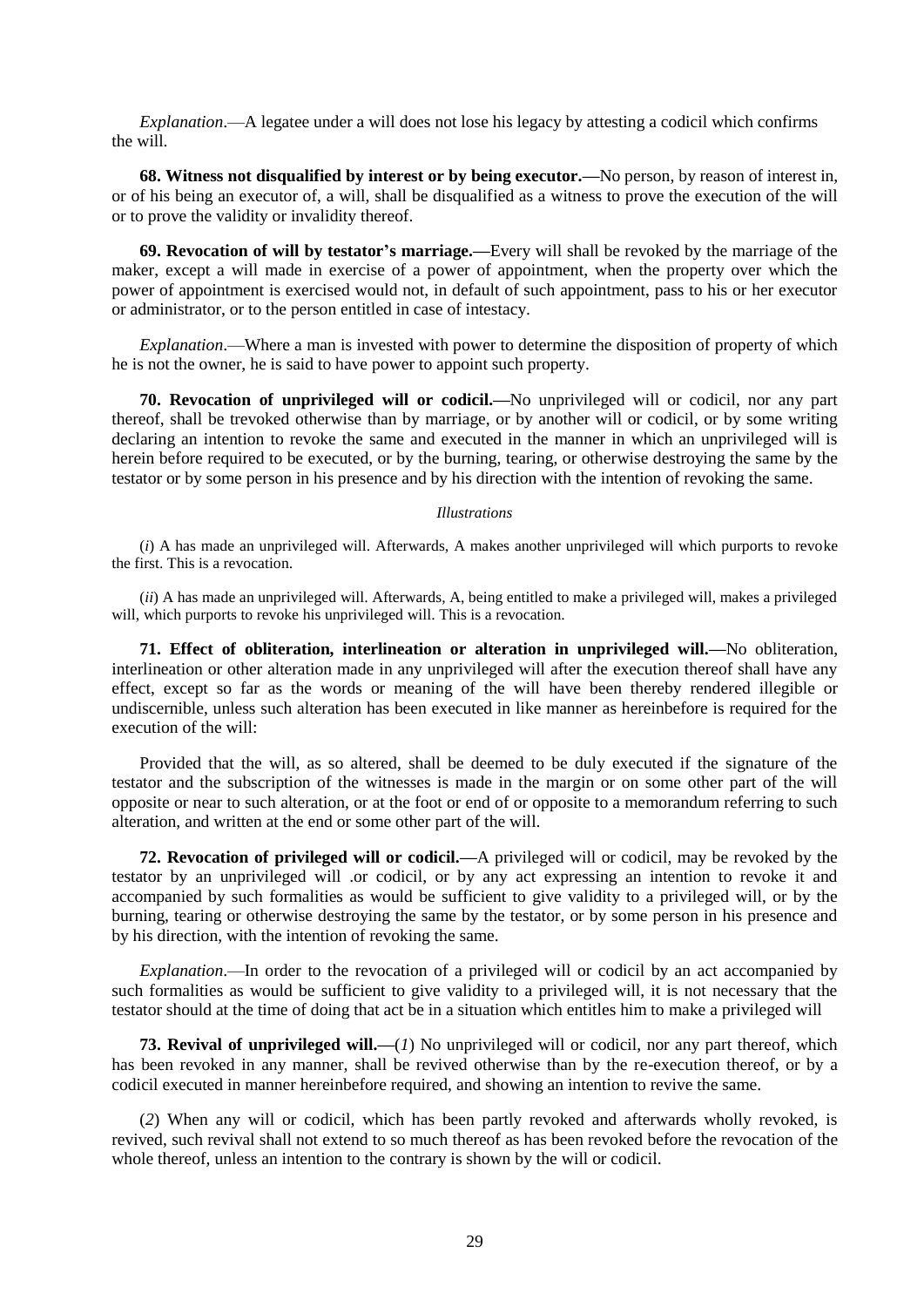# CHAPTER VI.—*Of the construction of Wills*

**74. Wording of wills.—**It is not necessary,.that any technical words or terms of art be used in a will, but only that the wording be such that the intentions of the testator can be known therefrom.

**75. Inquiries to determine questions as to object or subject of will.—**For the purpose of determining questions as to what person or what property is denoted by any words used in a will, a Court shall inquire into every material fact relating to the persons who claim to be interested under such will, the property which is claimed as the subject of disposition, the circumstances of the testator and of his family, and into every fact a knowledge of which may conduce to the right application of the words which the testator has used.

#### *Illustrations*

(*i*) A, by his will, bequeaths 1,000 rupees to his eldest son or to his youngest grandchild, or to his cousin, Mary. A Court may make inquiry in order to ascertain to what person the description in the will applies.

(*ii*) A, by his will, leaves to B "my estate called Black Acre". It may be necessary to take evidence in order to ascertain what is the subject-matter of the bequest; that is to say, what estate of thetestator's is called Black Acre.

(*iii*) A, by his will, leaves to B "the estate which I purchased of C". It may be necessary to take evidence in order to ascertain what estate the testator purchased of C.

**76. Misnomer or misdescription of object.—**(*1*) Where the words used in a will to designate or describe a legatee or a class of legatees sufficiently show what is meant, and error in the name or description shall not prevent the legacy from taking effect.

(*2*) A mistake in the name of a legatee may be corrected by a description of him, and a mistake in the description of a legatee may be corrected by the name.

# *Illustrations*

(*i*) A bequeaths a legacy to "Thomas, the second son of my brother John". The testator has an only brother named John, who has no son named Thomas, but has a second son whose name is William. William will have the legacy.

(*ii*) A bequeaths a legacy "to Thomas, the second son of my brother John". The testator has an only brother, named John, whose first son is named Thomas and whose second son is named William. Thomas will have the legacy.

(*iii*) The testator bequeaths his property "to A and B, the legitimate children of C". C has no legitimate child, but has two illegitimate children, A and B. The bequest to A and B takes effect, although they are illegitimate.

(*iv*) The testator gives his residuary estate to be divided among "my seven children" and, proceeding to enumerate them, mentions six names only. This omission will not prevent the seventh child from taking a share with the others.

(*v*) The testator, having six grandchildren, makes a bequest to "my six grandchildren" and, proceeding to mention them by their Christian names, mentions one twice over omitting another altogether. The one whose name is not mentioned will take a share with the others.

(*vi*) The testator bequeaths "1,000 rupees to each of the three children of A". At the date of the will A has four children. Each of these four children will, if he survives the testator, receive a legacy of 1,000 rupees.

**77. When words may be supplied.—**Where any word material to the full expression of the meaning has been omitted, it may be supplied by the context.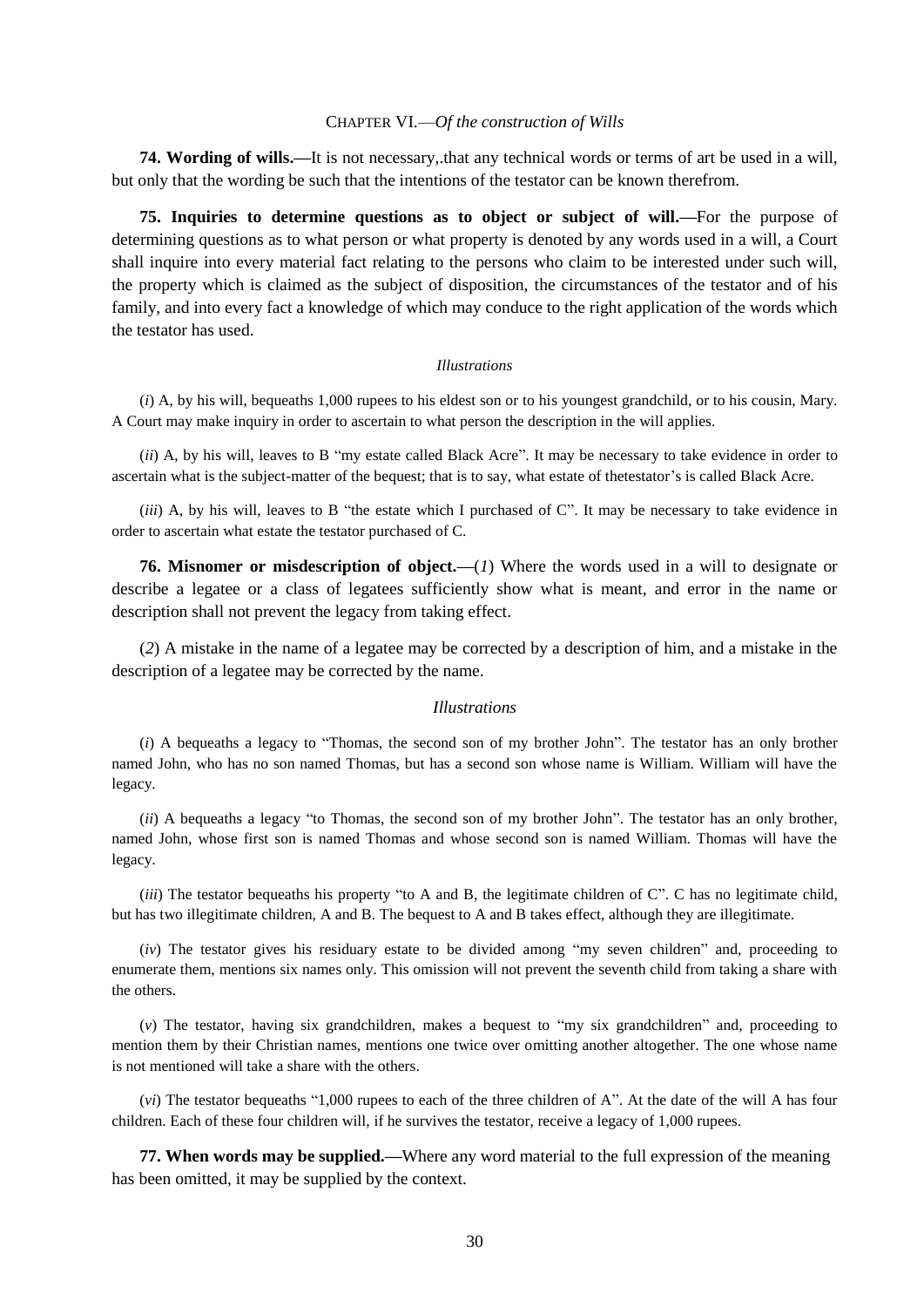#### *Illustration*

The testator gives a legacy of "five hundred" to his daughter A and a legacy of "five hundred rupees" to his daughter B. A will take a legacy of five hundred rupees.

**78. Rejection of erroneous particulars in description of subject.—**If the thing which the testator intended to bequeath can be sufficiently identified from the description of it given in the will, but some parts of the description do not apply, such parts of the description shall be rejected as erroneous, and the bequest shall take effect.

#### *Illustrations*

(*i*) A bequeaths to B "my marsh-lands lying in L and in the occupation of X". The testator had marsh-lands lying in L but had no marsh-lands in the occupation of X. The words "in the occupation of X" shall be rejected as erroneous, and the marshlands of the testator lying in L will pass by the bequest.

(*ii*) The testator bequeaths to A "my zamindari of Rampur". He had an estate at Rampur but it was a taluq and not a zamindari. The taluq passes by this bequest.

**79. When part of description may not be rejected as erroneous.—**If a will mentions several circumstances as descriptive of the thing which the testator intends to bequeath, and there is any property of his in respect of which all those circumstances exist, the bequest shall be considered as limited to such property, and it shall not be lawful to reject any part of the description as erroneous, because the testator had other property to which such part of the description does not apply.

*Explanation*.—In judging whether a case falls within the meaning of this section, any words which would be liable to rejection under section 78 shall be deemed to have been struck out of the will.

#### *Illustrations*

(*i*) A bequeaths to B "my marsh-lands lying in L and in the occupation of X". The testator had marsh-lands lying in L, some of which were in the occupation of X, and some not in the occupation of X. The bequest will be considered as limited to such of the testator's marsh-lands in L as were in the occupation of X.

(*ii*) A bequeaths to B "my marsh-lands lying in L and in the occupation of X, comprising 1,000 bighas of lands". The testator had marshlands lying in L some of which were in the occupation of X and some not in the occupation of X. The measurement is wholly inapplicable to the marsh-lands of either class, or to the whole taken together. The measurement will be considered as struck out of the will, and such of the testator's marsh-lands lying in L as were in the occupation of X shall alone pass by the bequest.

**80. Extrinsic evidence admissible in cases of patent ambiguity.—**Where the words of a will are unambiguous, but it is found by extrinsic evidence that they admit of applications, one only of which can have been intended by the testator, extrinsic evidence may be taken to show which of these applications was intended.

### *Illustrations*

(*i*) A man, having two cousins of the name of Mary, bequeaths a sum of money to "my cousin Mary". It appears that there are two persons, each answering the description in the will. That description, therefore, admits of two applications, only one of which can have been intended by the testator. Evidence is admissible to show which of the two applications was intended.

(*ii*) A, by his will, leaves to B "my estate called SultanpurKhurd". It turns out that he had two estates called SultanpurKhurd. Evidence is admissible to show which estate was intended.

**81. Extrinsic evidence inadmissible in case of patent ambiguity or deficiency.—**Where there is an ambiguity or deficiency on the face of a will, no extrinsic evidence as to the intentions of the testator shall be admitted.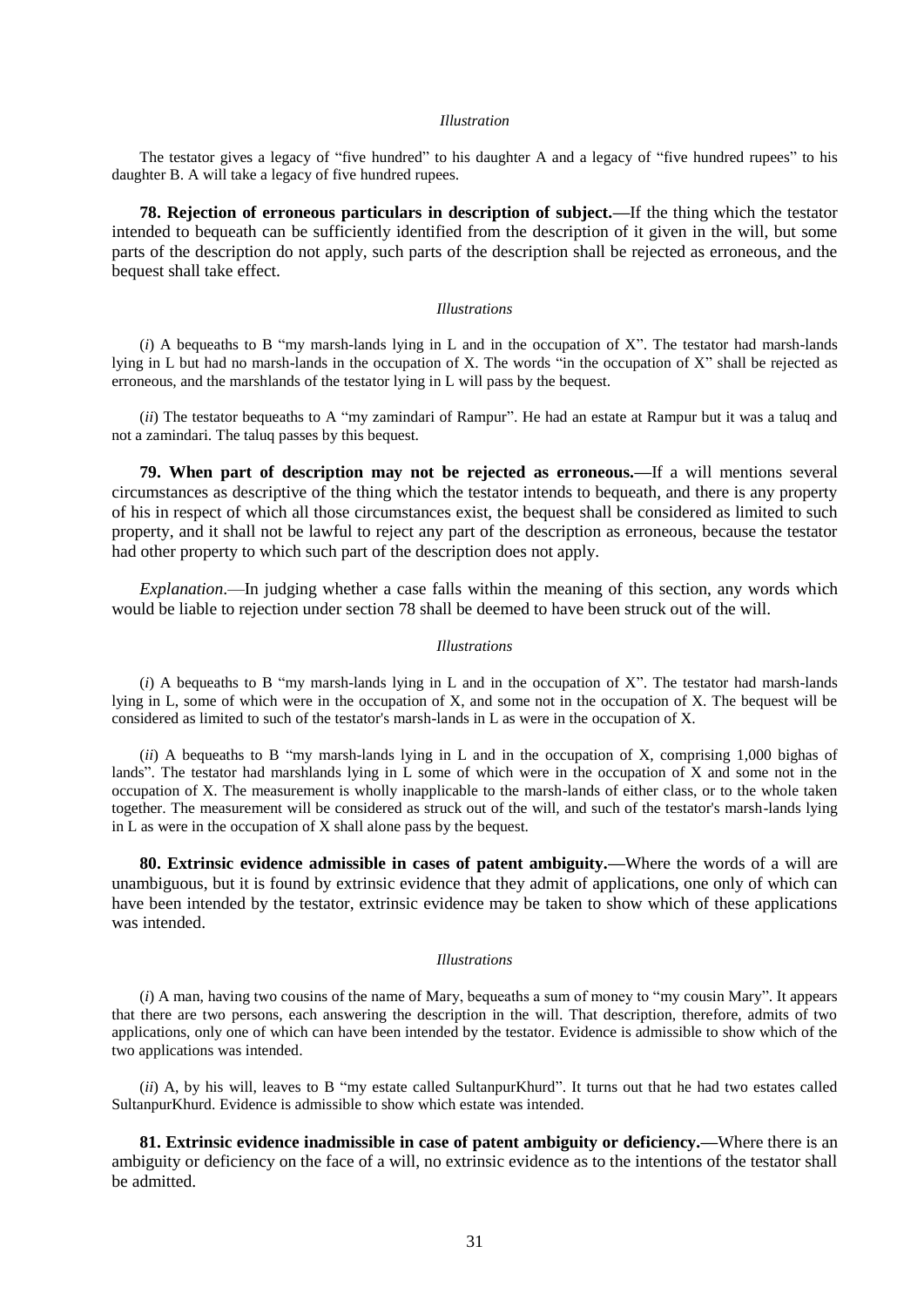#### *Illustrations*

(*i*) A man has an aunt, Caroline, and a cousin, Mary, and has no aunt of the name of Mary. By his Will he bequeaths 1,000 rupees to "my aunt, Caroline" and 1,000 rupees to "my cousin, Mary" and afterwards bequeaths 2,000 rupees to "my before-mentioned aunt, Mary". There is no person to whom the description given in the Will can apply, and evidence is not admissible to show who was meant by "my before-mentioned aunt, Mary". The bequest is, therefore, void for uncertainty under section 89.

(*ii*) A bequeaths 1,000 rupees to............leaving a blank for the name of the legatee. Evidence is not admissible to show what name the testator intended to insert.

(*iii*) A bequeaths to B .......................rupees, or "my estate of........................" Evidence is not admissible to show what sum or what estate the testator intended to insert.

**82. Meaning or clause to be collected from entire Will.—**The meaning of any clause in a Will is to be collected from the entire instrument, and all its parts are to be construed with reference to each other.

# *Illustrations*

(*i*) The testator gives to B a specific fund or property at the death of A, and by a subsequent clause gives the whole of his property to A. The effect of the several clauses taken together is to vest the specific fund or property in A for life, and after his decease in B; it appearing from the bequest to B that the testator meant to use in a restricted sense the words in which he describes what he gives to A.

(*ii*) Where a testator having an estate, one part of which is called Black Acre, bequeaths the whole of his estate to A, and in another part of his Will bequeaths Black Acre to B, the latter bequest is to be read as an exception out of the first as if he had said "I give Black Acre to B, and all the rest of my estate to A".

**83. When words may be understood in restricted sense, and when in sense wider than usual.—** General words may be understood in a restricted sense where it may be collected from the Will that the testator meant to use them in a restricted sense; and words may be understood in a wider sense than that which they usually bear, where it may be collected from the other words of the Will that the testator meant to use them in such wider sense.

### *Illustrations*

(*i*) A testator gives to A "my farm in the occupation of B", and to C "all my marsh-lands in L". Part of the farm in the occupation of B consists of marsh-lands in L, and the testator also has other marsh-lands in L, The general words, "all my marsh-lands in L", are restricted by the gift to A. A takes the whole of the farm in the occupation of B, including that portion of the farm which consists of marshlands in L.

(*ii*) The testator (a sailor on ship-board) bequeathed to his mother his gold ring, buttons and chest of clothes, and to his friend, A (a shipmate) his red box, clasp-knife and all things not before bequeathed. The testator's share in a house does not pass to A under this bequest.

(*iii*) A, by his Will, bequeathed to B all his household furniture plate, linen, china, books, pictures and all other goods of whatever kind; and afterwards bequeathed to B a specified part of his property. Under the first bequest is B entitled only to such articles of the testator's as are of the same nature with the articles therein enumerated.

**84. Which of two possible constructions preferred.—**Where a clause is susceptible of two meanings according to one of which it has some effect, and according to the other of which it can have none, the former shall be preferred.

**85. No part rejected, if it can be reasonably construed.—**No part of a Will shall be rejected as destitute of meaning if it is possible to put a reasonable construction upon it.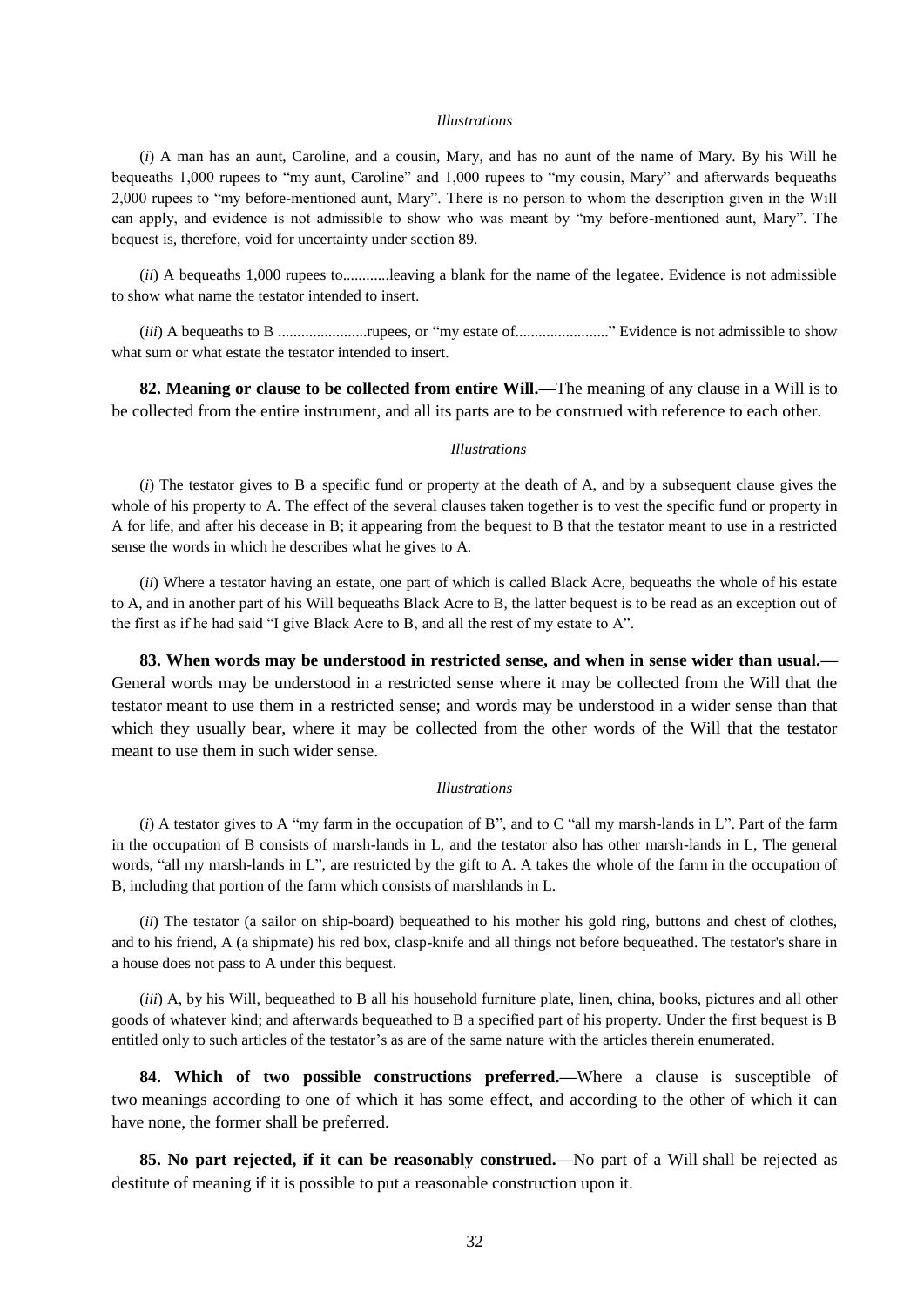**86. Interpretation of words repeated in different parts of will.—**If the same words occur in different parts of the same will, they shall be taken to have been used everywhere in the same sense, unless a contrary intention appears.

**87. Testator's intention to be effectuated as far as possible.—**The intention of the testator shall not be set aside because it cannot take effect to the full extent, but effect is to be given to it as far as possible.

#### *Illustration*

The testator by a will made on his death-bed bequeathed all his property to C.D. for life and after his decease to a certain hospital. The intention of the testator cannot take effect to its full extent because the gift to the hospital is void under section 118, but it will take effect so far as regards the gift to C.D.

**88. The last of two inconsistent clauses prevails.—**Where two clauses of gifts in a will are irreconcileable, so that they cannot possibly stand together, the last shall prevail.

#### *Illustrations*

(*i*) The testator by the first clause of his will leaves his estate of Ramnagar "to A," and by the last clause of his will leaves it "to B and not to A". B will have it.

(*ii*) If a man, at the commencement of his will gives his house to A, and at the close of it directs that his house shall be sold and the proceeds invested for the benefit of B, the latter disposition will prevail.

**89. Will or bequest void for uncertainty.—**A will or bequest not expressive of any definite intention is void for uncertainty.

# *Illustration*

If a testator says "I bequeath goods to A," or "I bequeath to A," or "I leave to A all the goods mentioned in the Schedule" and no Schedule is found, or "I bequeath 'money,' wheat,' 'oil,' " or the like, without saying how much, this is void.

**90. Words describing subject refer to property answering description at testator's death.—** The description contained in a will of property, the subject of gift, shall, unless a contrary intention appears by the will, be deemed to refer to and comprise the property answering that description at the death of the testator.

**91. Power of appointment executed by general bequest.—**Unless a contrary intention appears by the will, a bequest of the estate of the testator shall be construed to include any property which he may have -power to appoint by will to any object he may think proper, and shall operate as an execution of such power; and a bequest of property described in a general manner shall be construed to include any property to which such description may extend, which he may have power to appoint by will to any object he may think proper, and shall operate as an execution of such power.

**92. Implied gift to objects of power in default of appointment.—**Where property is bequeathed to or for the benefit of certain objects as a specified person may appoint or for the benefit of certain objects in such proportions as a specified person may appoint, and the will does not provide for the event of no appointment being made; if the power given by the will is not exercised, the property belongs to all the objects of the power in equal shares.

#### *Illustration*

A, by his will bequeaths a fund to his wife, for her life, and directs that at her death it shall be divided among his children in such proportions as she shall appoint. The widow dies without having made any appointment. The fund will be divided equally among the children.

**93. Bequest to "heirs," etc., of particular person without qualifying terms.—**Where a bequest is made to the "heirs" or "right heirs" or "relations" or "nearest relations" or "family" or "kindred" or "nearest of kin" or "next-of-kin" of a particular person without any qualifying terms, and the class so designated forms the direct and independent object of the bequest, the property bequeathed shall be distributed as if it had belonged to such person and he had died intestate in respect of it, leaving assets for the payment of his debts independently of such property.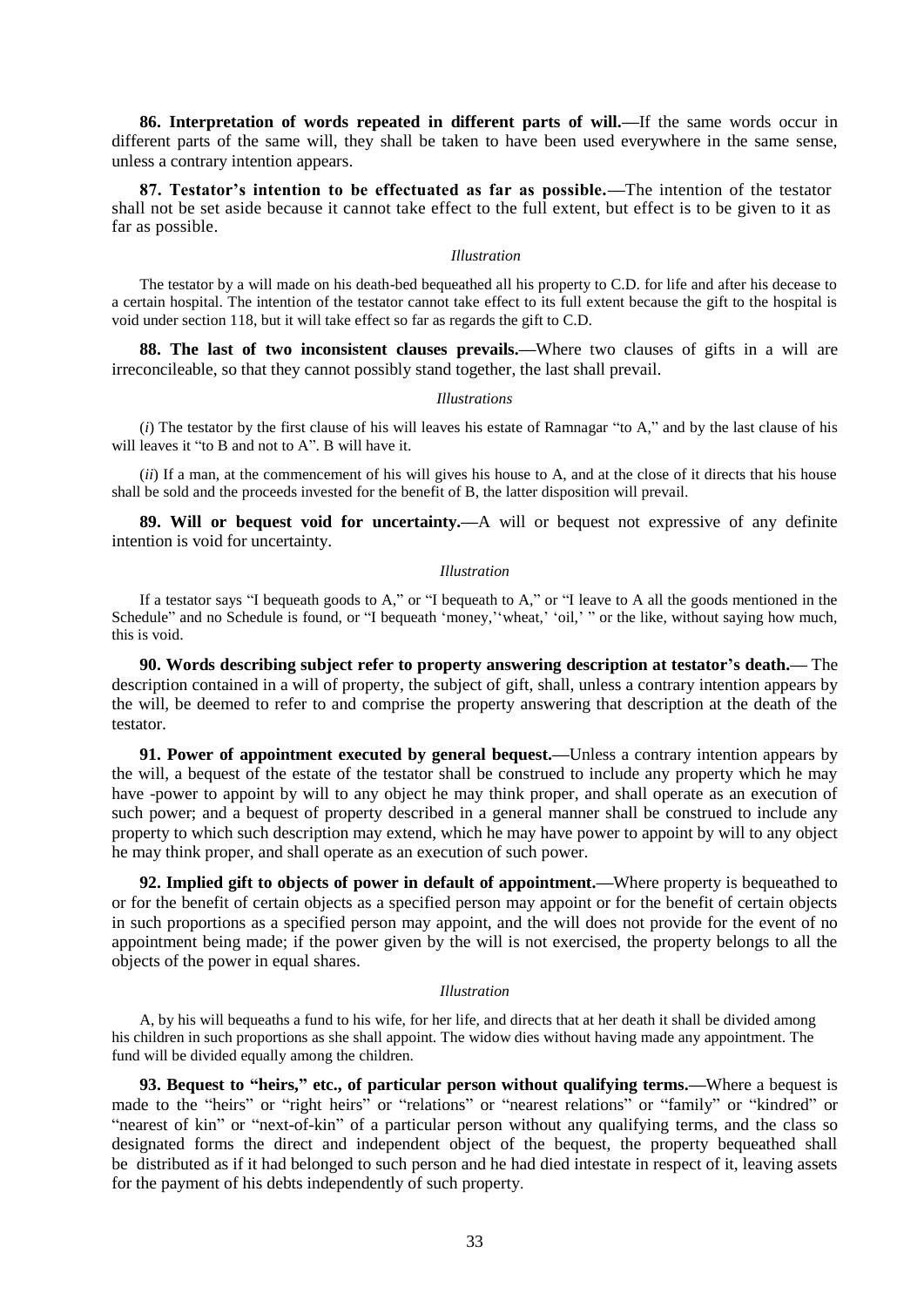#### *Illustrations*

(*i*) A leaves his property "to my own nearest relations". The property goes to those who would be entitled to it if A had died intestate, leaving assets for the payment of his debts independently of such property.

(*ii*) A bequeaths 10,000 rupees "to B for his life, and, after the death of B, to my own right heirs". The legacy after B's death belongs to those who would be entitled to it if it had formed part of A's unbequeathed property.

(*iii*) A leaves his property to B; but if B dies before him, to B's next-of kin; B dies before A; the property devolves as if it had belonged to B, and he had died intestate, leaving assets for the payment of his debts independently of such property.

 $(iv)$  A leaves 10,000 rupees "to B for his life, and after his decease to the heirs of C". The legacy goes as if it had belonged to C, and he had died intestate, leaving assets for the payment of his debt independently of the legacy.

**94. Bequest to "representatives", etc., of particular person.—**Where a bequest is made to the "representatives" or "legal representatives" or "personal representatives" or "executors or administrators" of a particular person, and the class so designated forms the direct and independent object of the bequest, the property bequeathed shall be distributed as if it had belonged to such person and he had died intestate in respect of it.

#### *Illustration*

A bequest is made to the "legal representatives" of A. A has died intestate and insolvent. B is his administrator. B is entitled to receive the legacy, and Will apply it in the first place to the discharge of such part of A's debt as may remain unpaid: if there be any surplus B Will pay it to those persons who at A's death would have been entitled to receive any property of A's which might remain after payment of his debts, or to the representatives of such persons.

**95. Bequest without words of limitation.—**Where property is bequeathed to any person, he is entitled to the whole interest of the testator therein, unless it appears from the Will that only a restricted interest was intended for him.

**96. Bequest in alternative.—**Where a property is bequeathed to a person with a bequest in the alternative to another person or to a class of persons, then, if a contrary intention does not appear by the Will, the legatee first named shall be entitled to the legacy if he is alive at the time when it takes effect; but if he is then dead, the person or class of persons named in the second branch of the alternative shall take the legacy.

#### *Illustrations*

(*i*) A bequest is made to A or to B. A survives the testator. B takes nothing.

(*ii*) A bequest is made to A or to B. A dies after the date of the Will, and before the testator. The legacy goes to B.

(*iii*) A bequest is made to A or to B. A is dead at the date of the Will. The legacy goes to B.

(*iv*) Property is bequeathed to A or his heirs. A survives the testator. A takes the property absolutely.

(*v*) Properly is bequeathed to A or his nearest of kin. A dies in the lifetime of the testator. Upon the death of the testator, the bequest to A's nearest of kin takes effect.

(*vi*) Properly is bequeathed to A for life, and after this death to B or his heirs. A and B survive the testator. B dies in A's lifetime. Upon A's death the bequest to the heirs of B takes effect.

(*vii*) Property is bequeathed to A for life, and after his death to B or his heirs. B dies in the testator's lifetime. A survives the testator. Upon A's death the bequest to the heirs of B takes effect.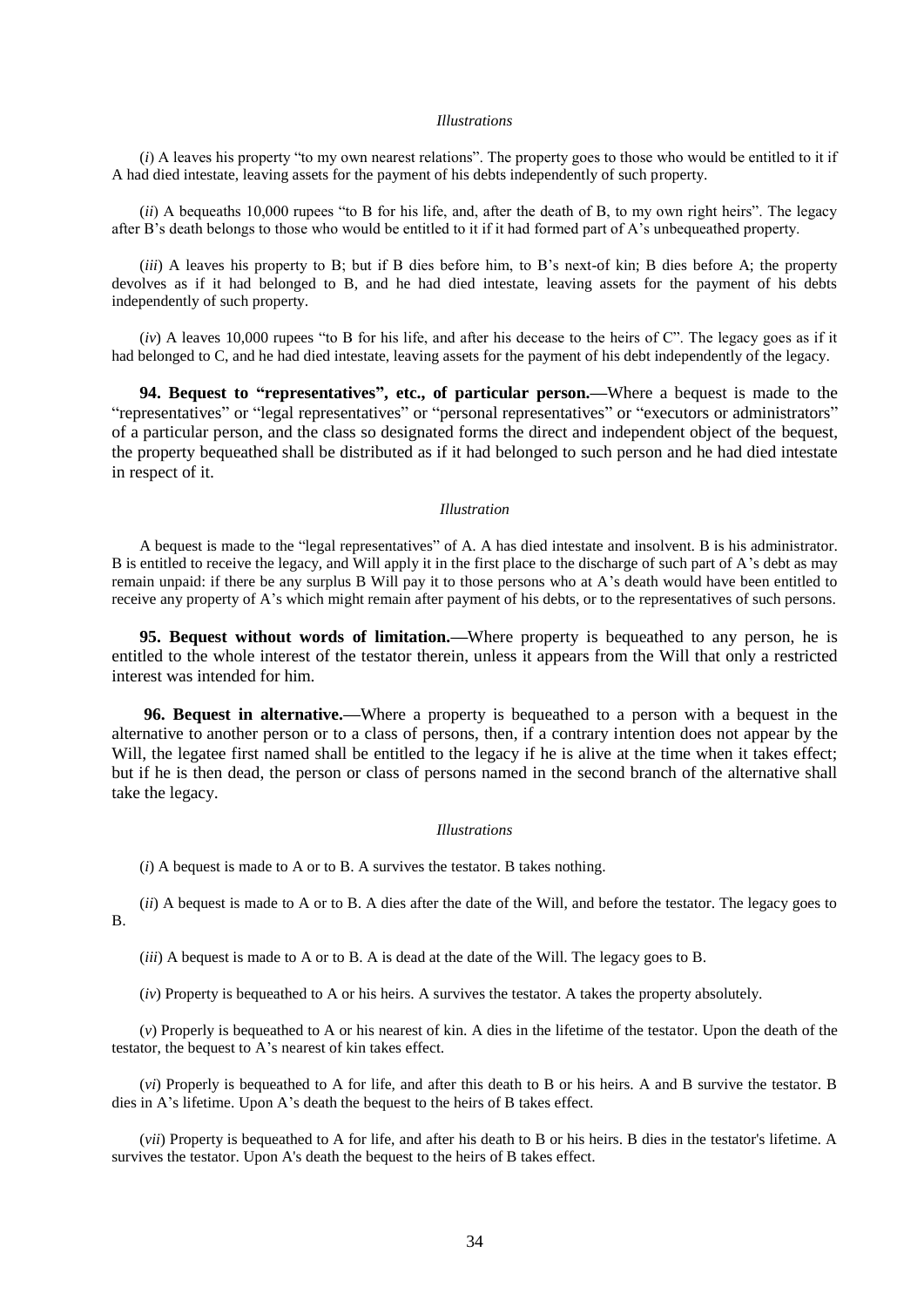**97. Effect of words describing a class added to bequest to person.—**Where property is bequeathed to a person, and words are added which describe a class of persons but do not denote them as direct objects of a distinct and independent gift, such person is entitled to the whole interest of the testator therein, unless a contrary intention appears by the will.

### *Illustrations*

- (*i*) A bequest is made
	- to A and his children,
	- to A and his children by his present wife,
	- to A and his heirs,
	- to A and the heirs of his body,
	- to A and the heirs male of his body,
	- to A and the heirs female of his body,
	- to A and his issue,
	- to A and his family,
	- to A and his descendants,
	- to A and his representatives,
	- to A and his personal representatives,
	- to A, his executors and administrators.

In each of these cases, A takes the whole interest which the testator had in the property.

(*ii*) A bequest is made to A and his brothers. A and his brothers are jointly entitled to the legacy.

(*iii*) A bequest is made to A for life and after his death to his issue. At the death of A the property belongs in equal shares to all persons who then answer the description of issue of A.

**98. Bequest to class of persons under general description only.—**Where a bequest is made to a class of persons under a general description only, no one to whom the words of the description are not in their ordinary sense applicable shall take the legacy.

#### **99. Construction of terms.—**In a will—

(*a*) the word "children" applies only to lineal descendants in the first degree of the person whose "children" are spoken of;

(*b*) the word "grandchildren" applies only to lineal descendants in the second degree of the person whose "grand children" are spoken of;

(*c*) the words "nephews" and "nieces" apply only to children of brothers or sisters;

(*d*) the words "cousins," or "first cousins," or "cousins-german," apply only to children of brothers or of sisters of the father or mother of the person whose "cousins," or "first cousins," or "cousins-german," are spoken of;

(*e*) the words "first cousins once removed" apply only to children of cousins-german, or to cousins-german of a parent of the person whose "first cousins once removed" are spoken of;

(*f*) the words "second cousins" apply only to grandchildren of brothers or of sisters of the grandfather or grandmother of the person whose "second cousins" are spoken of;

(*g*) the words "issue" and "descendants" apply to all lineal descendants whatever of the person whose "issue" or "descendants" are spoken of;

(*h*) words expressive of collateral relationship apply alike to relatives of full and of half blood; and

(*i*) all words expressive of relationship apply to a child in the womb who is afterwards born alive.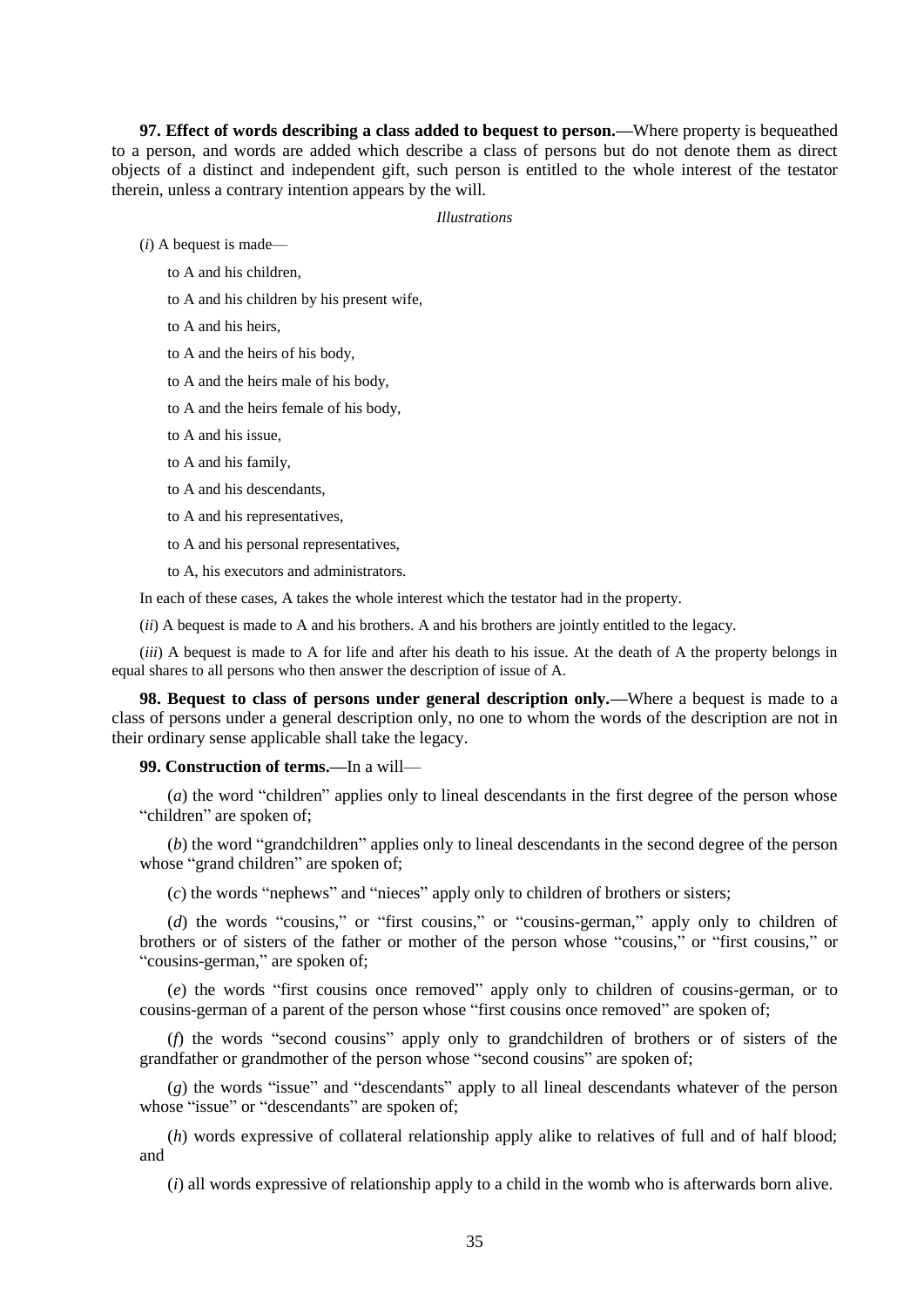**100. Words expressing relationship denote only legitimate relatives or failing such relatives reputed legitimate.—**In the absence of any intimation to the contrary in a will, the word "child," the word "son", the word "daughter" or any word which expresses relationship, is to be understood as denoting only a legitimate relative, or, where there is no such legitimate relative, a person who has acquired, at the date of the Will, the reputation of being such relative.

#### *Illustrations*

(*i*) A having three children, B, C and A of whom B and Care legitimate and D is illegitimate leaves his property to be equally divided among "my children". The property belongs to B and C in equal shares, to the exclusion of D.

(*ii*) A, having a niece of illegitimate birth, who has acquired the reputation of being his niece and having no legitimate niece, bequeaths a sum of money to his niece. The illegitimate niece is entitled to the legacy.

(*iii*) A, having in his Will enumerated his children, and named as one of them B, who is illegitimate, leaves a legacy to "my said children". B Will take a share in the legacy along with the legitimate children.

(*iv*) A leaves a legacy to "the children of B". B is dead and has left none but illegitimate children. All those who had at the date of the Will acquired the reputation of being the children of B are objects of the gift.

(*v*) A bequeaths a legacy to "the children of B". B never had any legitimate child. C and D had, at the date of the Will, acquired the reputation of being children of B. After the date of the Will and before the death of the testator, E and F were born, and acquired the reputation of being children of B. Only C and D are objects of the bequest.

(*vi*) A makes a bequest in favour of his child by a certain woman, not his wife. B had acquired at the date of the Will the reputation of being the child of A by the woman designated. B takes the legacy.

(*vii*) A makes a bequest in favour of his child to be born of a woman who never becomes his wife. The bequest is void.

(*viii*) A makes a bequest in favour of the child of which a certain woman, not married to him, is pregnant. The bequest is void.

**101. Rules of construction where will purports to make two bequests to same person.—**Where a will purports to make two bequests to the same person, and a question arises whether the testator intended to make the second bequest instead of or in addition to the first; if there is nothing in the will to show what he intended, the following rules shall have effect in determining the construction to be put upon the will:—

(*a*) If the same specific thing is bequeathed twice to the same legatee in the same will or in the will and again in the codicil, he is entitled to receive that specific thing only.

(b) Where one and the same will or one and the same codicil purports to make, in two places, a bequest to the same person of the same quantity or amount of anything, he shall be entitled to one such legacy only.

(*c*) Where two legacies of unequal amount are given to the same person in the same will, or in the same codicil, the legatee is entitled to both.

(*d*) Where two legacies, whether equal or unequal in amount, are given to the same legatee, one by a will and the other by a codicil, or each by a different codicil, the legatee is entitled to both legacies.

*Explanation*: In clauses (*a*) to (*d*) of this section, the word "will"does not include a codicil.

#### *Illustrations*

(*i*) A, having ten shares, and no more, in the Imperial Bank of India, made his Will, which contains near its commencement the words "I bequeath my ten shares in the Imperial Bank of India to B". After other bequests, the Will concludes with the words "and I bequeath my ten shares in the Imperial Bank of India to B". B is entitled simply to receive A's ten shares in the Imperial Bank of India.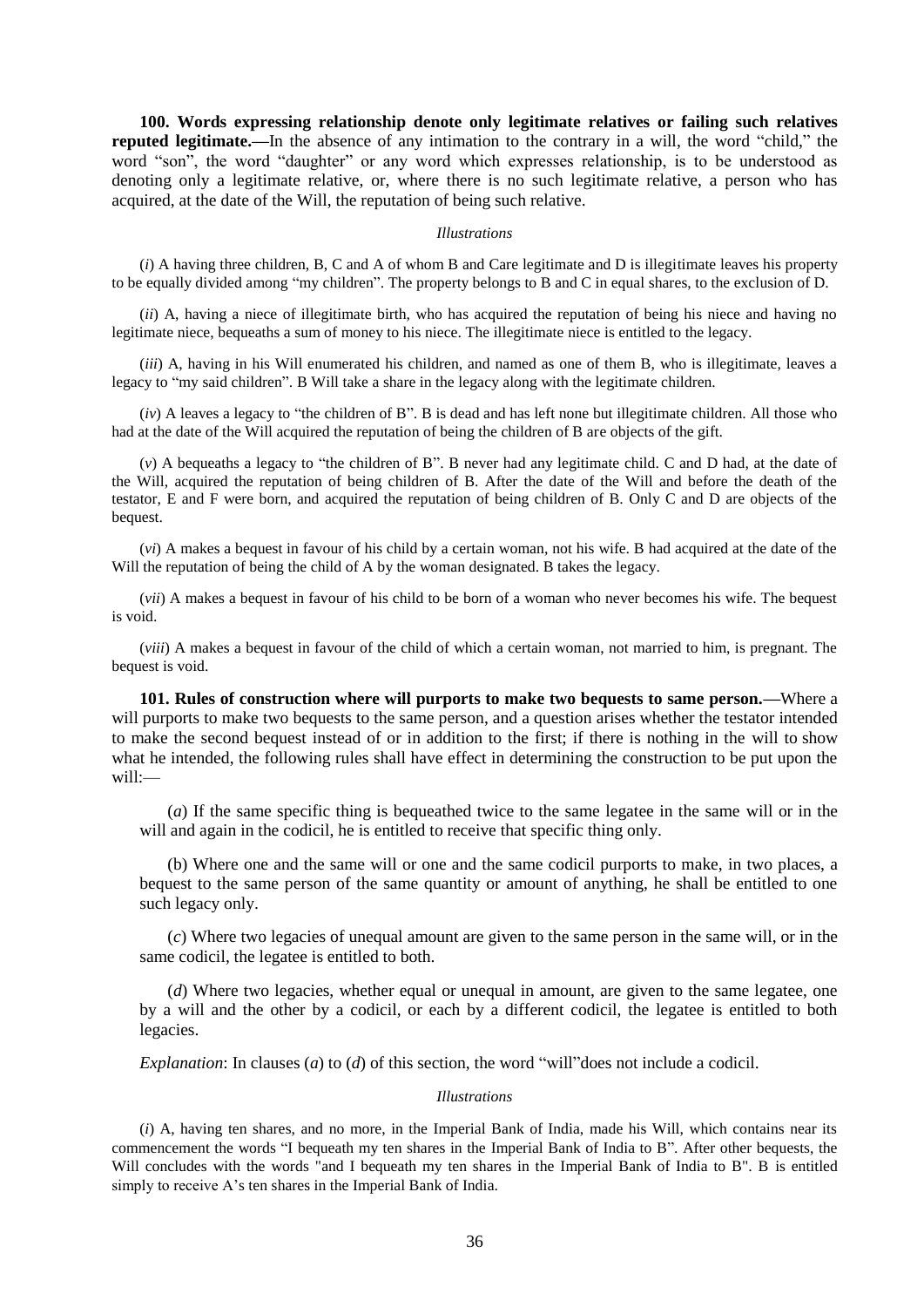(*ii*) A, having one diamond ring, which was given to him by B, bequeaths to C the diamond ring which was given by B. A afterwards made a codicil to his Will, and thereby, after giving other legacies, he bequeathed to C the diamond ring which was given to him by B, C can claim nothing except the diamond ring which was given to A by B.

(*iii*) A, by his will, bequeaths to B the sum of 5,000 rupees and afterwards in the same will repeats the bequest in the same words. B is entitled to one legacy of 5,000 rupees only.

(*iv*) A, by his will, bequeaths to B the sum of 5,000 rupees and afterwards in the same will bequeaths to B the sum of 6,000 rupees. B is entitled to receive 11,000 rupees.

(*v*) A, by his will, bequeaths to B 5,000 rupees and by a codicil to the will he bequeaths to him 5,000 rupees. B is entitled to receive 10,000 rupees.

(*vi*) A, by one codicil to his will, bequeaths to B 5,000 rupees and by another codicil bequeaths to him, 6,000 rupees. B is entitled to receive 11,000 rupees.

(*vii*) A, by his will, bequeaths "500 rupees to B because she was my nurse", and is another part of the will bequeaths 500 rupees to B "because she went to England with my children". B is entitled to receive 1,000 rupees.

(*viii*) A, by his will, bequeaths to B the sum of 5,000 rupees and also, in another part of the will, an annuity of 400rupees. B is entitled to both legacies.

(*ix*) A, by his will, bequeaths to B the sum of 5,000 rupees and also bequeaths to him the sum of 5,000 rupees if he shall attain the age of 18. B is entitled absolutely to one sum of 5,000 rupees, and takes a contingent interest in another sum of 5,000 rupees.

**102. Constitution of residuary legatee.—**A residuary legatee may be constituted by any words that show an intention on the part of the testator that the person designated shall take the surplus or residue of his property.

### *Illustrations*

(*i*) A makes her will, consisting of several testamentary papers, in one of which are contained the following words:—"I think there will be something left, after all funeral expenses, etc., to give to B, now at school, towards equipping him to any profession he may hereafter be appointed to." B is constituted residuary legatee.

(*ii*) A makes his will, with the following passage at the end of it:—"I believe there will be found sufficient in my banker's hands to defray and discharge my debts, which I hereby, desire B to do, and keep the residue for her own use and pleasure." B is constituted the residuary legatee.

(*iii*) A bequeaths all his property to B, except certain stock and funds, which he bequeaths to C. B is the residuary legatee.

**103. Property to which residuary legatee entitled.—**Under a residuary bequest, the legatee is entitled to all property belonging to the testator at the time of his death, of which he has not made any other testamentary disposition which is capable of taking effect.

### *Illustration*

A by his will bequeaths certain legacies, of which one is void under section 118, and another lapses by the death of the legatee. He bequeaths the residue of his property to B. After the date of his will A purchases a zamindari, which belongs to him at the time of his death. B is entitled to the two legacies and the zamindari as part of the residue.

**104. Time of vesting legacy in general terms.—**1f a legacy is given in general terms, without specifying the time when it is to be paid, the legatee has a vested interest in it from the day of the death of the testator, and, if he dies without having received it, it shall pass to his representatives.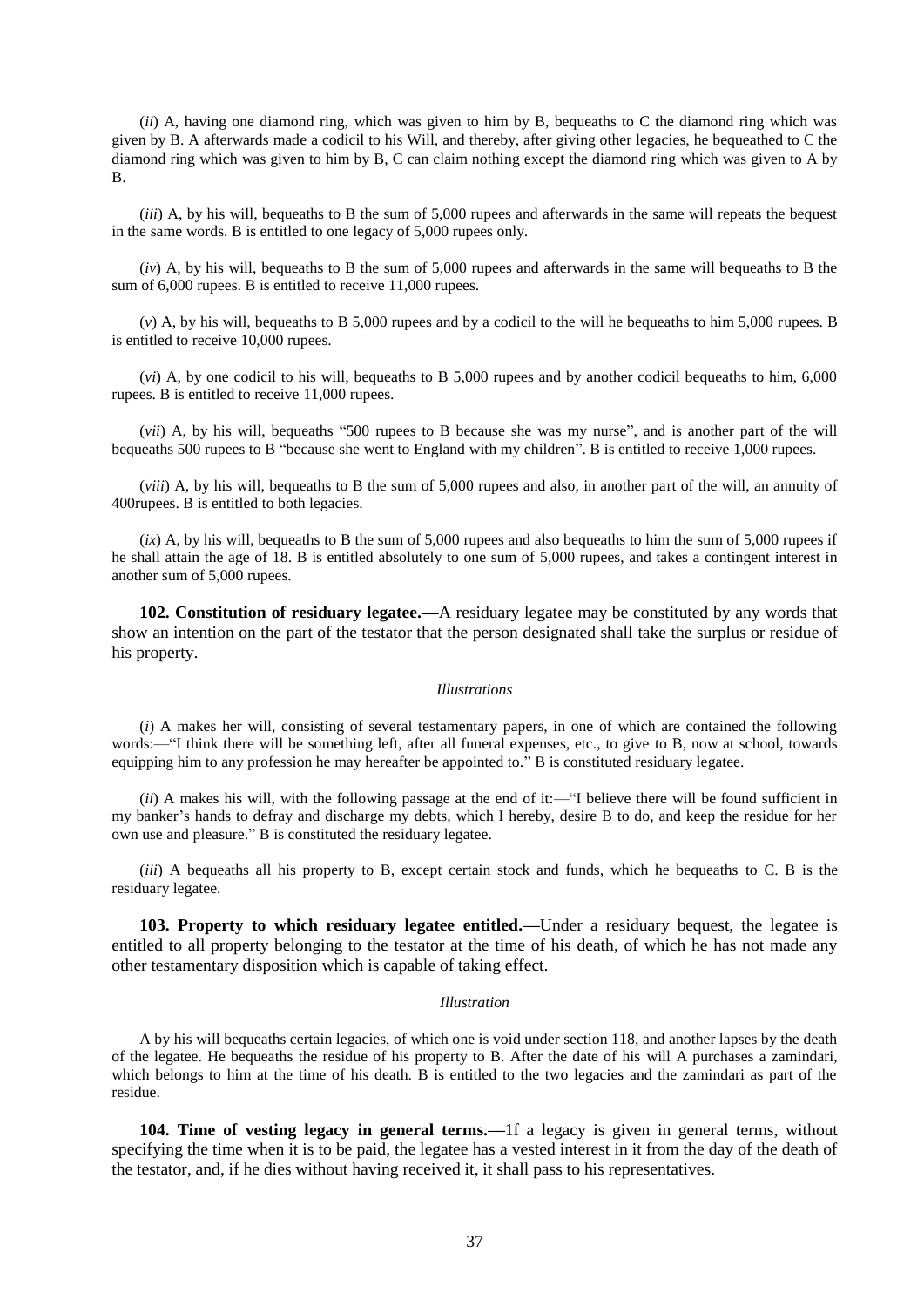**105. In what case legacy lapses.—**(*1*) If the legatee does not survive the testator, the legacy cannot take effect, but shall lapse and form part of the residue of the testator's property, unless it appears by the Will that the testator intended that it should go to some other person.

(*2*) In order to entitle the representatives of the legatee to receive the legacy, it must be proved that he survived the testator.

#### *Illustrations*

(*i*) The testator bequeaths to B "500 rupees which B owes me".B dies before the testator; the legacy lapses.

(*ii*) A bequest is made to A and his children. A dies before the testator, or happens to be dead when the will is made. The legacy to A and his children lapses.

(*iii*) A legacy is given to A, and, in case of his dying before the testator, to B. A dies before the testator. The legacy goes to B.

(*iv*) A sum of money is bequeathed to A for life, and after his death to B. A dies in the lifetime of the testator; B survives the testator. The bequest to B takes effect.

(*v*) A sum of money is bequeathed to A on his completing his eighteenth year, and in case he should die before he completes his eighteenth year, to B. A completes his eighteenth year, and dies in the lifetime of the testator. The legacy to A lapses, and the bequest to ii does not take effect.

(*vi*) The testator and the legatee perished in the same ship-wreck. There is no evidence to show which died first. The legacy lapses.

**106. Legacy does not lapse if one of two joint legatees die before testator.—**If a legacy is given to two persons jointly, and one of them dies before the testator, the other legatee takes the whole.

#### *Illustration*

The legacy is simply to A and B. A dies before the testator. B takes the legacy.

**107. Effect of words showing testator's intention to give distinct shares.—**If a legacy is given to legatees in words which show that the testator intended to give them distinct shares of it, then, if any legatee dies before the testator, so much of the legacy as was intended for him shall fall into the residue of the testator's property.

#### *Illustration*

A sum of money is bequeathed to A, B and C, to be equally divided among them. A dies before the testator, B and C Will only take so much as they would have had if A had survived the testator.

**108. When lapsed share goes as undisposed of.—**Where a share which lapses is a part of the general residue bequeathed by the Will, that share shall go as undisposed of.

### *Illustration*

The testator bequeaths me residue of his estate to A, B and C, to be equally divided between them. A dies before the testator. His one-third of the residue goes as undisposed of.

**109. When bequest to testator's child or lineal descendant does not lapse on his death in testator's lifetime.—**Where a bequest has been made to any child or other lineal descendant of the testator, and the legatee dies in the lifetime of the testator, but any lineal descendant of his survives the testator, the bequest shall not lapse, but shall take effect if the death of the legatee had happened immediately after the death of the testator, unless a contrary intention appears by the Will.

### *Illustration*

A makes his Will, by which he bequeaths a sum of money to his son, B, for his own absolute use and benefit. B dies before A, leaving a son, C, who survives A, and having made his Will whereby he bequeaths all his property to his widow. D. The money goes to D.

**110. Bequest to A for benefit of B does not lapse by A's death.—**Where a bequest is made to one person, for the benefit of another, the legacy does not lapse by the death, in the testator's lifetime, of the person to whom the bequest is made.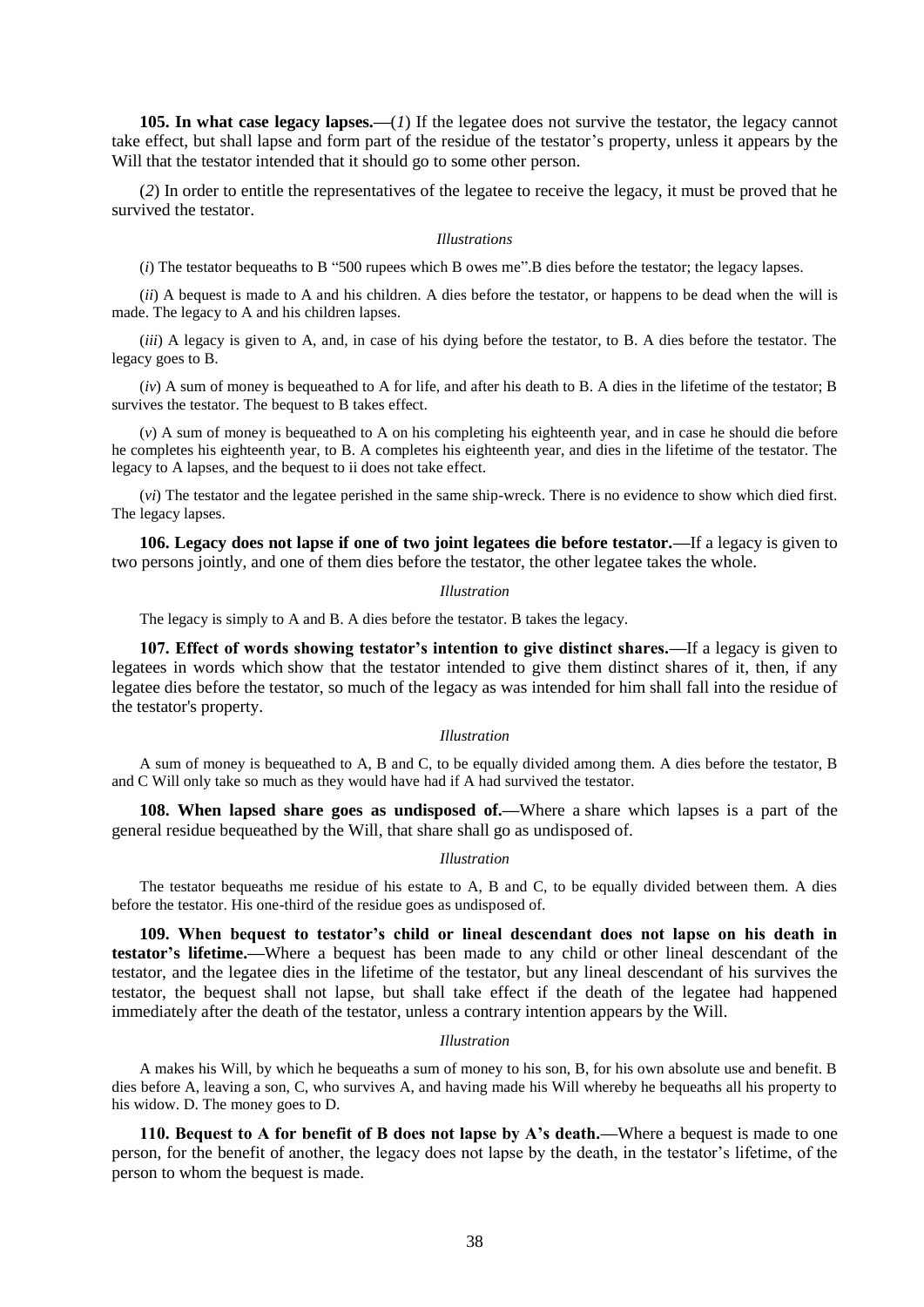**111. Survivorship in case of bequest to described class.—**Where a bequest is made simply to a described class of persons, the thing bequeathed shall go only to such as are alive at the testator's death.

*Exception*.—If property is bequeathed to a class of persons described as standing in a particular degree of kindred to a specified individual, but their possession of it is deferred until a time later than the death of the testator by reason of a prior bequest or otherwise, the property shall at that time go to such of them as are then alive, and to the representatives of any of them who have died since the death of the testator.

### *Illustrations*

(*i*) A bequeaths 1,000 rupees to "the children of B" without saying when it is to be distributed among them. B had died previous to the date of the will, leaving three children, C, D and E. E died after the date of the will, but before the death of A. C and D survive A. The legacy will belong to C and D, to the exclusion of the representatives of E.

(*ii*) A lease for years of a house, was bequeathed to A for his life, and after his decease to the children of B. At the death of the testator, B had two children living, C and D, and he never had any other child. Afterwards, during the lifetime of A, C died, leaving E, his executor. D has survived A, D and E are jointly entitled to so much of the leasehold term as remains unexpired.

(*iii*) A sum of money was bequeathed to A for her life, and after her decease to the children of 13. At the death of the testator, B had two children living, C and D, and, after that event, two children, E and F, were born to B. C and E died in the lifetime of A, C having made a will, E having made no will. A has died, leaving D and F surviving her. The legacy is to be divided into four equal parts, one of which is to be paid to the executor of C, one to D, one to the administrator of E and oneto F.

(*iv*) A bequeaths one-third of his lands to B for his life, and after his decease to the sisters of B. At the death of the testator, B had two sisters living, C and D, and after that event another sister E was born. C died during the life of B, D and E have survived B. One-third of A's land belong to D, E and the representatives of C, in, equal shares.

(*v*) A bequeaths 1,000 rupees to B for life and after his death equally among the children of C. Up to the death of B, C had not had any child. The bequest after the death of B is void.

(*vi*) A bequeaths 1,000 rupees to "all the children born or to be born" of B to be divided among them at the death of C. At the death of the testator, B has two children living, D and E. After the death of the testator, but in the lifetime of C, two other children, F and G, are born to B. After the death of C, another child is horn to B. The legacy belongs to D, E, F and G, to the exclusion of the after-born child of B.

(*vii*) A bequeaths a fund to the children of B, to be divided among them when the eldest shall attain majority. At the testator's death, B had one child living, named C. He afterwards had two other children, named D and E. E died, but C and D were living when C attained majority. The fund belongs to C, D and the representatives of E, to the exclusion of any child who may be born to B after C's attaining majority.

# CHAPTER VII.—*Of void Bequests*

**112. Bequest to person by particular description, who is not in existence at testator's death.—** Where a bequest is made to a person by a particular description, and there is no person in existence at the testator's death who answers the description, the bequest is void.

*Exception*.—If property is bequeathed to a person described as standing in a particular degree of kindred to a specified individual, but his possession of it is deferred until a time later than the deathofthe testator, by reason of a prior bequest or otherwise; and if a person answering the description isalive at the death of the testator, or comes into existence between that event and such later time, the property shall, at such later time, go to that person, or, if he is dead, to his representatives.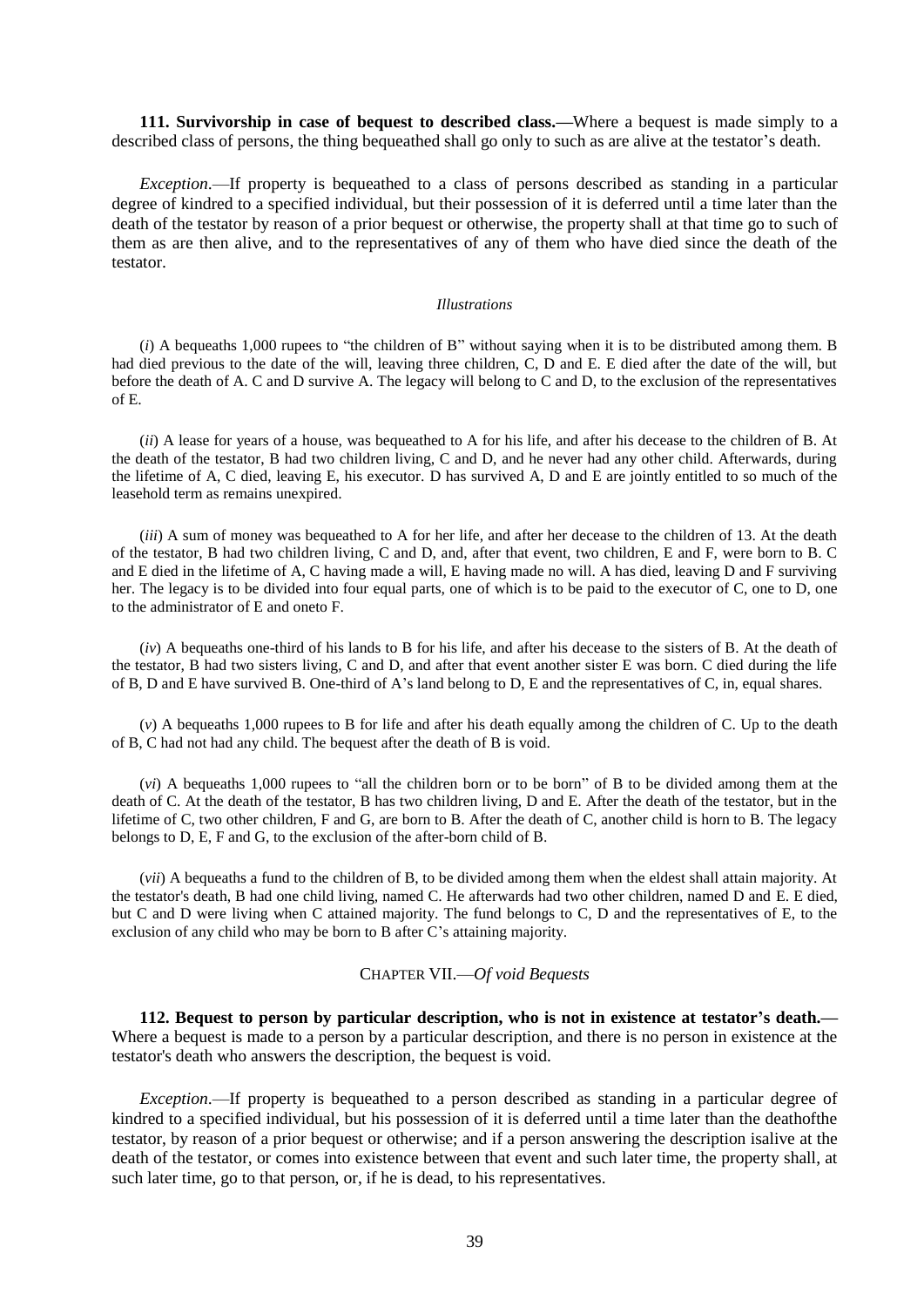(*i*) A bequeaths 1,000 rupees to the eldest son of B. At the death of the testator, B has no son. The bequest is void.

(*ii*) A bequeaths 1,000 rupees to B for life, and after his death to the eldest son of C. At the death of the testator, C had no son. Afterwards, during the life of B, a son is born to C. Upon B's death the legacy goes to .C's son.

(*iii*) A bequeaths 1,000 rupees to B for life, and after his death to the eldest son of C. At the death of the testator, C had no son. Afterwards, during the life of B, a son, named D, is born to C. D dies, then B dies. The legacy goes to the representative of D.

(*iv*) A bequeaths his estate of Green Acre to be for life, and at his decease, to the eldest son of C. Up to the death of B, C has had no son. The bequest to C's eldest son is void.

(*v*) A bequeaths 1,000 rupees to the eldest son of C, to be paid to him after the death of B. At the death of the testator C has no son, but a son is afterwards born to him during the life of B and is alive at B's death. C's son is entitled to the 1,000 rupees.

**113. Bequest to person not in existence at testator's death subject to prior bequest.—**Where a bequest is made to a person not in existence at the time of the testator's death, subject to a prior bequest contained in the will, the later bequest shall be void, unless it comprises the whole of the remaining interest of the testator in the thing bequeathed.

#### *Illustrations*

(*i*) Property is bequeathed to A for his life, and after his death to his eldest son for life, and after the death of the latter to his eldest son. At the time of the testator's death, A has no son. Here the bequest to A's eldest son is a bequest to a person not in existence at the testator's death. It is not a bequest of the whole interest that remains to the testator. The bequest to A's eldest son for his life is void.

(*ii*) A fund is bequeathed to A for his life, and after his death to his daughters. A survives the testator. A has daughters some of whom were not in existence at the testator's death. The bequest to A's daughters comprises the whole interest that remains to the testator in the thing bequeathed. The bequest to A's daughters is valid.

(*iii*) A fund is bequeathed to A for his life, and after his death to his daughters, with a direction that, if any of them marries under the age of eighteen, her portion shall be settled so that it may belong, to herself for life and may be divisible among her children after her death. A has no daughters living at the time of the testator's death, but has daughters born afterwards who survive him. Here the direction for a settlement has the effect in the case of each daughter who marries under eighteen of substituting for the absolute bequest to her a bequest to her merely for her life; that is to say, a bequest to a person not in existence at the time of the testator's death of something which is less than the whole interest that remains to the testator in the thing bequeathed. The direction to settle the fund is void.

(*iv*) A bequeaths a sum of money to B for life, and directs that upon the death of B the fund shall be settled upon his daughters, so that the portion of each daughter may belong to herself for life, and may be divided among her children after her death. B has no daughter living at the time of the testator's death. In this case the only bequest to the daughters of B is contained in the direction to settle the fund, and this direction amounts to a bequest to persons not yet born, of a life-interest in the fund, that is to say, of something which is less than the whole interest that remains to the testator in the thing bequeathed. The direction to settle the fund upon the daughters of B is void.

**114. Rule against perpetuity.—**No bequest is valid whereby the vesting of the thing bequeathed may be delayed beyond the life-time of one or more persons living at the testator's death and the minority of some person who shall be in existence at the expiration of that period, and to whom, if he attains full age, the thing bequeathed is to belong.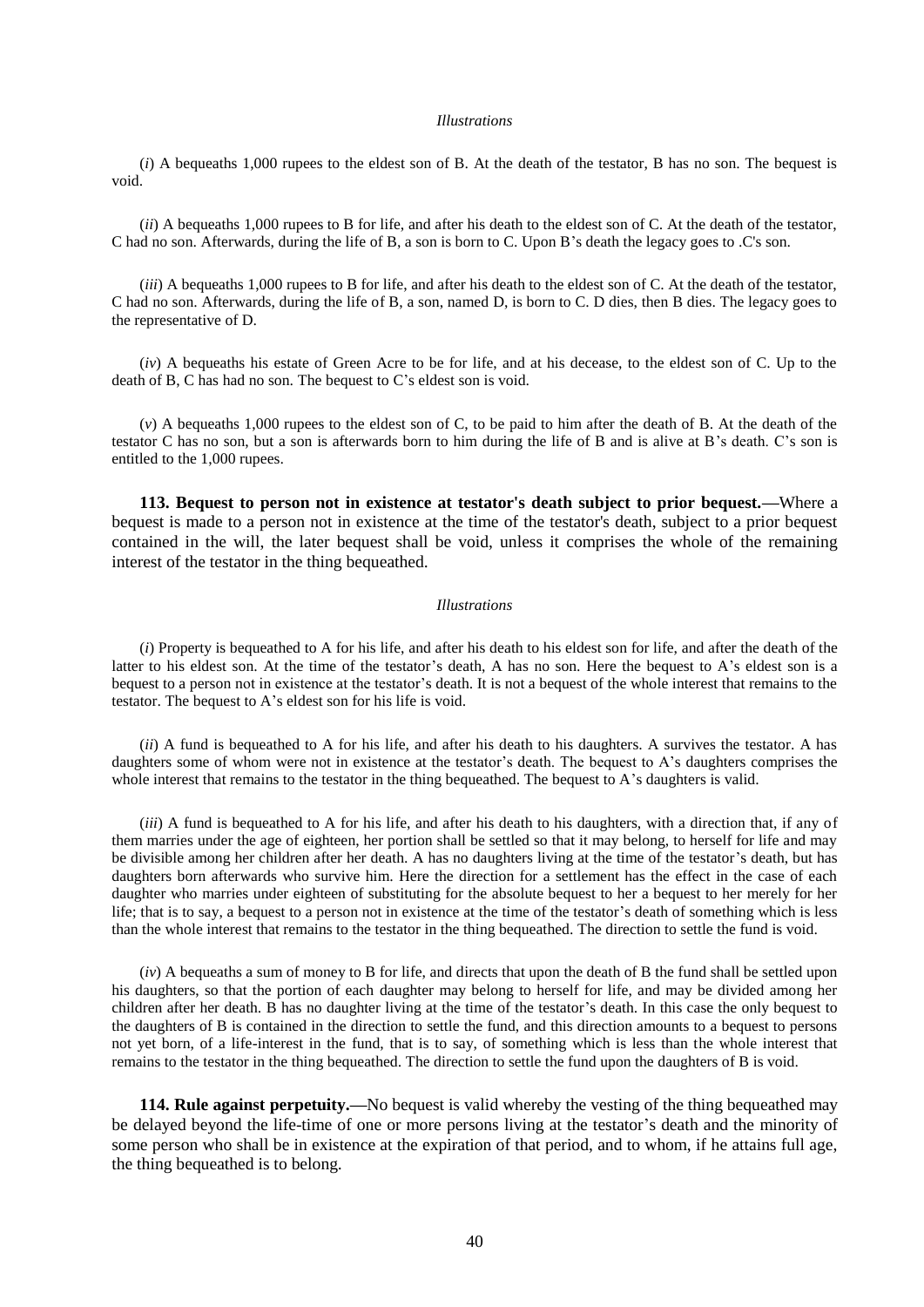(*i*) A fund is bequeathed to A for his life and after his death to B for his life; and after B's death to such of the sons of B as shall first attain the age of 25. A and B survive the testator. Here the son of B who shall first attain the age of 25 may be a son born after the death of the testator; such son may not attain 25 until more than 18 years have elapsed from the death of the longer liver of A and B; and the vesting of the fund may thus be delayed beyond the lifetime of A and B and the minority of the sons of B. The bequest after B's death is void.

(*ii*) A fund is bequeathed to A for his life, and after his death to B for his life, and after B's death to such of B's sons as shall first attain the age of 25. B dies in the lifetime of the testator, leaving one or more sons. In this case the sons of B are persons living at the time of the testator's decease, and the time ashen either of them will attain 25 necessarily falls within his own lifetime. The bequest is valid.

(*iii*) A fund is bequeathed to A for his life, and after his death to B for his life, with a direction that after B's death it shall be divided amongst such of B's children as shall attain the age of 18, but that, if no child of B shall attain that age, the fund shall go to C. Here the time for the division of the fund must arrive at the latest at the expiration of 18 years from the death of B, a person living at the testator's decease. All the bequests are valid.

(*iv*) A fund is bequeathed to trustees for the benefit of the testator's daughters, with a direction that, if any of them marry under age, her share of the fund shall be settled so as to devolve after her death upon such of her children as shall attain the age of 18. Any daugther of the testator to whom the direction applies must be in existence at his decease, and any portion of the fund which may eventually be settled as directed must vest not later than 18 years from the death of the daughters whose share it was. All these provisions are valid.

**115. Bequest to a class some of whom may come under rules in sections 113 and 114.—**If a bequest is made to a class of persons with regard to some of whom it is inoperative by reason of the provisions of section 113 or section 114, such bequest shall be  $\frac{1}{1}$  [void in regard to those persons only, and not in regard to the whole class].

### *Illustrations*

(*i*) A fund is bequeathed to A for life, and after his death to all his children who shall attain the age of 25. A survives the testator, and has some children living at the testator's death. Each child of A's living at the testator's death must attain the age of 25 (if at all) within the limits allowed for a bequest. But A may have children after the testator's decease, some of whom may not attain the age of 25 until more than 18 years have elapsed after the decease of A. The bequest to A's children, therefore, is inoperative as to any child born after the testator's death;  $2$ [and in regard to those who do not attain the age of 25 within 18 years after A's death, but is operative in regard to the other children of Al

(*ii*) A fund is bequeathed to A for his life, and after his death to B, C, D and all other children of A who shall attain the age of 25. B, C, D are children of A living at the testator's decease. In all other respects the case is the same as that supposed in *Illustration* (*i*). <sup>2</sup>[Although the mention of B, C and D does not prevent the bequest from being regarded as a bequest to a class, it is not wholly void. It is operative as regards any of the children B, C or D, who attain the age of 25 within 18 years after A's death].

<sup>3</sup>[116. Bequest to take effect on failure of prior bequest.—Where by reason of any of the rules contained in sections 113 and 114, any bequest in favour of a person or of a class of persons is void in regard to such person or the whole of such class, any bequest contained in the same will and intended to take effect after or upon failure of such prior bequest is also void.]

1

<sup>1.</sup> Subs. by Act 21 of 1929, s. 14, for "wholly void".

<sup>2.</sup> Subs. by s. 14, *ibid*., for certain words.

<sup>3.</sup> Subs. by s. 14, *ibid*., for section 116.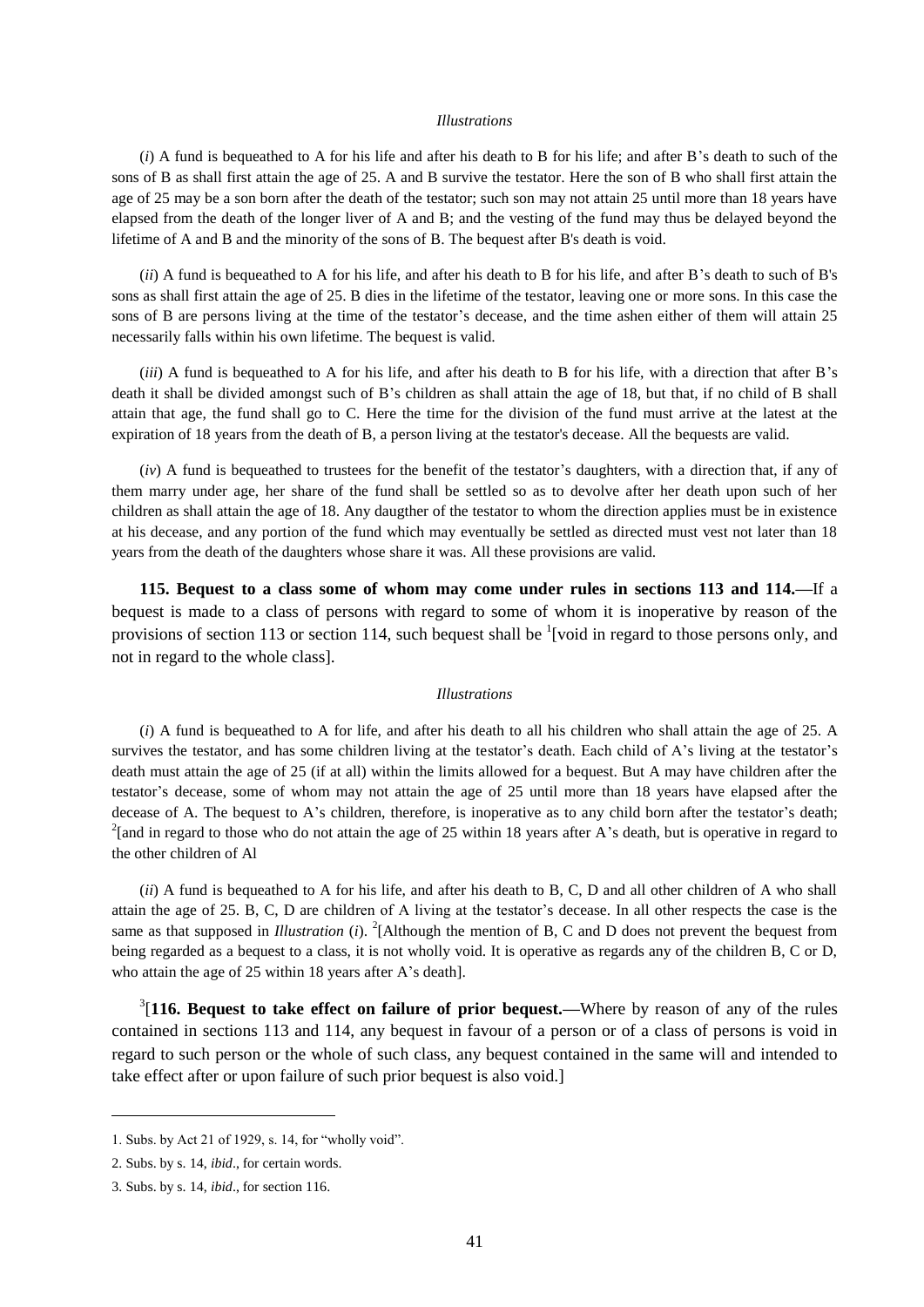(*i*) A fund is bequeathed to A for his life, and after his death to such of his sons as shall first attain the age of 25, for his life, and after the decease of such son to B. A and B survive the testator. The bequest to B is intended to take effect after the bequest to such of the sons of A as shall first attain the age of 25, which bequest is void under section 114. The bequest to B is void.

(*ii*) A fund is bequeathed to A for his life, and after his death to such of his sons as shall first attain the age of 25, and, if no son of A shall attain that age, to B. A and B survive the testator. The bequest to B is intended to take effect upon failure of the bequest to such of A's sons as shall first attain the age of 25, which bequest is void under section 114. The bequest to B is void.

<sup>1</sup>[117. Effect of direction for accumulation.—(*1*) Where the terms of a will direct that the income arising from any property shall be accumulated either wholly or in part during any period longer than a period of eighteen years from the death of the testator, such direction shall, save as hereinafter provided, be void to the extent to which the period during which the accumulation is directed exceeds the aforesaid period, and at the end of such period of eighteen years the property and the income thereof shall be disposed of as if the period during which the accumulation has been directed to be made had elapsed.

(*2*) This section shall not effect any direction for accumulation for the purpose of—

(*i*) the payment of the debts of the testator or any other person taking any interest under the will, or

(*ii*)the provision of portions for children or remoter issue of the testator or of any other person taking any interest under the will, or

(*iii*) the preservation or maintenance of any property bequeathed;

and such direction may be made accordingly.]

**118. Bequest to religious or charitable uses.—**No man having a nephew or niece or any nearer relative shall have power to bequeath any property to religious or charitable uses, except by a will executed not less than twelve months before his death, and deposited within six months from its execution in some place provided by law for the safe custody of the wills of living persons:

<sup>2</sup>[Provided that nothing in this section shall apply to a Parsi.]

*Illustrations*

A having a nephew makes a bequest by a will not executed and deposited as required—

for the relief of poor people;

for the maintenance of sick soldiers;

for the erection or support of a hospital;

for the education and preferment of orphans;

for the support of scholars;

for the erection or support of a school;

for the building and repairs of a bridge;

for the making of roads;

for the erection or support of a church;

for the repairs of a church;

for the benefit of ministers of religion;

for the formation or support of a public garden;

All these bequests are void.

-

<sup>1.</sup> Subs. by Act 21 of 1929, s. 14, for section 117.

<sup>2.</sup> Ins. by Act 51 of 1991, s. 6.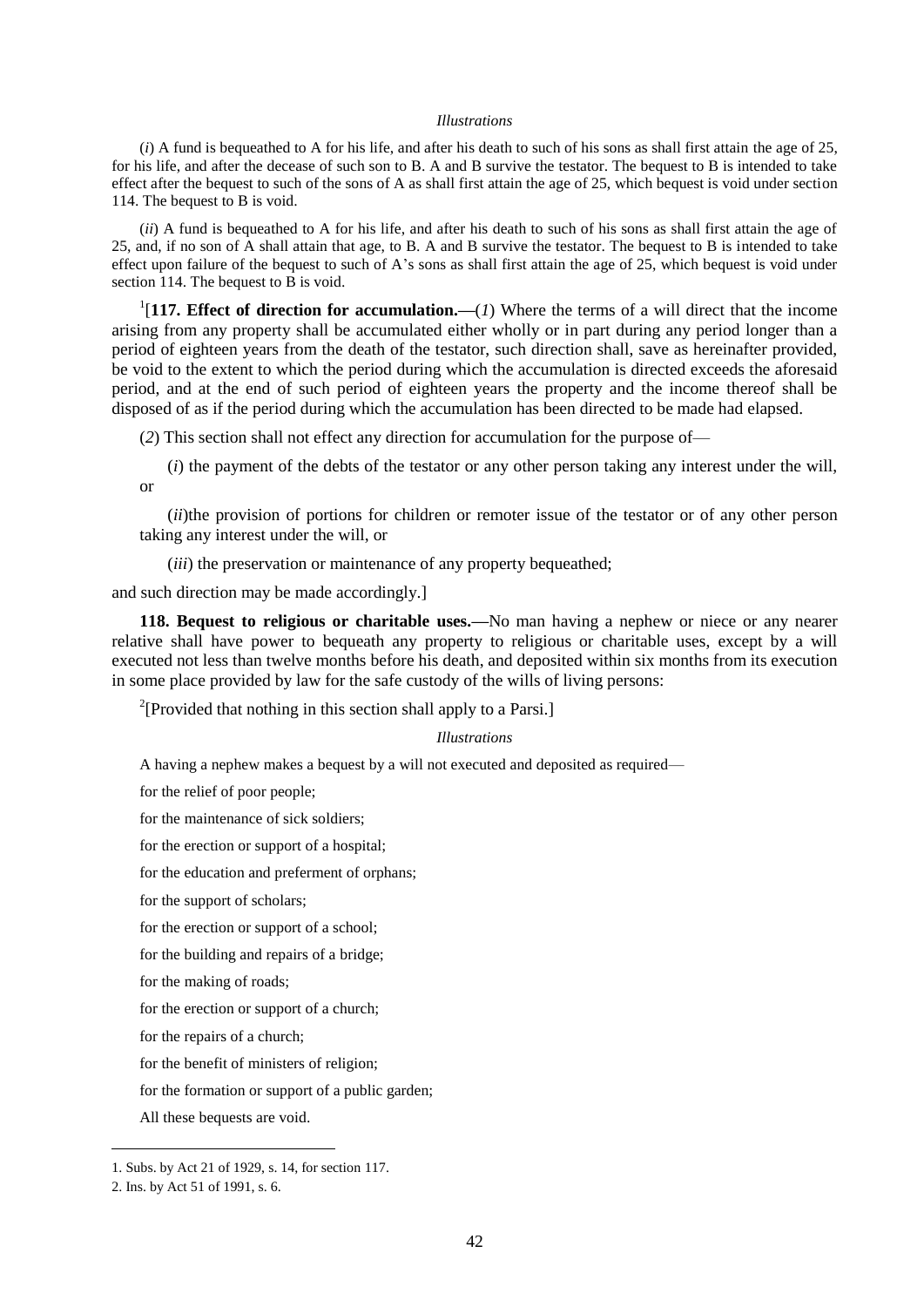# CHAPTER VIII.—*Of the vesting of Legacies*

**119. Date of vesting of legacy when payment or possession postponed.—**Where by the terms of a bequest the legatee is not entitled to immediate possession of the thing bequeathed, a right to receive it at the proper time shall, unless a contrary intention appears by the will, become vested in the legatee on the testator's death, and shall pass to the legatee's representatives if he dies before that time and without having received the legacy, and in such cases the legacy is from the testator's death said to be vested in interest.

*Explanation*.*—*An intention that a legacy to any person shall not become vested in interest in him is not to be inferred merely from a provision whereby the payment or possession of the thing bequeathed is postponed, or whereby a prior interest therein is bequeathed to some other person, or whereby the income arising from the fund bequeathed is directed to be accumulated until the time of payment arrives, or from a provision that, if a particular event shall happen, the legacy shall go over to another person.

# *Illustrations*

(*i*) A bequeaths to B 100 rupees, to be paid to him at the death of C. On A's death the legacy becomes vested in interest in B, and if he dies before C, his representatives are entitled to the legacy.

(*ii*) A bequeaths to B 100 rupees, to be paid to him upon his attaining the age of 18. On A's death the legacy becomes vested in interest B.

(*iii*) A fund is bequeathed to A for life, and after his death to B. On the testator's death the legacy to B becomes vested in interest in B.

(*iv*) A fund is bequeathed to A until B attains the age of 18 and then to B. The legacy to B is vested in interest from the testator's death. .

(*v*) A bequeaths the whole of his property to B upon trust to pay certain debts out of the income, and then to make over the fund to C. At A's death the gift to C becomes vested in interest in him.

(*v*i) A fund is bequeathed to A, B and C in equal shares to be paid to them on their attaining the age of 18, respectively, with a proviso that, if all of them die under the age of 18, the legacy shall devolve upon D. On the death of the testator, the shares vested in interest in A, B and C, subject to be divested in case A, B and C shall all die under 18, and, upon the death of any of them (except the last survivor) under the age of 18, his vested interest passes, so subject, to his representatives.

**120. Date of vesting when legacy contingent upon specified uncertain event.**—(*1*) A legacy bequeathed in case a specified uncertain event shall happen does not vest until that event happens.

(*2*) A legacy bequeathed in case a specified uncertain event shall not happen does not vest until the happening of that event becomes impossible.

(*3*) In either case, until the condition has been fulfilled, the interest of the legatee is called contingent.

*Exception*.—Where a fund is bequeathed to any person upon his attaining a particular age, and the will also gives to him absolutely the income to arise from the fund before he reaches that age, or directs the income, or so much of it as may be necessary, to be applied for his benefit, the bequestof the fund is not contingent.

### *Illustrations*

(*i*) A legacy is bequeathed to D in case A, B and C shall all die under the age of 18. D has a contingent interest in the legacy until A, B and C all die under 18, or one of them attains that age.

(*ii*) A sum of money is bequeathed to A "in case he shall attain the age of 18," or "when he shall attain the age of 18". A's interest in the legacy is contingent until the condition is fulfilled by his attaining that age.

(*iii*) An estate is bequeathed to A for life, and after his death to B if B shall then be living; but ifB shall not be then living to C. A, B and C survive the testator. B and C each take a contingent interest in the estate until the event which is to vest it in one, or in the other has happened.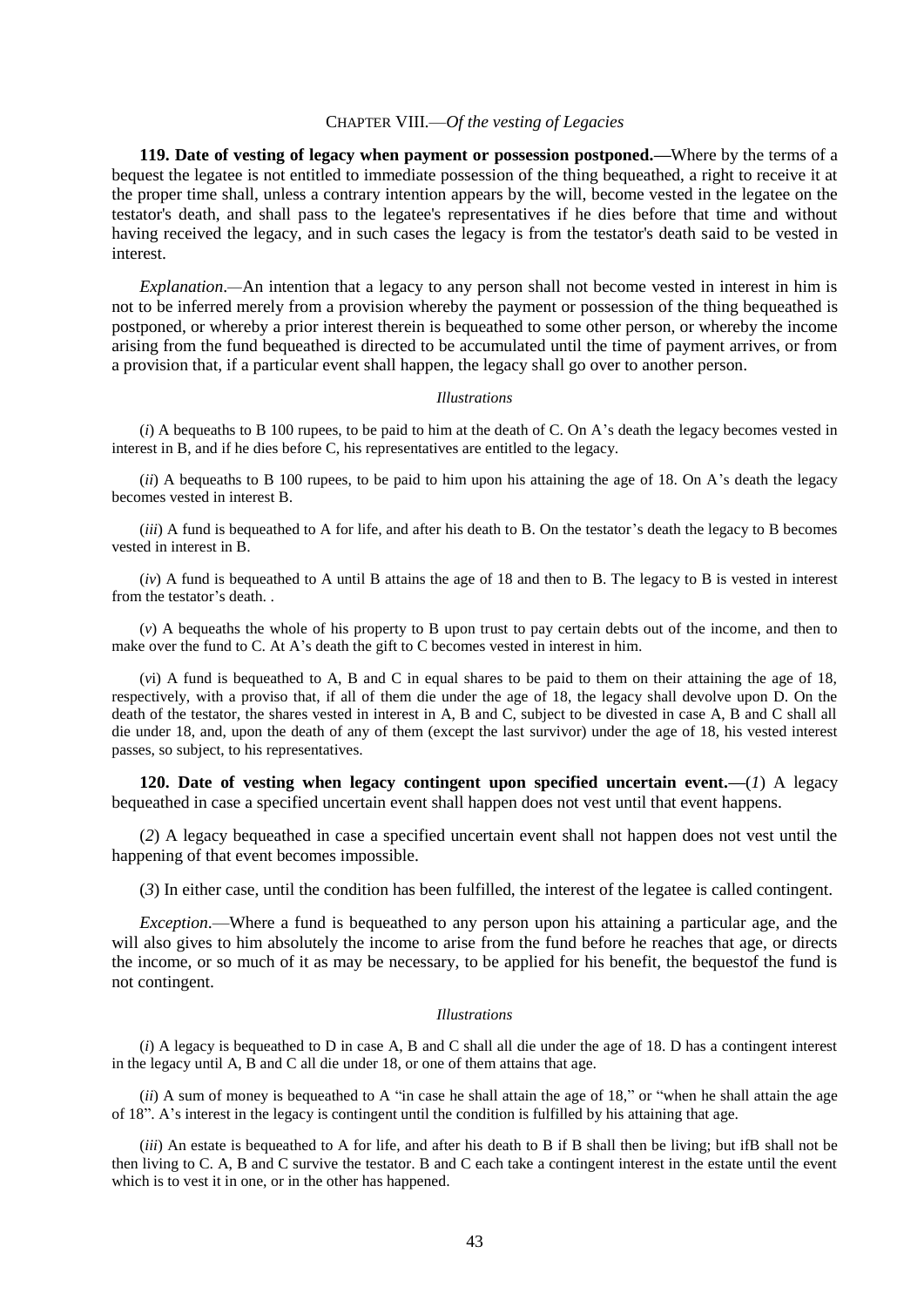(*iv*) An estate is bequeathed as in the case last supposed. B dies in the lifetime of A and C. Upon the death of B, C acquires a vested right to obtain possession of the estate upon A's death.

(*v*) A legacy is bequeathed to A when she shall attain the age of 18, or shall marry under that age with the consent of B, with a proviso that, if she neither attains 18 nor marries under that age with B's consent, the legacy shall go to C. A and C each take a contingent interest in the legacy. A attains the age of 18. A becomes absolutely entitled to the legacy although she may have married under 18 without the consent of B.

(*vi*) An estate is bequeathed to A until he shall marry and after that event to B. B's interest in the bequest is contingent until the condition is fulfilled by A's marrying.

(*vii*) An estate is bequeathed to A until he shall take advantage of any law for the relief of insolvent debtors, and after that event to B. B's interest in the bequest is contingent until A takes advantage of such a law.

(*viii*) An estate is bequeathed to A if he shall pay 500 rupees to B. A's interest in the bequest is contingent until he has paid 500 rupees to B.

(*ix*) A leaves his farm of SultanpurKhurd to B, if B shall convey his own farm of SultanpurBuzurg to C. B's interest in the bequest is contingent until he has conveyed the latter farm to C.

(*x*) A fund is bequeathed to A if B shall not marry C within five years after the testator's death. A's interest in the legacy is contingent until the condition is fulfilled by the expiration of the five years without B's having married C, or by the occurrence within that period of an event which makes the fulfilment of the condition impossible.

(*xi*) A fund is bequeathed to A if B shall not make any provision for him by will. The legacy is contingent until B's death.

(*xii*) A bequeaths of B 500 rupees a year upon his attaining the age of 18, and directs that the interest, or a competent part thereof, shall be applied for his benefit until he reaches that age. The legacy is vested.

(*xiii*) A bequeaths to B 500 rupees when he shall attain the age of 18 and directs that a certain sum, out of another fund, shall be applied for his maintenance until he arrives at that age. The legacy is contingent.

**121. Vesting of interest in bequest to such members of a class as shall have attained particular age.—**Where a bequest is made only to such members of a class as shall have attained a particular age, a person who has not attained that age cannot have a vested interest in the legacy.

#### *Illustration*

A fund is bequeathed to such of the children of A as shall attain the age of 18, with a direction that, while any child of A shall be under the age of 18, the income of the share, to which it may be presumed he will be eventually entitled, shall be applied for his maintenance and education. No child of A who is under the age of 18 has a vested interest in the bequest.

# CHAPTER IX.—*Of Onerous Bequests*

**122. Onerous bequests.—**Where a bequest imposes an obligation on the legatee, he can take nothing by it unless he accepts it fully.

### *Illustration*

A, having shares in (X), a prosperous joint stock company and also shares in (Y), a joint stock company in difficulties, in respect of which shares heavy calls are expected to be made, bequeaths to B all his shares in joint stock companies; B refuses to accept the shares in (Y). He forfeits the shares in (X).

**123. One of two separate and independent bequests to same person may be accepted, and otherrefused.—**Where a will contains two separate and independent bequests to the same person, the legatee is at liberty to accept one of them and refuse the other, although the former may be beneficial and the latter onerous.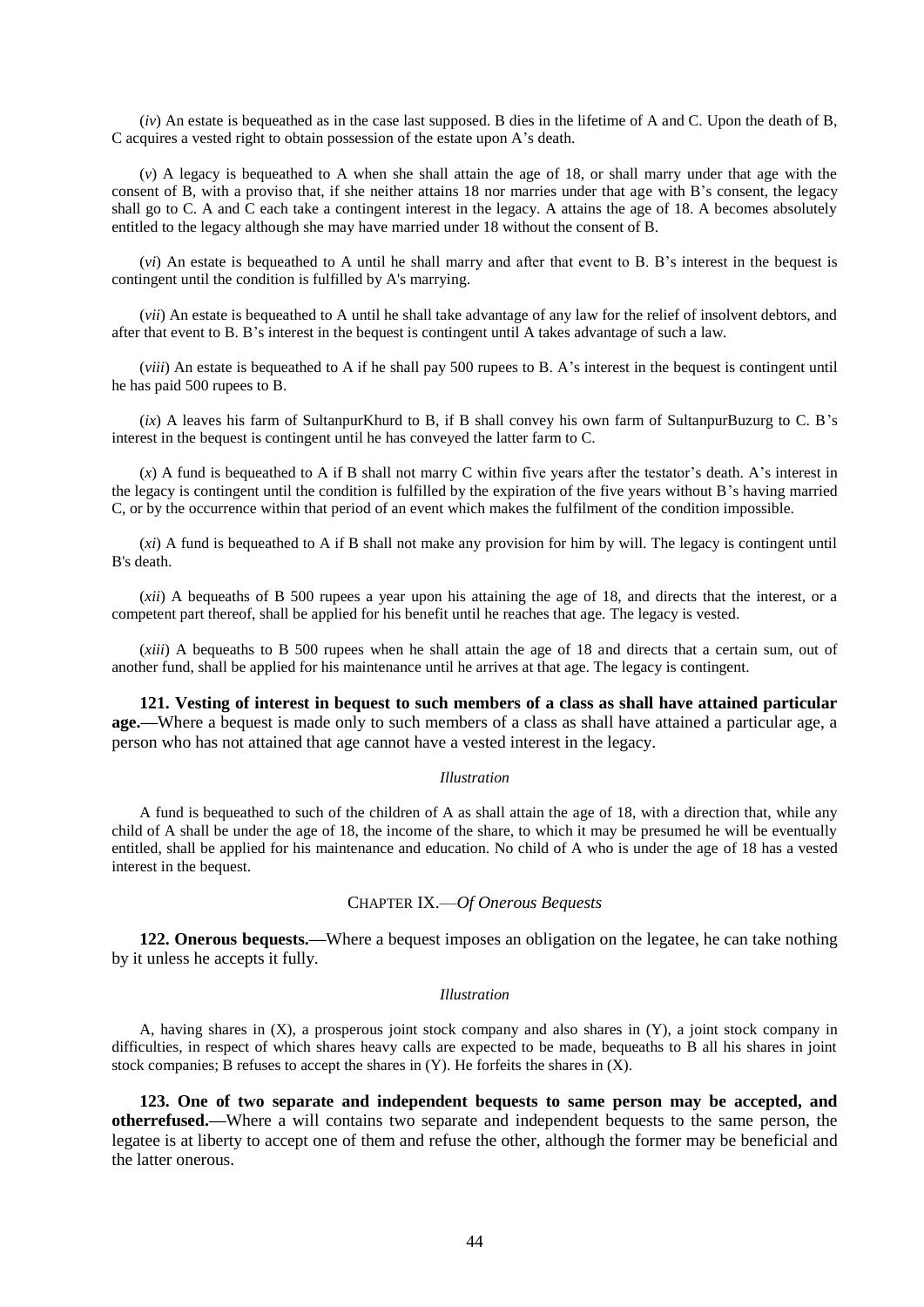A, having a lease for a term of years of a house at a rent which he and his representatives are bound to pay during the term, and which is higher than the house can be let for, bequeaths to B the lease and a sum of money. B refuses to accept the lease. He will not by this refusal forfeit the money.

# CHAPTER X.—*Of Contingent Bequests*

**124. Bequest contingent upon specified uncertain event, no time being mentioned for its occurrence.—**Where a legacy is given if a specified uncertain event shall happen and no time is mentioned in the will for the occurrence of that event, the legacy cannot take effect, unless such event happens before the period when the fund bequeathed is payable or distributable.

#### *Illustrations*

(*i*) A legacy is bequeathed to A, and, in case of his death, to B. If A survives the testator, the legacy to B does not take effect.

(*ii*) A legacy is bequeathed to A, and, in case of his death without children, to B. If A survives the testator or dies in his lifetime leaving a child, the legacy to B does not take effect.

(*iii*) A legacy is bequeathed to A when and if he attains the age of 18, and, in case of his death, to B. A attains the age of 18. The Legacy to B does not take effect.

(*iv*) A legacy is bequeathed to A for life, and, after his death to B, and, "in case of B's death without children," to C. The words "in case of B's death without children" are to be understood as meaning in case B dies without children during the lifetime of A.

(*v*) A legacy is bequeathed to A for life, and, after his death to B, and, "in case of B's death," to C. The words "in case of B's death" are to be considered as meaning "in case B dies in the lifetime of A".

**125. Bequest to such of certain persons as shall be surviving at some period not specified.—** Where a bequest is made to such of certain persons as shall be surviving at some period, but the exact period is not specified the legacy shall go to such of them as are alive at the time of payment or distribution, unless a contrary intention appears by the will.

### *Illustrations*

(*i*) Property is bequeathed to A and B to be equally divided between them, or to the survivor of them. If both A and B survive the testator, the legacy is equally divided between them. If A dies before the testator, and B survives the testator, it goes to B.

(*ii*) Property is bequeathed to A for life, and, after his death, to B and C, to be equally divided between them, or to the survivor of them. B dies during the life of A; C survives A. At A's death the legacy goes to C.

(*iii*) Property is bequeathed to A for life, and after his death to B and C, or the survivor, with a direction that, if B should not survive the testator, his children are to stand in his place. C dies during the life of the testator; B survives the testator, but dies in the lifetime of A. The legacy goes to the representative of B.

(*iv*) Property is bequeathed to A for life, and, after his death, to B and C, with a direction that, in case either of them dies in the lifetime of A, the whole shall go to the survivor. B dies in the lifetime of A. Afterward C dies in the lifetime of A. The legacy goes to the representative of C.

# CHAPTER XI.—*Of Conditional Bequests*

**126. Bequest upon impossible condition.—**A bequest upon an impossible condition is void.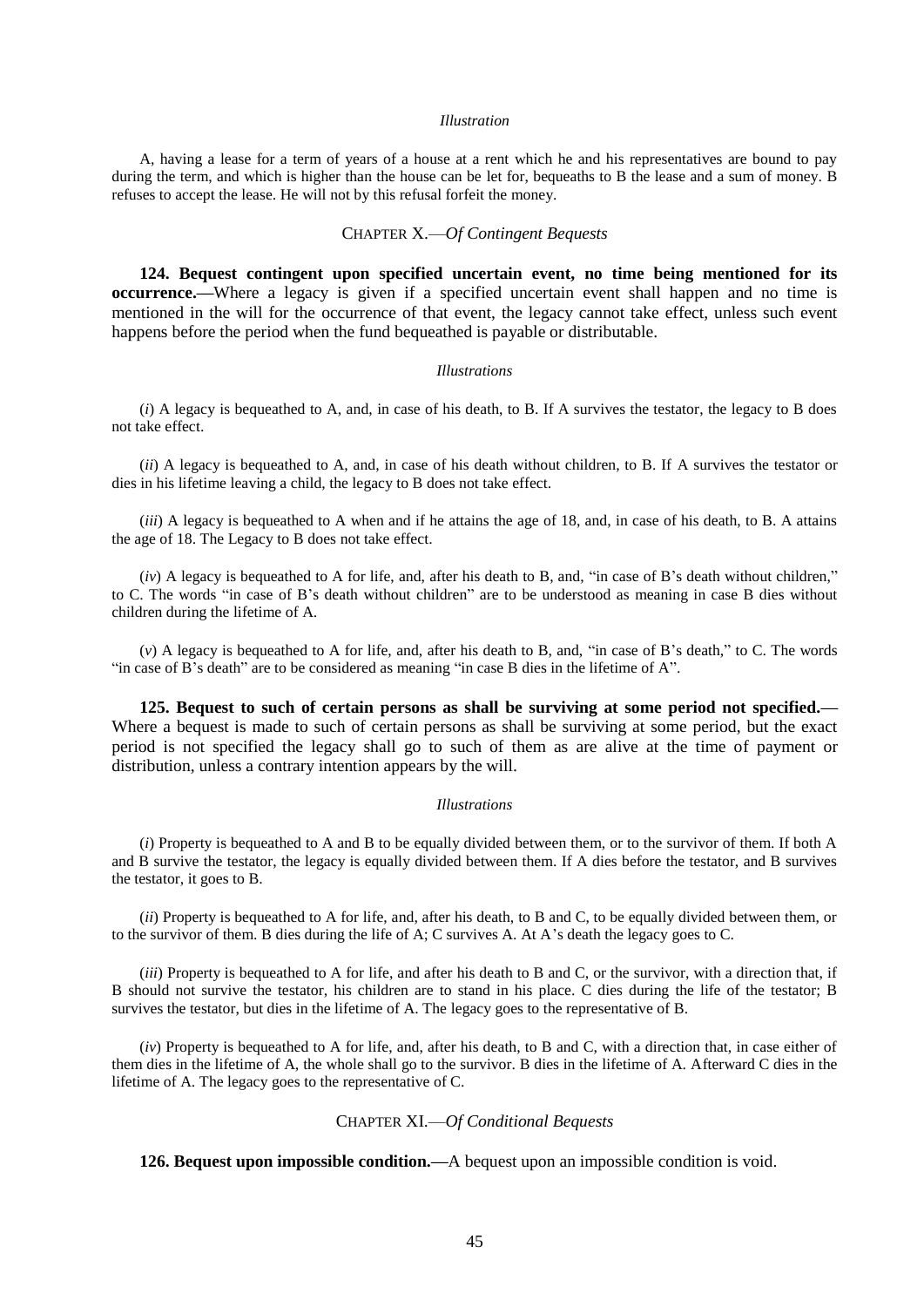(*i*) An estate is bequeathed to A on condition that he shall walk 100 miles in an hour. The bequest is void.

(*ii*) A bequeaths 500 rupees to B on condition that he shall marry A's daughter. A's daughter was dead at the date of the will. The bequest is void.

**127. Bequest upon illegal or immoral condition.—**A bequest upon a condition, the fulfilment of which would be contrary to law or to morality is void.

### *Illustrations*

(*i*) A bequeaths 500 rupees to B on condition that he shall murder C. The bequest is void.

(*ii*) A bequeaths 5,000 rupees to his niece if she will desert her husband. The bequest is void.

**128. Fulfilment of condition precedent to vesting of legacy.—**Where a will imposes a condition to be fulfilled before the legatee can take a vested interest in the thing bequeathed, the condition shall be considered to have been fulfilled if it has been substantially complied with.

### *Illustrations*

(*i*) A legacy is bequeathed to A on condition that he shall marry with the consent of B, C, D and E. A marries with the written consent of B. C is present at the marriage. D sends a present to A previous to the marriage. E has been personally informed by A of his intentions, and has made no objection. A has fulfilled the condition.

(*ii*) A legacy is bequeathed to A on condition that he shall marry with the consent of B, C and D. D dies. A marries with the consent of B and C. A has fulfilled the condition.

(*iii*) A legacy is bequeathed to A on condition that he shall marry with the consent of B, C and D. A marries in the lifetime of B, C and D, with the consent of B and C only. A has not fulfilled the condition.

(*iv*) A legacy is bequeathed to A on condition that he shall marry with the consent of B, C and D. A obtains the unconditional assent of B, C and D to his marriage with E. Afterwards B, C and D capriciously retract their consent. A marries E. A has fulfilled the condition.

(*v*) A legacy is bequeathed to A on condition that he shall marry with the consent of B, C and D. A marries without the consent of B, C and D, but obtains their consent after the marriage. A has not fulfilled the condition.

(*vi*) A make his will whereby he bequeaths a sum of money to B if B shall marry with the consent of A's executors. B marries during the lifetime of A, and A afterwards expresses his approbation of the marriage. A dies. The bequest to B takes effect.

(*vii*) A legacy is bequeathed to A if he executes a certain document within a time specified in the will. The document is executed by A within a reasonable time, but not within the time specified in the will. A has not performed the condition, and is not entitled to receive the legacy.

**129. Bequest to A and on failure of prior bequest to B.—**Where there is a bequest to one person and a bequest of the same thing to another, if the prior bequest shall fail, the second bequest shall take effect upon the failure of the prior bequest although the failure may not have occurred in the manner contemplated by the testator.

### *Illustrations*

(*i*) A bequeaths a sum of money to his own children surviving him, and, if they all die under 18, to B. A dies without having ever had a child. The bequest to B takes effect.

(*ii*) A bequeaths a sum of money to B, on condition that he shall execute a certain document within three months after A's death, and, if he should neglect to do so, to C. B dies in the testator's lifetime. The bequest to C takes effect.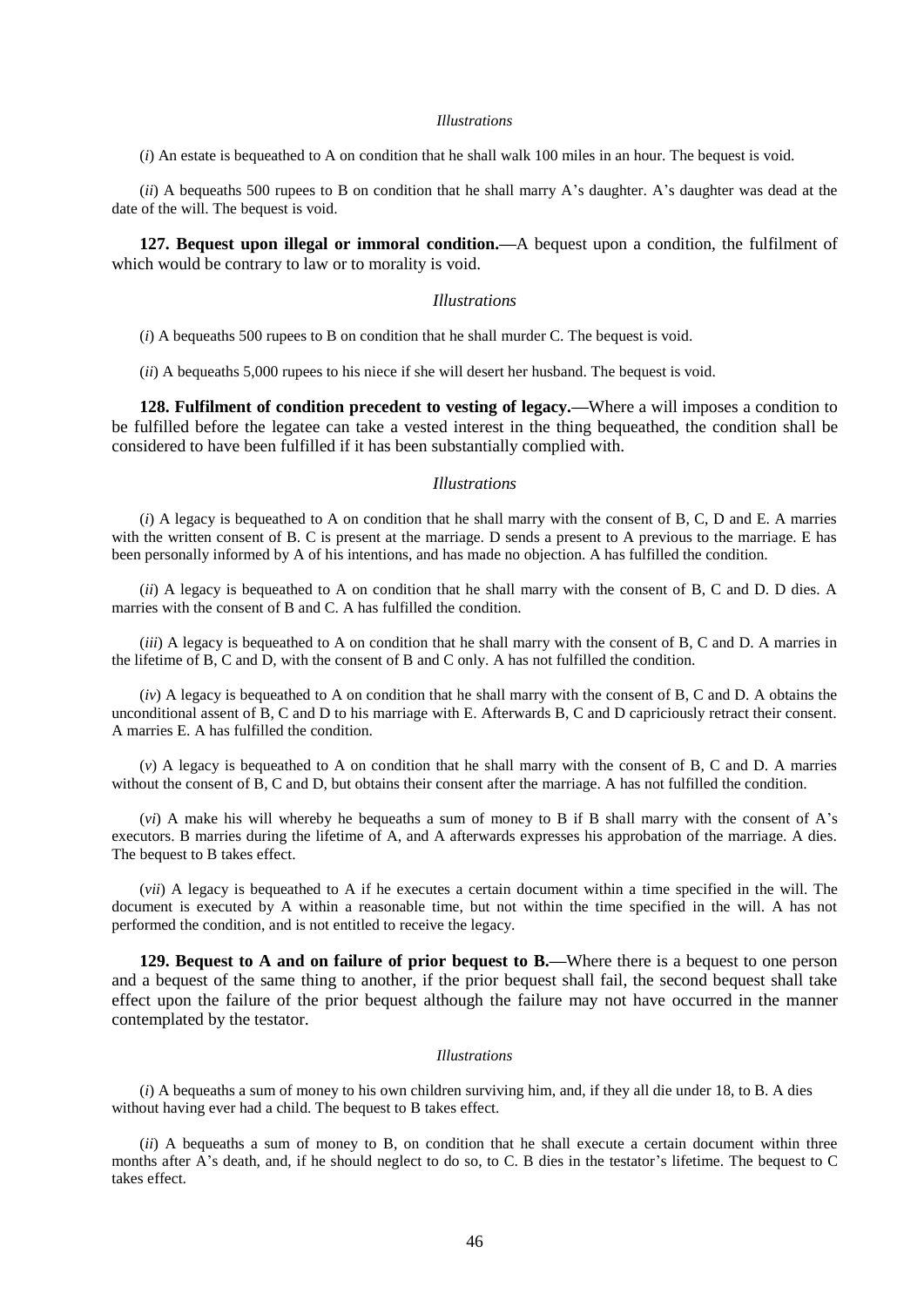**130. When second bequest not to take effect on failure of first.—**Where the will shows anintention that the second bequest shall take effect only in the event of the first bequest failing in a particular manner, the second bequest shall not take effect, unless the prior bequest fails in that particular manner.

## *Illustration*

A makes a bequest to his wife, but in case she should die in his lifetime, bequeaths to B that which he had bequeathed to her. A and his wife perish together, under circumstances which make it impossible to prove that she died before him, the bequest to B does not take effect.

**131. Bequest over, conditional upon happening or not happening of specified uncertain event.—** (*1*) A bequest may be made to any person with the condition super-added, that, in case a specified uncertain event shall happen, the thing bequeathed shall go to another person, or that in case a specified uncertain event shall not happen, the thing bequeathed shall go over to another person.

(*2*) In each case the ulterior bequest is subject to the rules contained in sections 120, 121, 122, 123, 124, 125, 126, 127, 129 and 130.

#### *Illustrations*

(*i*) A sum of money is bequeathed to A, to be paid to him at the age of 18, and if he shall die before he attains that age, to B. A takes a vested interest in the legacy, subject to be divested and to go to B in case A dies under 18.

(*ii*) An estate is bequeathed to A with a proviso that if A shall dispute the competency of the testator to make a will, the estate shall go to B. A disputes the competency of the testator to make a will. The estate goes to B.

(*iii*) A sum of money is bequeathed to A for life, and, after his death, to B, but if B shall then be dead leaving a son, such son is to stand in the place of B. B takes a vested interest in the legacy, subject to be divested if he dies leaving a son in A's lifetime.

(*iv*) A sum of money is bequeathed to A and B, and if either should die during the life of C, then to the survivor living at the death of C. A and B die before C. The gift over cannot take effect, but the representative of A takes onehalf of the money, and the representative of B takes the other half.

(*v*) A bequeaths to B the interest of a fund for life, and directs the fund to be divided at her death equally among her three children, or such of them as shall he living at her death. All the children of B die in B's lifetime. The bequest over cannot take effect, but the interests of the children pass to their representatives.

**132. Condition must be strictly fulfilled.—**An ulterior bequest of the kind contemplated by section 131 cannot take effect, unless the condition is strictly fulfilled.

### *Illustrations*

(*i*) A legacy is bequeathed to A, with a proviso that, if he marries without the consent of B, C and D, the legacy shall go to E. E' dies. Even if A marries without the consent of B and C, the gift to E does not take effect.

(*ii*) A legacy is bequeathed to A, with a proviso that, if he marries without the consent of B, the legacy shall go to C. A marries with the consent of B. He afterwards becomes a widower and marries again without the consent of B. The bequest to C does not take effect.

(*iii*) A legacy is bequeathed to A, to be paid at 18, or marriage, with a proviso that, if A dies under 18 or marries without the consent of B, the legacy shall go to C. A marries under 18, without the consent of B. The bequest to C takes effect.

**133. Original bequest not affected by invalidity of second.—**If the ulterior bequest be not valid the original bequest is not affected by it.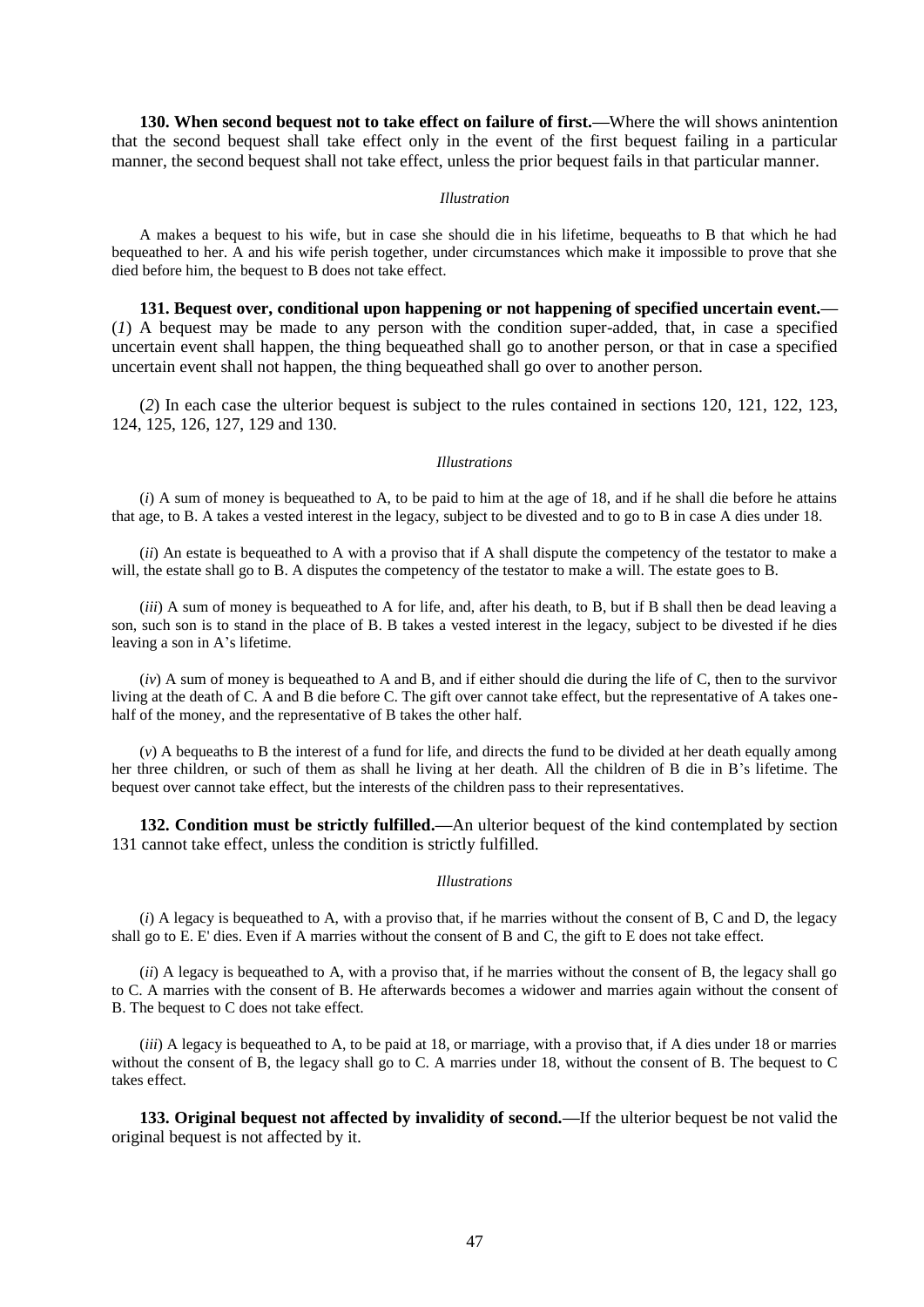(*i*) An estate is bequeathed to A for his life with condition super-added that, if he shall not on a given day walk 100 miles in an hour, the estate shall go to B. The condition being void, A retains his estate as if no condition had been inserted in the will.

(*ii*) An estate is bequeathed to A for her life and, if she do not desert her husband, to B. A is entitled to the estate during her life as if no condition had been inserted in the will.

(*iii*) An estate is bequeathed to A for life, and, if he marries, to the eldest son of B for life. B, at the date of the testator's death, had not had a son. The bequest over is void under section 105, and A is entitled to the estate during his life.

**134. Bequest conditioned that it shall cease to have effect in case a specified uncertain event shall happen, or not happen.—A** bequest may be made with the condition super-added that it shall cease to have effect in case a specified uncertain event shall happen, or in case a specified uncertain event shall not happen.

#### *Illustrations*

(*i*) An estate is bequeathed to A for his life, with a proviso that, in case he shall cut down a certain wood, the bequest shall cease to have any effect. A cuts down the wood. He loses his life-interest in the estate.

(*ii*) An estate is bequeathed to A, provided that, if he marries under the age of 25 without the consent of the executors named in the will, the estate shall cease to belong to him. A marries under 25 without the consent of the executors. The estate ceases to belong to him.

(*iii*) An estate is bequeathed to A, provided that, if he shall not go to England within three years after the testator's death, his interest in the estate shall cease. A does not go to England within the time prescribed. His interest in the estate ceases.

(*iv*) An estate is bequeathed to A, with a proviso that, if she becomes a nun, she shall cease to have any interest in the estate. A becomes a nun. She loses her interest under the will.

(*v*) A fund is bequeathed to A for life, and, after his death, to B, if B shall be then living, with a proviso that, if B shall become a nun, the bequest to her shall cease to have any effect. B becomes a nun in the lifetime of A. She thereby loses her contingent interest in the fund.

**135. Such condition must not be invalid under section 120.—**In order that a condition that a bequest shall cease to have effect may be valid, it is necessary that the event to which it relates be one which could legally constitute the condition of a bequest as contemplated by section 120.

**136. Result of legatee rendering impossible or indefinitely postponing act for which no time specified, and on non-performance of which subject-matter to go over.—**Wherea bequest is made with a condition super-added that, unless the legatee shall perform a certain act, thesubject-matter of the bequest shall go to another person, or the bequest shall cease to have effect but no time is specified for the performance of the act; if the legatee takes any step which renders impossible or indefinitely postpones the performance of the act required, the legacy shall go as if the legatee had died without performing such act.

### *Illustrations*

(*i*) A bequest is made to A, with a proviso that, unless he enters the Army, the legacy shall go over to B. A takes Holy Orders, and thereby renders it impossible that he should fulfil the condition. B is entitled to receive the legacy.

(*ii*) A bequest is made to A, with a proviso that it shall cease to have any effect if he does not marry B's daughter. A marries a stranger and thereby indefinitely postpones the fulfilment of the conditions. The bequest ceases to have effect.

**137. Performance of condition, precedent or subsequent, within specified time. Further time In case of fraud.—**Where the will requires an act to be performed by the legatee within a specified time, either as a condition to be fulfilled before the legacy is enjoyed, or as a condition upon the non-fulfilment of which the subject-matter of the bequest is to go over to another person or the bequest is to cease to have effect, the act must be performed within the time specified, unless the performance of it be prevented by fraud, in which case such further time shall be allowed as shall be requisite to make up for the delay caused by such fraud.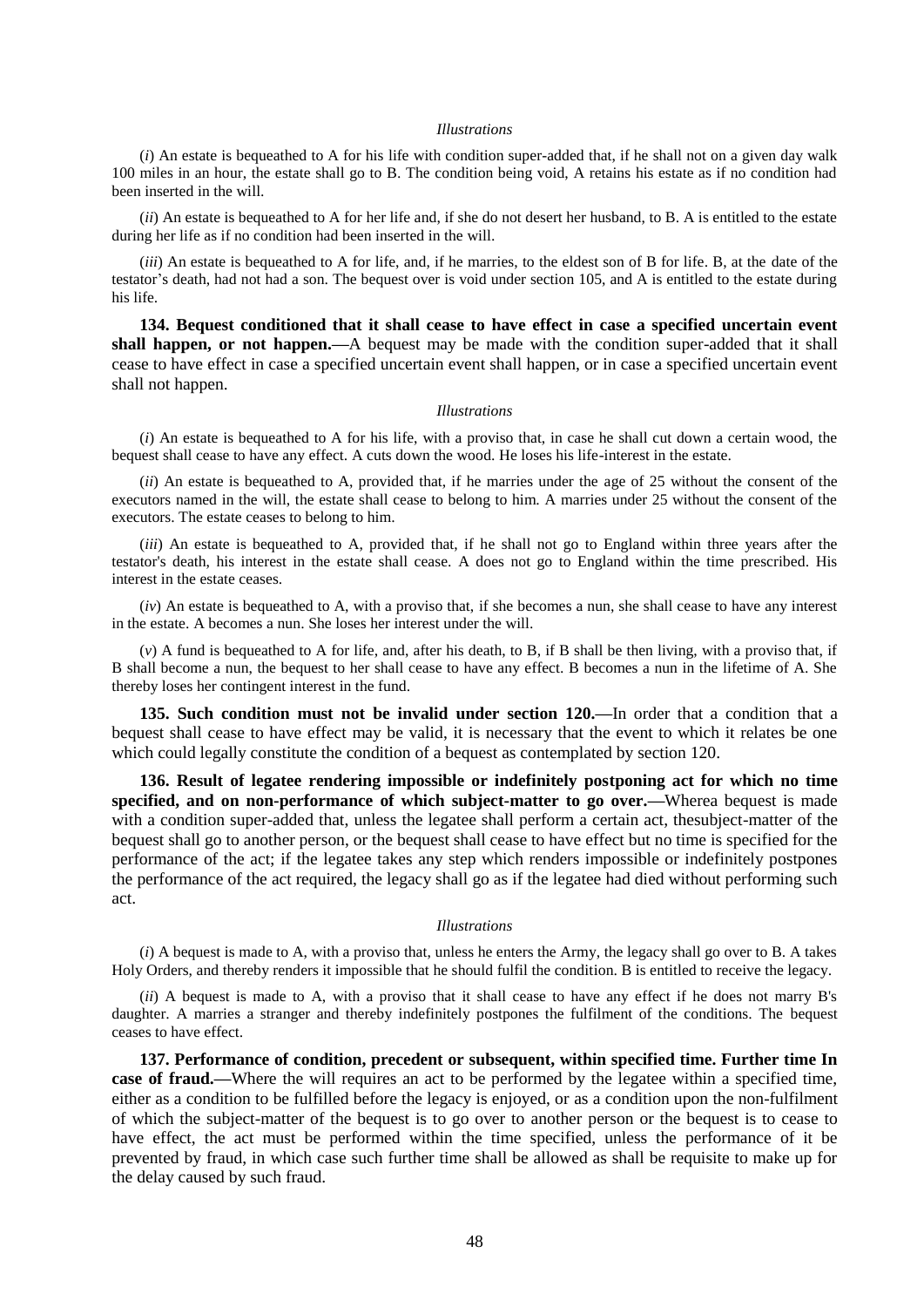### CHAPTER XII.—*Of Bequests with Directions as to Application or Enjoyment*

**138. Direction that fund be employed in particular manner following absolute bequest of same to or for benefit of any person.—**Where a fund is bequeathed absolutely to or for the benefit of any person, but the will contains a direction that it shall be applied or enjoyed in a particular manner, the legatee shall be entitled to receive the fund as if the will had contained no such direction.

# *Illustration*

A sum of money is bequeathed towards purchasing a country residence for A, or to purchase an annuity for A, or to place A in any business. A choses to receive the legacy in money. He is entitled to do so.

**139. Direction that mode of enjoyment of absolute bequest is to be restricted, to secure specified benefit for legatee.—Where a testator absolutely bequeaths a fund, so as to sever it from his own estate,** but directs that the mode of enjoyment of it by the legatee shall be restricted so as to secure a specified benefit for the legatee; if that benefit cannot be obtained for the legatee, the fund belongs to him as if the will had contained no such direction.

# *Illustrations*

(*i*) A bequeaths the residue of his property to be divided equally among his daughters, and directs that the shares of the daughters shall be settled upon themselves respectively for life and be paid to their children after their death. All the daughters die unmarried. The representatives of each daughter are entitled to her share of the residue.

(*ii*) A directs his trustees to raise a sum of money for his daughter, and he then directs that they shall invest the fund and pay the income arising from it to her during her life, and divide the principal among her children after her death. The daughter dies without having ever had a child. Her representatives are entitled to the fund.

**140. Bequest of fund for certain purposes, some of which cannot be fulfilled.—**Where a testator does not absolutely bequeath a fund, so as to sever it from his own estate, but gives it for certain purposes, and part of those purposes cannot be fulfilled, the fund, or so much of it as has not been exhausted upon the objects contemplated by the will, remains a part of the estate of the testator.

# *Illustrations*

(*i*) A directs that his trustees shall invest a sum of money in a particular way, and shall pay the interest to his son for life, and at his death shall divide the principal among his children. The son dies without having ever had a child. The fund, after the son's death, belongs to the estate of the testator.

(*ii*) A bequeaths the residue of his estate, to be divided equally among his daughters, with a direction that they are to have the interest only during their lives, and that at their decease the fund shall go to their children. The daughters have no children. The fund belongs to the estate of the testator.

# CHAPTER XIII.—*Of Bequests to an Executor*

**141. Legatee named as executor cannot take unless be shows intention to act as executor.—**If a legacy is bequeathed to a person who is named an executor of the will, he shall not take the legacy, unless he proves the will or otherwise manifests an intention to act as executor.

### *Illustration*

A legacy is given to A, who is named an executor. A orders the funeral according to the directions contained in the will, and dies a few days after the testator, without having proved the will. A has manifested an intention to act as executor.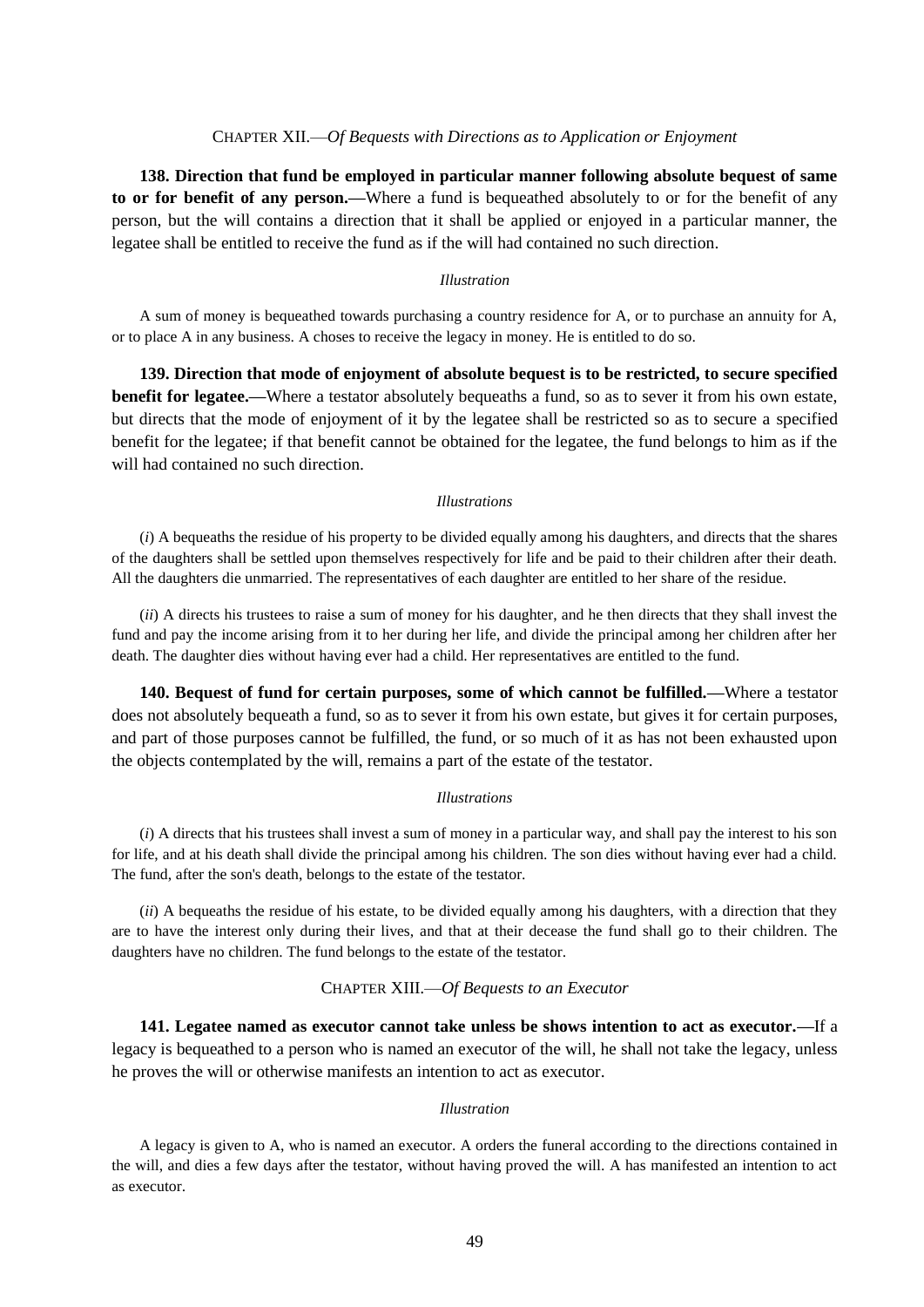# CHAPTER XIV*.—Of Specific Legacies*

**142. Specific legacy defined.—**Where a testator bequeaths to any person a specified part of his property, which is distinguished from all other parts of his property, the legacy is said to be specific.

#### *Illustrations*

(*i*) A bequeaths to B—

"the diamond ring presented to me by C":

"my gold chain":

"a certain bale of wool":

"a certain piece of cloth":

"all my household goods which shall be in or about my dwelling-house in M. Street, in Calcutta, at time of my death":

"the sum of 1,000 rupees in a certain chest":

"the debt which B owes me":

"all my bills, bonds and securities belonging to me lying in my lodgings in Calcutta":

"all my furniture in my house in Calcutta":

"all my goods on board a certain ship now lying in the river Hughli":

"2,000 rupees which I have in the hands of C":

"the money due to me on the bond of D":

"my mortgage on the Rampur factory":

"one-half of the money owing to me on my mortgage of Rampur factory":

"1,000 rupees, being part of a debt due to me from C":

"my capital stock of 1,0001 in East India Stock":

"my promissory notes of the Central Government for 10,000 rupees in their 4 per cent. Loan":

"all such sums of money as my executors may, after my-death, receive in respect of the debt due to me from the insolvent firm of D and Company":

"all the wine which I may have in my cellar at the time of my death":

"such of my horses as B may select"

"all my shares in the Imperial Bank of India":

"all my shares in the Imperial Bank Of India which I may possess at the time of my death":

"all the money which I have in the 51/2 per cent. loan of the Central Government":

"all the Government securities I shall be entitled to at the time of my decease".

Each of these legacies is specific.

(*ii*) A, having Government promissory notes for 10,000 rupees, bequeaths to his executors "Government promissory notes for 10,000 rupees in trust to sell" for the benefit of B. The legacy is specific.

(*iii*) A, having property at Benares, and also in other places, bequeaths to B all his property at Benares. The legacy is specific.

(*iv*) A bequeaths to B—

his house in Calcutta:

- his zamindari of Rampur:
- histaluq of Ramnagar: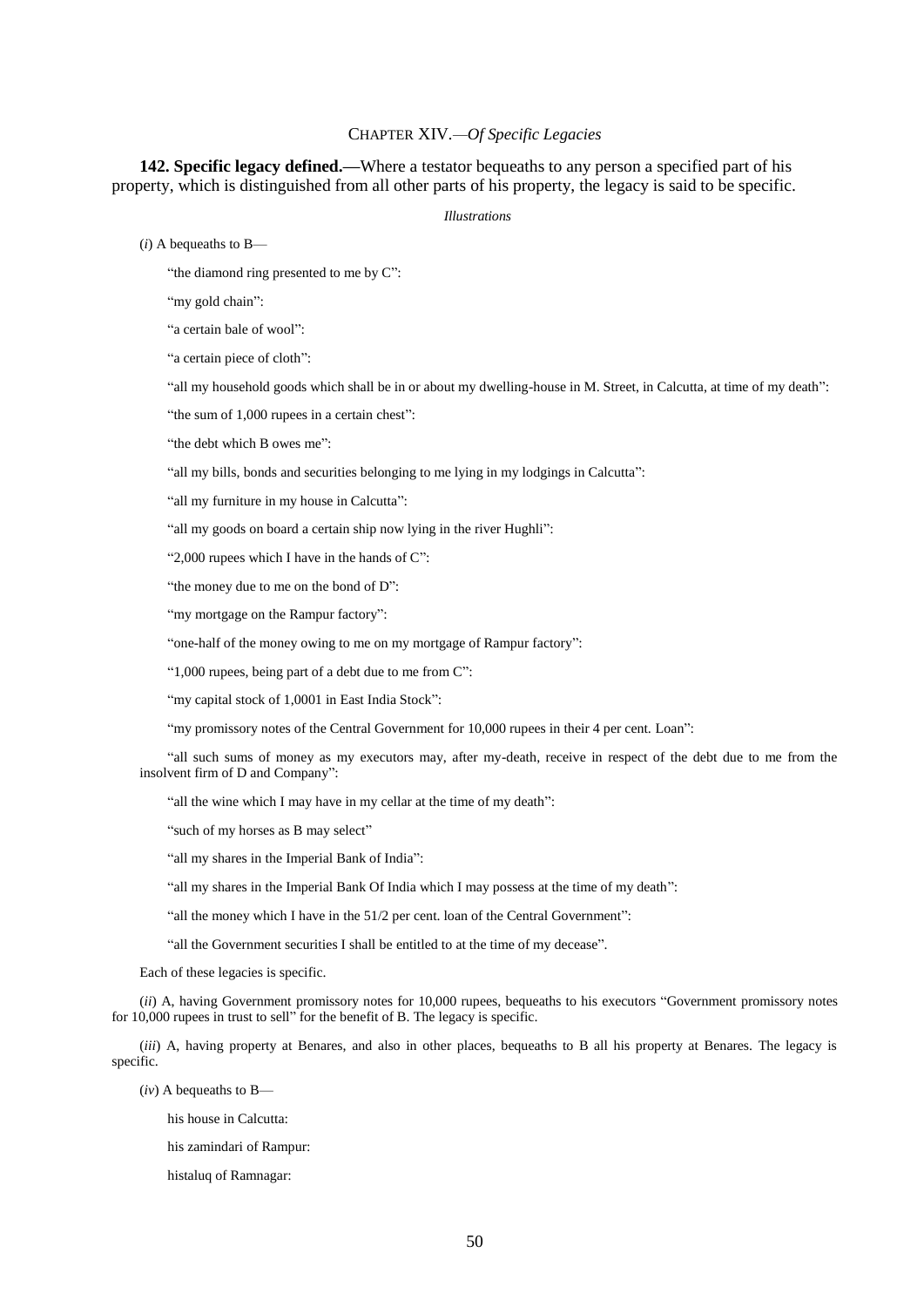his lease of the indigo-factory of Salkya:

an annuity of 500 rupees out of the rents of his zamindari of W.

A directs his zamindari of X to be sold, and the proceeds to be invested for the benefit of B.

Each of these bequests is specific.

(*v*) A by his will charges his zamindari of Y with an annuity of 1,000 rupees to C during his life, and subject to this charge he bequeaths the zamindari to D. Each of these bequests is specific.

(*vi*) A bequeaths a sum of money—

to buy a house in Calcutta for B:

to buy an estate in zilaFaridpur for B:

to buy a diamond ring for B:

to buy a horse for B:

to be invested in shares in the Imperial Bank of India for B:

to be invested in Government securities for B.

A bequeaths to B—

"a diamond ring":

"a horse":

"10,000 rupees worth of Government securities":

"an annuity of 500 rupees":

"2,000 rupees to be paid in cash":

"so much money as will produce 5,000 rupees four per cent. Government securities."

These bequests are not specific.

(*vii*) A, having property in England and property in India, bequeaths a legacy to B, and directs that it shall be paid out of the property which he may leave in India. He also bequeaths a legacy to C, and directs that it shall be paid out of propertywhich he may leave in England. No one of these legacies is specific.

**143. Bequest of certain sum where stocks, etc., in which invested are described.—**Where a certain sum is bequeathed, the legacy is not specific merely because the stock, funds or securities in which it is invested are described in the will.

*Illustration*

A bequeaths to B—

"10,000 rupees of my funded property":

"10,000 rupees of my property now invested in shares of the East Indian Railway Company":

"10,000 rupees, at present secured by mortgage of Rampur factory",

No one of these legacies is specific.

**144. Bequest of stock where testator had, at date of will, equal or greater amount of stock of same kind.—**Where a bequest is made in general terms of a certain amount of any kind of stock, the legacy is not specific merely because the testator was, at the date of his will, possessed of stock of the specified kind, to an equal or greater amount than the amount bequeathed.

#### *Illustration*

A bequeaths to B 5,000 rupees five per cent. Government securities. A had at the .date of the will five per cent. Government securities for 5,000 rupees. The legacy is not specific.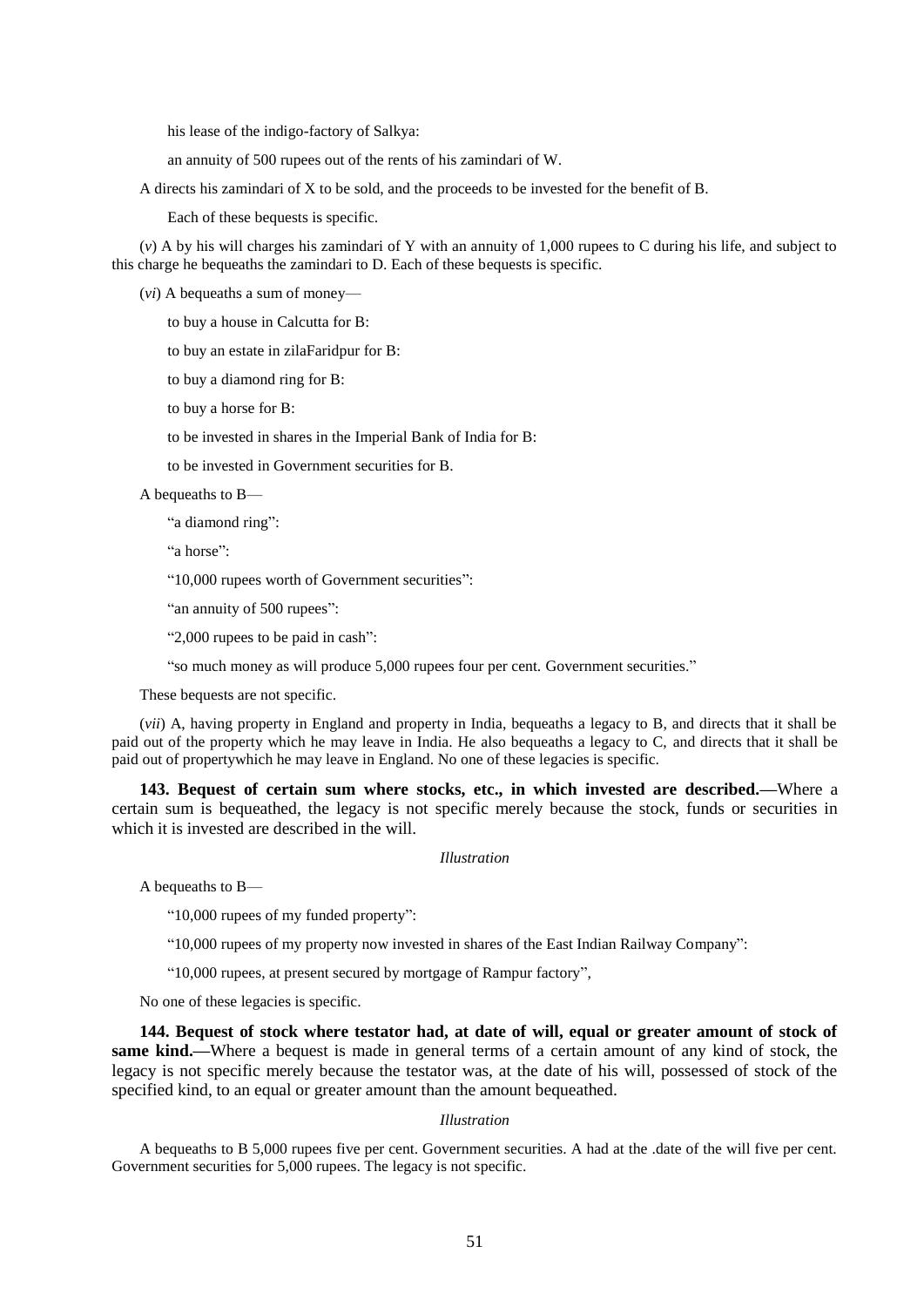**145. Bequest of money where not payable until part of testator's property disposed of in certain way.—**A money legacy is not specific merely because the will directs its payment to be postponed until some part of the property of the testator has been reduced to a certain form, or remitted to a certain place.

#### *Illustration*

A bequeaths to B 10,000 rupees and directs that this legacy shall be paid as soon as A's property in India shall be realised in England. The legacy is not specific.

**146. When enumerated articles not deemed specifically bequeathed.—**Where a will contains a bequest of the residue of the testator's property along with an enumeration of some items of property not previously bequeathed, the articles enumerated shall not be deemed to be specifically bequeathed.

**147. Retention, in form, of specific bequest to several persons in succession.—**Where property is specifically bequeathed to two or more persons in succession, it shall be retained in the form in which the testator left it, although it may be of such a nature that its value is continually decreasing.

### *Illustrations*

(*i*) A, having lease of a house for a term of years, fifteen of which were unexpired at the time of his death, has bequeathed the lease to B for his life, and after B's death to C. B is to enjoy the property as A left it, although, if B lives for fifteen years, C can take nothing under the bequest.

(*ii*) A, having an annuity during the life of B, bequeaths it to C, for his life, and, after C' s death, to D. C is to enjoy the annuity as A left it, although, if B dies before D, D can take nothing under the bequest.

**148. Sale and investment of proceeds of property bequeathed to two or more persons in succession.—**Where property comprised in a bequest to two or more persons in succession is not specifically bequeathed, it shall, in the absence of any direction to the contrary, be sold, and the proceeds of the sale shall be invested in such securities as the High Court may by any general rule authorise or direct, and the fund thus constituted shall be enjoyed by the successive legatees according to the terms of the will.

#### *Illustration*

A, having a lease for a term of years, bequeaths all his property to B for life, and, after B's death to C. The lease must be sold, the proceeds invested as stated in this section and the annual income arising from the fund is to be paid to B for life. At B's death the capital of the fund is to be paid to C.

**149. Where deficiency of assets to pay legacies, specific legacy not to abate with general legacies.—**If there is a deficiency of assets to pay legacies, a specific legacy is not liable to abate with the general legacies.

# CHAPTER XV.—*Of Demonstrative Legacies*

**150. Demonstrative legacy defined.—**Where a testator bequeaths a certain sum of money, or a certain quantity of any other commodity, and refers to a particular fund or stock so as to constitute the same the primary fund or stock out of which payment is to be made, the legacy is said to be demonstrative.

*Explanation*.—The distinction between a specific legacy and a demonstrative legacy consists in this, that—

where specified property is given to the legatee, the legacy is specific;

where the legacy is directed to be paid out of specified property, it is demonstrative.

# *Illustrations*

(*i*) A bequeaths to B 1,000 rupees, being part of a debt due to him from W. He also bequeaths to C 1,000 rupees to be paid out of the debt due to him from W. The legacy to B is specific, the legacy to C is demonstrative.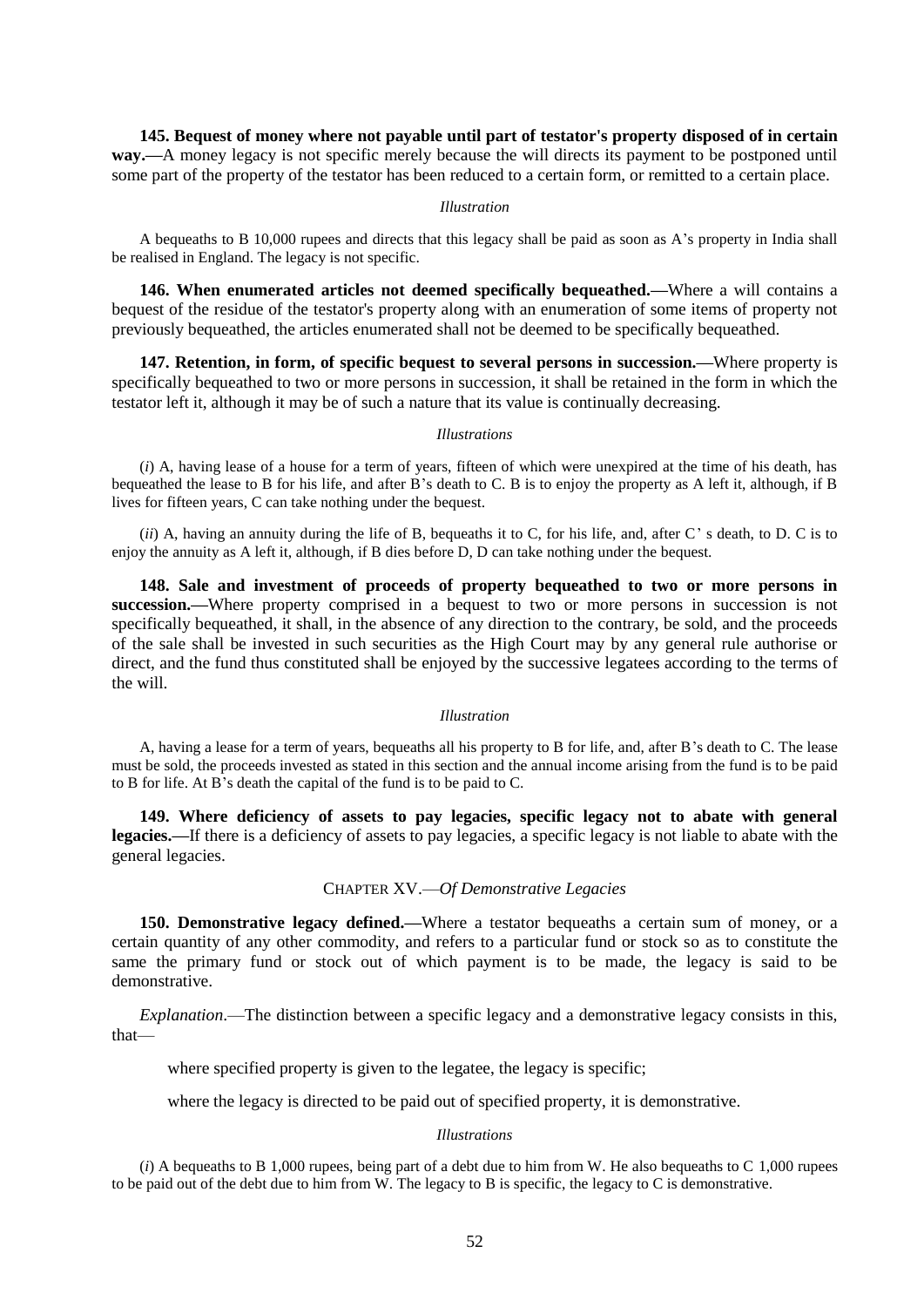(*ii*) A bequeaths to B—

"ten bushels of the corn which shall grow in my field of Green Acre":

"80 chests of the indigo which shall be made at my factory of Rampur":

"10,000 rupees out of my five per cent.promissory notes of the Central Government":

"An annuity of 500 rupees from my funded property":

"1,000 rupees out of the sum of 2,000 rupees due to me by C":

An annuity, and directs it to be paid "out of the rents arising from my taluk of Ramnagar".

(*iii*) A bequeaths to B—

"10,000 rupees out of my estate at Ramnagar," or charges it on his estate at Ramnagar:

"10,000 rupees, being my share of the capital embarked in a certain business."

Each of these bequests is demonstrative.

**151. Order of payment when legacy directed to be paid out of fund the subject of specific legacy.—**Where a portion of a fund is specifically bequeathed and a legacy is directed to be paid out of the same fund, the portion specifically bequeathed shall first be paid to the legatee, and the demonstrative legacy shall be paid out of the residue of the fund and, so far as the residue shall be deficient, out of the general assets of the testator.

# *Illustration*

A bequeaths to B 1,000 rupees, being part of a debt due to him from W. He also bequeaths to C 1,000 rupees to be paid out of the debt due to him from W. The debt due to A from W is only 1,500 rupees; of these 1,500 rupees, 1,000 rupees belong to B. and 500 rupees are to be paid to C. C is also to receive 500 rupees out of the general assets of the testator.

## CHAPTER XVI.—*Of Ademption of Legacies*

**152. Ademption explained.—**If anything which has been specifically bequeathed does not belong to the testator at the time of his death, or has been converted into property of a different kind, the legacy is a deemed; that is, it cannot take effect, by reason of the subject-matter having been withdrawn from the operation of the will.

*Illustrations*

(*i*) A bequeaths to B—

"the diamond ring presented to me by C":

"my gold chain":

"a certain bale of wool":

"a certain piece of cloth":

"all my household goods which shall be in or about my dwelling-house in M. Street in Calcutta, at the time of mydeath."

A in his life time,—

sells or gives away the ring:

converts the chain into a cup:

converts the wool into cloth:

makes the cloth into a garment:

takes another house into which he removes all his goods.

Each of these legacies is adeemed.

(*ii*) A bequeaths to B—

"the sum of 1,000 rupees, in a certain chest":

"all the horses in my stable".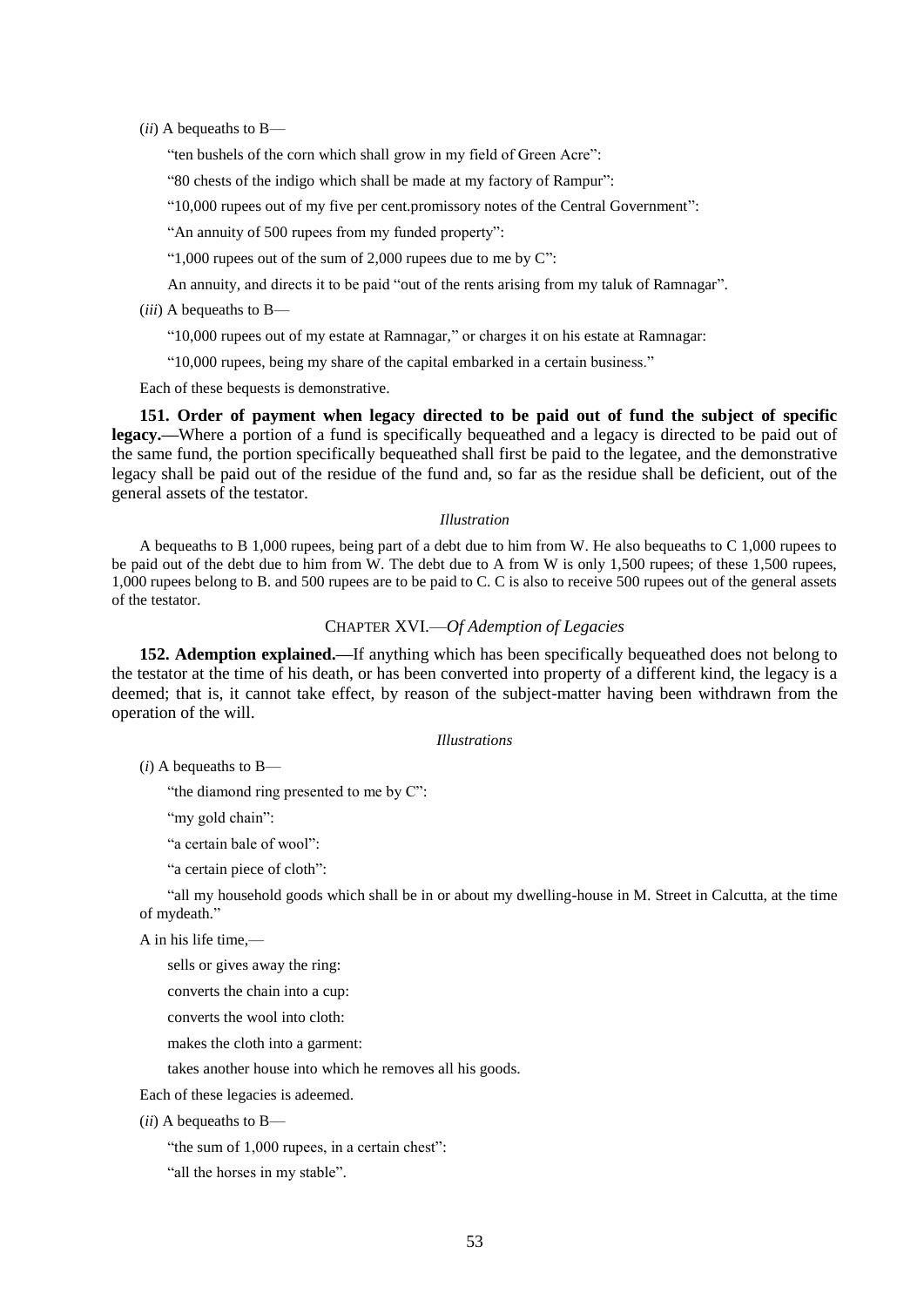At the death of A, no money is found in the chest, and no horses in the stable. The legacies are adeemed.

(*iii*) A bequeaths to B certain bales of goods. A takes the goods with him on a voyage. The ship and goods are lost at sea, and A is drowned. The legacy is adeemed.

**153. Non-ademption of demonstrative legacy.—A** demonstrative legacy is not adeemed by reason that the property on which it is charged by the will does not exist at the time of the death of the testator, or has been converted into property of a different kind, but it shall in such case be paid out of the general assets of the testator.

**154. Ademption of specific bequest of right to receive something from third party.—**Where the thing specifically bequeathed is the right to receive something of value from a third party, and the testator himself receives it, the bequest is adeemed.

*Illustrations*

(*i*) A bequeaths to B—

"the debt which C owes me":

"2,000 rupees which I have in the hands of D":

"the money due to me on the bond of E":

"my mortgage on the Rampur factory",

All these debts are extinguished in A's lifetime, some with and some without his consent. All the legacies are adeemed.

(*ii*) A bequeaths to B his interest in certain policies of life assurance. A in his lifetime receives the amount of the policies. The legacy is adeemed.

**155. Ademption***pro tanto* **by testator's receipt of part of entire thing specifically bequeathed.—** The receipt by the testator of a part of an entire thing specifically bequeathed shall operate as an ademption of the legacy to the extent of the sum so received.

#### *Illustration*

A bequeaths to B "the debt due to me by C". The debt amounts to 10,000 rupees. C pays to A 5,000 rupees the one-half of the debt. The legacy is revoked by ademption, so far as regards the 5,000 rupees received by A.

**156. Ademption***pro tanto* **by testator's receipt of portion of entire fund of which portion has been specically bequeathed.—**If a portion of an entire fund or stock is specifically bequeathed, the receipt by the testator of a portion of the fund or stock shall operate as an ademption only to the extent of the amount so received; and the residue of the fund or stock shall be applicable to the discharge of the specific legacy.

### *Illustration*

A bequeaths to B one-half of the sum of 10,000 rupees due to him from W. A in his lifetime receives 6,000 rupees, part of the 10,000 rupees. The 4,000 rupees which are due from W to A at the time of his death belong to B under the specific bequest.

**157. Order of payment where portion of fund specifically bequeathed to one legatee, and legacy charged on same fund to another, and, testator having received portion of that fund, remainder insufficient to pay both legacies.—**Where a portion of a fund is specifically bequeathed to one legatee, and a legacy charged on the same fund is bequeathed to another legatee, then, if the testator receives a portion of that fund, and the remainder of the fund is insufficient to pay both the specific and the demonstrative legacy, the specific legacy shall be paid first, and the residue (if any) of the fund shall be applied so far as it will extend in payment of the demonstrative legacy, and the rest of the demonstrative legacy shall be paid out of the general assets of the testator.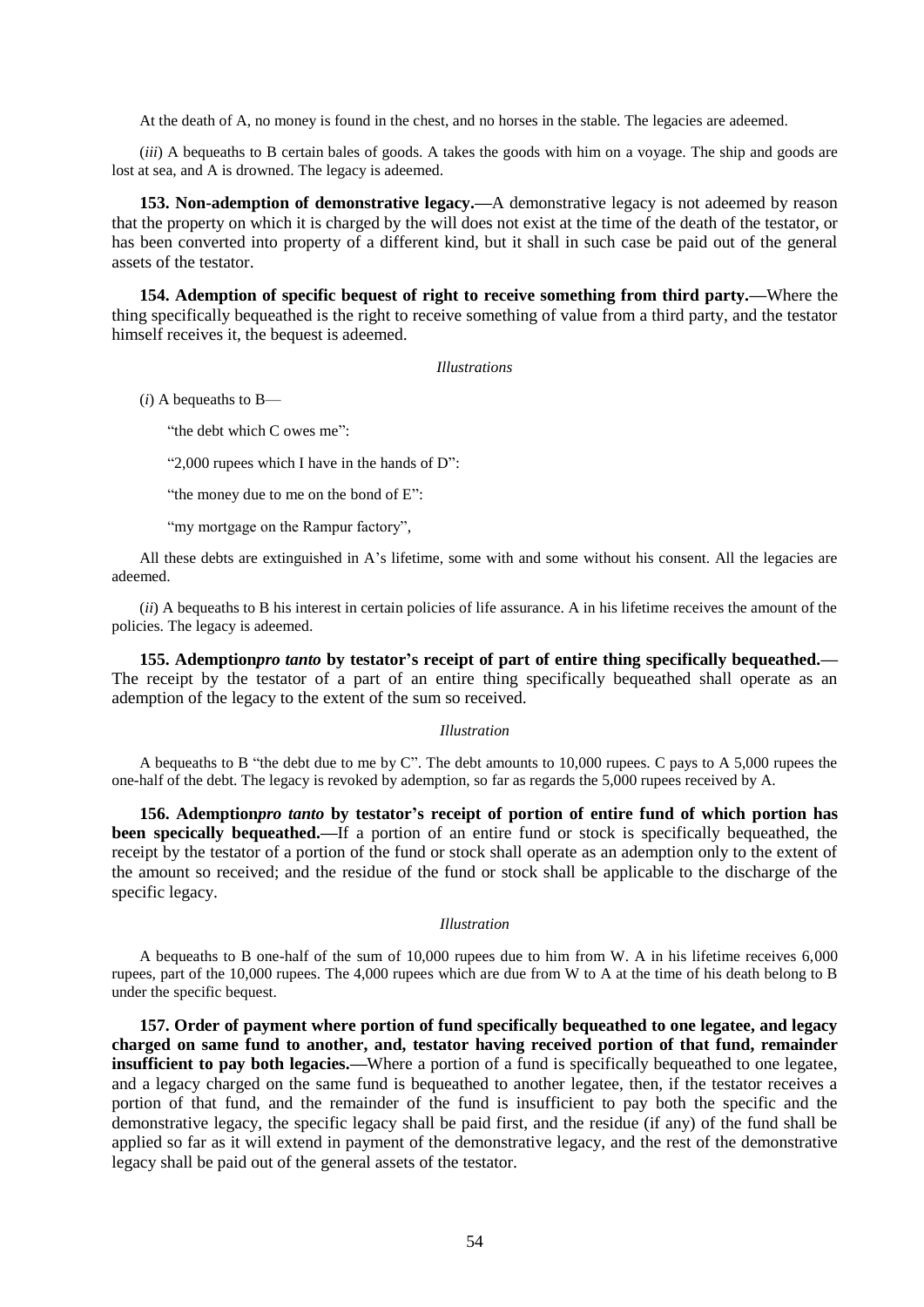A bequeaths to B 1,000 rupees, part of the debt of 2,000 rupees due to him from W. He also bequeaths to C 1,000 rupees to be paid out of the debt due to him from W. A afterwards receives  $\frac{1}{2}$ [500] rupees, part of that debt, and dies leaving only 1,500 rupees due to him from W. Of these 1,500 rupees, 1,000 rupees belong to B, and 500 rupees are to be paid to C. C is also to receive 500 rupees out of the general assets of the testator.

**158. Ademption where stock, specifically bequeathed, does not exist at testator's death.—**Where stock which has been specifically bequeathed does not exist at the testator's death, the legacy is adeemed.

### *Illustration*

A bequeaths to B—

"my capital stock of 1,000£ in East India Stock":

"my promissory notes of the Central Government for 10,000 rupees in their 4 per cent. loan."

A sells the stock and the notes. The legacies are adeemed.

**159. Ademption***pro tanto* **where stock, specifically bequeathed, exists in part only at testator's**  death.—Where stock which has been specifically bequeathed exists only in part at the testator's death, the legacy is adeemed so far as regards that part of the stock which has ceased to exist.

# *Illustration*

A bequeaths to B his 10,000 rupees in the  $5^{1/2}$  per cent. loan of the Central Government. A sells one-half of his 10,000 rupees in the loan in question. One-half of the legacy is adeemed.

**160. Non-ademption of specific bequest of goods described as connected with certain place, by reason of removal.—**A specific bequest of goods under a description connecting them with a certain place is not adeemed by reason that they have been removed from such place from anytemporary cause, or by fraud, or without the knowledge or sanction of the testator.

### *Illustrations*

(*i*) A bequeaths to B "all my households goods which shall be in or about my dwelling-house in Calcutta at the time of my death". The goods are removed from the house to save them from fire. A dies before they arc brought back.

(*ii*) A bequeaths to B "all my household goods which shall be in or about my dwelling-house in Calcutta at the time of my death". During A's absence upon a journey, the whole of the goods are removed from the house. A dies without having sanctioned their removal.

Neither of these legacies is adeemed.

**161. When removal of thing bequeathed does not constitute ademption.—**The removal of thething bequeathed from the place in which it is stated in the will to be situated does not constitute an ademption, where the place is only referred to in order to complete the descriptionof what the testator meant to bequeath.

#### *Illustrations*

(*i*) A bequeaths to B "all the bills, bonds and other securities for money belonging to me now lying in my lodgings in Calcutta". At the time of his death these effects had been removed from his lodgings in Calcutta.

(*ii*) A bequeaths to B all his furniture then in his house in Calcutta. The testator has a house at Calcutta and another at Chinsurah, in which he lives alternately, being possessed ofone set of furniture only which he removes with himself to each house. At the time of his death the furniture isin the house at Chinsurah.

-

<sup>1.</sup> Subs. by Act 10 of 1927, s. 2 and the First Schedule, for "5,000".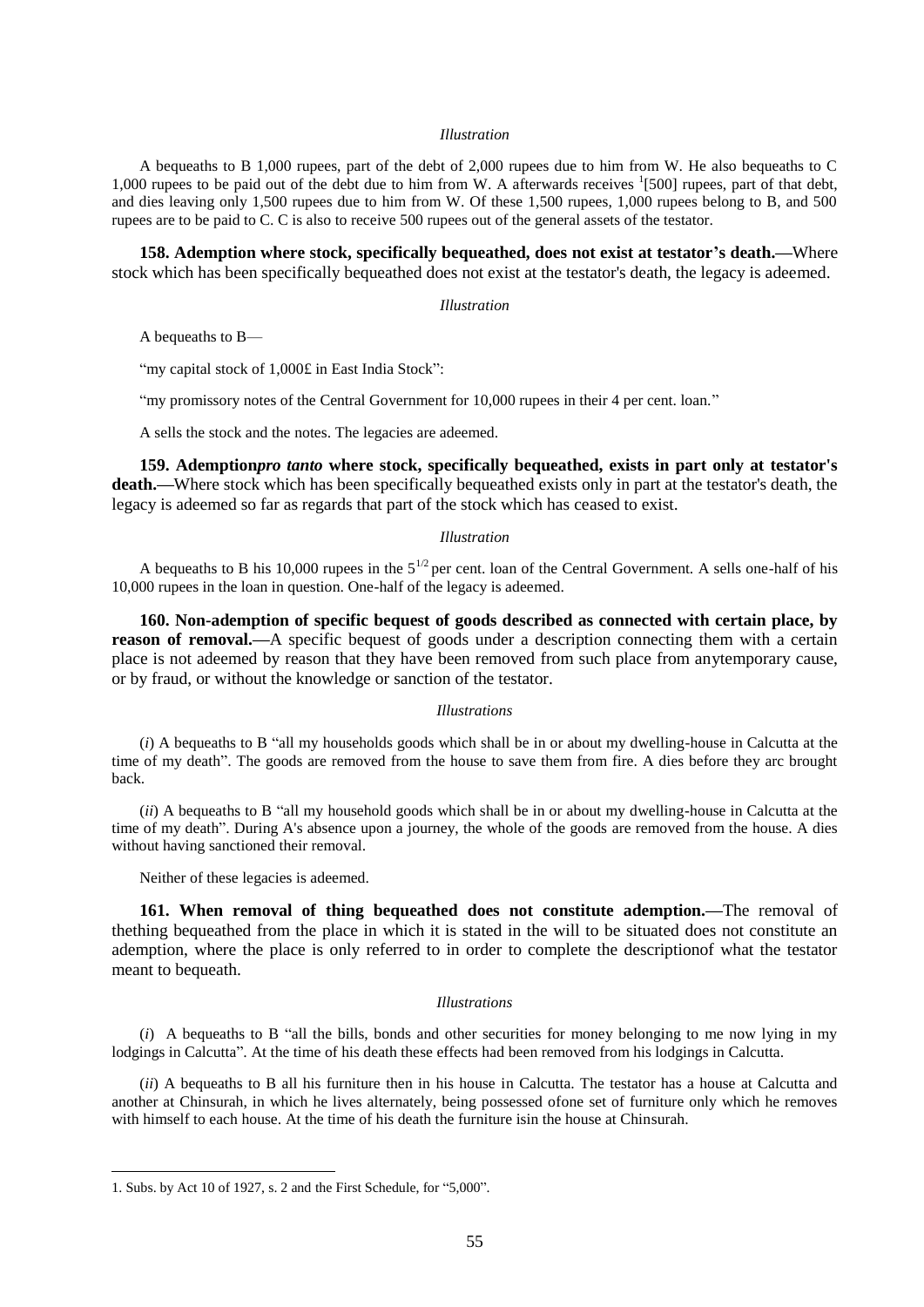(*iii*) A bequeaths to B all his goods on board a certain ship then lying in the river Hughli. The goods are removed by A's directions to a warehouse, in which they remain at the time of A's death.

No one of these legacies is revoked by ademption.

**162. When thing bequeathed is a valuable to be received by testator from third person; and testator himself, or his representative, receives it.—**Where the thing bequeathed is not the right to receive something of value from a third person, but the money or other commodity which may be received from the third person by the testator himself or by his representatives, the receipt of such sum of money or other commodity by the testator shall not constitute an ademption; but if he mixes it up with the general mass of his property, the legacy is adeemed,

#### *Illustration*

A bequeaths to B whatever sum may be received from his claim on C. A receives the whole of his claim on C, and sets it apart from the general mass of his property. The legacy is not adeemed.

**163. Change by operation of law of subject of specific bequest between date of will and testator's death.—**Where a thing specifically bequeathed undergoes a change between the date of the will and the testator's death, and the change takes place by operation of law, or in the course of execution of the provisions of any legal instrument under which the thing bequeathed was held, the legacy is not adeemed by reason of such change.

### *Illustrations*

A bequeaths to B "all the money which I have in the  $5^{1/2}$  per cent. loan of the. Central Government". The securities for the  $5^{1/2}$  per cent. loan are converted during A's lifetime into 5 per cent. stock.

A bequeaths to B the sum of 2,000 f invested in Consols in the names of trustees for A. The sum of 2,000 transferred by the trustees into A's own name.

A bequeaths to B the sum of 10,000 rupees in promissory notes of the Central government which he has power under his marriage settlement to dispose of by will. Afterwards, in A's lifetime, the hind is converted into Consols by virtue of an authority contained in the settlement.

No one of these legacies has been adeemed.

**164. Change of subject without testator's knowledge.—**Where a thing specifically bequeathed undergoes a change between the date of the will and the testator's death, and the change takes place without the knowledge or sanction of the testator, the legacy is not adeemed.

## *Illustration*

A bequeaths to B "all my 3 per cent. Consols". The Consols are, without A's knowledge, sold by his agent, and the proceeds converted into East India Stock. This legacy is not adeemed.

**165. Stock specifically bequeathed lent to third party on condition that it be replaced.—**Where stock which has been specifically bequeathed is lent to a third party on condition that it shall be replaced, and it is replaced accordingly, the legacy is not adeemed.

**166. Stock specifically bequeathed sold but replaced, and belonging to testator at his death.—** Where stock specifically bequeathed is sold, and an equal quantity of the same stock is afterwards purchased and belongs to the testator at his death, the legacy is not adeemed.

## CHAPTER XVII—*Of the payment of liabilities in respect of the subject of a bequest.*

**167. Non-liability of executor to exonerate specific legatees.—**(*1*) Where property specifically bequeathed is subject at the death of the testator to any pledge, lien or incumbrance created by the testator himself or by any person under whom he claims, then, unless a contrary intention appears by the will, the legatee, if he accepts the bequest, shall accept it subject to such pledge or incumbrance, and shall (as between himself and the testator's estate) be liable to make good the amount of such pledge or incumbrance,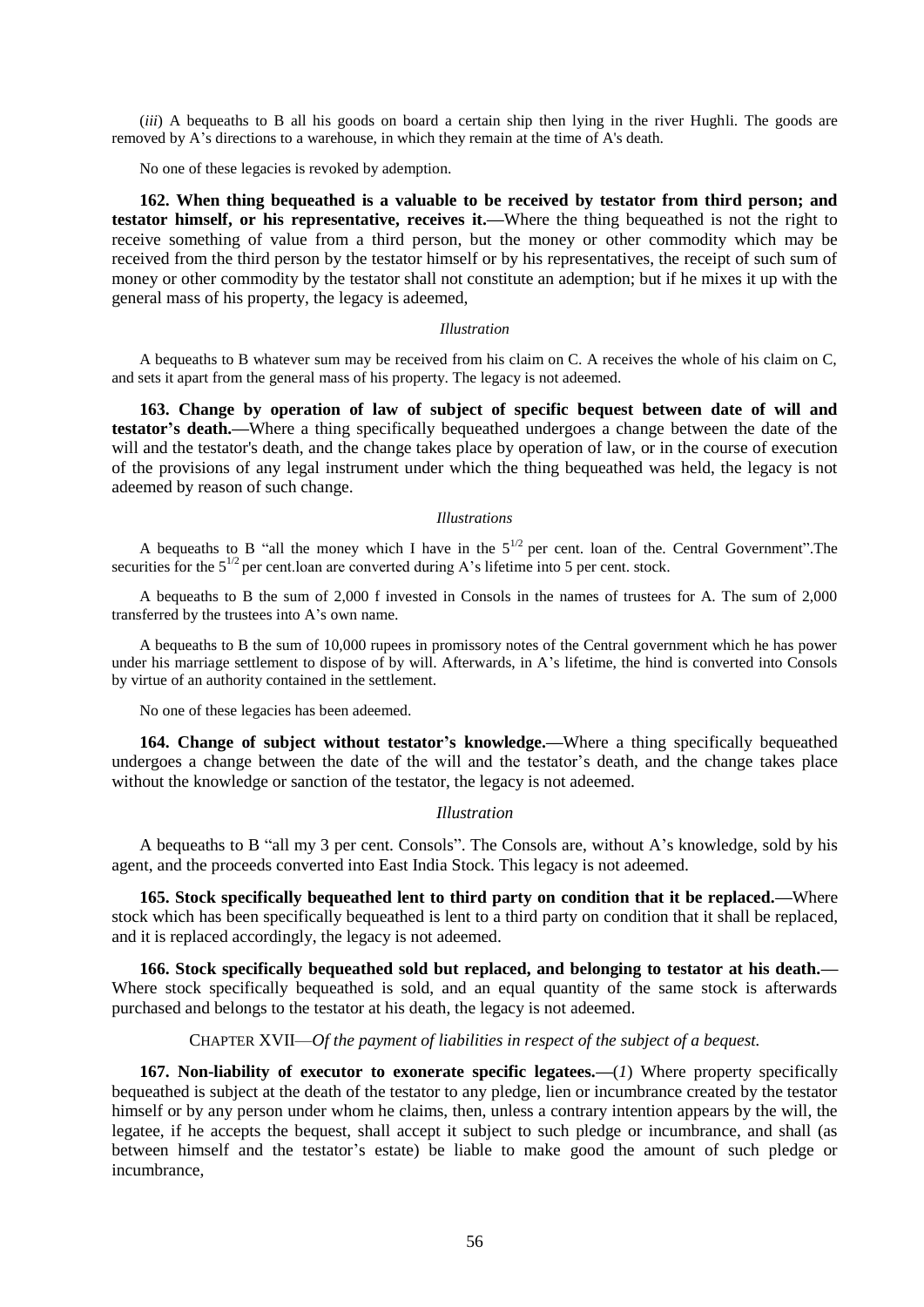(*2*) A contrary intention shall not be inferred from any direction which the will may contain for the payment of the testator's debts generally.

*Explanation*.—A periodical payment in the nature of land-revenue or in the nature of rent is not such an incumbrance as is contemplated by this section.

#### *Illustrations*

A bequeaths to B the diamond ring given him by C. At A's death the ring is held in pawn by D to whom it has been pledged by A. It is the duty of A's executors, if the state of the testator's assets will allow them, to allow B to redeem the ring.

A bequeaths to B a zamindari which at A's death is subject to a mortgage for 10,000 rupees; and the whole of the principal sum, together with interest to the amount of 1,000 rupees, is due at A's death. B, if he accepts the bequest, accepts it subject to this charge, and is liable, as between himself and A's estate, to pay the sum of 11,000 rupees thus due.

**168. Compeletion of testator's title to things bequeathed to be at cost of his estate.—**Where anything is to be done to complete the testator's title to the thing bequeathed, it is to be done at the cost of the testator's estate.

### *Illustrations*

A, having contracted in general terms for the purchase of a piece of land at a certain price, bequeaths to B, and dies before he has paid the purchase-money. The purchase-money must be made good out of A's assets.

A, having contracted for the purchase of a piece of land for a certain sum of money, one-half of which is to be paid down and the other half secured by mortgage of the land, bequeaths it to B, and dies before he has paid or secured any part of the purchase-money. One-half of the purchase-money must be paid out of A's assets.

**169. Exoneration of legatee's immoveable property for which land-revenue or rent payable periodically.—Where there is a bequest of any interest in immovable property in respect of which** payment in the nature of land-revenue or in the nature of rent has to be made periodically, the estate of the testator shall (as between such estate and the legatee) make good such payments or a proportion of them, as the case may be, up to the day of his death.

## *Illustration*

A bequeaths to B a house, in respect of which 365 rupees are payable annually by way of rent. A pays his rent at the usual time, and dies 25 days after. A's estate will make good 25 rupees in respect of the rent.

**170. Exoneration of specific legatee's stock in joint-stock company.—**In the absence of any direction in the will, where there is a specific bequest of stock in a joint-stock company, if any call or other payment is due from the testator at the time of his death in respect of the stock, such call or payment shall, as between the testator's estate and the legatee, be borne by the estate; but, if any call or other payment becomes due in respect of such stock after the testator's death, the same shall, as between the testator's estate and the legatee, be borne by the legatee, if he accepts the bequest.

# *Illustrations*

A bequeaths to B his shares in a certain railway. At A's death there was due from him the sum of 100 rupees in respect of each share, being the amount of a call which had been duly made, and the sum of five rupees in respect of each share, being the amount of interest which had accrued due in respect of the call. These payments must be borne by A's estate.

A has agreed to take 50 shares in an intended joint-stock company, and has contracted to pay up 100 rupees in respect of each share, which sum must be paid before his title to the shares can be completed. A bequeaths these shares to B. The estate of A must make good the payments which were necessary to complete A's title.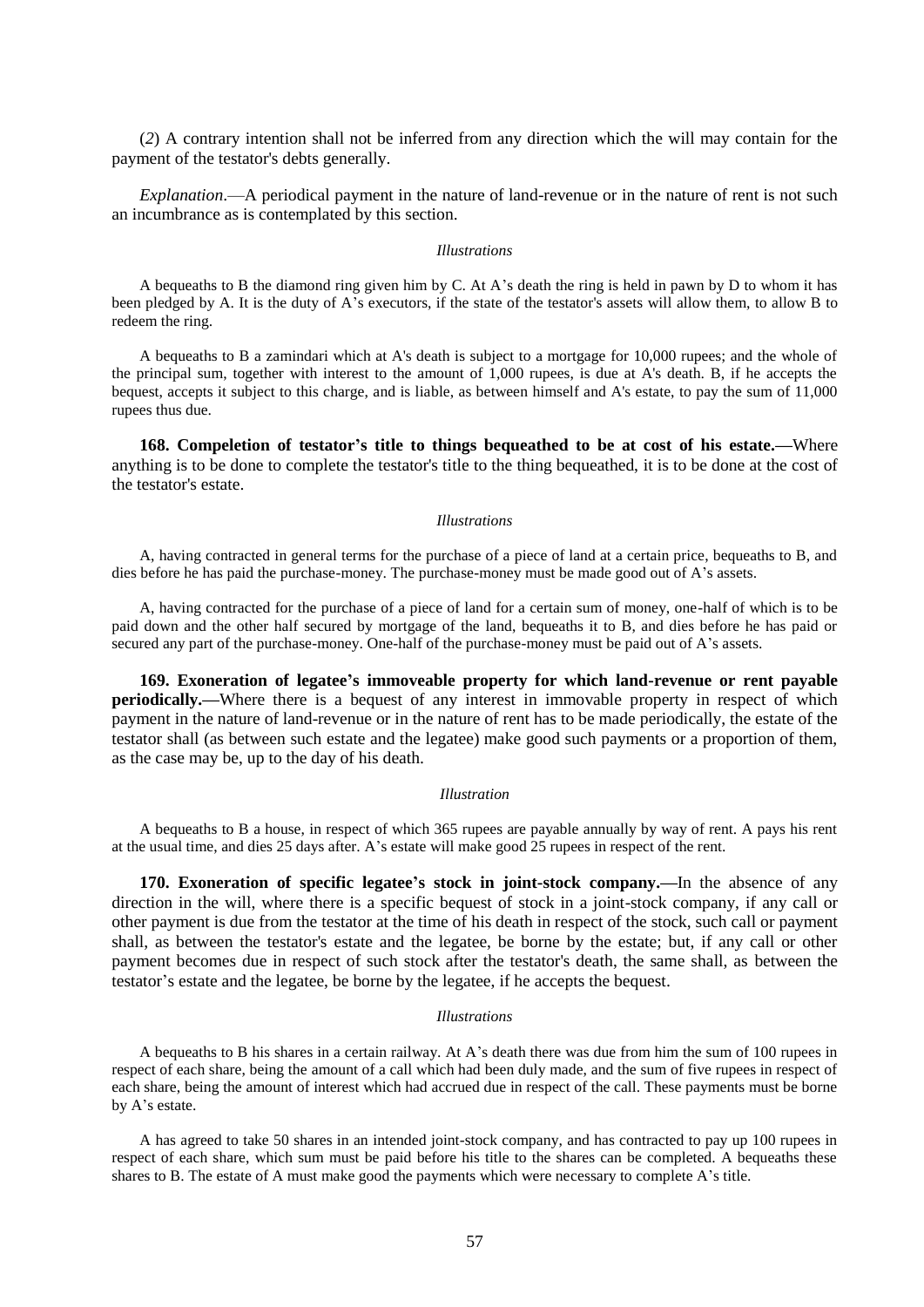(*iii*)A bequeaths to B his shares in a certain railway. B accepts the legacy. After A's death, a call is made in respect of the shares. B must pay the call.

(*iv*) A bequeaths to B his shares in a joint-stock company. B accepts the bequest. Afterwards the affairs of the company are wound up, and each shareholder is called upon for contribution. The amount of the contribution must be borne by the legatee.

(v) A is the owner of ten shares in a railway company. At a meeting held during his lifetime a call is made of fifty rupees per share, payable by three instalments. A bequeaths his shares to B, and dies between the day fixed for the payment of the first and the day fixed for the payment of the second instalment, and without having paid the first instalment. A's estate must pay the first instalment, and B, if he accepts the legacy, must pay the remaining instalments.

### CHAPTER XVIII.—*Of Bequests of Things described in General Terms*

**171. Bequest of thing described in general terms.—**If there is a bequest of something described in general terms, the executor must purchase for the legatee what may reasonably be considered to answer the description.

### *Illustrations*

(*i*) A bequeaths to B a pair of carriage-horses or a diamond ring. The executor must provide the legatee with such articles if the state of the assets will allow it.

(*ii*) A bequeaths to B "my pair of carriage-horses". A had no carriage horses at the time of his death. The legacy fails.

# CHAPTER XIX.—*Of Bequests of the Interest or Produce of a Fund*

**172. Bequest of interest or produce of fund.—**Where the interest or produce of a fund is bequeathed to any person, and the will affords no indication of an intention that the enjoyment of the bequest should be of limited duration, the principal, as well as the interest, shall belong to the legatee.

#### *Illustrations*

(*i*) A bequeaths to B the interest of his 5 per cent. promissory notes of the Central Government. There is no other clause in the will affecting those securities. B is entitled to A's 5 per cent. promissory notes of the Central Government.

(*ii*) A bequeaths the interest of his  $5^{1/2}$  per cent. promissory notes of the Central Government to B for his life, and after his death to C. B is entitled to the interest of the notes during his life, and C is entitled to the notes upon B's death.

(*iii*) A bequeaths to B the rents of his lands at X. B is entitled to the lands.

# CHAPTER XX.—*Of Bequests of Annuities*

**173. Annuity created by will payable for life only unless contrary intention appears by will.—** Where an annuity is created by will, the legatee is entitled to receive it for his life only, unless a contrary intention appears by the will, notwithstanding that the annuity is directed to be paid out of the property generally, or that a sum of money is bequeathed to be invested in the purchase of it.

#### *Illustrations*

(*i*) A bequeaths to B 500 rupees a year. B is entitled during his life to receive the annual sum of 500 rupees.

(*ii*) A bequeaths to B the sum of 500 rupees monthly. B is entitled during his life to receive the sum of 500 rupees every month.

*(iii)* A bequeaths an annuity of 500 rupees to B for life, and on B's death to C. B is entitled to an annuity of 500 rupees during his life. C, if he survives B, is entitled to an annuity of 500 rupees from B's death until his own death.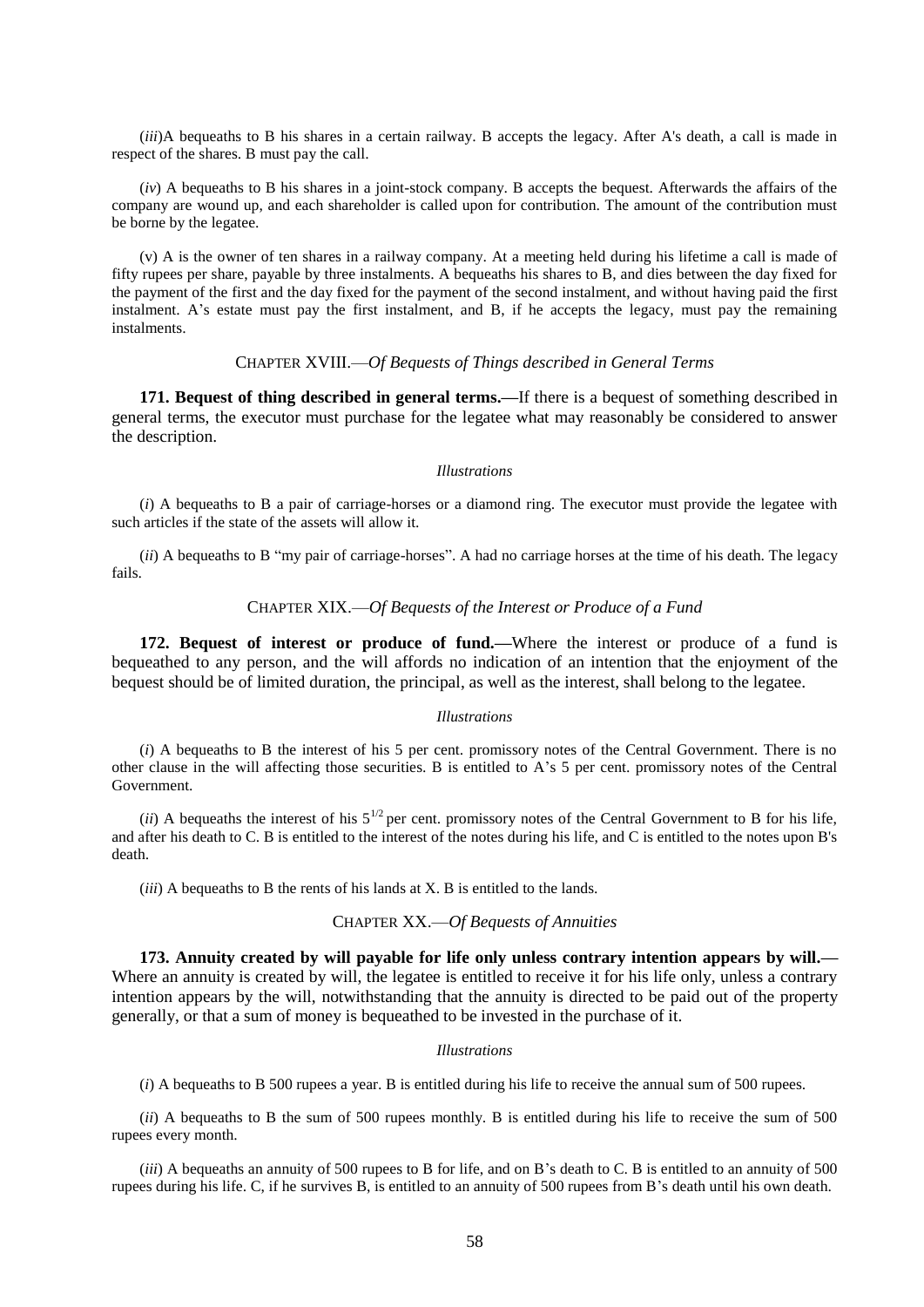**174. Period of vesting where will directs that annuity be provided out of proceeds of property, or out of property generally, or where money bequeathed to be invested in purchase of annuity.—** Where the will directs that an annuity shall be provided for any person out of the proceeds of property, or out of property generally, or where money is bequeathed to be invested in the purchase of any annuity for any person, on the testator's death, the legacy vests in interest in the legatee, and he is entitled at his option to have an annuity purchased for him or to receive the money appropriated for that purpose by the will.

# *Illustrations*

(*i*) A by his will directs that his executors shall, out of his property, purchase an annuity of 1,000 rupees for B. B is entitled at his option to have an annuity of 1,000 rupees for his life purchased for him or to receive such a sum as will be sufficient for the purchase of such an annuity.

(*ii*) A bequeaths a fund to B for his life, and directs that after B's death, it shall be laid out in the purchase of an annuity for C. B and C survive the testator. C dies in B'S lifetime. On B's death the,fund belongs to the representative of C.

**175. Abatement of annuity.—**Where an annuity is bequeathed, but the assets of the testator are not sufficient to pay all the legacies given by the will, the annuity shall abate in the same proportion as the other pecuniary legacies given by the will.

**176. Where gift of annuity and residuary gift, whole annuity to be first satisfied.—**Where there is a gift of an annuity and a residuary gift, the whole of the annuity is to be satisfied before any part of the residue is paid to the residuary legatee, and, if necessary, the capital of the testator's estate shall be applied for that purpose.

## CHAPTER XXI.—*Of Legacies to creditors and Portioners*

**177. Creditor** *prima facie* **entitled to legacy as well as debt.—**Where a debtor bequeaths a legacy to his creditor, and it does not appear from the will that the legacy is meant as a satisfaction of the debt, the creditor shall be entitled to the legacy, as well as to the amount of the debt.

**178. Child** *prima facie* **entitled to legacy as well as portion.—**Where a parent, who is under obligation by contract to provide a portion for a child, fails to do so, and afterwards bequeaths a legacy to the child, and does not intimate by his will that the legacy is meant as a satisfaction of the portion, the child shall be entitled to receive -the legacy, as well as the portion.

### *Illustration*

A, by articles entered into in contemplation of his marriage with B covenanted that he would pay to each of the daughters of the intended marriage a portion of 20,000 rupees on her marriage. This covenant having been broken. A bequeaths 20,000 rupees to each of the married daughters of himself and B. The legatees are entitled to the benefit of this bequest in addition totheir portions.

**179. No ademption by-subsequent provision for legatee.—**No bequest shall be wholly or partially adeemed by a subsequent provision made by settlement or otherwise for the legatee.

### *Illustrations*

(*i*) A bequeaths 20,000 rupees to his son B. He afterwards gives to B the sum of 20,000 rupees. The legacy is not therebyadeemed.

(*ii*) A bequeaths 40,000 rupees to B, his orphan niece whom he had brought up from her infancy. Afterwards, on the occasion of B's marriage, A settles upon her the sum of 30,000 rupees. The legacy is not thereby diminished.

### CHAPTER—XXII.—*Of Election*

**180. Circumstances in which election takes place.—**Where a person, by his will, professes to dispose of some thing which he has no right to dispose of, the person to whom the thing belongs shall elect either to confirm such disposition or to dissent from it, and, in the latter case, he shall give up any benefits which may have been provided for him by the will.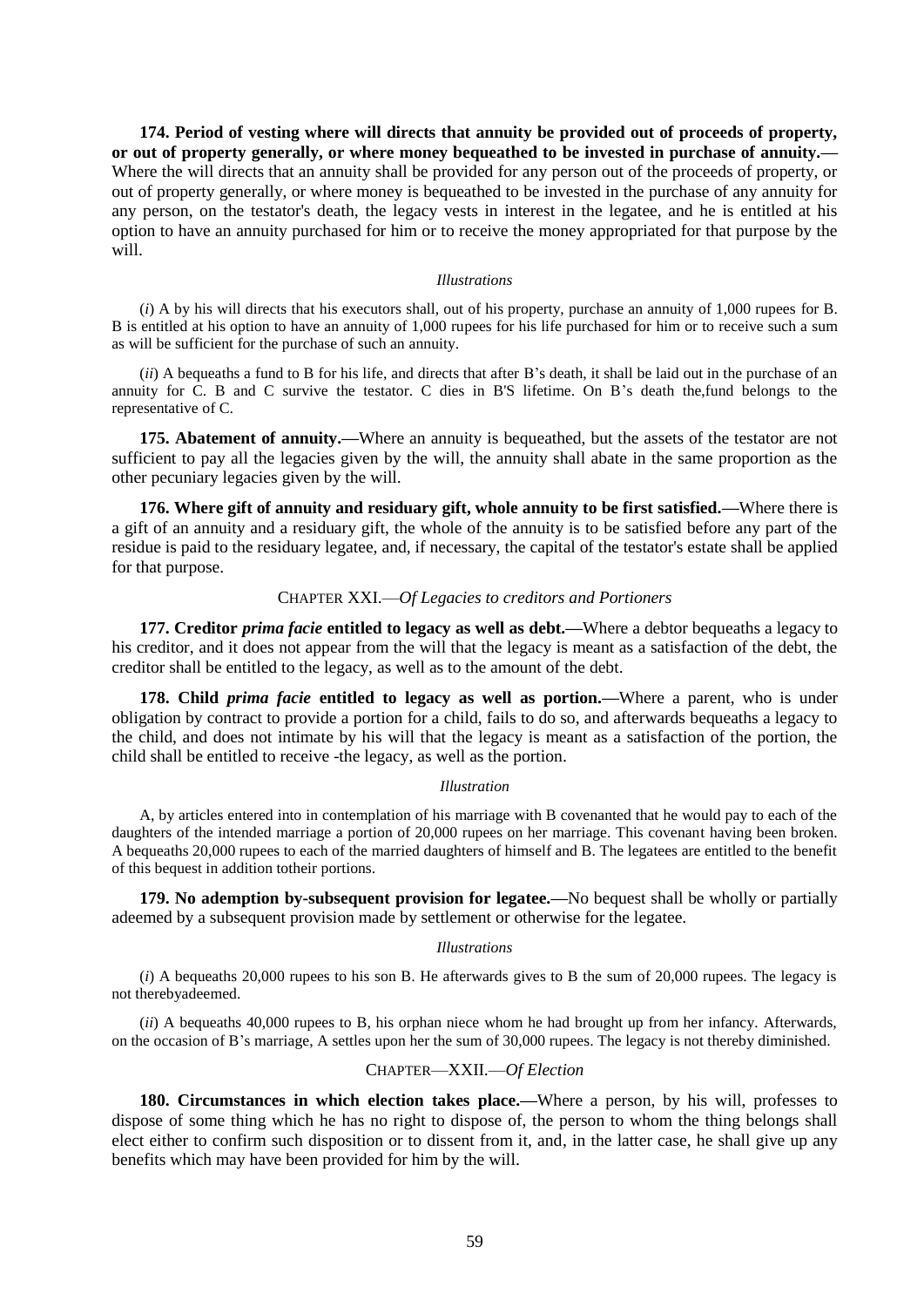**181. Devolution of interest relinquished by owner.—**An interest relinquished in the circumstances stated in section 180 shall devolve as if it had not been disposed of by the will in favour of the legatee, subject, nevertheless, to the charge of making good to the disappointed legatee the amount or value of the gift attempted to be given to him by the will.

**182. Testator's belief as to his ownership immaterial.—**The provisions of sections 180 and 181 apply whether the testator does or does not believe that which he professes to dispose of by his will to be his own.

#### *Illustrations*

(*i*) The farm of Sultanpur was the property of C. A bequeathed it to B, giving a legacy of 1,000 rupees to C. C has elected to retain his farm of Sultanpur, which is worth 800 rupees. C forfeits his legacy of 1,000 rupees, of which 800 rupees goes to B, and the remaining 200 rupees falls into the residuary bequest, or devolves according to the rules of intestate succession, as the case may be.

(*ii*) A bequeaths an estate to B in case B's elder brother (who is married and has children) shall leave no issue living at his death. A also bequeaths to C a jewel, which belongs to B. B must elect to give up the jewel or to lose the estate.

(*iii*) A bequeaths to B 1,000 rupees, and to C an estate which will, under a settlement, belong to B if his elder brother (who is married and has children) shall leave no issue living at his death. B must elect to give up the estate or to lose the legacy.

 $(iv)$  A, a person of the age of 18, domiciled in <sup>1</sup>[India] but owning real property in England, to which C is heir at law, bequeaths a legacy to C and, subject thereto, devises and bequeaths to B "all my property whatsoever and wheresoever," and dies under 21. The real property in England does not pass by the will. C may claim his legacy without giving up the real property in England.

**183. Bequest for man's benefit how regarded for purpose of election.—**A bequest for a person's benefit is, for the purpose of election, the same thing as a bequest made to himself.

## *Illustration*

The farm of SultanpurKhurd being the property of B, A bequeathed it to C: and bequeathed another farm called SultanpurBuzurg to his own executors with a direction that it should be sold and the proceeds applied in payment of B's debts. B must elect whether he will abide by the will, or keep his farm of SultanpurKhurd in opposition to it.

**184. Person deriving benefit indirectly not put to election.—**A person taking .no benefit directly under a will, but deriving a benefit under it indirectly, is not put to his election.

# *Illustration*

The lands of Sultanpur are settled upon C for life, and after his death upon D, his only child. A bequeaths the lands of Sultanpur to B, and 1,000 rupees to C. C dies intestate shortly after the testator, and without having made any election. D takes out administration to C, and as administrator elects on behalf of C's estate to take under the will. In that capacity he receives the legacy of 1,000 rupees and accounts to B for the rents of the lands of Sultanpur which accrued after the death of the testator and before the death of C. In his individual character he ratains the lands of Sultanpur in opposition to the will.

**185. Person taking in individual capacity under will may In other character elect to take in opposition.—**A person who in his individual capacity takes a benefit under a will may, in another character, elect to take in opposition to the will.

### *Illustration*

The estate of Sultanpur is settled upon A for life, and after his death, upon B. A leaves the estate of Sultanpur to D, and 2,000 rupees to B, and 1,000 rupees to C, who is B's only child. B dies intestate, shortly after the testator, without having made an election. C takes out administration to B, and as administrator elects to keep the estate of Sultanpur in opposition to the will, and to relinquish the legacy of 2,000 rupees. C may do this, and yet claim his legacy of 1,000 rupees under the will.

-

<sup>1.</sup> Subs. by Act 3 of 1951, s. 3 and the Schedule, for "the States".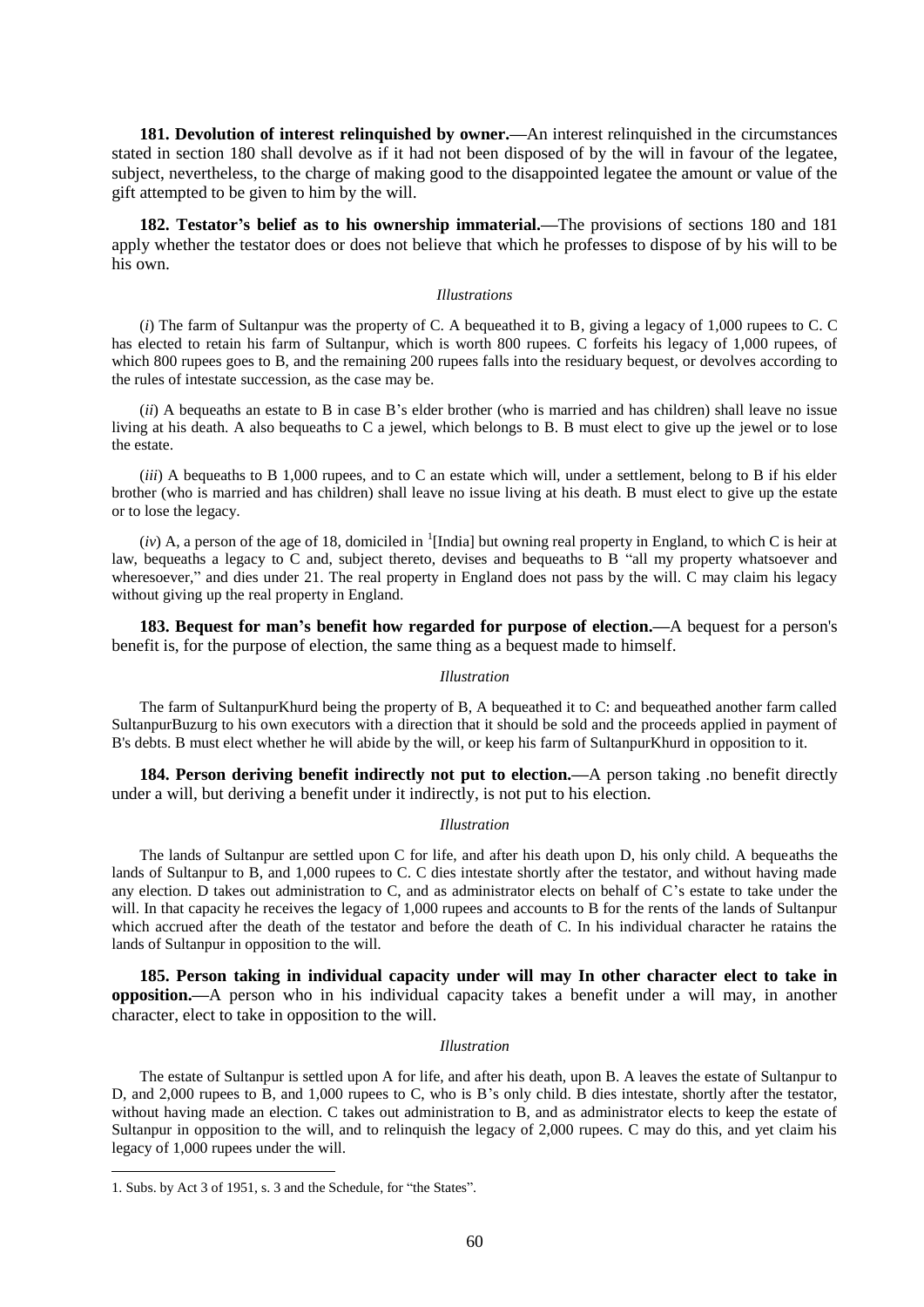**186. Exception to provisions of last six sections.—**Notwithstanding anything contained in sections 180 to 185, where a particular gift is expressed in the will to be in lieu of something belonging to the legatee, which is also in terms disposed of by the will, then, if the legatee claims that thing, he must relinquish the particular gift, but he is not bound to relinquish any other benefit given to him by the will.

### *Illustration*

Under A's marriage-settlement his wife is entitled, if she survives him, to the enjoyment of the estate of Sultanpur during her life. A by his will bequeaths to his wife an annuity of 200 rupees during her life, in lieu of her interest in the estate of Sultanpur, which estate he bequeaths to his son. He also gives his wife a legacy of 1,000 rupees. The widow elects to take what she is entitled to under the settlement. She is bound to relinquish the annuity but not the legacy of 1,000 rupees.

**187. When acceptance of benefit given by will constitutes election to take under will.—** Acceptance of a benefit given by a will constitutes an election by the legatee to take under the will, if he had knowledge of his right to elect and of those circumstances which would influence the judgment of a reasonable man in making an election, or if he waives inquiry into the circumstances.

#### *Illustrations*

(*i*) A is owner of an estate called SultanpurKhurd, and has a life interest in anotuer estate called SultanpurBuzurg to which upon his death his son B will be absolutely entitled. The will of A gives the estate of SultanpurKhurd to B, and the estate of SultanpurBuzurg to C. B, in ignorance of his own right to the estate of. SultanpurBuzurg, allows C to take possession of it, and enters into possession of the estate of SultanpurKhurd. B has not confirmed the bequest of SultanpurBuzurg to C.

(*ii*) B, the eldest son of A, is the possessor of an estate called Sultanpur. A bequeaths Sultanpur to C, and to B the residue of A's property. B having been informed by A's executors that the residue will amount to 5,000 rupees, allows C to take possession of Sultanpur. He afterwards discovers that the residue does not amount to more than 500 rupees. B has not confirmed the bequest of the estate of Sultanpur to C.

**188. Circumstances in which knowledge or waiver is presumed or inferred.—**(*1*) Such knowledge or waiver of inquiry shall, in the absence of evidence to the contrary, be presumed if the legatee has enjoyed for two years the benefits provided for him by the will without doing any act to express dissent.

(*2*) Such knowledge or. waiver of inquiry may be inferred from any act of the legatee which renders it impossible to place the persons interested in the subject-matter of the bequest in the same condition as if such act had not been done.

# *Illustration*

A bequeaths to B an estate to which C is entitled, and to C a coal-mine. C takes possession of the mine and exhausts it. He has thereby confirmed the bequest of the estate to B.

**189. When testator's representatives may call upon legatee to elect.—**If the legatee does not, within one year after the death of the testator, signify to the testator's representatives his intention to confirm or to dissent from the will, the representatives shall, upon the expiration of that period, require him to make his election; and; if he does not comply with such requisition within a reasonable time after he has received it, he shall be deemed to have elected to confirm the will.

**190. Postponement of election in case of disability.—**In case of disability the election shall be postponed until the disability ceases, or until the election is made by some competent authority.

# CHAPTER XXIII.—*Of Gifts in Contemplation of Death*

**191. Property transferable by gift made in contemplation of death.—**(*1*) A man may dispose, by gift made in contemplation of death, of any moveable property which he could dispose of by will.

(*2*) A gift is said to be made in contemplation of death where a man, who is ill and expects to die shortly of his illness, delivers, to another the possession: of any moveable property to keep as a gift in case the donor shall die of that illness.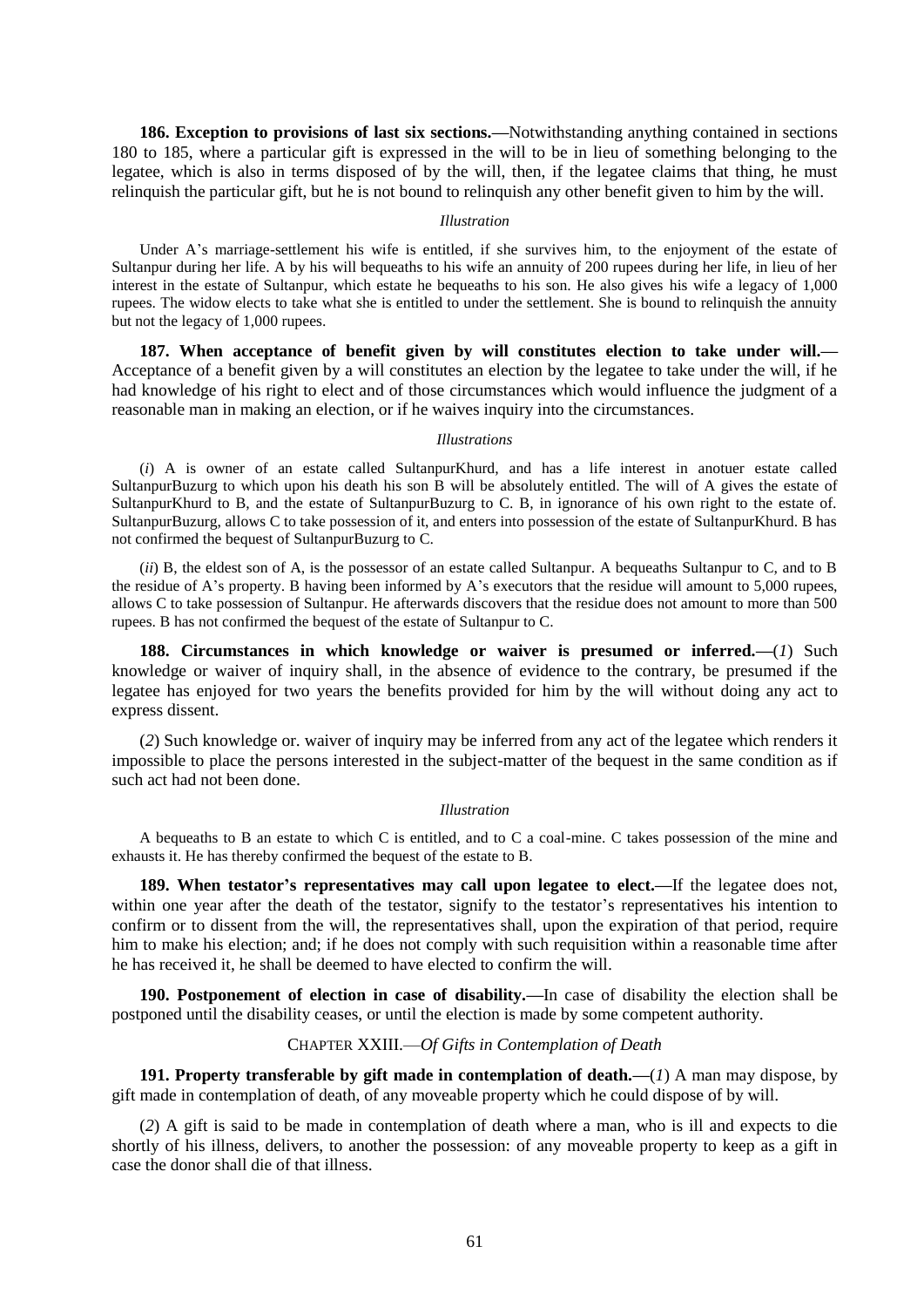(*3*) Such a gift may be resumed by the giver; and shall not take effect if he recovers from the illness during which it was made; nor if he survives the person to whom it was made.

#### *Illustrations*

(*i*) A, being ill, and in expectation of death, delivers to B, to be retained by him in case of A's death,—

a watch:

a bond granted by C to A:

a bank-note:

a promissory note of the Central Government endorsed in blank:

a bill of exchange endorsed in blank:

certain mortgage-deeds.

A dies of the illness during which he delivered these articles.

B is entitled to—

the watch:

the debt secured by C's bond:

the bank-note:

the promissory note of the Central Government :

the bill of exchange:

the money secured by the mortgage-deeds.

(*ii*) A, being ill, and in expectation of death, delivers to B the key of a trunk or the key of a warehouse in which goods of bulk belonging to A are deposited, with the intention of giving him the control over the contents of the trunk, or over the deposited goods, and desires him to keep them in case of A's death. A dies of the illness during which he delivered these articles. B is entitled to the trunk and its contents or to A's goods of bulk in the warehouse.

(*iii*) A, being ill, and in expectation of death, puts aside certain articles in separate parcels and marks upon the parcels respectively the names of B and C. The parcels are not delivered during the life of A. A, dies of the illness during which he set aside the parcels. B and C are not entitled to the contents of the parcels.

# PART VII

# PROTECTION OF PROPERTY OF DECEASED

**192. Person claiming right by succession to property of deceased may apply for relief against wrongful possession.—**(*1*) If any person dies leaving property, moveable or immoveable, any person claiming a right by succession thereto, or to any portion thereof, may make application to the District Judge of the district where any part of the property is found or situate for relief, either after actual possession has been taken by another person, or when forcible means of seizing possession are apprehended.

(*2*) Any agent, relative or near friends, or the Court of Wards in cases within their cognizance, may, in the event of any minor, or any disqualified or absent person being entitled by succession to such property as aforesaid, make the like application for relief.

**193. Inquiry made by Judge.—**The District Judge to whom such application is made shall, in the first place, examine the applicant on oath, and may make such further inquiry, if any, as he thinks necessary as to whether there is sufficient ground for believing that the party in possession or taking forcible means for seizing possession has no lawful title, and that the applicant, or the person on whose behalf he applies is really entitled and is likely to be materially prejudiced if left to the ordinary remedy of a suit, and that the application is made bona fide.

**194. Procedure.—**If the District Judge is satisfied that there is sufficient ground for believing as aforesaid but not otherwise, he shall summon the party complained of, and give notice of vacant or disturbed possession by publication, and, after the expiration of a reasonable time, shall determine summarily the right to possession (subject to a suit as hereinafter provided) and shall deliver possession accordingly.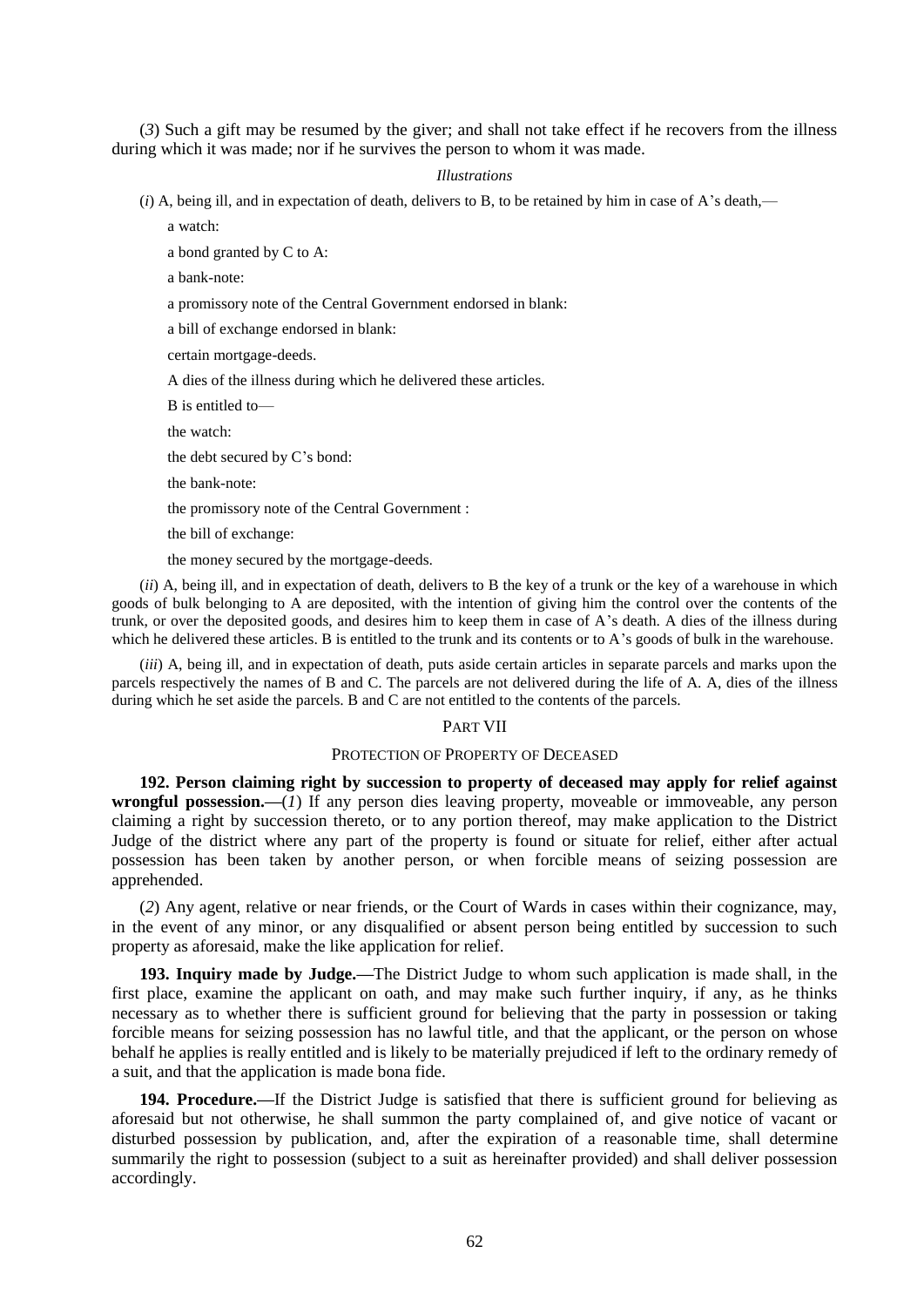Provided that the Judge shall have the power to appoint an officer who shall take an inventory of effects, and seal or otherwise secure the same, upon being applied to for the purpose, without delay, whether he shall have concluded the inquiry necessary for summoning the party complained of or not.

**195. Appointment of curator pending determination of proceeding.—**If it further appears upon such inquiry as aforesaid that danger is to be apprehended of the misappropriation or waste of the property before the summary proceeding can be determined, and that the delay in obtaining security from the party in possession or the insufficiency thereof is likely to expose the party out of possession to considerable risk, provided he is the lawful owner, the District Judge may appoint one or more curators whose authority shall continue according to the terms of his or their respective appointment, and in no case beyond the determination of the summary proceeding and the confirmation or delivery of possession in the consequence thereof:

Provided that, in the case of land, the Judge may delegate to the Collector, or to any officer subordinate to the Collector, the powers of a curator:

Provided, further, that every appointment of a curator in respect of any property shall be duly published.

**196. Powers conferrable on curator.—**The District Judge may authorise the curator to take possession of the property either generally, or until security is given by the party in possession, or until inventories of the property have been made, or for any other purpose necessary for securing the property from misappropriation or waste by the party in possession:

Provided that it shall be in the discretion of the Judge to allow the party in possession to continue in such possession on giving security or not, and any continuance in possession shall be subject to such orders as the Judge may issue touching inventories, or the securing of deeds or other effects.

**197. Prohibition of exercise of certain powers by curators.—**(*1*) Where a certificate has been granted under Part X or under the Seccession Certificate Act,  $1889<sup>1</sup>$  (7 of 1889), or a grant of probate or letters of administration has been made, a curator appointed under this Part shall not exercise any authority lawfully belonging to the holder of the certificate or to the executor or administrator.

(*2*) **Payment of debts, etc., to curator.—**All persons who have paid debts or rents to a curator authorised by a Court to receive them shall be indemnified, and the curator shall be responsible for the payment thereof to the person who has obtained the certificate, probate or letters of administration, as the case may be.

**198. Curator to give security and may receive remuneration.—**(*1*) The District Judge shall take from the curator security for the faithful discharge of his trust, and for rendering, satisfactory accounts of the same as hereinafter provided, and may authorise him to receive out of the property such remuneration, in no case exceeding five per centum on the moveable property and on the annual profits of the immoveable property, as the District Judge thinks reasonable.

(*2*) All surplus money realized by the curator shall be paid into Court, and invested in public securities for the benefit of the persons entitled thereto upon adjudication of the summary proceeding.

(*3*) Security shall be required from the curator with all reasonable despatch, and where it is practicable, shall be taken generally to answer all cases for which the person may be afterwards appointed curator; but no delay in the taking of security shall prevent the Judge from immediately investing the curator with the powers of his office.

-

<sup>1.</sup> Rep. partly by Act 39 of 1925, and finally by Act 1 of 1938.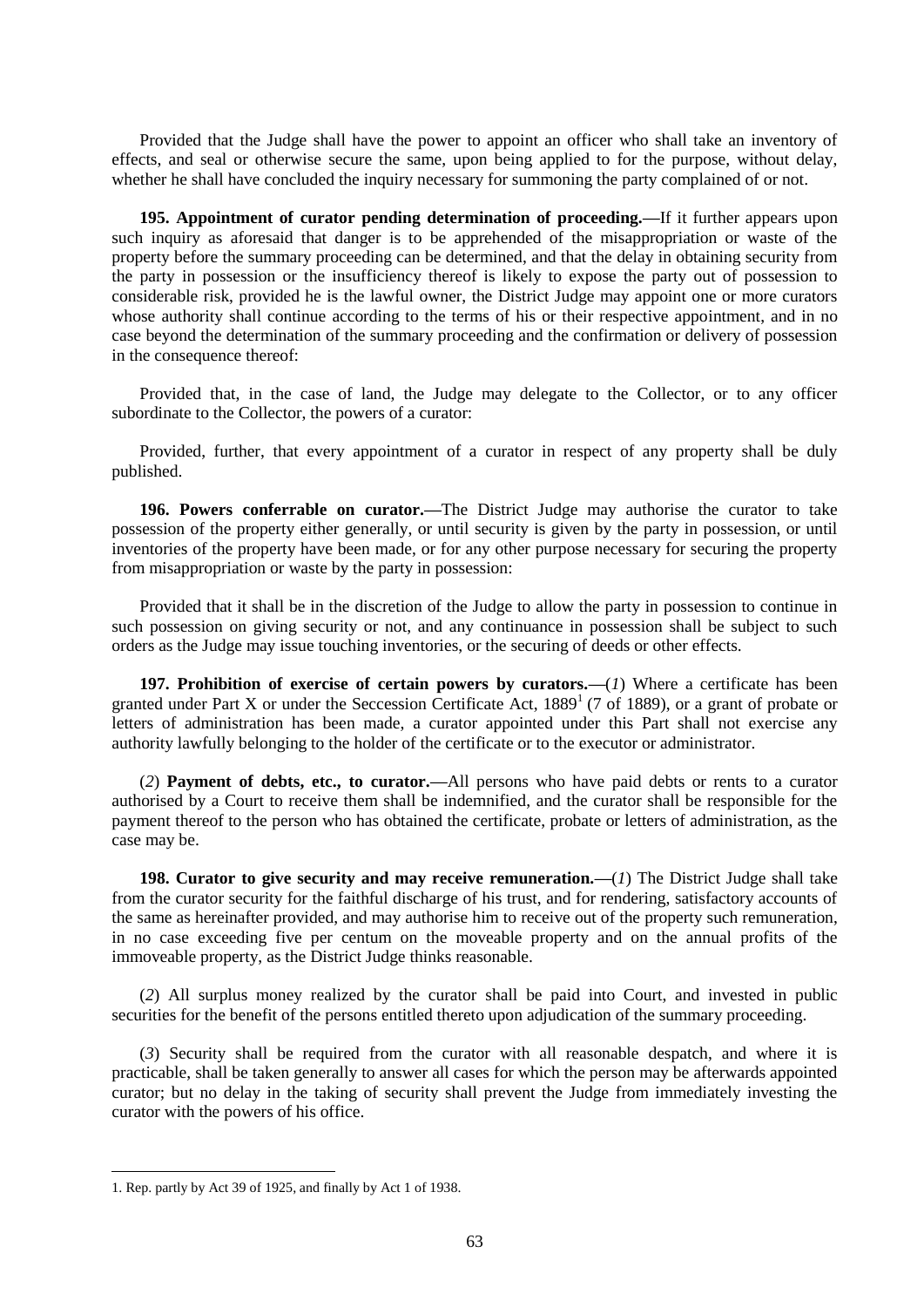**199. Report from Collector where estate includes revenue paying land.—**(*1*) Where the estate of the deceased person consists wholly or in part of land paying revenue to Government, in all matters regarding the propriety of summoning the party in possession, of appointing a curator, or of nominating individuals to that appointment, the District Judge shall demand a report from the Collector, and the Collector shall thereupon furnish the same:

Provided that in cases of urgency the Judge may proceed, in the first instance, without such report.

(*2*) The Judge shall not be obliged to act in conformity with any such report, but, in case of his acting otherwise than according to such report, he shall immediately forward a statement of his reasons to the High Court, and the High Court, if it is dissatisfied with such reasons, shall direct the Judge to proceed conformably to the report of the Collector.

**200. Institution and defence of suits.—**The curator shall be subject to all orders of the District Judge regarding the institution or the defence of suits, and all suits may be instituted or defended in the name of the curator on behalf of the estate:

Provided that an express authority shall be requisite in the order of the curator's appointment for the collection of debts or rents; but such express authority shall enable the curator to give a full acquittance for any sums of money received by virtue thereof.

**201. Allowances to apparent owners pending custody by curator.—**Pending the custody of the property by the curator, the District Judge may make such allowances to parties having a *prima facie* right thereto as upon a summary investigation of the right and circumstances of the parties interested he considers necessary, and may, at his discretion, take security for the repayment thereof with interest, in the event of the party being found, upon the adjudication of the summary proceeding, not to be entitled thereto.

**202. Accounts to be filed by curator.—**The curator shall file monthly accounts in abstract, and shall, on the expiry of each period of three months, if his administration lasts so long, and, upon giving up the possession of the property, file a detailed account of his administration to the satisfaction of the District Judge.

**203. Inspection of accounts and right of interested party to keep duplicate.—**(*1*) The accounts of the curator shall be open to the inspection of all parties interested; and it shall be competent for any such interested party to appoint a separate person to keep a duplicate account of all receipts and payments by the curator.

(*2*) If it is found that the accounts of the curator are in arrear, or that they are erroneous or incomplete, or if the curator does not produce them whenever he is ordered to do so by the District Judge, he shall be punishable with fine not exceeding one thousand rupees for every such default.

**204. Bar to appointment of second curator for same property.—**If the Judge of any district has appointed a curator; in respect to the whole of the property of a deceased person, such appointment shall preclude the Judge of any other district within the same State from appointing any other curator, but the appointment of a curator in respect of a portion of the property of the deceased shall not preclude the appointment within the same State of another curator in respect of the residue or any portion thereof

Provided that no Judge shall appoint curator or entertain a summary proceeding in respect of property which is the subject of a summary proceeding previously instituted under this Part before another Judge:

Provided, further, that if two or more curators are appointed by different Judges for several parts of an estate, the High Court may make such order as it thinks fit for the appointment of one curator of the whole property.

**205. Limitation of time for application for curator.—**An application under this Part to the District Judge must be made within six months of the death of the proprietor whose property is claimed by right in succession.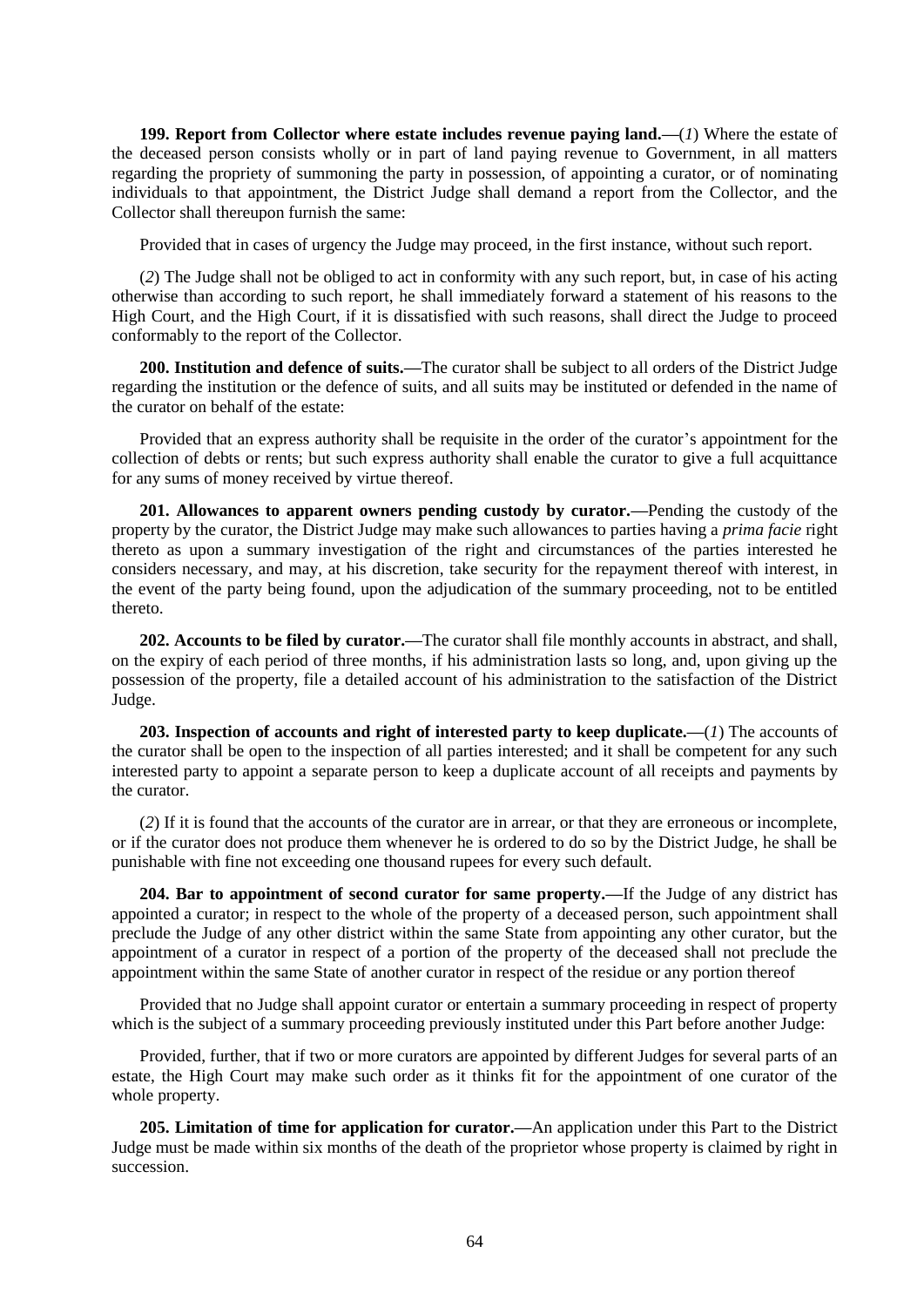**206. Bar to enforcement of Part against public settlement or legal directions by deceased.—**Nothing in this Part shall be deemed to authorise the contravention of any public act of settlement or of any legal directions given by a deceased proprietor of any property for the possession of his property after his decease in the event of minority or otherwise, and, in every such case, as soon as the Judge having jurisdiction over the property of a deceased person is satisfied of the existence of such directions, he shall give effect thereto.

**207. Court of Wards to be made curator in case of minors having property subject to its jurisdiction.—**Nothing in this Part shall be deemed to authorise any disturbance of the possession of a Court of Wards of any property; and in case a minor, or other disqualified person whose property is subject to the Court of Wards, is the party on whose behalf application is made under this Part, the District Judge, if he determines to summon the party in possession and to appoint a curator, shall invest the Court of Wards with the curatorship of the estate pending the proceeding without taking security as aforesaid; and if the minor or other disqualified person, upon the adjudication of the summary proceeding, appears to be entitled to the property, possession shall be delivered to the Court of Wards.

**208. Saving of right to bring suit.—**Nothing contained in this Part shall be any impediment to the bringing of a suit either by the party whose application may have been rejected before or after the summoning of the party in possession, or by the party who may have been evicted from the possession under this Part.

**209. Effect of decision of summary proceeding.—**The decision of a District Judge in a summary proceeding under this Part shall have no other effect than that of settling the actual possession; but for this purpose it shall be final, and shall not be subject to any appeal or review.

**210. Appointment of public curators.—**The State Government may appoint public curators for any district or number of districts; and the District Judge having jurisdiction shall nominate such public curators in all cases where the choice of a curator is left discretionary with him under this Part.

# PART VIII

# REPRESENTATIVE TITLE TO PROPERTY OF DECEASED ON SUCCESSION

**211. Character and property of executor or administrator as such.—**(*1*) The executor or administrator, as the case may be, of a deceased person is his legal representative for all purposes, and all the property of the deceased person vests in- him as such.

(2) When the deceased was a Hindu, Muhammadan, Budhist, Sikh, <sup>1</sup>[Jaina or Parsi] or an exempted person, nothing herein contained shall vest in an executor or administrator any property of the deceased person which would otherwise have passed by survivorship to some other person.

**212. Right to intestate's property.—**(*1*) No right to any part of the property of a person who has died intestate can be established in any Court of Justice, unless letters of administration have first been granted by a Court of competent jurisdiction.

(*2*) This section shall not apply in the case of the intestacy of a Hindu, Muhammadan, Buddhist, Sikh, Jaina, <sup>2</sup>[Indian Christian or Parsi].

**213. Right as executor or legatee when established.—**(*1*) No right as executor or legatee can be established in any Court of Justice, unless a Court of competent jurisdiction in <sup>3</sup>[India] has granted probate of the will under which the right is claimed, or has granted letters of administration with the will or with a copy of an authenticated copy of the will annexed.

-

<sup>1.</sup> Subs. by Act 16 of 1962, s. 2, for "or Jaina".

<sup>2.</sup> Subs. by s. 3, *ibid*., for "or Indian Christian".

<sup>3.</sup> Subs. by Act 3 of 1951, s. 3 and the Schedule, for "the States".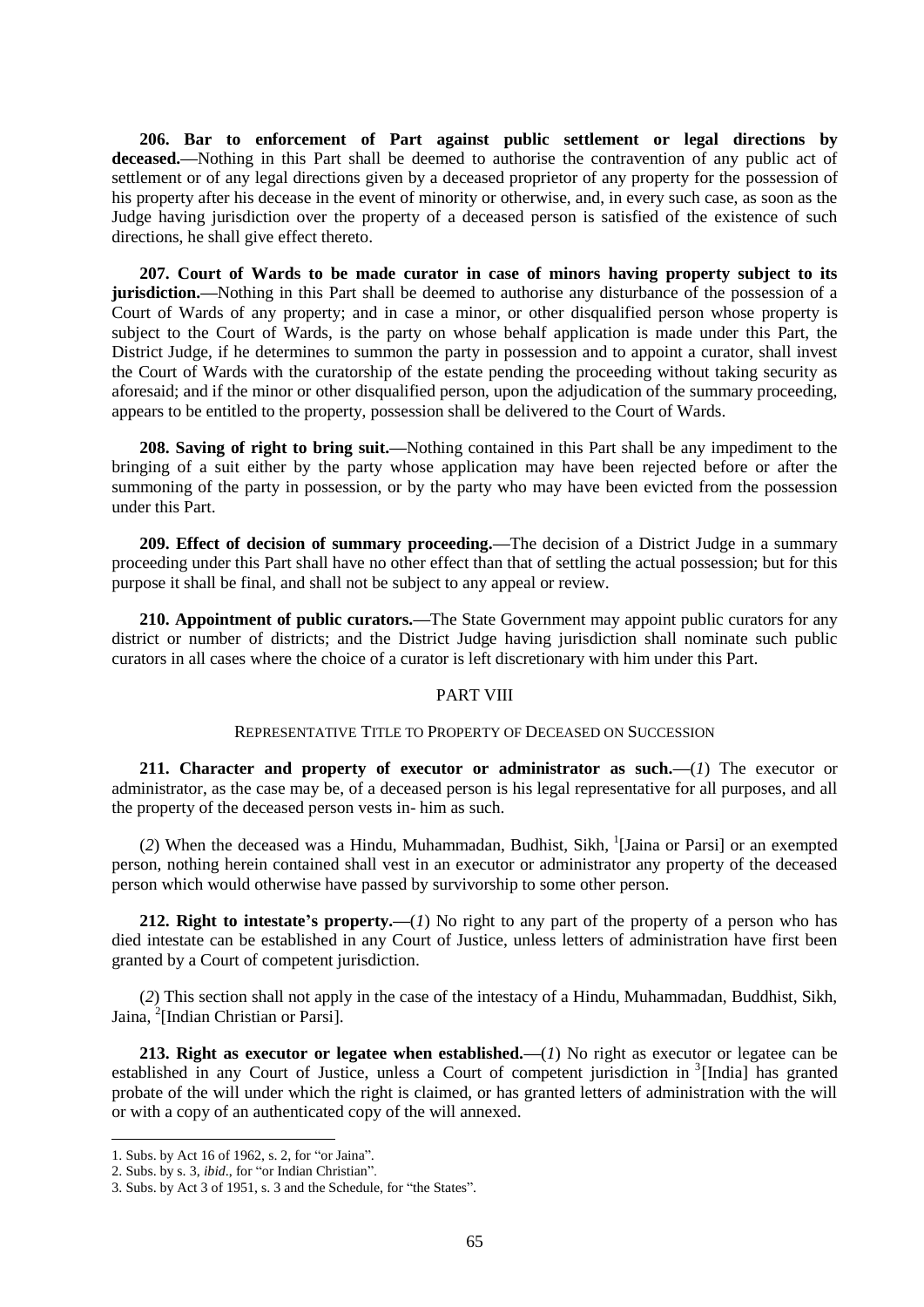$\frac{1}{2}$  (2) This section shall not apply in the case of wills made by Muhammadans  $\frac{2}{2}$  [or Indian Christians], and shall only apply—

(*i*) in the case of wills made by any Hindu, Buddhist, Sikh or Jaina where such wills are of the classes specified in clauses (a) and (b) of section 57; and

(*ii*) in the case of wills made by any Parsi dying, after the commencement of the Indian Succession (Amendment) Act, 1962 (16 of 1962), where such wills are made within the local limits of the <sup>3</sup>[ordinary-original civil jurisdiction] of the High Courts at Calcutta, Madras and Bombay, and where such wills are made outside those limits, in so far as they relate to immovable property situate within those limits.]

# **STATE AMENDMENTS**

# **Karela.—**

**Amendment of section 213***.—*In sub-section (2) of section 213 of the Indian Succession Act, 1925 (Central Act 39 of 1925), after the word 'Muhammadans', the words 'or Indian Christians' shall be inserted.

[*Vide* Kerala Act 1 of 1997, sec. 2].

**214. Proof of representative title a condition precedent to recovery through the Courts of debts from debtors of deceased persons.—**(*1*) No Court shall—

(*a*) pass a decree against a debtor of a deceased person for payment of his debt to a person claiming on succession to be entitled to the effects of the deceased person or to any part thereof, or

(*b*) proceed, upon an application of a person claiming to be so entitled, to execute against such a debtor a decree or order for the payment of his debt,

except on the production, by the person so claiming of—

(*i*) a probate or letters of administration evidencing the grant to him of administration to the estate of the deceased, or

(*ii*) a certificate granted under section 31 or section 32 of the Administrator General's Act, 1913 (3 of 1913), and having the debt mentioned therein, or

(*iii*) a succession certificate granted under Part X and having the debt specified therein, or

 $(iv)$  a certificate granted under the Succession Certificate Act, 1889<sup>4</sup> (7 of 1889), or

(*v*) a certificate granted under Bombay Regulation No. VIII of 1827, and, if granted after the first day of May, 1889, having the debt specified therein.

(*2*) The word "debt" in sub-section (*1*) includes any debt except rent, revenue or profits payable in respect of land used for agricultural purposes.

**215. Effection certificate of subsequent probate or letters of administration.—**(*1*) A grant of probate or letters of administration in respect of an estate shall be deemed to supersede any certificate previously granted under Part X or under the Succession Certificate Act,  $1889^4$  (7 of 1889) or Bombay Regulation No. VIII of 1827, in respect of any debts or securities included in the estate.

(*2*) When at the time of the grant of the probate or letters any suit or other proceeding instituted by the holder of any such certificate regarding any such debt or security is pending, the person to whom the grant is made shall, on applying to the Court in which the suit or proceeding is pending, be entitled to take the place of the holder of the certificate in the suit or proceeding:

Provided that, when any certificate is superseded under this section, all payments made to the holder of such certificate in ignorance of such supersession shall be held good against claims under the probate or letters of administration.

**216. Grantee of probate or administration alone to sue, etc., until same revoked.—**After any grant of probate or letters of administration, no other than the person to whom the same may have been granted shall have power to sue or prosecute any suit, or otherwise act as representative of the deceased, throughout the State in which the same may have been granted, until such probate or letters of administration has or have been recalled or revoked.

1

<sup>1.</sup> Subs. by Act 16 of 1962, s. 4, for sub-section (*2*).

<sup>2.</sup> Ins. by Act 26 of 2002, s. 3 (w.e.f. 27-5-2002).

<sup>3.</sup> Subs. by Act 52 of 1964, s. 3 and the Second Schedule, for "ordinary civil jurisdiction".

<sup>4.</sup> Rep. partly by Act 39 of 1925, and finally by Act 1 of 1938.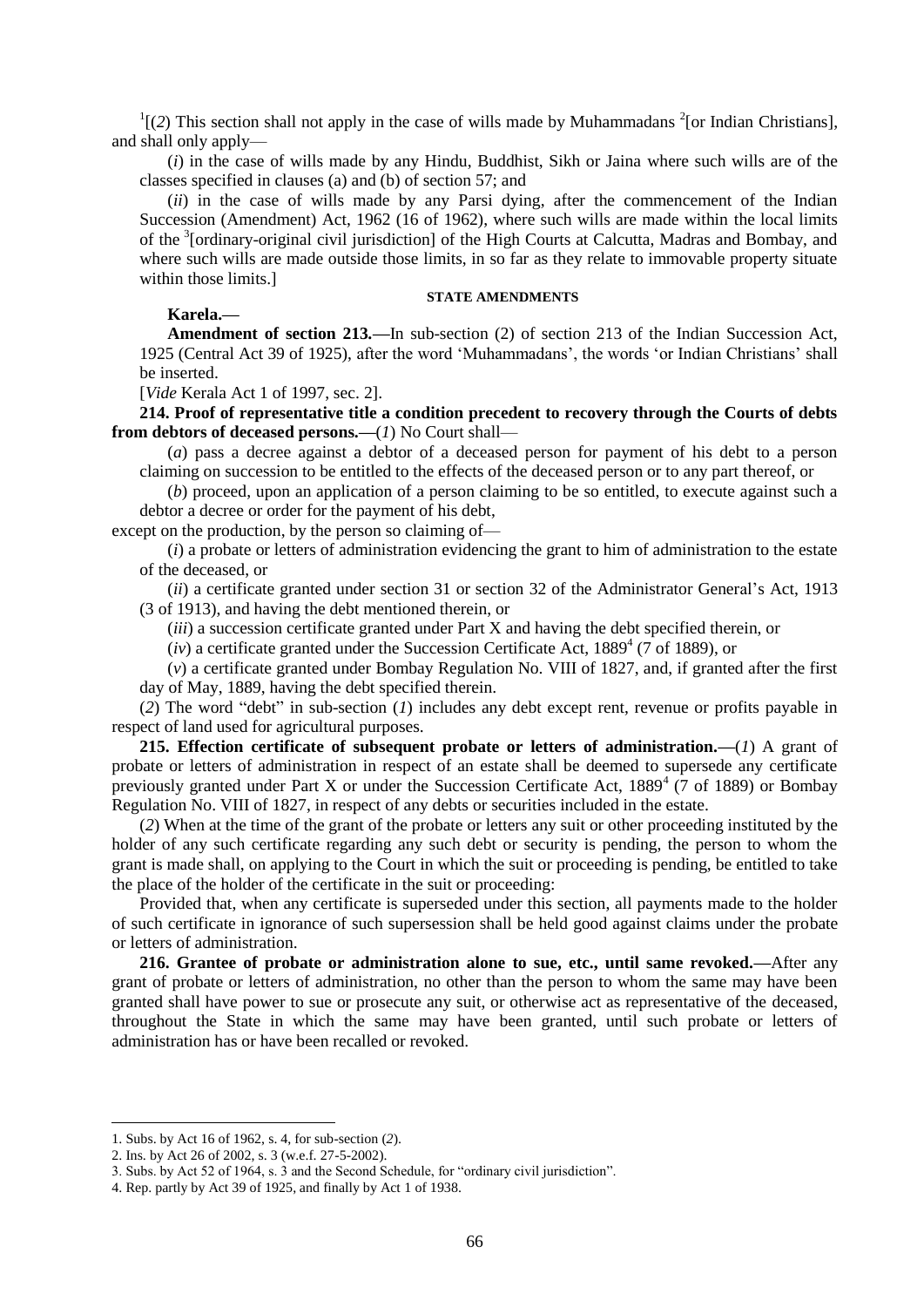# PART IX

#### PROBATE, LETTERS OF ADMINISTRATION AND ADMINISTRATION OF ASSETS OF DECEASED

**217. Application of Part.—**Save as otherwise provided by this Act or by any other law for the time being in force, all grants of probate and letters of administration with the will annexed and the administration of the assets of the deceased in cases of intestate succession shall be made or carried out, as the case may be, in accordance with the provisions of this Part.

# CHAPTER I.—*Of Grant of Probate and Letters of Administration*

**218. To whom administration may be granted, where deceased is a Hindu, Muhammadan, Budhist, Sikh, Jaina or exempted person.—**(*1*) If the deceased has died intestate and was a Hindu, Muhammadan, Buddhist, Sikh or Jaina or an exempted person, administration of his estate may be granted to any person who, according to the rules for the distribution of the estate applicable in the case of such deceased, would be entitled to the whole or any part of such deceased's estate.

(*2*) When several such persons apply for such administration, it shall be in the discretion of the Court to grant it to any one or more of them.

(*3*) When no such person applies, it may be granted to a creditor of the deceased.

**219. Where deceased is not a Hindu, Muhammadan, Buddhist, Sikh, Jaina or exempted person.—**If the deceased has died intestate and was not a person belonging to any of the classes referred to in section 218, those who are connected with him, either by marriage or by consanguinity, are entitled to obtain letters of administration of his estate and effects in the order and according to the rules hereinafter stated, namely:—

(*a*) If the deceased has left a widow, administration shall be granted to the widow, unless the Court sees cause to exclude her, either on the ground of some personal disqualification, or because she has no interest in the estate of the deceased.

## *Illustrations*

(*i*) The widow is a lunatic or has committed adultery or has been barred by her marriage settlement of all interest in her husband's estate. There is cause for excluding her from the administration.

(*ii*) The widow has married again since the decease of her husband. This is not good cause for her exclusion.

(*b*) If the Judge thinks proper, he may associate any person or persons with the widow in the administration who would be entitled solely to the administration if there were no widow.

(*c*) If there is no widow, or if the Court sees cause to exclude the widow, it shall commit the administration to the person or persons who would be beneficially entitled to the estate according to the rules for the distribution of an intestate's estate:

Provided that, when the mother of the deceased is one of the class of persons so entitled, she shall be solely entitled to administration.

(*d*) Those who stand in -equal degree of kindred to the deceased are equally entitled to administration.

(*e*) The husband surviving his wife has the same right of administration of her estate as the widow has in respect of the estate of her husband.

(*f*) When there is no person connected with the deceased by marriage or consanguinity who is entitled to letters of administration and willing to act, they may be granted to a creditor.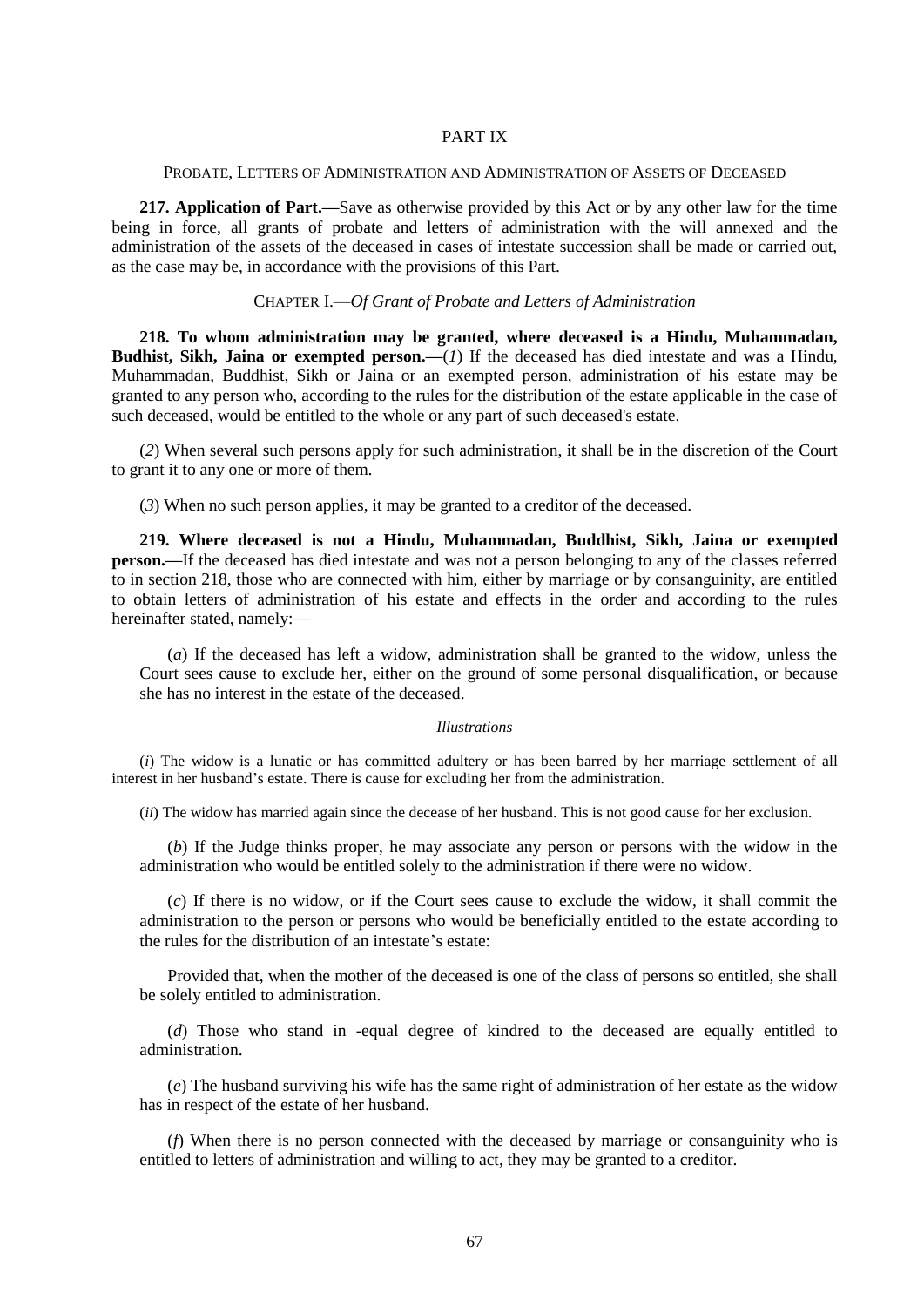$(g)$  Where the deceased has left property in <sup>1</sup>[India], letters of administration shall be granted according to the foregoing rules, notwithstanding that he had his domicile in a country in which the law relating to testate and intestate succession differs from the law of <sup>1</sup>[India].

**220. Effect of letters of administration.—**Letters of administration entitle the administrator to all rights belonging to the intestate as effectually as if the administration had been granted at the moment after his death.

**221. Acts not validated by administration.—**Letters of administration do not render valid any intermediate acts of the administrator tending to the diminution or damage of the intestate's estate.

**222. Probate only to appointed executor***.—*(*1*) Probate shall be granted only to an executor appointed by the will.

(*2*) The appointment may be expressed or by necessary implication.

## *Illustrations*

(*i*) A wills that C be his executor if B will not. B is appointed executor by implication.

(*ii*) A gives a legacy to B and several legacies to other persons, among the rest to his daughter-in-law C, and adds "but should the within-named C be not living I do constitute and appoint B my whole and sole executrix". C is appointed executrix by implication.

(*iii*) A appoints several persons executors of his will and codicils' and his nephew residuary legatee, and in another codicil are these words,—"I appoint my nephew my residuary legatee to discharge all lawful demands against my will and codicils signed of different dates". The nephew is appointed an executor by implication.

**223. Persons to whom probate cannot be granted.—**Probate cannot be granted to any person who is a minor or is of unsound mind  $2$ [nor to any association of individuals unless it is a company which satisfies the conditions prescribed by rules to be made  ${}^{3}$ [,by notification in the Official Gazette] by the 4 [State Government] in this behalf].

**224. Grant of probate to several executors simultaneously or at different times.—**When several executors are appointed, probate may be granted to them all simultaneously or at different times.

### *Illustration*

A is an executor of B's will by express appointment and C an executor of it by implication. Probate may be granted to A and C at the same time or to A first and then to C, or to C first and then to A.

**225. Separate probate of codicil discovered after grant of probate.—**(*1*) If a codicil is discovered after the grant of probate, a separate probate of that codicil may be granted to the executor, if it in no way repeals the appointment of executors made by the will.

(*2*) If different executors are appointed by the codicil, the probate of the will shall be revoked, and a new probate granted of the will and the codicil together.

**226. Accrual of representation to surviving executor.—**When probate has been granted to several executors, and one of them dies, the entire representation of the testator accrues to the surviving executor or executors.

**227. Effect of probate.—**Probate of a will when granted establishes the will from the death of the testator, and renders valid all intermediate acts of the executor as such.

**228. Administration, with copy annexed, of authenticated copy of will proved abroad.—**When a will has been proved and deposited in a Court of competent jurisdiction situated beyond the limits of the State, whether within or beyond the limits of  ${}^{5}$ [India], and a properly authenticated copy of the will is produced, letters of administration may be granted with a copy of such copy annexed.

1

<sup>1.</sup> Subs. by Act 3 of 1951, s. 3 and Sch., for "the States."

<sup>2.</sup> Added by Act 17 of 1931, s. 2. The words "nor, unless the deceased was a Hindu, Muhammadan, Buddhist, Sikh or Jaina or an exempted person, to a married woman without the previous consent of her husband" which originally occurred at the end of this section had been omitted by Act 18 of 1927, s. 2.

<sup>3.</sup> Ins. by Act 20 of 1983, s. 2 and Sch. (w.e.f. 15-3-1984).

<sup>4.</sup> The words "G.G. in C." have been successively amended by the A.O. 1937 and the A.O. 1950 to read as above.

<sup>5.</sup> Subs. by A.O. 1950, for "His Majesty's Domination".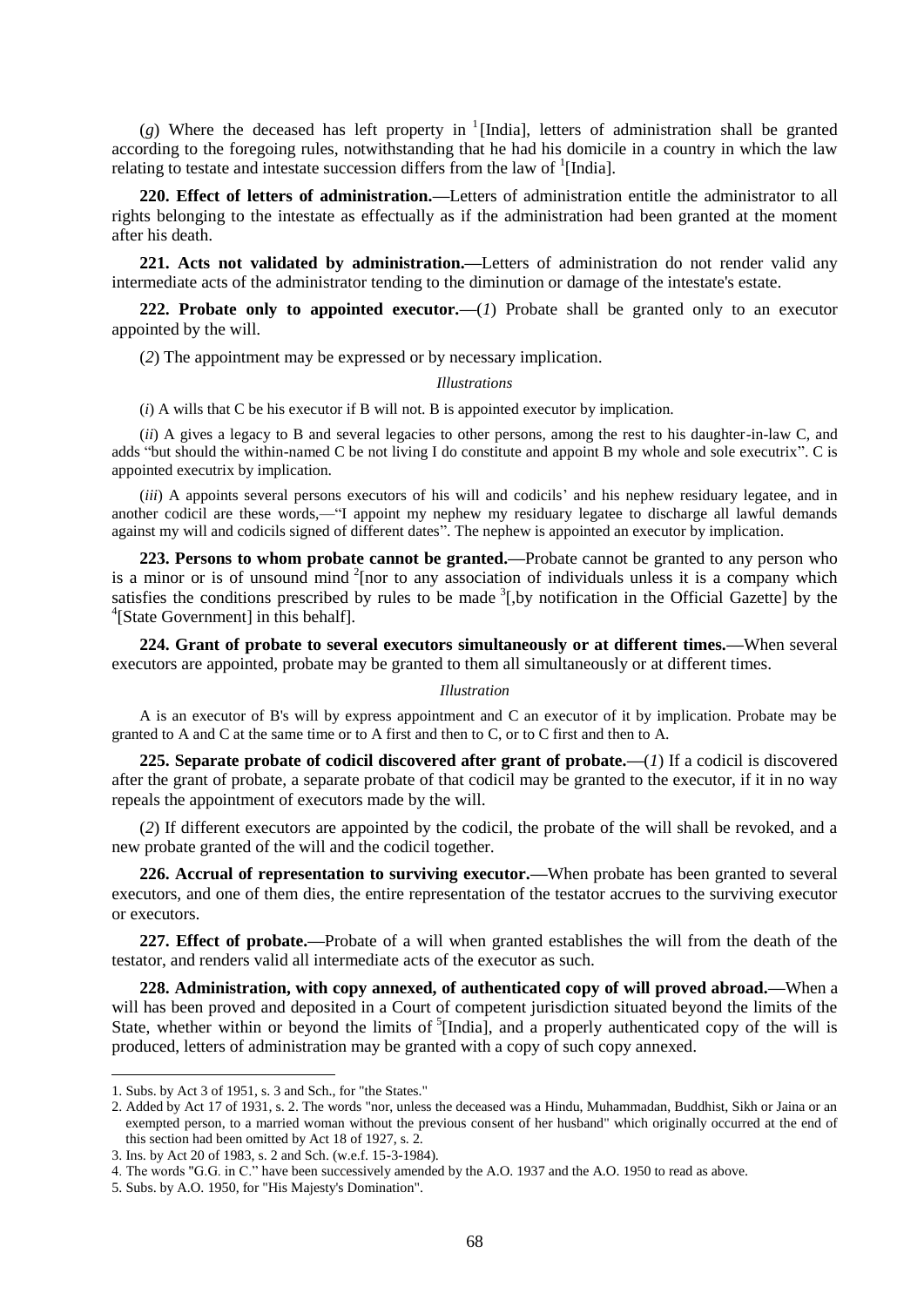**229. Grant of administration where executor has not renounced.—**When a person appointed an executor has not renounced the executorship, letters of administration shall not be granted to any other person until a citation has been issued, calling upon the executor to accept or renounce his executorship:

Provided that, when one or more of several executors have proved a will, the Court may, on the death of the survivor of those who have proved, grant letters of administration without citing those who have not proved.

**230. Form and effect of renunciation of executorship.—**The renunciation may be made orally in the presence of the Judge, or by a writing signed by the person renouncing, and when made shall preclude him from ever thereafter applying for probate of the will appointing him executor.

**231. Procedure where executor renounces or fails to accept within time limited.—**If an executor renounces or fails to accept an executorship within the time limited for the acceptance or refusal thereof, the will may be proved and letters of administration, with a copy of the will annexed, may be granted to the person who would be entitled to administration in case of intestacy.

# **232. Grant of administration to universal or residuary legatees.—**When**—**

(*a*) the deceased has made a will, but has not appointed an executor, or

(*b*) the deceased has appointed an executor who is legally incapable or refuses to act, or who has died before the testator or before he has proved the will, or

(*c*) the executor dies after having proved the will, but before he has administered all the estate of the deceased,

an universal or a residuary legatee may be admitted to prove the will, and letters of administration with the will annexed may be granted to him of the whole estate, or of so much thereof as may be unadministered.

**233. Right to administration of representative of deceased residuary legatee.—**When a residuary legatee who has a beneficial interest survives the testator, but dies before the estate has been fully administered, his representative has the same right to administration with the will annexed as such residuary legatee.

**234. Grant of administration where no executor, nor residuary legatee nor representative of**  such legatee.—When there is no executor and no residuary legatee or representative of a residuary legatee, or he declines or is incapable to act, or cannot be found, the person or persons who would be entitled to the administration of the estate of the deceased if he had died intestate, or any other legatee having a beneficial interest, or a creditor, may be admitted to prove the will, and letters of administration may be granted to him or them accordingly.

**235. Citation before grant of administration to legatee other than universal or residuary.—** Letters of administration with the will annexed shall not be granted to any legatee other than an universal or a residuary legatee, until a citation has been issued and published in the manner hereinafter mentioned, calling on the next-of-kin to accept or refuse letters of administration.

**236. To whom administration may not be granted.—**Letters of administration cannot be granted to any person who is a minor or is of unsound mind,  $1$ [nor to any association of individuals unless it is a company which satisfies the conditions prescribed by rules to be made  $2$ [by notification in the Official Gazette,] by the  ${}^{3}$ [State Government] in this behalf].

1

<sup>1.</sup> Added by Act 17 of 1931, s. 2. The words "nor, unless the deceased was a Hindu, Muhammadan, Buddhist, Sikh, or Jaina or an exempted person, to a married woman without the previous consent of her husband" which originally occurred at the end of this section had been omitted by Act 18 of 1927, s. 2.

<sup>2.</sup> Ins. by Act 20 of 1983, s.2 and Sch. (w.e.f. 15-3-1984).

<sup>3.</sup> The words "G.G. in C."have been successively amended by the A.O. 1937 and the A.O. 1950 to read as above.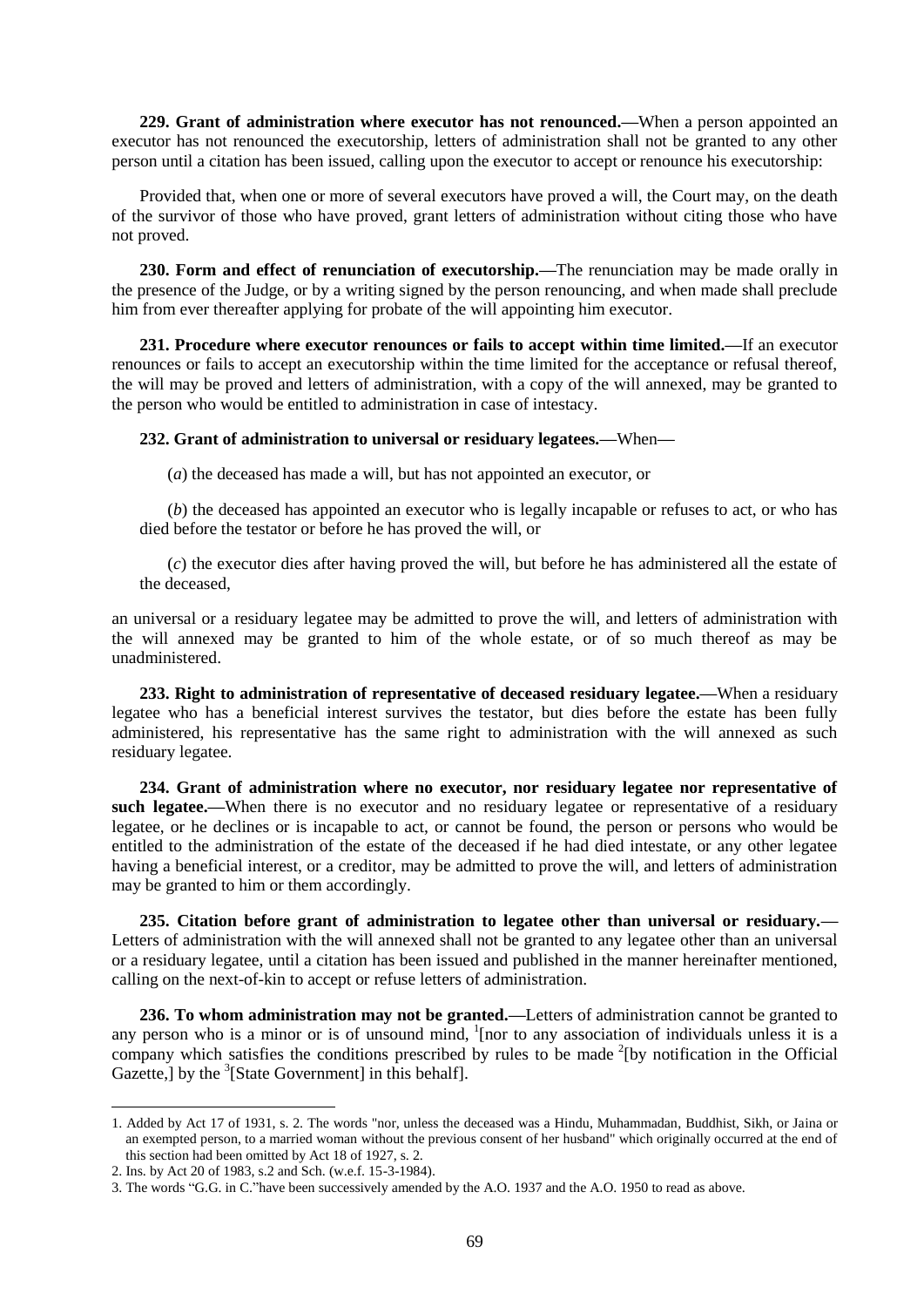1 [**236A. Laying of rules before State Legislature.—**Every rule made by the State Government under section 223 and section 236 shall be laid, as soon as it is made, before the State Legislature.]

# CHAPTER II—*Of Limited Grants Grants limited in duration*

**237. Probate of copy or draft of lost will.—**When a will has been lost or mislaid since the testator's death, or has been destroyed by wrong or accident and not by any act of the testator, and a copy or the draft of the will has been preserved, probate may .be granted of such copy or draft, limited until the original or a properly authenticated copy of it is produced.

**238. Probate of contents or lost of destroyed will.—**When a will has been lost or destroyed and no copy has been made nor the draft preserved, probate may be granted of its contents if they can be established by evidence.

**239. Probate of copy where original exists.—**When the will is in the possession of a person residing out of the State in which application for probate is made, who has refused or neglected to deliver it up, but a copy has been transmitted to the executor, and it is necessary for the interests of the estate that probate should be granted without waiting for the arrival of the original, probate may be granted of the copy so transmitted, limited until the will or an authenticated copy of it is produced.

**240. Administration until will produced.—**Where no will of the deceased is forthcoming, but there is reason to believe that there is a will in existence, letters of administration may be granted, limited until the will or an authenticated copy of it is produced.

# *Grants for the use and benefit of others having right*

**241. Administration, with will annexed, to attorney of absent executor.—**When any executor is absent from the State in which application is made, and there is no executor within the State willing to act, letters of administration, with the will annexed, may be granted to the attorney or agent of the absent executor, for the use and benefit of his principal, limited until he shall obtain probate or letters of administration granted to himself.

**242. Administration, with will annexed to attorney of a absent person who, if present, would be entitled to administer.—**When any person to whom, if present, letters of administration, with the will annexed, might be granted, is absent from the State, letters of administration, with the will annexed may be granted to his attorney or agent, limited as mentioned in section .241.

**243. Administration to attorney of absent person entitled to administer in case of intestacy.—** When a person entitled to administration in case of intestacy is absent from the State, and no person equally entitled is willing to act, letters of administration may be granted to the attorney or agent of the absent person, limited as mentioned in section 241.

**244. Administration during minority of sole executor or residuary legatee.—**When a minor is sole executor or sole residuary legatee, letters of administration, with the will annexed, may be granted to the legal guardian of such minor or to such other person as the Court may think fit until the minor has attained his majority at which period, and not before, probate of the will shall be granted to him.

**245. Administration during minority of several executors or residuary legatee.—**When there are two or more minor executors and no executor who has attained majority, or two or more residuary legatees and no residuary legatee who has attained majority, the grant shall be limited until one of them shall have attained his majority.

-

<sup>1.</sup> Ins. by Act 20 of 1983, s. 2 and the Schedule (w.e.f. 15-3-1984).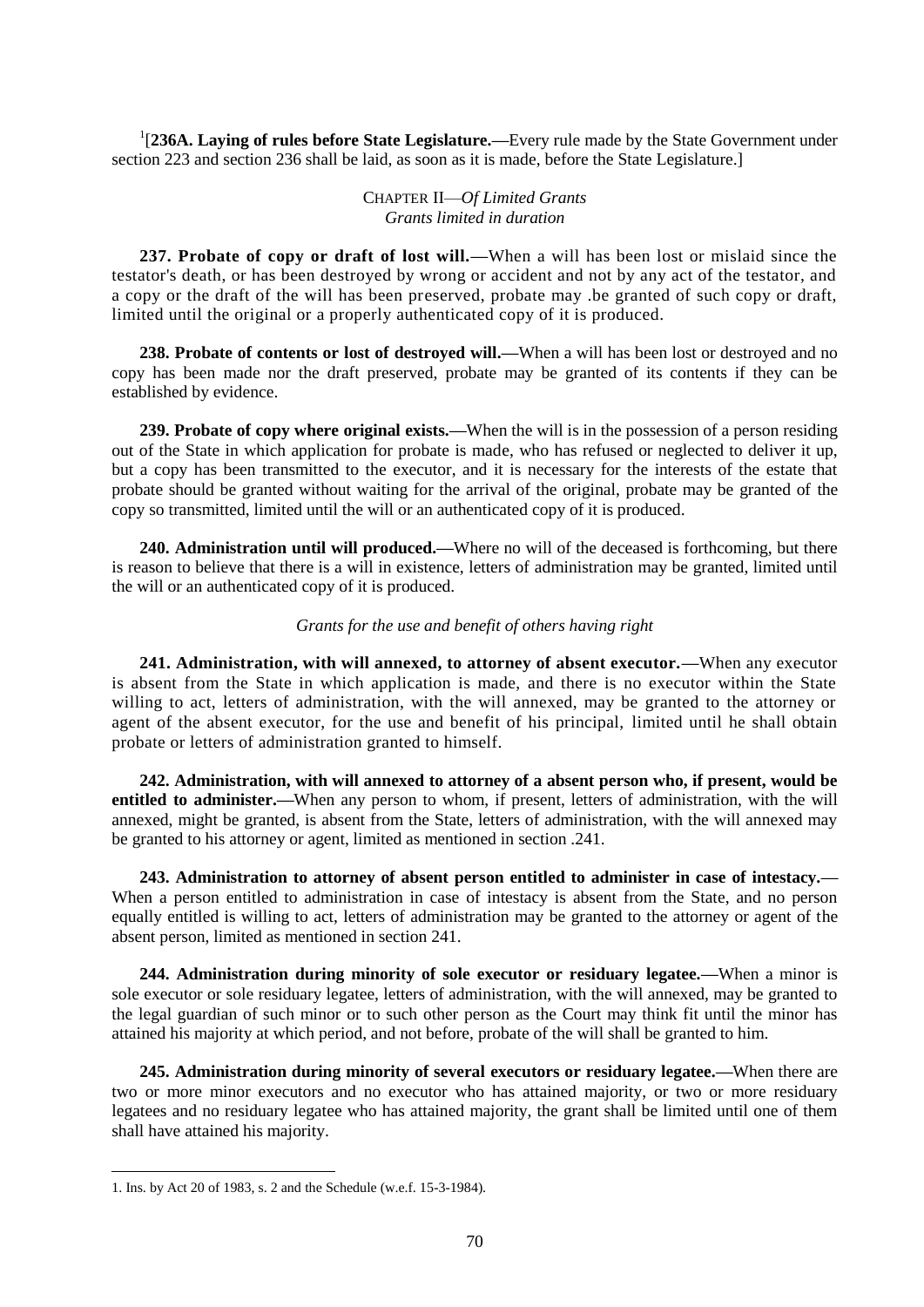**246. Administration for use and benefit of lunatic or minor.—**If a sole executor or a sole universal or residuary legatee, or a person who would be solely entitled to the estate of the intestate according to the rule for the distribution of intestates' estates applicable in the case of the deceased, is a minor or lunatic, letters of administration with or without the will annexed, as the case may be, shall be granted to the person to whom the care ii)f his estate has been committed by competent authority, or, if there is no such person, to such other peron as the Court may think fit to appoint, for the use and benefit of the minor or lunatic until he attains majority or becomes of sound mind, as the case may be.

**247. Administration** *pendente lite*.—Pending any suit touching the validity of the will of a deceased person or for obtaining or revoking any probate or any grant of letters of administration, the Court may appoint an administrator of the estate of such deceased person, who shall have all the rights and powers of a general administrator, other than the right of distributing such estate, and every suet. administrator shall be subject to the immediate control of the Court and shall act under its direction.

# *Grants for special purposes*

**248. Probate limited to purpose specified in will.—**If an executorappointed for any limited purpose specified in the will, the probate shall be limited to that purpose, and if he should appoint an attorney or agent to take administration on his behalf, the letters of administration, with the will annexed, shall be limited accordingly.

**249. Administration, with will annexed, limited to particular purpose.—**If an executor appointed generally gives an authority to an attorney or agent to prove a will on his behalf, and the authority is limited to a particular purpose, the letters of administration, with the will annexed, shall be limited accordingly.

**250. Administration limited to property in which person has beneficial interest.—**Where a person dies, leaving property of which he was the sole or surviving trustee, or in which he had no beneficial interest on his own account, and leaves no general representative, or one who is unable or unwilling to act as such, letters of administration, limited to such property, may be granted to the beneficiary, or to some other person on his behalf.

**251. Administration limited to suit.—**When it is necessary that the representative of a person deceased be made a party to a pending suit, and the executor, or person entitled to administration is unable or unwilling to act, letters of administration may be granted to the nominee of a party in such suit, limited for the purpose of representing the deceased in the said suit, or in any other cause or suit which may be commenced in the same or in any other Court between the parties, or any other parties, touching the matters at issue in the said cause or suit, and until a final decree shall be made therein and carried into complete execution.

**252. Administration limited to purpose of becoming party to suit to be brought against administrator.**—If, at the expiration of twelve months from the date of any probate or letters of administration, the executor or administrator to whom the same has been granted is absent from the State within which the Court which has granted the probate or letters of administration exercises jurisdiction, the Court may grant, to any person whom it may think fit, letters of administration limited to the purpose of becoming and being made a party to a suit to be brought against the executor or administrator, and carrying the decree which may be made therein into effect.

**253. Administration limited to collection and preservation of deceased's property.—**In any case in which it appears necessary for preserving the property of a deceased person, the Court within whose jurisdiction any of the property is situate may grant to. any person, whom such Court may think fit, letters of administration limited to the collection and preservation of the property of the deceased and to the giving of discharges for debts due to his estate, subject to the directions of the Court.

**254. Appointment, as administrator, of person other than one who, in ordinary circumstances, would be entitled to administration.—(***1***)** When a person has died intestate, or leaving a will of which there is no executor willing and competent to act or where the executor is, at the time of the death of such person, resident out of the State, and it appears to the Court to be necessary or convenient toappoint some person to administer the estate or any part thereof, other than the person who, in ordinary circumstances,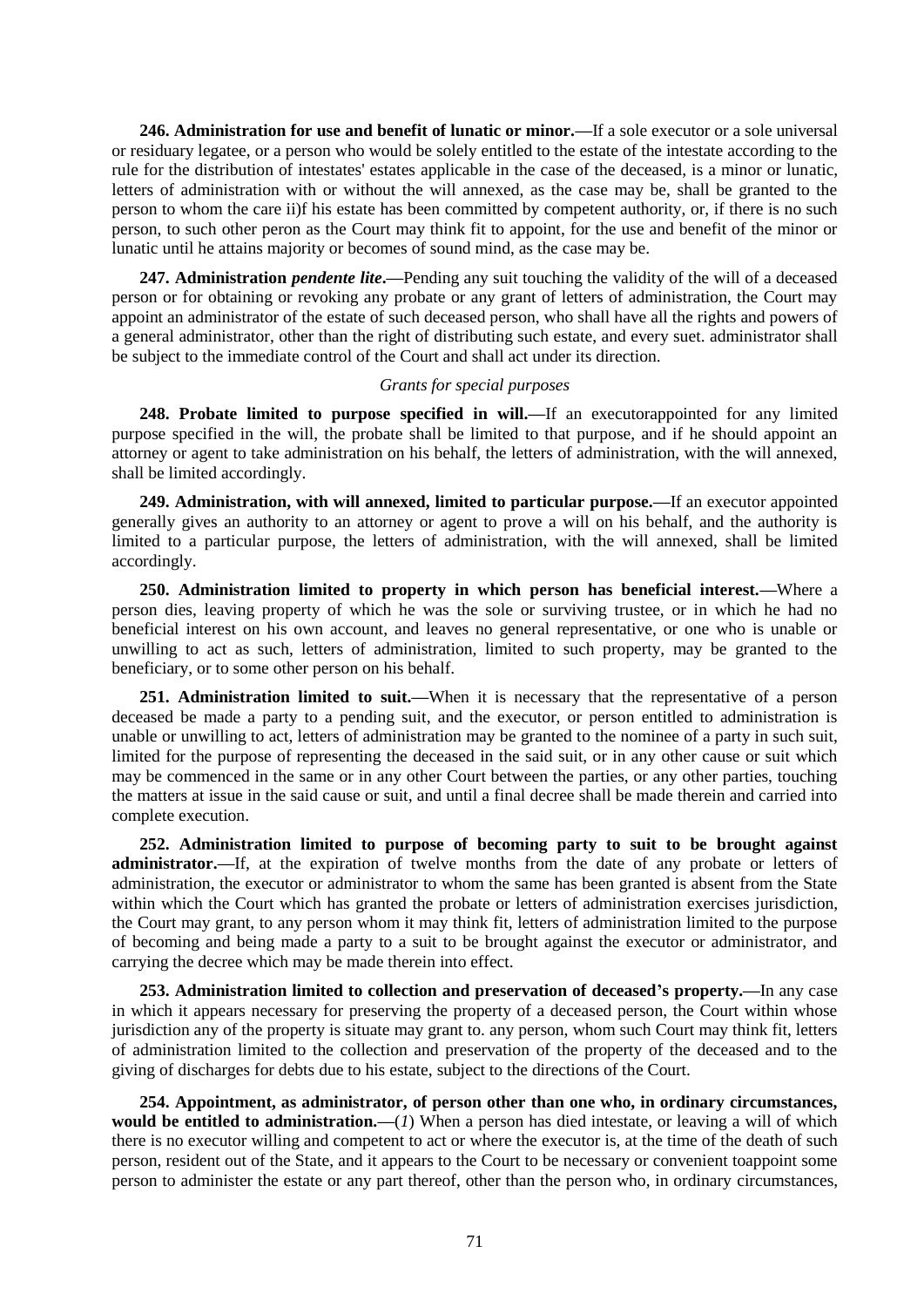would be entitled to a grant of administration, the Court may, in its discretion, having regard to consanguinity, amount of interest, the safety of the estate and probability that it will be properly administered, appoint such person as it thinks fit to be administrator.

(*2*) In every such case letters of administration may be limited or not as the Court thinks fit,

### *Grants with exception*

**255. Probate or administration, with will annexed, subject to exception.—**Whenever the nature of the case requires that an exception be made, probate of a will, or letters of administration with the will annexed, shall be granted subject to such exception.

**256. Administration with exception.—**Whenever the nature of the case requires that an exception be made, letters of administration shall be granted subject to such exception.

# *Grants of the rest*

**257. Probate or administration of rest.—**Whenever a grant with exception of probate, or of letters of adminiStration with or without the will annexed, has been made, the person entitled to probate or administration of the remainder of the deceased's estate may take a grant of probate or letters of administration, as the case may be, of the rest of the deceased's estate.

# *Grant of effects unadministered*

**258. Grant of effects unadministered.—**If an executor to whom probate has been granted has died, leaving a part of the testator's estate unadministered, a new representative may be appointed for the purpose of administering such part of the estate.

**259. Rules as to grants of effects unadministered.—**In granting letters of administration of an estate not fully administered, the Court shall be guided by the same rules as apply to original grants, and shall grant letters of administration to those persons only to whore original grants might have been made.

**260. Administration when limited grant expired and still some part of estate unadministered.—** When a limited grant has expired, by efflux of time, or the happening of the event or contingency on, which it was limited, and there is still some part of the deceased's estate unadministered, letters of administration shall be granted to those persons to whom original grants might have been made.

# CHAPTER III.—*Alteration and Revocation of Grants*

**261. What errors may be rectified by Court.—**Errors in names and descriptions, or in setting forth the time and place of the deceased's death or the purpose in a limited grant, may be rectified by the Court and the grant of probate or letters of administration may be altered and amended accordingly.

**262. Procedure where codicil discovered after grant of administration with will annexed.—**If, after the grant of letters of administration with the will annexed, a codicil is discovered, it may be added to the grant on due proof and identification, and the grant may be altered and amended accordingly.

**263. Revocation or annulment for just cause.—**Thegrant of probate or letters of administration may be revoked or annulled for just cause.

*Explanation*.—Just cause shall be deemed to exist where—

(*a*) the proceedings to obtain the grant were defective in substance; or

(*b*) the grant was obtained fraudulently by making a false suggestion, or by concealing from the Court something material to the case; or

(*c*) the grant was obtained by means of an untrue allegation of a fact essential in point of law to justify the grant, though such allegation was made in ignorance or inadvertently; or

(*d*) the grant has become useless and inoperative through circumstances; or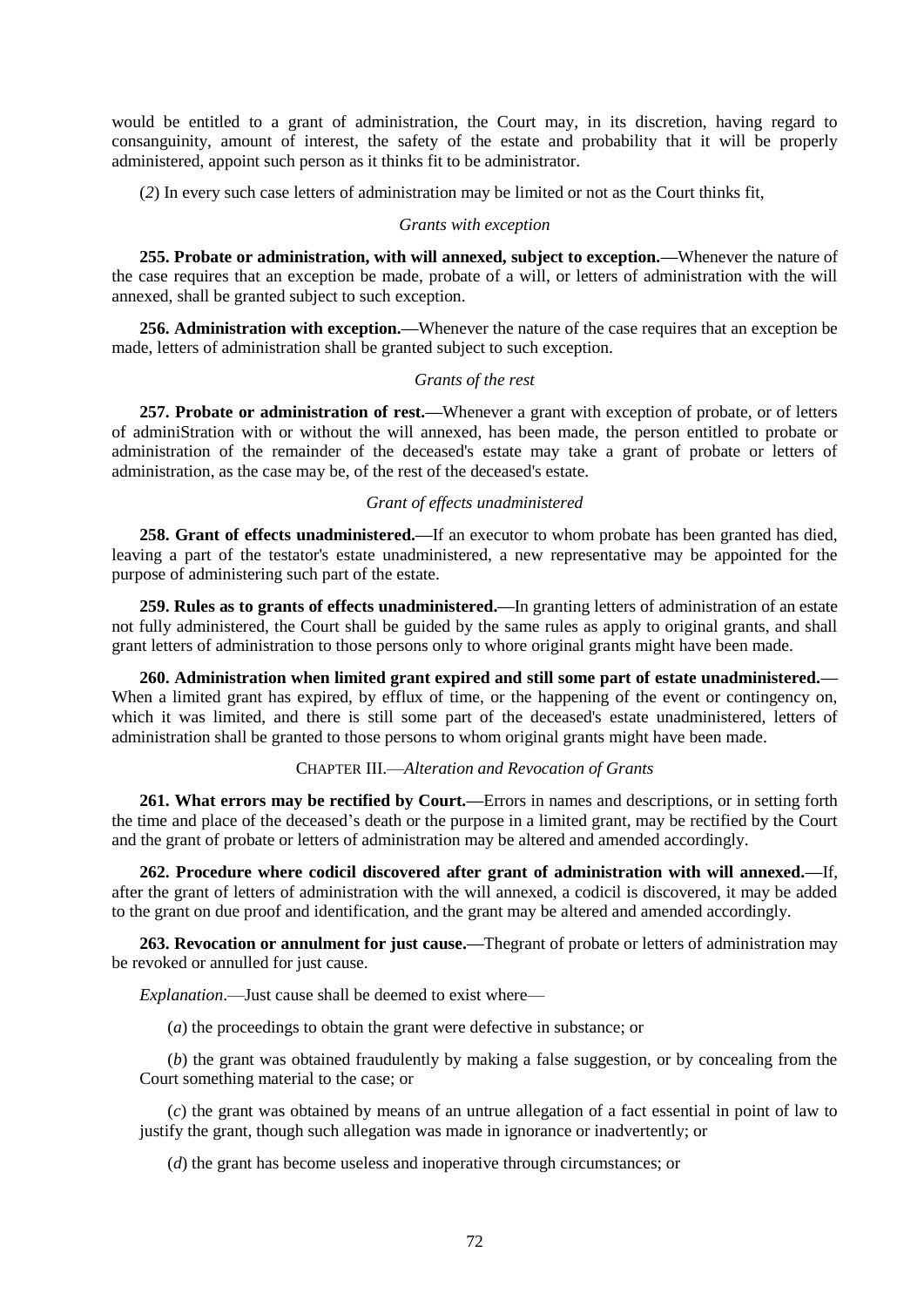(*e*) the person to whom the grant was made has wilfully and without reasonable cause omitted to exhibit an inventory or account in accordance with the provisions of Chapter VII of this Part, or has exhibited under that Chapter an inventory or account which is untrue in a material respect.

## *Illustrations*

(*i*) The Court by which the grant was made had no jurisdiction.

(*ii*) The grant was made without citing parties who ought to have been iited.

(*iii*) The will of which probate was obtained was forged or revoked.

(*iv*) A obtained letters of administration to the estate of B, as his widow, but it has since transpired that she was never married to him.

(*v*) A has taken administration to the estate of B as if he had died intestate, but a will has since been discovered.

(*vi*) Since probate was granted, a later will has been discovered.

(*vii*) Since probate was granted, a codicil has been discovered which revokes or adds to the appointment of executors under the will.

(*viii*) The person to whom probate was, or letters of administration were, granted has subsequently become of unsound mind.

CHAPTER IV.—*Of the Practice in granting and revoking Probates andLettersof Administration*

**264. Jurisdiction of District Judge in granting and revoking probates, etc.—**(*1*) The District Judge shall have jurisdiction in granting and revoking probates and letters of administration in all cases within his district.

(*2*) Except incrases to which section 57 applies, no Court in any local area beyond the limits ofthe towns of Calcutta, Madras and Bomba<sup>1\*\*\*</sup> shall, where the deceased is a Hindu,Muhammadan,Buddhist, Sikh or Jaina or an exempted person, receive applications for probate or letters ofadministration until the State Government has, by a notification in the Official Gazette, authorised it so to do.

**265. Power to appoint delegate of District Judge to deal with non-contentious cases.—**(*1*) The High Court may appoint such judicial officers within any district as it thinks fit to act for the District Judge as delegates to grant probate and letters of administration in non-contentious cases, within such local limits as it may prescribe:

Provided that, in the case of High Courts not established by Royal Charter, such appointments shall not be without the previous sanction of the State Government.

(*2*) Persons so appointed shall be called "District Delegates".

## **STATE AMENDMENT**

#### **Karnataka**

-

**Amendment of Central Act 39 of 1925.—**In the Indian Succession Act, 1925 (Central Act 39 of 1925) as in force in the State of Karnataka, section 265 shall be omitted.

[*Vide* Karnataka Act 28 of 1978, s. 4].

**266. District Judge's powers as to grant of probate and administration.—**The District Judge shall have the like powers and authority in relation to the granting of probate and letters of administration and all matters connected therewith, as are by law vested in him in relation to any civil suit or proceeding pending in his Court.

**267. District Judge may order person to produce testamentary papers.—**(*1*) The District Judge may order any person to produce and bring into Court any paper or writing, being or purporting to be testamentary, which may be shown to be in the possession or under the control of such person.

(*2*) If it is not shown that any such paper or writing is in the possession or under the control of such person, but there is reason to believe that he has the knowledge of any such paper or writing, the Court may direct such person to attend for the purpose of being examined respecting the same.

<sup>1.</sup> The words "and the province of Burma" omitted by the A.O. 1937.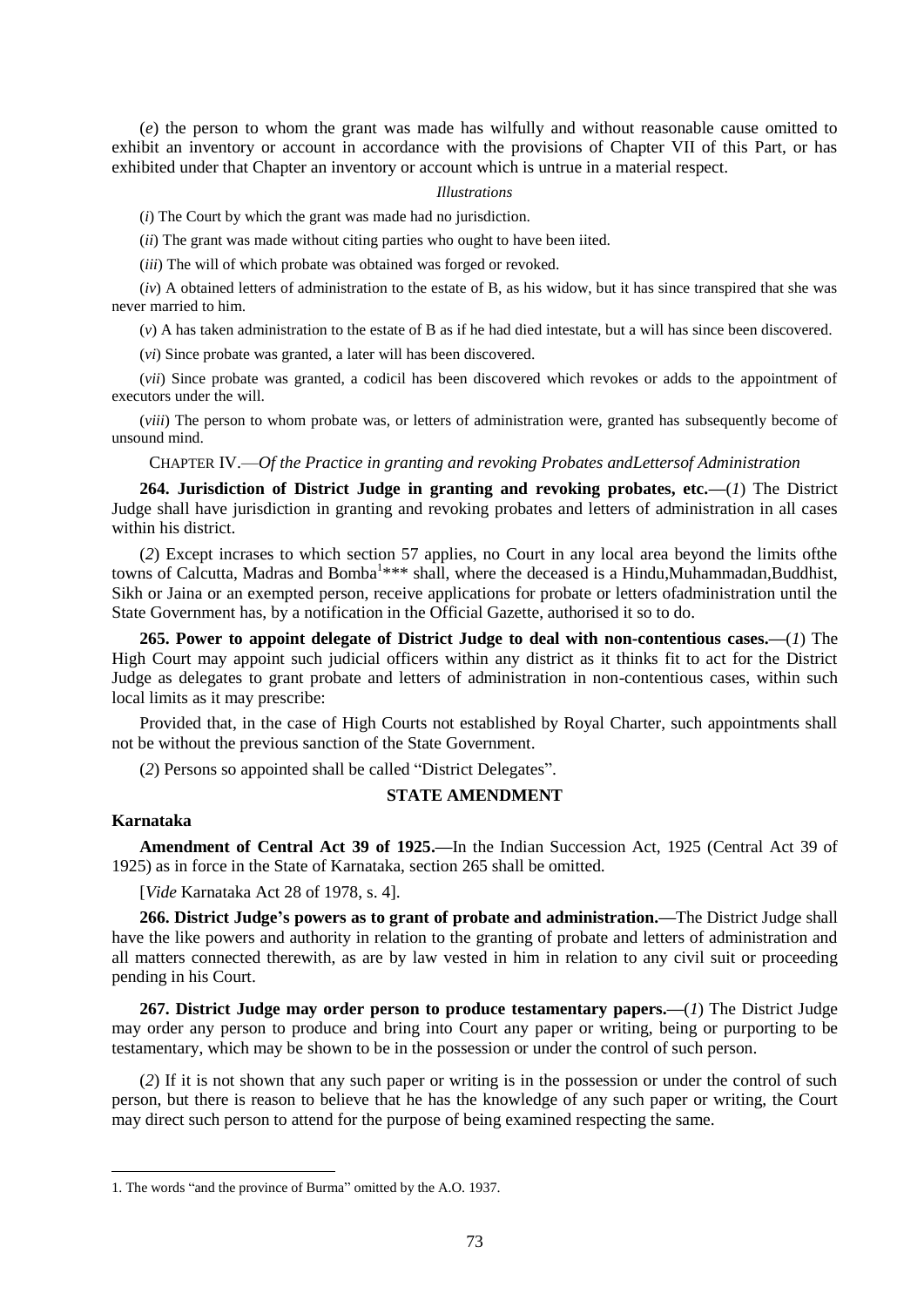(*3*) Such person shall be bound to answer truly such question as may be put to him by the Court, and, if so ordered, to produce and bring in such paper or writing, and shall be subject to the like punishment under the Indian Penal Code (45 of 1860), in case of default in not attending or in notanswering such question or not bringing in such paper or writing, as he would have been subject to in case he had been a party to a suit and had made such default.

(*4*) The costs of the proceeding shall be in the discretion of the Judge.

**268. Proceedings of District Judge's Court in relation to probate and administration.—**The proceeding of the Court of the District Judge in relation to the granting of probate and letters of administration shall, save as hereinafter otherwise provided, be regulated, so far as the circumstances of the case permit, by the Code of Civil Procedure, 1908 (5 of 1908).

**269. When and how District Judge to interfere for protection of property.—**(*1*) Until probate is granted of the will of a deceased person, or an administrator of his estate is constituted, the District Judge, within whose jurisdiction any part of the property of the deceased person is situate, is authorised and required to interfere for the protection of such property at the instance of any person claiming to be interested therein, and in all other cases where the Judge considers that the property incurs any risk of loss or damage; and for that purpose, if he thinks fit, to appoint an officer to take and keep possession of the property,

(*2*) This section shall not apply when the deceased' is a Hindu, Muhammadan, Buddhist, Sikh or Jaina or an exempted person, nor shall it apply to any part of the property of an Indian Christian who has died intestate.

**270. When probate or administration may be granted by District Judge.—**Probate of the will or letters of administration to the estate of a deceased person may be granted by a District Judge under the seal of his Court, if it appears by a petition, verified as hereinafter provided, of the person applying for the same that the testator or intestate, as the case may be, at the time of his decease had a fixed place of abode, or any property, moveable or immoveable, within the jurisdiction of the Ridge.

**271. Disposal of application made to Judge of district in which deceased had no fixed abode.—** When the application is made to the Judge of a district in which the deceased had no fixed abode at the time of his death, it shall be in the discretion of the Judge to refuse the application, if in his judgment it could be disposed of more justly or conveniently in another district, or, where the application is for letters of administration, to grant them absolutely, or limited to the property within his own jurisdiction.

**272. Probate and letters of administration may be granted by Delegate.—**Probate and letters of administration may, upon application for that purpose to any District Delegate, be granted by him in any case in which there is no contention, if it appears by petition, verified as hereinafter provided, that the testator or intestate, as the case may be, at the time of his death had a fixed place of abode within the jurisdiction of such Delegate.

**273. Conclusiveness of probate or letters of administration.—**Probate or letters of administration shall have effect over all the property and estate, moveable or immoveable, of the deceased, throughout the State in which the same is or are granted, and shall be conclusive as to the representative title against all debtors of the deceased, and all persons holding property which belongs to him, and shall afford full indemnity to all debtors, paying their debts and all persons delivering up such property to the person to whom such probate or letters of administration have been granted:

Provided that probates and letters of administration granted—

(*a*) by a High Court, or

(*b*) by a District Judge, where the deceased at the time of his death had a fixed place of abode situate within the jurisdiction of such Judge, and such Judge certifies that the value of the propertyand estate affected beyond the limits of the State does not exceed ten thousand rupees,shall, unless otherwise directed by the grant, have like effect throughout  $\frac{1}{1}$  [the other States  $\frac{2***}{1}$ ].

1

<sup>1.</sup> Subs. by the A.O. 1948, for "the whole of British India ".

<sup>2.</sup> The words "of India" omitted by the A.O. 1950.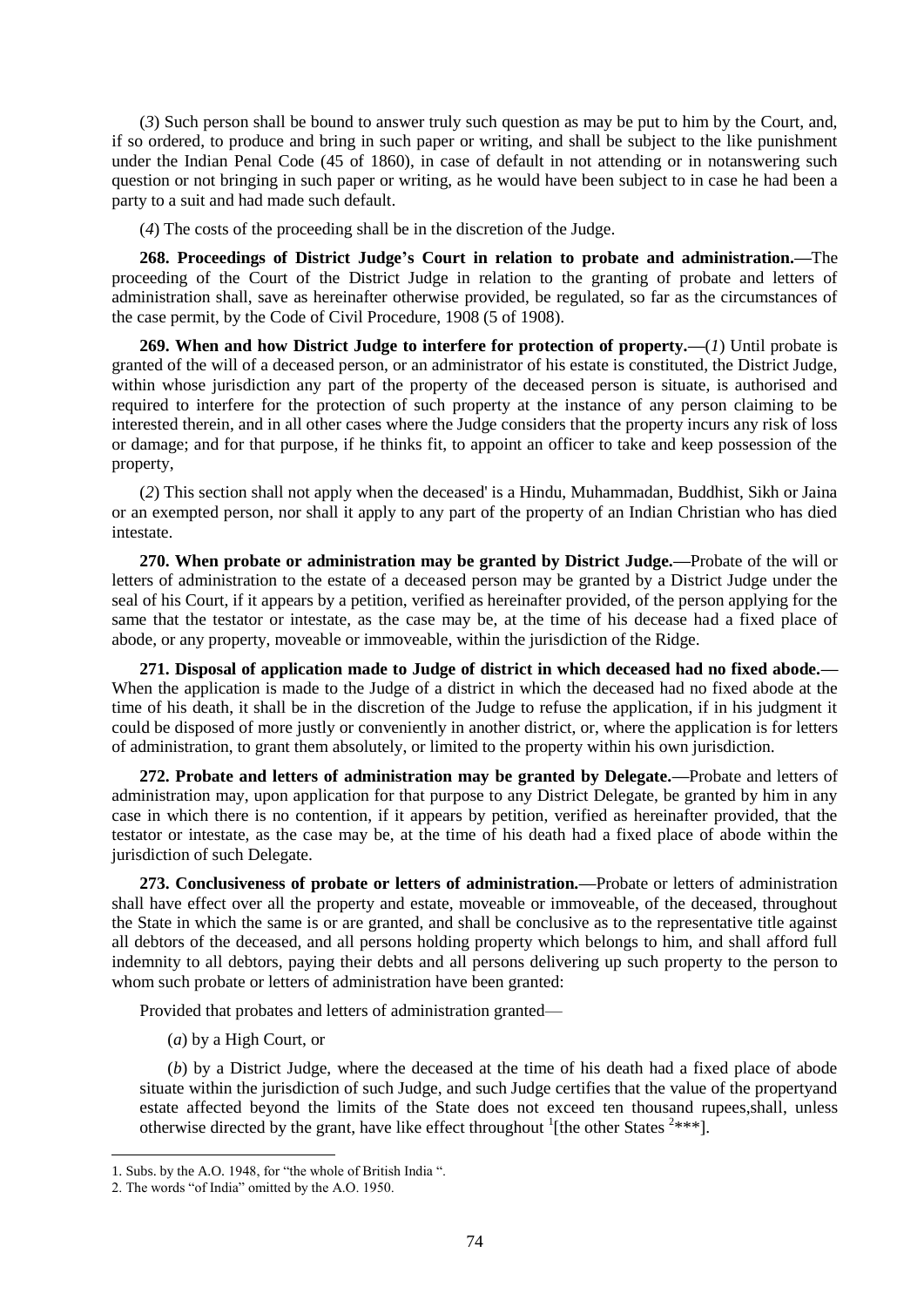<sup>1</sup>[The proviso to this section shall apply in <sup>2</sup>[India]<sup>3</sup> after the separation of Burma and Aden from India to probates and letters of administration granted in Burma and Aden before the date of the separation, or after that date in proceedings which were pending at that date.]

<sup>4</sup>[The proviso shall also apply in <sup>2</sup>[India]<sup>5\*\*\*</sup> <sup>6</sup>after the separation of Pakistan from India to probates and letters of administration granted before the date of the separation, or after that date in procedings pending at that date, in any of the territories which on that date constituted Pakistan.]

**274. Transmission to High Courts of certificate of grants under proviso to section 273.—**(*1*) Where probate or letters of administration has or have been granted by a High Court or District Judge with the effect referred to in the proviso to section 273, the High Court or District Judge shall send a certificate thereof to the following Courts, namely:—

(*a*) when the grant has been made by a High Court, to each of the other High Courts;

(*b*) when the grant has been made by a District Judge, to the High Court to which such District Judge is subordinate and to each of the other High Courts.

(*2*) Every certificate referred to in sub-section (*1*) shall be made as nearly as circumstances admit in the form set forth in Schedule IV, and such certificate shall be filed by the High Court receiving the same.

(*3*) Where any portion of the assets has been stated by the petitioner, as hereinafter provided in sections 276 and 278, to be situate within the jurisdiction of a District Judge in another State, the Court required to send the certificate referred to in sub-section (*1*) shall send a copy thereof to such District Judge, and such copy shall be filed by the District Judge receiving the same.

**275. Conclusiveness of application for probate or administration if properly made and verified.—**The application for probate or letters of administration, if made and verified in the manner hereinafter provided, shall be conclusive for the purpose of authorising the grant of probate or administration; and no such grant shall be impeached by reason only that the testator or intestate had no fixed place of abode or no property within the district at the time of his death, unless by a proceeding to revoke the grant if obtained by a fraud upon the Court.

**276. Petition for probate.—**(*1*) Application for probate or for letters of administration, with the will annexed, shall be made by a petition distinctly written in English or in the language in ordinary use in proceedings before the Court in which the application is made, with the will or, in the cases mentioned in sections 237, 238 and 239, a copy, draft, or statement of the contents thereof, annexed, and stating—

(*a*) the time of the testator's death,

(*b*) that the writing annexed is his last will and testament,

- (*c*) that it was duly executed,
- (*d*) the amount of assets which are likely to come to the petitioner's hands, and
- (*e*) when the application is for probate, that the petitioner is the executor named in the will.
- (*2*) In addition to these particulars, the petition shall further state,—

(*a*) when the application is to the District Judge, that the deceased at the time of his death had a fixed place of abode, or had some property, situate within the jusrisdiction of the Judge; and

<sup>1.</sup> Ins. by the A.O. 1937.

<sup>2.</sup> Subs. by Act 3 of 1951, s. 3 and Sch., for "the States".

<sup>3. 1</sup>st April, 1937.

<sup>4.</sup> Added by the A.O. 1948.

<sup>5.</sup> The words "of India" omitted by Act 42 of 1953, s. 4 and Sch. III.

<sup>6. 15</sup>th August, 1947.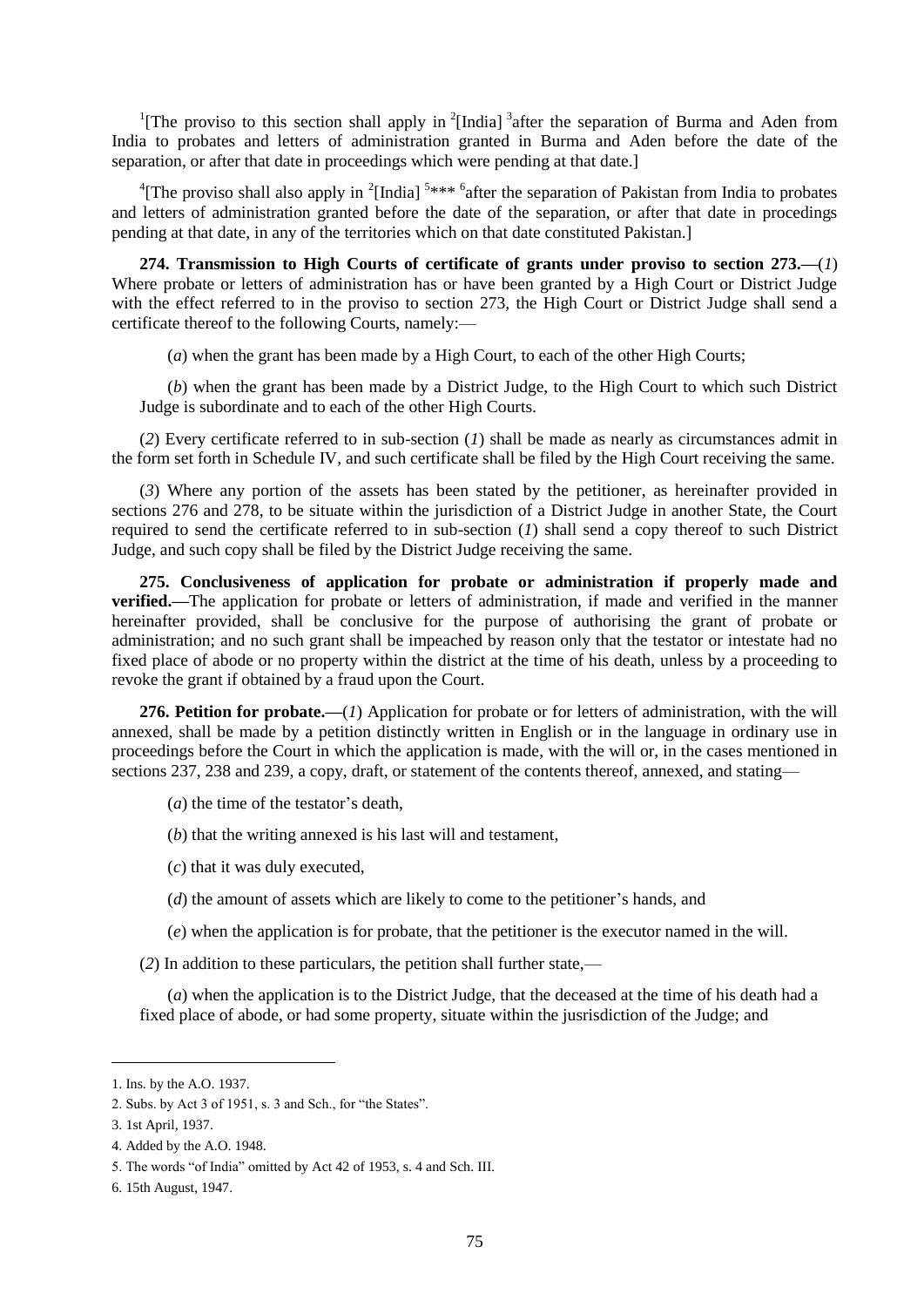(*b*) when the application is to a District Delegate, that the deceased at the time of his death had a fixed place of abode within the jurisdiction of such Delegate.

(*3*) Where the application is to the District Judge and any portion of the assets likely to come to the petitioner's hands is situate in another State, the petition shall further state the amount of such assets in each State and the District Judges within whose jurisdiction such assets are situate.

**277. In what cases translation of will to be annexed to petition. Verification of translation by person other than Court translator.—In** cases wherein the will, copy or draft, is written in any language other than English or than that in ordinary use in proceedings before the Court, there shall be a translation thereof annexed to the petition by a translator of the Court, if the language be one for which a translator is appointed; or, if the will, copy or draft, is in any other language, then by any person competent to translate the same, in which case such translation shall be verified by that person in the following manner, namely:—

"I (A.B.) do declare that I read and perfectly understand the language and character of the original, and that the above is a true and accurate translation thereof."

**278. Petition for letters of administration.—**(*1*) Application for letters of administration shall be made by petition distinctly written as aforesaid and stating—

(*a*) the time and place of the deceased's death;

(*b*) the family or other relatives of the deceased, and their respective residences;

(*c*) the right in which the petitioner claims;

(*d*) the amount of assets which are likely to come to the petitioner's hands;

(*e*) when the application is to the District Judge, that the deceased at the time of his death had a fixed place of abode, or had some property, situate within the jurisdiction of the Judge; and

(*f*) when the application is to a District Delegate, that the deceased at the time of his death had a fixed place of abode within the jurisdiction of such Delegate.

(*2*) Where the application is to the District Judge and any portion of the assets likely to come to the petitioner's hands is situate in another State, the petition shall further state the amount of such assets in each State and the District Judges within whose jurisdiction such assets are situate.

**279. Addition to statement in petition, etc., for probate or letters of administration in certain cases.—**(*1*) Every person applying to any of the Courts mentioned in the proviso to section 273 for probate of a will or letters of administration of an estate intended to have effect throughout <sup>1</sup>[India], shall state in his petition, in addition to the matters respectively required by section 276 and section 278, that to the best of his belief no application has been made to any other Court for a probate of the same will or for letters of administration of the same estate, intended to have such effect as last aforesaid,

or, where any such application has been made, the Court to which it was made, the person or persons by whom it was made and the proceedings (if any) had thereon.

(*2*) The Court to which any such application is made under the proviso to section 273 may, if it thinks fit, reject the same.

**280. Petition for probate, etc., to be signed and verified.—**The petition for probate or letters of administration shall in all cases be subscribed by the petitioner and his pleader, if any, and shall be verified by the petitioner in the following manner, namely:—

"I (A.B.), the petitioner in the above petition, declare that what is stated therein is true to the best of my information and belief."

<sup>1.</sup> Subs. by Act 3 of 1951, s. 3 and the Schedule, for "the States".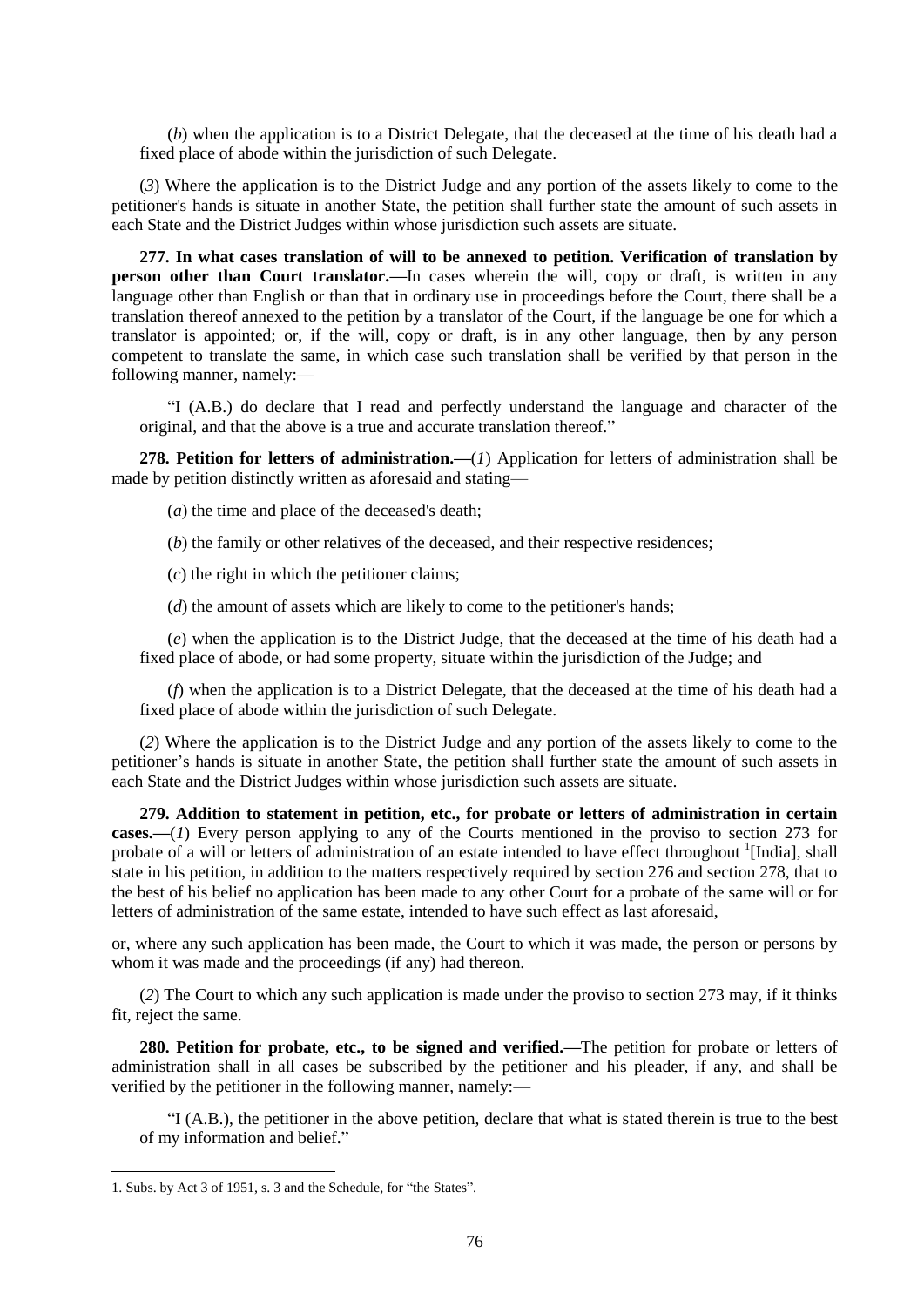**281. Verification of petition for probate, by one witness to will.—**Where the application is for probate, the petition shall also be verified by at least one of the witnesses to the will (when procurable) in the manner or to the effect following, namely:—

"I (C.D.), one of the witnesses to the last will and testament of the testator mentioned in the above petition, declare that I was present and saw the said testator affix his signature (or mark) thereto (or that the said testator acknowledged the writing annexed to the above petition to be his last will and testament in my presence)."

**282. Punishment for false averment in petition or declaration.—**If any petition or declaration which is hereby required to be verified contains any averment which the person making the verification knows or believes to be false, such person shall be deemed to have committed an offence under section 193 of the Indian Penal Code (45 of 1860).

**283. Powers of District Judge.—**(*1*) In all cases the District Judge or District Delegate may, if he thinks proper,—

(*a*) examine the petitioner in person, upon oath;

(*b*) require further evidence of the due execution of the will or the right of the petitioner to the letters of administration, as the case may be;

(*c*) issue citations calling upon all persons claiming to have any interest in the estate of the deceased to come and see the proceedings before the grant of probate or letters of administration.

(*2*) The citation shall be fixed up in some conspicuous part of the courthouse, and also in the office of the Collector of the district and otherwise published or made known in such manner as the Judge or District Delegate issuing the same may direct.

(*3*) Where any portion of the assets has been stated by the petitioner to be situate within the jurisdiction of a District Judge in another State, the District Judge issuing the same shall cause a copy of the citation to be sent to such other District Judge, who shall publish the same in the same manner as if it were a citation issued by himself, and shall certify such publication to the District Judge who issued the citation.

**284. Caveats against grant of probate or administration.—**(*1*) Caveats against the grant of probate or administration may be lodged with the District Judge or a District Delegate.

(*2*) Immediately on any caveat being lodged with any District Delegate, he shall send copy thereof to the District Judge.

(*3*) Immediately on a caveat being entered with the District Judge, a copy thereof shall be given to the District Delegate, if any, within whose jurisdiction it is alleged the deceased had a fixed place of abode at the time of his death, and to any other Judge or District Delegate to whom it may appear to the District Judge expedient to transmit the same.

**Form of caveat.—**(*4*) The caveat shall be made as nearly as circumstances admit in the form set forth in Schedule V.

**285. After entry of caveat, no proceeding taken on petition until after notice to caveator.—**No proceeding shall be taken on a petition for probate or letters of administration after a caveat against the grant thereof has been entered with the Judge or District Delegate to whom the application has been made or notice has been given of its entry with some other Delegate, until after such notice to the person by whom the same has been entered as the Court may think reasonable.

**286. District Delegate when not to grant probate or administration.—**A District Delegate shall not grant probate or letters of administration in any case in which there is contention as to the grant, or in which it otherwise appears to him that probate or letters of administration ought not to be granted in his Court.

*Explanation*.—"Contention" means the appearance of any one in person, or by his recognizedagent, or by a pleader duly appointee to act on his behalf, to oppose the proceeding.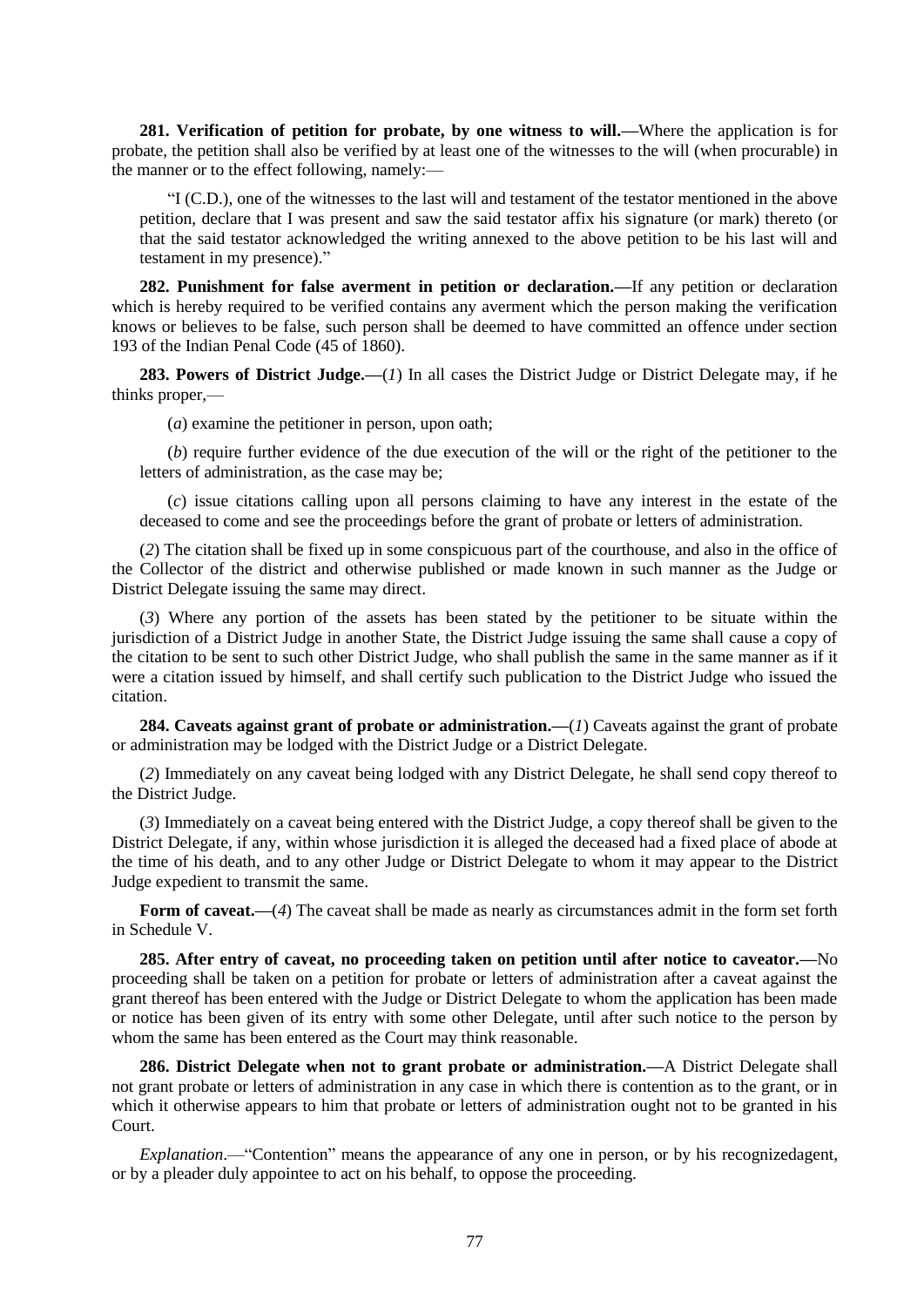**287. Power to transmit statement to District Judge in doubtful cases where no contention.—**In every case in which there is no contention, but it appears to the District Delegate doubtful whether the probate or letters of administration should or should not be granted, or when any question arises in relation to the grant, or application for the grant, of any probate or letters of administration, the District Delegate may, if he thinks proper, transmit a statement of the matter in question to the District Judge, who may direct the District Delegate to proceed in the matter of the application, according to such instructions as to the Judge may seem necessary, or may forbid any further proceeding by the District Delegate in relation to the matter of such application, leaving the party applying for the grant in question to make application to the Judge.

**288. Procedure where there is contention of District Delegate thinks probate or letters of administration should be refused in his Court.—**In every case in which there is contention, or the District Delegate is of opinion that the probate or letters of administration should be refused in his Court, the petition, with any documents which may have been filed therewith, shall be returned to the person by whom the application was made, in order that the same may be presented to the District Judge, unless the District Delegate thinks it necessary, for the purposes of justice, to impound the same, which he is hereby authorised to do; and, in that case, the same shall be sent by him to the District Judge.

**289. Grant of probate to be under seal of Court.—**When it appears to the District Judge or District Delegate that probate of a will should be granted, he shall grant the same under the seal of his Court in the form set forth in Schedule VI.

**290. Grant of letters of administration to be under seal of Court.—**When it appears to the District Judge or District Delegate that letters of administration to the estate of a person deceased, with or without a copy of the will annexed, should be granted, he shall grant the same under the seal of his Court in the form set forth in Schedule VII.

**291. Administration-bond.—**(*1*) Every person to whom any grant of letters of administration, other than a grant under section 241, is committed, shall give a bond to the District Judge with one or more surety or sureties, engaging for the due collection, getting in, and administering the estate of the deceased, which bond shall be in such form as the Judge may, by general or special order, direct.

(*2*) When the deceased was a Hindu, Muhammadan, Buddhist, Sikh or Jaina or an exempted person—

(*a*) the exception made by sub-section (*1*) in respect of a grant under section 241 shall not operate.

(*b*) the District Judge may demand a like bond from any person to whom probate is granted.

**292. Assignment of administration-bond.—**The Court may, on application made by petition and on being satisfied that the engagement of any such bond has not been kept, and upon such terms as to security, or providing that the money received be paid into Court, or otherwise, as the Court may think fit, assign the same to some person, his executors or administrators, who shall thereupon be entitled to sue on the said bond in his or their own name or names as if the same had been originally given to him or them instead of to the Judge of the Court, and shall be entitled to recover thereon, as trustees for all persons interested, the full amount recoverable in respect of any breach thereof,

**293. Time for grant of probate and administration.—**No probate of a will shall be granted until after the expiration of seven clear days, and no letters of administration shall be granted until after the expiration of fourteen clear days, from the day of the testator or intestate's death.

**294. Filing of original wills of which probate or administration with will annexed granted.—**(*1*) Every District Judge, or District Delegate, shall file and preserve all original wills, of which probate or letters of administration with the will annexed may be granted by him, among the records of his Court, until some public registry for wills is established.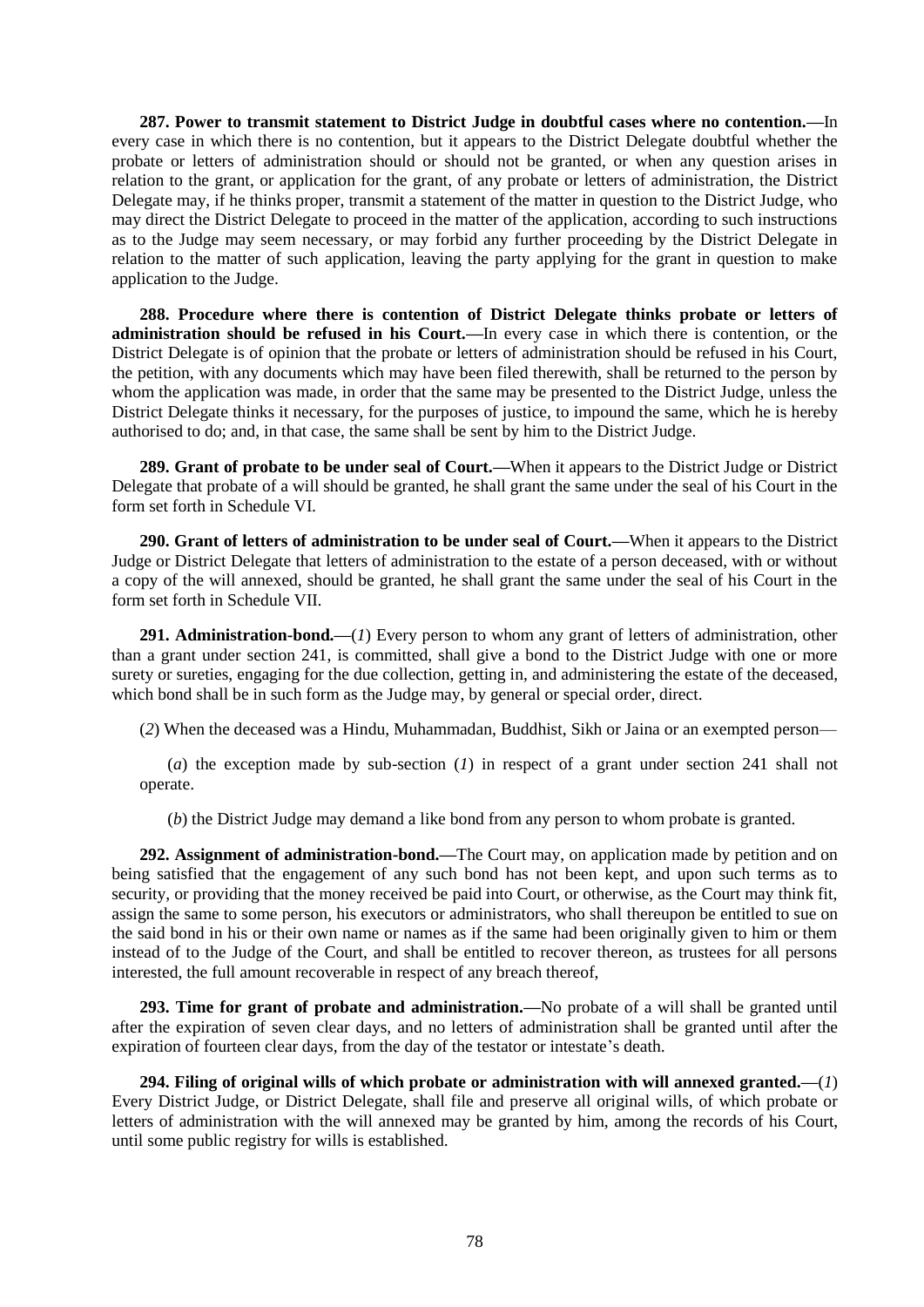(*2*) The State Government shall make regulations for the preservation and inspection of the wills so filed.

**295. Procedure in contentious cases.—**In any case before the District Judge in which there is contention, the proceedings shall take, as nearly as may be, the form of a regular suit, according to the provisions of the Code of Civil Procedure, 1908 (5 of 1908) in which the petitioner for probate or letters of administration, as the case may be, shall be the plaintiff, and the person who has appeared to oppose the grant shall be the defendant.

**296. Surrender of revoked probate or letters of administration.—**(*1*) When a grant of probate or letters of administration is revoked or annulled under this Act, the person to whom the grant was made shall forthwith deliver up the probate or letters to the Court which made the grant.

(*2*) If such person willfully and without reasonable cause omits so to deliver up the probate or letters, he shall be punishable with fine which may extend to one thousand rupees, or with imprisonment for a term which may extend to three months, or with both.

**297. Payment to executor or administrator before probate or administration revoked.—**When a grant of probate or letters of administration is revoked, all payments bona fide made to any executor or administrator under such grant before the revocation thereof shall, notwithstanding such revocation, be a legal discharge to the person making the same; and the executor or administrator who has acted under any such revoked grant may retain and reimburse himself in respect of any payments made by him which the person to whom probate or letters of administration may afterwards be granted might have lawfully made.

**298. Power to refuse letters of administration.—**Notwithstanding anything hereinbefore contained, it shall, where the deceased' was a Muhammadan, Buddhist or exempted person, or a Hindu, Sikh or Jaina to whom section 57 does not apply, be in the discretion of the Court to make an order refusing, for reasons to be recorded by it in writing, to grant any application for letters of administration made lousier this Act.

**299. Appeals from orders of District Judge.—**Every order made by a District Judge by virtue of the powers hereby conferred upon him shall be subject to appeal to the High. Court in accordance with the provisions of the Code of Civil Procedure, 1908 (5 of 1908), applicable to appeals.

**300. Concurrent jurisdiction of High Court.—**(*1*) The High Court shall have concurrent jurisdiction with the District Judge in the exercise of all the powers hereby conferred upon the District Judge.

(*2*) Except in cases to which section 57 applies, no High Court, in exercise of the concurrent jurisdiction hereby conferred over any local area beyond the limits of the towns of Calcutta, Madras and Bombay  $1***$  shall, where the deceased is a Hindu, Muhammadan, Buddhist, Sikh or Jaina or an exempted person, receive applications for probate or letters of administration until the State Government has by a notification in the Official Gazette, authorised it so to do.

**301. Removal of executor or administrator and provision for successor.—**The High Court may, on application made to it, suspend, remove or discharge any private executor or administrator and provide for the succession of another person to the office of any' such executor or administrator who may cease to hold office, and the vesting in such successor of any property belonging to the estate.

**302. Directions to executor or administrator.—**Where probate or letters of administration in respect of any estate has or have been granted under this Act, the High Court may, on application made to it, give to the executor or administrator any general or special directions in regard to the estate or in regard to the administration thereof.

<sup>1.</sup> The words "and the province of Burma" omitted by the A.O. 1937.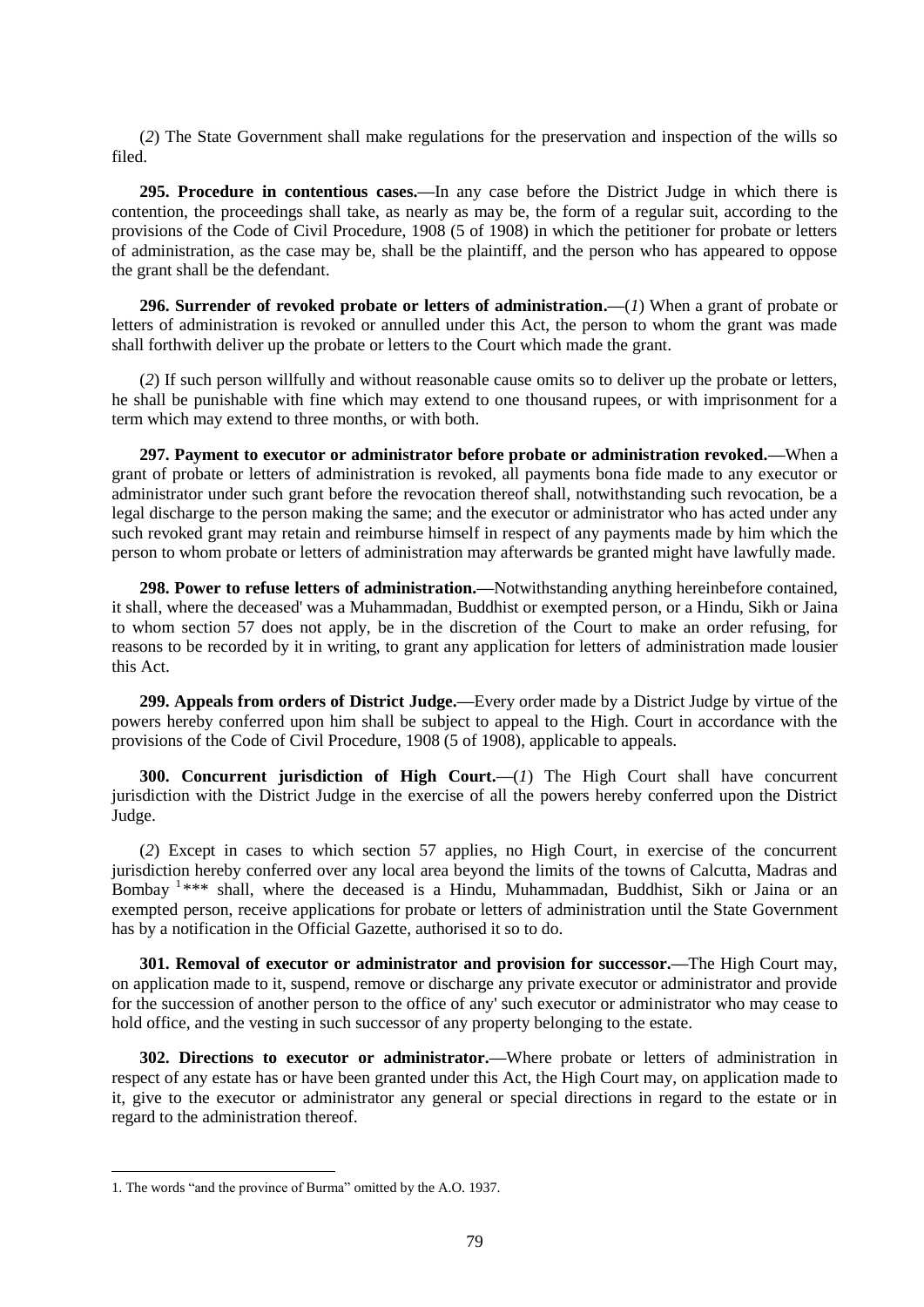# CHAPTER V.—*Of Executors of their own Wrong*

**303. Executor of his own wrong.—**A person who intermeddles with the estate of the deceased or does any other act which belongs to the office of executor, while there is no rightful executor or administrator in existence, thereby makes himself an executor of his own wrong.

*Exceptions*.**—**(*1*) Intermeddling with the goods of the deceased for the purpose of preserving them or providing for his funeral or for the immediate necessities of his family or property, does not make an executor of his own wrong.

(*2*) Dealing in the ordinary course of business with goods of the deceased received from another does not make an executor of his own wrong.

#### *Illustrations*

(*i*) A uses or gives away or sells some of the goods of the deceased, or takes them to satisfy his own debt or legacy or receives payment of the debts of the deceased. He is an executor of his own wrong.

(*ii*) A, having been appointed agent by the deceased in his lifetime to collect his debts and sell his goods, continues to do so after he has become aware of his death. He is an executor of his own wrong in respect of acts done after he has become aware of the death of the deceased.

(*iii*) A sues as executor of the deceased, not being such. He is an executor of his own wrong.

**304. Liability of executor of his own wrong.—**When a person has so acted as to become an executor of his own wrong, he is answerable to the rightful executor or administrator, or to any creditor or legatee of the deceased, to the extent of the assets which may have come to his hands after deducting payments made to the rightful executor or administrator, and payments made in due course of administration.

## CHAPTER VI.—*Of the Powers of an Executor or Administrator*

**305. In respect of causes of action surviving deceased and debts due at death.—**An executor or administrator has the same power to sue in respect of all causes of action that survive the deceased, and may exercise the same power for the recovery of debts as the deceased had when living.

**306. Demands and rights of action of or against deceased survive to and against executor or administrator.—**All demands whatsoever and all rights to prosecute or defend any action or special proceeding existing in favour of or against a person at the time of his decease, survive to and against his executors or administrators; except causes of action for defamation, assault, as defined in the Indian Penal Code (45 of 1860), or other personal injuries not causing the death of the party; and except also cases where, after the death of the party, the relief sought could not be enjoyed or granting it would be nugatory.

#### *Illustrations*

(*i*) A collision takes place on a railway in consequence of some neglect or default of an official, and a passenger is severely hurt, but not so as to cause death. He afterwards dies without having brought any action. action does not survive.

(*ii*) A sues for divorce. A dies. The cause of action does not survive to his representative.

**307. Power of executor or administrator to dispose of property.—**(*1*) Subject to the provisions of sub-section (*2*), and executor or administrator has power to dispose of the property of the deceased, vested in him under section 211, either wholly or in part, in suchmanner as he may think fit.

#### *Illustrations*

(*i*) The deceased has made a specific bequest of part of his property. The executor, not having assented to the bequest, sells the subject of it. The sale is valid.

(*ii*) The executor in the exercise of his discretion mortgages a part of the immoveable estate of the deceased. The mortgage is valid.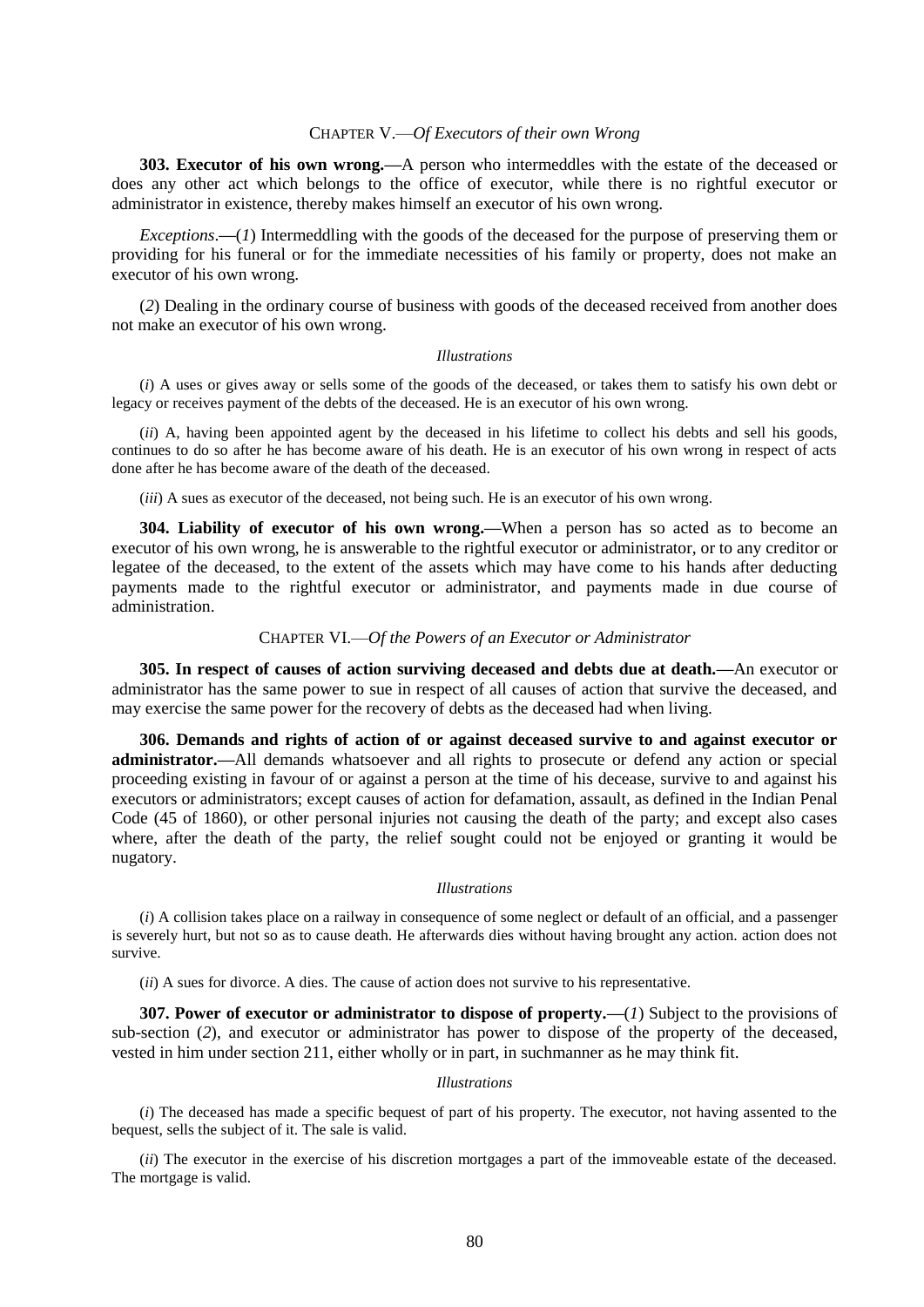(*2*) If the deceased was a Hindu, Muhammad an, Buddhist, Sikh or Jaina or an exempted person, the general power conferred by sub-section (*1*) shall be subject to the following restrictions and conditions, namely:—

(*i*) The power of an executor to dispose of immovable property so vested in him is subject to any restriction which may be imposed in this behalf by the Will appointing him, unless probate has been granted to him and the Court which granted the probate permits him by an order in writing, notwithstanding the restriction, to dispose of any immovable property specified in the order in a manner permitted by the order.

(*ii*) An administrator may not, without the previous permission of the Court by which the letters of administration were granted,—

(*a*) mortgage, charge or transfer by sale, gift, exchange or otherwise any immovable property for the time being vested in him under section 211, or

(*b*) lease any such property for a term exceeding five years.

(*iii*) A disposal of property by an executor or administrator in contravention of clause (*i*) or clause (*ii*), as the case may be, is voidable at the instance of any other person interested in the property.

(*3*) Before any probate or letters of administration is or are granted in such a case, there shall be endorsed thereon or annexed thereto a copy of sub-section (*1*) and clauses (*i*) and (*iii*) of sub-section (*2*) or of sub-section (*1*) and clauses (*ii*) and (*iii*) of sub-section (*2*), as the case may be.

(*4*) A probate or letters of administration shall not be rendered invalid by reason of the endorsement or annexure required by sub-section (*3*) not having been made thereon or attached thereto, nor shall the absence of such an endorsement or annexure authorise an executor or administrator to act otherwise than in accordance with the provisions of this section.

**308. General powers of administration.**—An executor or administrator may, in addition to, and not in derogation of any other powers of expenditure lawfully exercisable by him, incur expenditure—

(*a*) on such acts as may be necessary for the proper care or management of any property belonging to any estate administered by him; and

(*b*) with the sanction of the High Court, on such religious, charitable and other objects, and on such improvements, as may be reasonable and proper in the case of such property.

**309. Commission or agency charges.**—An executor or administrator shall not be entitled to receive or retain any commission or agency charges at a higher rate than that for the time being fixed in respect of the Administrator-General by or under the Administrator-General's Act, 1913 (3 of 1913).

**310. Purchase by executor or administrator of deceased's property.**—If any executor or administrator purchases, either directly or indirectly, any part of the property of the deceased, the sale is voidable at the instance of any other person interested in the property sold.

**311. Powers of several executors or administrators exercisable by one.** —When there are several executors or administrators, the powers of all may, in the absence of any direction to the contrary, be exercised by any one of them who has proved the Will or taken out administration.

#### *Illustrations*

(*i*) One of several executors has power to release a debt due to the deceased.

(*ii*) One has power to surrender a lease.

(*iii*) One has power to sell the property of the deceased whether movable or immovable.

(*iv*) One has power to assent to a legacy.

(*v*) One has power to endorse a promissory note payable to the deceased.

(*vi*) The Will appoints A, B, C and D to be executors, and directs that two of them shall be a quorum. No act can be done by a single executor.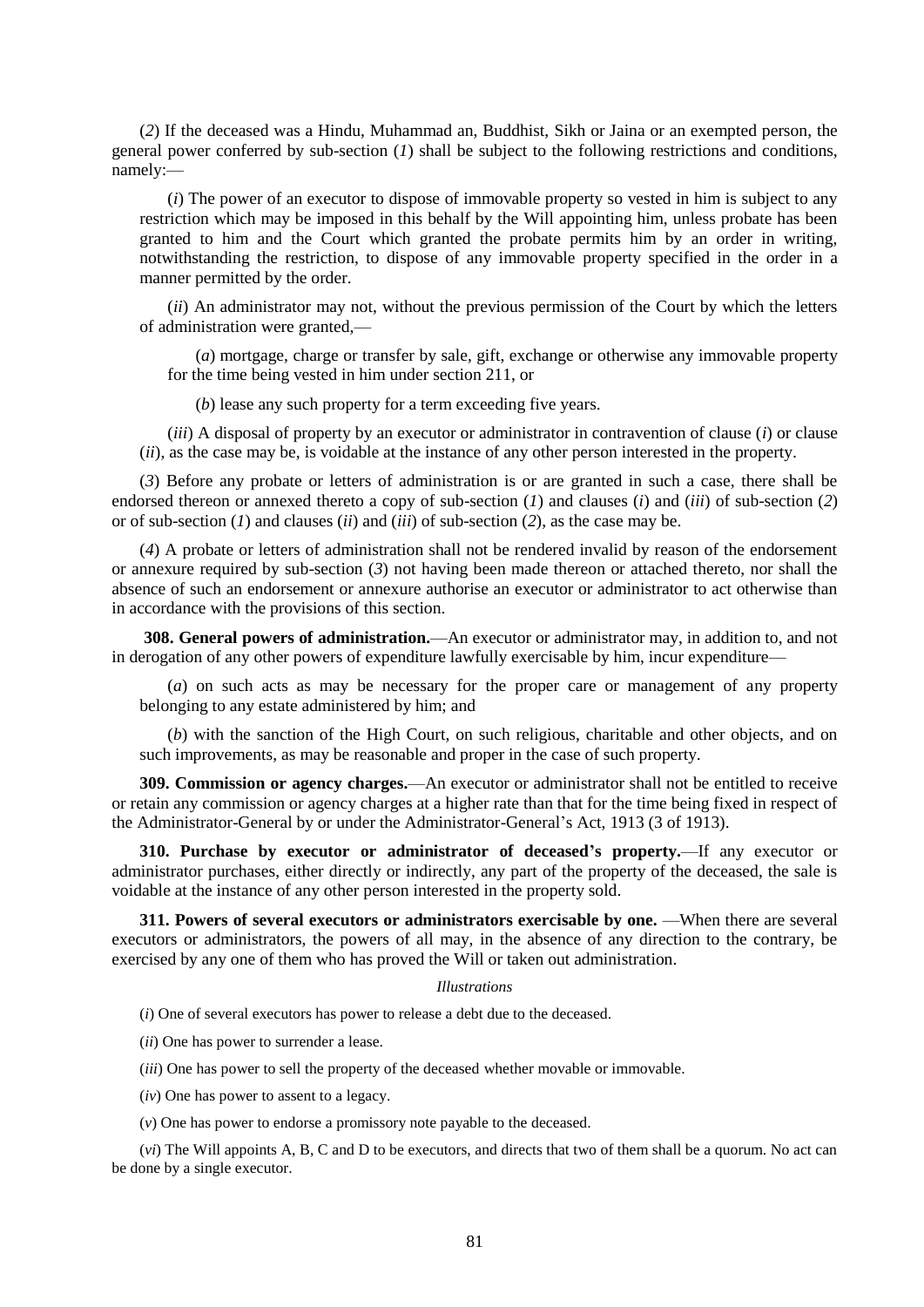**312. Survival of powers on death of one of several executors or administrators.—**Upon the death of one or more of several executors or administrators, in the absence of any direction to the contrary in the will or grant of letters of administration, all the powers of the office become vested in the survivors or survivor.

**313. Powers of administrator of effects unadministered.—**The administrator of effects unadministered has, with respect to such effects, the same powers as the original executor or administrator.

**314. Powers of administrator during minority.—**An administrator during minority has all the powers of an ordinary administrator:

**315. Powers of married executrix or administratrix.—**When a grant of probate or letters of administration has been made to a married woman, she has all the powers of an ordinary executor or administrator.

# CHAPTER VII.**—***Of the Duties of an Executor or Administrator*

**316. As to deceased's funeral.—**It is the duty of an executor to provide funds for the performance of the necessary funeral ceremonies of the deceased in a manner suitable to his condition, if he has left property sufficient for the purpose.

**317. Inventory and account.—**(1) An executor or administrator shall, within six months from the grant of probate or letters of administration, or within such further time as the Court which granted the probate or letters may appoint, exhibit in that Court an inventory containing a full and true estimate of. all the property in possession, and all the credits, and also all the debts owing by any person to which the executor or administrator is entitled in that character; and shall in like manner, within one year from the grant or within such further time as the said Court may appoint, exhibit an account of the estate, showing the assets which have come to his hands and the manner in which they have been applied or disposed of.

The High Court may prescribe the form in which an inventory or account under this section is to be exhibited.

If an executor or administrator, on being required by the Court to exhibit an inventory or account under this section, intentionally omits to comply with the requisition, he shall be deemed to have committed an offence under section 176 of the Indian Penal Code (45 of 1860).

The exhibition of an intentionally false inventory or account under this section shall be deemed to be an offence under section 193 of that Code.

**318. Inventory to include property in any part of India in certain cases.—** in all cases where a grant has been made of probate or letters of administration intended to have

effect throughout  $\left[$ [India]<sup>2\*\*\*</sup>, the executor or administrator shall include in the inventory of the effects of the deceased all his moveable and immoveable property situate in '[India], and the value of such property situate in each state shall be separately stated in such inventory, and the probate or letters of administration shall be chargeable with a fee corresponding to the entire amount or value of the property affected thereby wheresoever situate within <sup>1</sup>[India].

**319. As to property of, and debts owing to, deceased.—**The executor or administrator shall collect, with reasonable diligence, the property of the deceased and the debts that were due to him at the time of his death.

**320. Expenses to be paid before all debts.—**Funeral expenses to a reasonable amount, according to the degree and quality of the deceased, and death-bed charges, including fees for medical attendance, and board and lodging for one month previous to his death, shall be paid before all debts.

1

<sup>1.</sup> Subs. by Act 3 of 1951, s. 3 and the Schedule, for "the States".

<sup>2.</sup> The words "of India" omitted by Act 48 of 1952, s. 3 and the Second Schedule.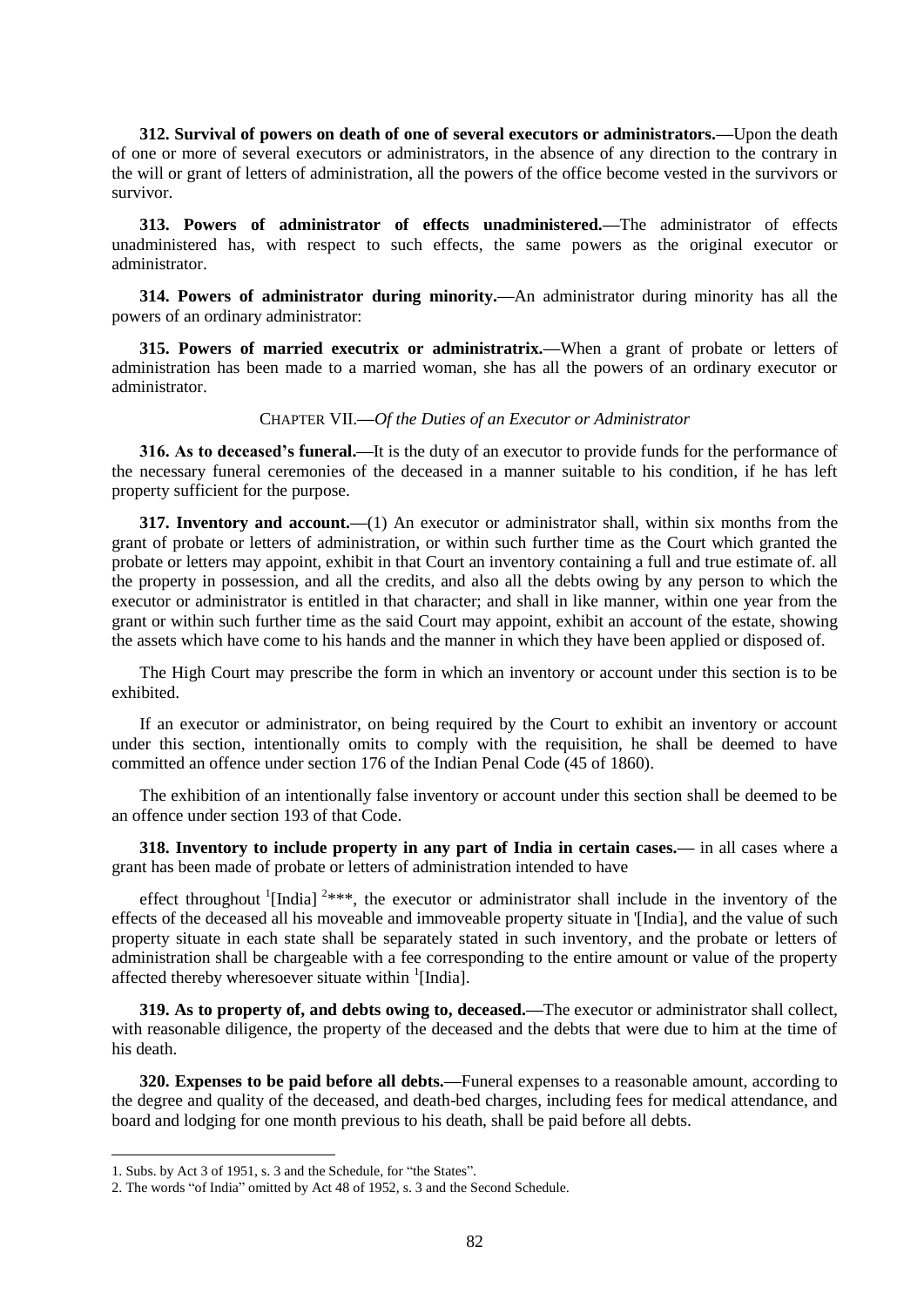**321. Expenses to be paid next after such expenses.—**The expenses of obtaining probate or letters of administration, including the costs incurred for or in respect of any judicialproceedings that may be necessary for administering the estate, shall be paid next after the funeral expenses and death-bed charges.

**322. Wages for certain services to be next paid, and then other debts.—**Wages due for services rendered to the deceased within three months next preceding his death by any labourer, artizan or domestic servant shall next be paid, and then the other debts of the deceased according to their respective priorities (if any).

**323. Save as aforesaid, all debts to be paid equally and rateably.—**Save as aforesaid, no creditor shall have a right of priority over another; but the executor or administrator shall pay all such debts as he knows of, including his own, equally and rateably as far as the assets of the deceased will extend.

**324. Application of moveable property to payment of debts where domicile not in India.—**(*1*) If the domicile of the deceased was not in  $\left[$ India], the application of his moveable property to the payment of his debts is to be regulated by the law of  $\frac{1}{2}$ [India].

(*2*) No creditor who has received payment of a part of his debt by virtue of sub-section (*1*) shall be entitled to share in the proceeds of the immoveable estate of the deceased unless he brings such payment into account for the benefit of the other creditors.

(*3*) This section shall not apply where the deceased was a Hindu, Muhammadan, Buddhist, Sikh or Jaina or an exempted person.

## *Illustration*

A dies, having his domicile in a country where instruments under seal have priority over instruments not under seal leaving moveable property to the value of 5,000 rupees, and immoveable property to the value of 10,000 rupees, debts on instruments under seal to the amount of 10,000 rupees, and debts on instruments not under seal to the same mount. The creditors holding instruments under seal received half of their debts out of the proceeds of the moveable estate. The proceeds of the immoveable estate are to be applied in payment of the debts on instruments not under seal until one-half of such debts have been discharged. This will leave 5,000 rupees which are to be distributed rateably amongst all the creditors without distinction, in proportion to the amount which may remain due to them.

**325. Debts to be paid before legacies.—**Debts of every description must be paid before any legacy.

**326. Executor or administrator not bound to pay legacies without indemnity.—**If the estate of the deceased is subject to any contingent liabilities, an executor or administrator is not bound to pay any legacy without a sufficient indemnity to meet the liabilities whenever they may become due.

**327. Abatement of general legacies.—**If the assets, after payment of debts, necessary expenses and specific legacies, are not sufficient to pay all the general legacies in full, the latter shall abate or be diminished in equal proportions, and, in the absence of any direction to the contrary in the will, the executor has no right to pay one legatee in preference to another, or to retain any money on account of a legacy to himself or to any person for whom he is a trustee.

**328. Non-abatement of specific legacy when assets sufficient to pay debts.—**Where there is a specific legacy, and the assets are sufficient for the payment of debts and necessary expenses, the thing specified must be delivered to the legatee without any abatement.

**329. Right under demonstrative legacy when assets sufficient to pay debts and necessary expenses.—**Where there is a demonstrative legacy, and the assets are sufficient for the payment of debts and necessary expenses, the legatee has a preferential claim for payment of Isis legacy out of the fund from which the legacy is directed to be paid until such fund is exhausted and if, after the fund is exhausted, part of the legacy still remains unpaid, he is entitled to rank for the remainder against the general assets as for a legacy of the amount of such unpaid remainder.

<sup>1.</sup> Subs. by Act 3 of 1951, s. 3 and the Schedule for "the States".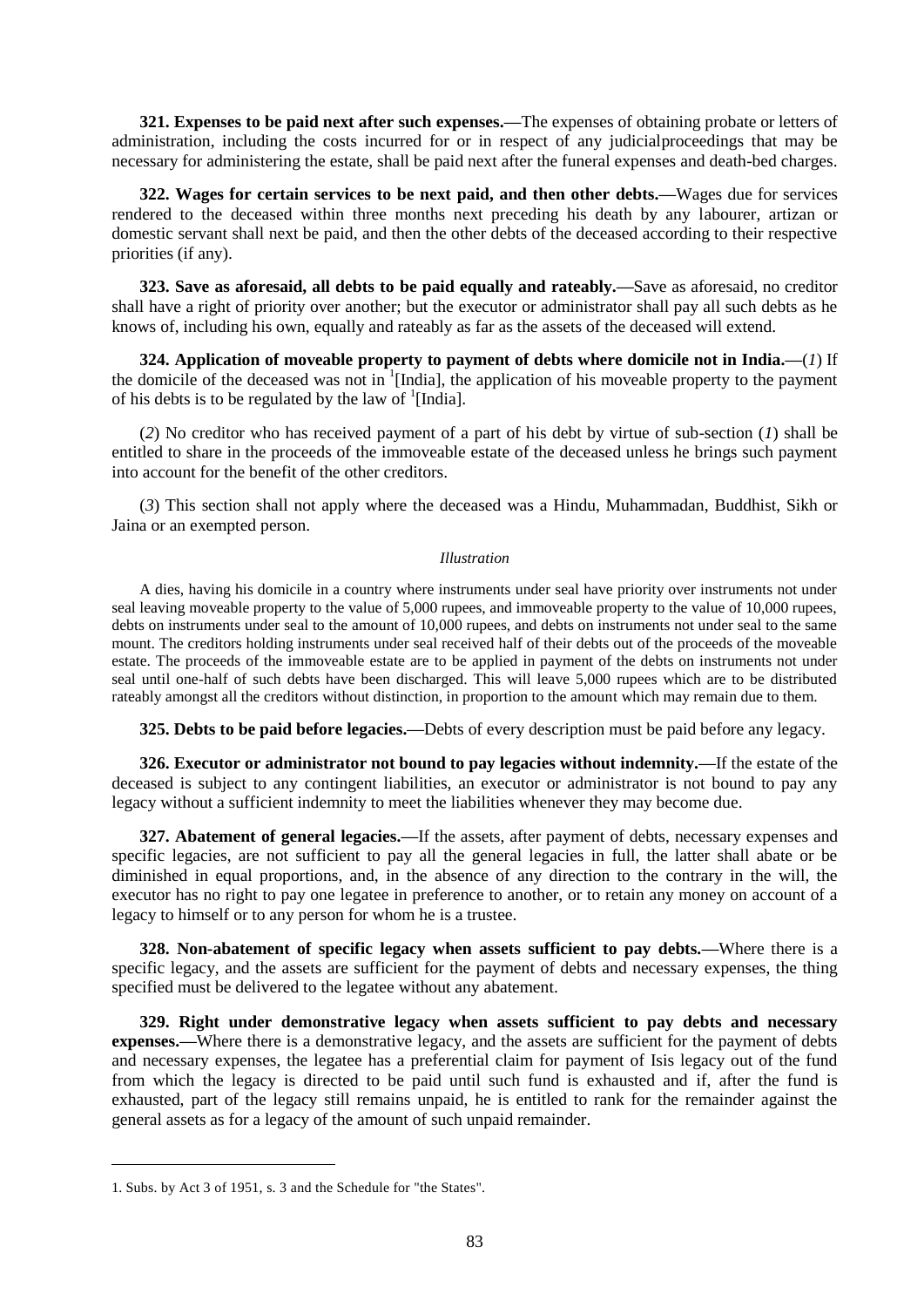**330. Rateable abatement of specific legacies.—**If the assets are not sufficent to answer the debtsand the specific legacies, an abatement shall be made from the latter rateably in proportion to their respective amounts.

#### *Illustration*

A has bequeathed to B a diamond ring valued at 500 rupees, and to C a horse, valued at 1,000 rupees. It. is found necessary to sell all the effects of the testator; and his assets, after payment of debts, are only 1,000 rupees. Of this sum rupees 333-5-4 are to be paid to B, and rupees 666-10-8 to C.

**331. Legacies treated as general for purpose of abatement.—**For the purpose of abatement, a legacy for life, a sum appropriated by the will to produce an annuity, and the value of an annuity when no sum has been appropriated to produce it, shall be treated as general legacies.

# CHAPTER VIII.—*Ofassent to a legacy by Executor or Administrator*

**332. Assent necessary to complete legatee's title.—**The assent of the executor or administrator is necessary to complete a legatee's title to his legacy.

#### *Illustrations*

(*i*) A by his will bequeaths to B his Government paper which is in deposit with the Imperial Bank of India. The Bank has no authority to deliver the securities, nor B a right to take possession of them, without the assent of the executor.

(*ii*) A by- his will has bequeathed to C his house in Calcutta in the tenancy of B. C is not entitled to receive the rents without the assent of the executor or administrator.

**333. Effect of executor's assent to specific legacy.—(***1***) The assent of the executor oradministrator** to a specific bequest shall be sufficient tb divest his interest as executor or administrator therein, and to transfer the subject of the bequest of the legatee, unless the nature or the circumstances of the property require that it shall be transferred in a particular way.

(*2*) This assent may be verbal, and it may be either express or implied from the conduct of the executor or administrator.

## *Illustrations*

(*i*) A horse is bequeathed. The executor requests the legatee to dispose of it, or a third party proposes to purchase the horse from the executor, and he directs him to apply to the legatee. Assent to the legacy is implied.

(*ii*) The interest of a fund is directed by the will to be applied for the maintenance of the legatee during his minority. The executor commences so to apply it. This is an assent to the whole of the bequest.

(*iii*) A bequest is made of a fund to A and after him to B. The executor pays the interest of the fund to A. This is an implied assent to the bequest to B.

(*iv*) Executors die after paying all the debts of the testator, but before satisfaction of specific legacies. Assent to the legacies may be presumed.

(*v*) A person to whom a specific article has been bequeathed takes possession of it and retains it without any objection on the part of the executor. His assent may be presumed.

**334. Conditional assent.—**The assent of an executor or administrator to a legacy may be conditional, and if the condition is one which he has a right to enforce, and it is not performed, there is no assent.

#### *Illustrations*

(*i*) A bequeaths to B his lands of Sultanpur, which at the date of the will, and at the death of A, were subject to a mortgage for 10,000 rupees. The executor assents to the bequest, on condition that B shall within a limited time pay the amount due on the mortgage at the testator's death. The amount is not paid. There is no assent.

(*ii*) The executor assents to a bequest on condition that the legatee shall pay him a sum of money. The payment is not made. The assent is nevertheless valid.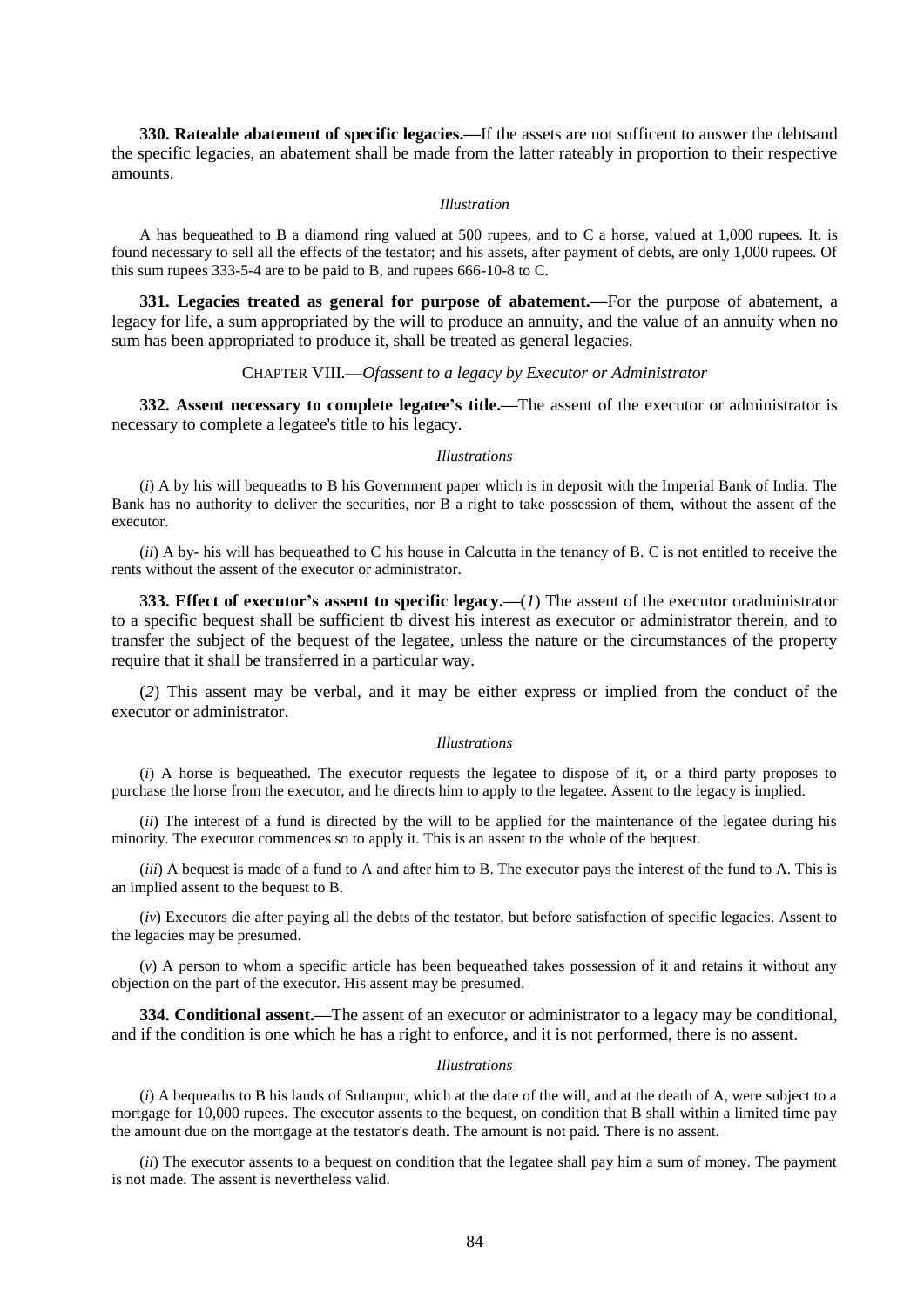**335. Assent of executor to his own legacy.—**(*1*) When the executor or administrator is a legatee, his assent to his own legacy is necessary to complete his title to it, in the same way as it is required when the bequest is to another person, and his assent may, in like manner, be expressed or implied.

(*2*) Assent shall be implied if in his manner of administering the property he does any act which is referable to his character of legatee and is not referable to his character of executor or administrator.

# *Illustration*

An executor takes the rent of a house or the interest of Government securities bequeathed to him and applied it to his own use. This is assent.

**336. Effect of executor's assent.—**The assent of the executor or administrator to a legacy gives effect to it from the death of the testator.

## *Illustrations*

(*i*) A legatee sells his legacy before it is assented to by the executor. The executor's subsequent assent operates for the benefit of the purchaser and completes his title to the legacy.

(*ii*) A bequeaths 1,000 rupees to B with interest from his death. The executor does not assent to his legacy until the expiration of a year from A's death. B is entitled to interest from the death of A.

**337. Executor when to deliver legacies.—**An executor or administrator is not bound to pay or deliver any legacy until the expiration of one year from the testator's death.

## *Illustration*

A by his will directs his legacies to be paid within six months after his death. The executor is not bound to pay them before the expiration of a year.

# CHAPTER IX,—*Of the Payment and Apportionment of Annuities*

**338. Commencement of annuity when no time fixed by will.—**Where an annuity is given by a will and no time is fixed for its commencement, it shall commence from the testator's death, and the first payment shall be made at the expiration of a year next after that event.

**339. When annuity, to be paid quarterly or monthly, first falls due.—**Where there is a direction that the annuity shall be paid quarterly or monthly, the first payment shall be due at the end of the first quarter or first month, as the case may be, after the testator's death; and shall, if the executor or administrator thinks fit, be paid when due, but the executor or administrator shall not be bound to pay it till the end of the year.

3**40. Dates of successive payments when first payment directed to be made within a given time or on day certain: death of annuitant before date of payment.—**(*1*) Where there is a direction that the first payment of an annuity shall be made within one month or any other division of time from the death of the testator, or on a day certain, the successive payments are to be made on the anniversary of the earliest day on which the will authorises the first payment to be made.

(*2*) If the annuitant dies in the interval between the times of payment, an apportioned share of the annuity shall be paid to his representative.

## CHAPTER X.—*Of the Investment of Funds to Provide for Legacies*

**341. Investment of sum bequeathed, where legacy, not specific, given for life.—**Where a legacy, not being a specific legacy, is given for life, the sum bequeathed shall at the end of the year he invested in such securities as the High Court may by any general rule authorise or direct, and the proceeds thereof shall be paid to the legatee as the same shall accrue due.

**342. Investment of general legacy, to be paid at future time: disposal of intermediate, interest.—** (*1*) Where a general legacy is given to be paid at a future time, the executor or administrator shall invest a sum sufficient to meet it in securities of the kind mentioned in section 341.

(*2*) The intermediate interest shall form part of the residue of the testator's estate.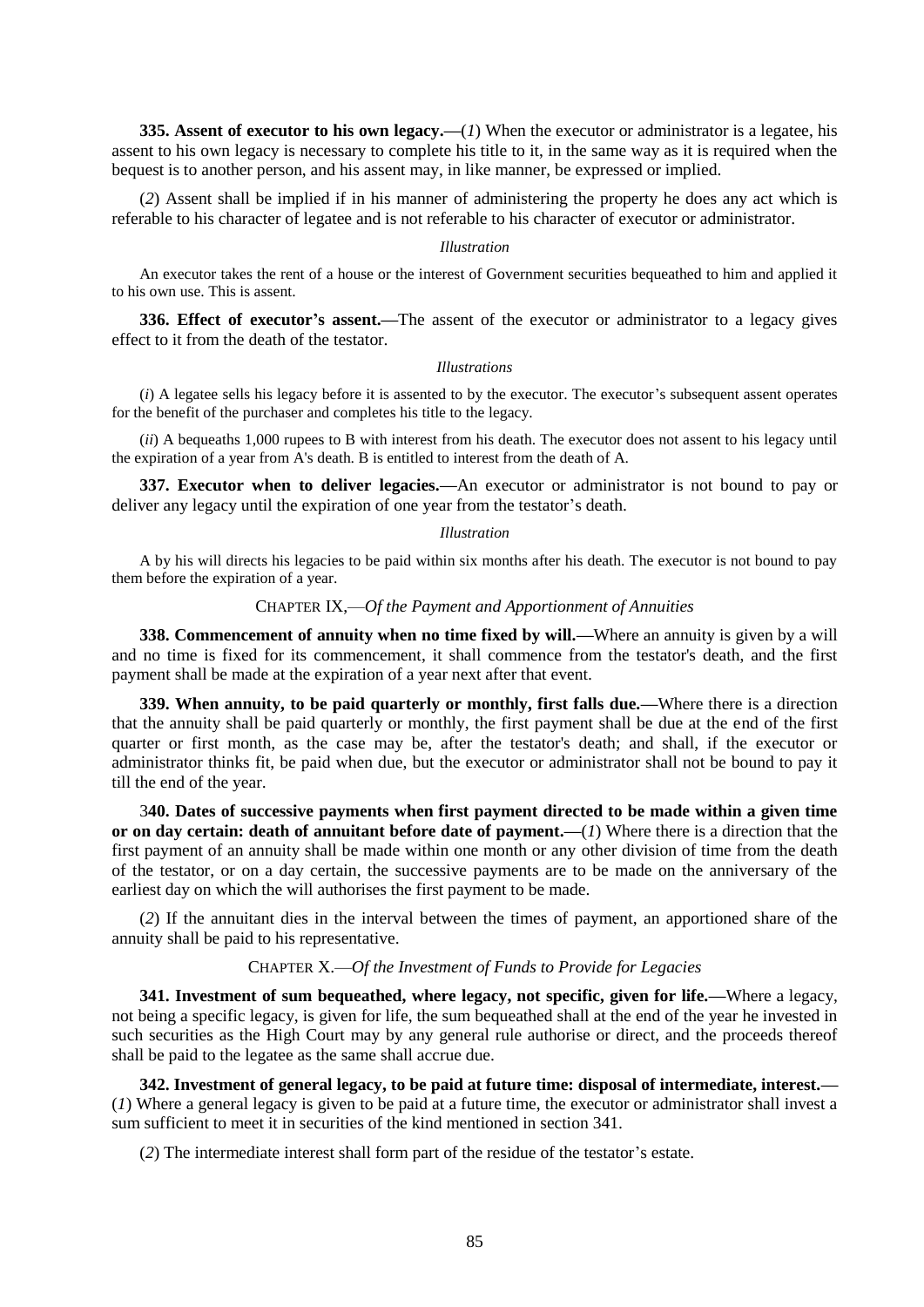**343. Procedure when no fund charged with, or appropriated to, annuity.—**Where an annuity is given and no fund is charged with its payment or appropriated by the will to answer it, a Government annuity of the specified amount shall be purchased, or, if no such annuity can be obtained, then a sum sufficient to produce the annuity shall be invested for that purpose in securities of the kind mentioned in section 341.

**344. Transfer to residuary legatee of contingent bequest.—**Where a bequest is contingent, the executor or administrator is not bound to invest the amount of the legacy, but may transfer the whole residue of the estate to the residuary legatee, if any, on his giving sufficient security for the payment of the legacy, if it shall become due.

**345. Investment of residue bequeathed for life, without direction to invest in particular securities.—**(*1*) Where the testator has bequeathed the residue of his estate to a person for life without any direction to invest it in any particular securities, so much thereof as is not at the time of the testator's decease invested in securities of the kind mentioned in section 341 shall be converted into money and invested in such securities.

(*2*) This section shall not apply if the deceased was a Hindu, Muhammadan, Buddhist, Sikh or Jaina or an exempted person.

**346. Investment of residue bequeathed for life, with direction to invest in specified securities.—** When the testator has bequeathed the residue of his estate of a person for life with a direction that it shall be invested in certain specified securities, so much of the estate as is not at the time of his death invested in securities of the specified kind shall be converted into money and invested in such securities.

**347. Time and manner of conversion and investment.—**Such conversion and investment as are contemplated by sections 345 and 346 shall be made at such times and in such manner as the executor or administrator thinks fit; and, until such conversion and investment are completed, the person who would be for the time being entitled to the income of the fund when so invested shall receive interest at the rate of 4 per cent. per annum upon the market-value (to be computed as at the date of the testator's death) of such part of the fund as has not been so invested:

Provided that the rate of interest prior to completion of investment shall be six per cent.per annum when the testator was a Hindu, Muhammadan, Buddhist, Sikh or Jaina or an exempted person

**348. Procedure where minor entitled to immediate payment or possession of bequest, and no direction to pay to person on his behalf.—**(*1*) Where, by the terms of a bequest, the legatee is entitled to the immediate payment or possession of the money or thing bequeathed, but is a minor, and there is no direction in the will to pay it to any person on his behalf, the executor or administrator shall pay or deliver the same into the Court of the District Judge, by whom or by whose District Delegate the probate was, or letters of administration with the will annexed were, granted to the account of the legatee, unless the legatee is a ward of the Court of Wards.

(*2*) If the legatee is a ward of the Court of Wards, the legacy shall be paid to the Court of Wards to his account.

(*3*) Such payment into the Court of the District Judge, or to the Court of Wards, as the case may be, shall be a sufficient discharge for the money so paid.

(*4*) Money when paid in under this section shall be invested in the purchase of Government securities, which, with the interest thereon, shall be transferred or paid to the person entitled thereto, or otherwise applied for his benefit, as the Judge or the Court of Wards, as the case may be, may direct.

## CHAPTER XL.—*Of the Produce and Interest of Legacies*

**349. Legatee's title to produce of specific legacy.—**The legatee of a specific legacy is entitled to the clear produce thereof. if any, from the testator's death.

*Exception*.—A specific bequest, contingent in its terms, does not comprise the produce of the legacy between the death of the testator and the vesting of the legacy. The clear produce of it forms part of the residue of the testator's estate.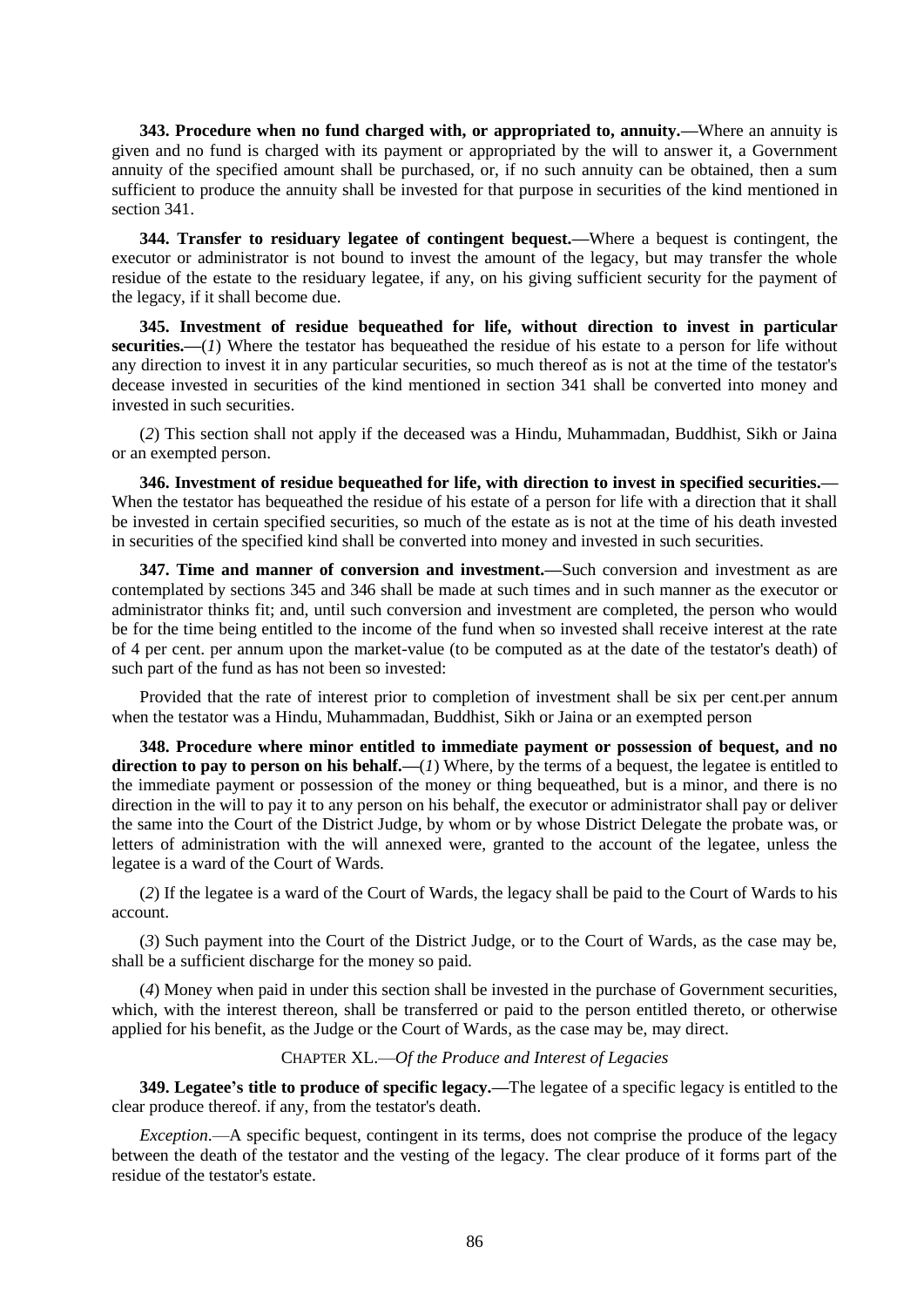## *Illustrations*

(*i*) A bequeaths his flock of sheep to B. Between the death of A and delivery by his executor the sheep are shorn or some of the ewes produce lambs. The wool and lambs are the property of B.

(*ii*) A bequeaths his Government securities to B, but postpones the delivery of them till the death of C. The interest which falls due between the death of A and the death of C belongs to B, and must, unless he is a minor, be paid to him as it is received.

(*iii*) The testator bequeaths all his four per cent. Government promissory notes to A when he shall complete the age of 18. A, if he completes that age, is entitled to receive the notes, but the interest which accrues in respect of them between the testator's death and A's completing 18, form part of the residue.

**350. Residuary legatee's title to produce of residuary fund.—**The legatee under a generalresiduary bequest is entitled to the produce of the residuary fund from the testator's death.

*Exception*.—A general residuary bequest contingent in its terms does not comprise the income which may accrue upon the fund bequeathed between the death of the testator and the vesting of the legacy. Such income goes as undisposed of.

#### *Illustrations*

(*i*) The testator bequeaths the residue of his property to A, a minor, to be paid to him when he shall complete the age of 18. The income from the testator's death belongs to A.

(*ii*) The testator bequeaths the residue of his property to A when he shall complete the age of 18. A, if he completes that age, is entitled to receive the residue. The income which has accrued in respect of it since the testator's death goes as undisposed of.

**351. Interest when no time fixed for payment of general legacy.—**Where no time has been fixed for the payment of a general legacy, interest begins to run from expiration of one year from the testator's death.

*Exception.—(1)* Where the legacy is bequeathed in satisfaction of a debt, interest runs from the death of the testator.

(*2*) Where the testator was a parent or a more remote ancestor of the legatee, or has put himself in the place of a parent of the legatee, the legacy shall bear interest from the death of the testator.

(*3*) Where a sum is bequeathed to a minor with a direction to pay for his maintenance out of it, interest is payable from the death of the testator.

**352. Interest when time fixed.—**Where a time has been fixed for the payment of a general legacy, interest begins to run from the time so fixed. The interest up to such time forms part of the residue of the testator's estate.

*Exception*.—Where the testator was a parent or a more remote ancestor of the legatee, or has put himself in the place of a parent of the legatee and the legatee is a minor, the legacy shall bear interest from the death of the testator, unless a specific sum is given by the will for maintenance, or unless the will contains a direction to the contrary.

**353. Rate of interest.—**The rate of interest shall be four per cent. per annum in all cases except when the testator was a Hindu, Muhammadan, Buddhist, Sikh or Jaina or an exempted person, in which case it shall be six per cent. per annum.

**354. No interest on arrears of annuity within first year after testator's death.—**No interest is payable on the arrears of an annuity within the first year from the death of the testator, although a period earlier than the expiration of that year may have been fixed by will for making the first payment of the annuity.

**355. Interest on sum to be invested produce annuity.—**Where a sum of money is directed to be invested to produce an annuity, interest is payable on it from the death of the testator.

# CHAPTER XII.—*Of the Refunding of Legacies*

**356. Refund of legacy paid under Court's orders.—**When an executor or administrator has paid a legacy under the order of a Court, he is entitled to call upon the legatee to refund in the event of the assets proving insufficient to pay all the legacies.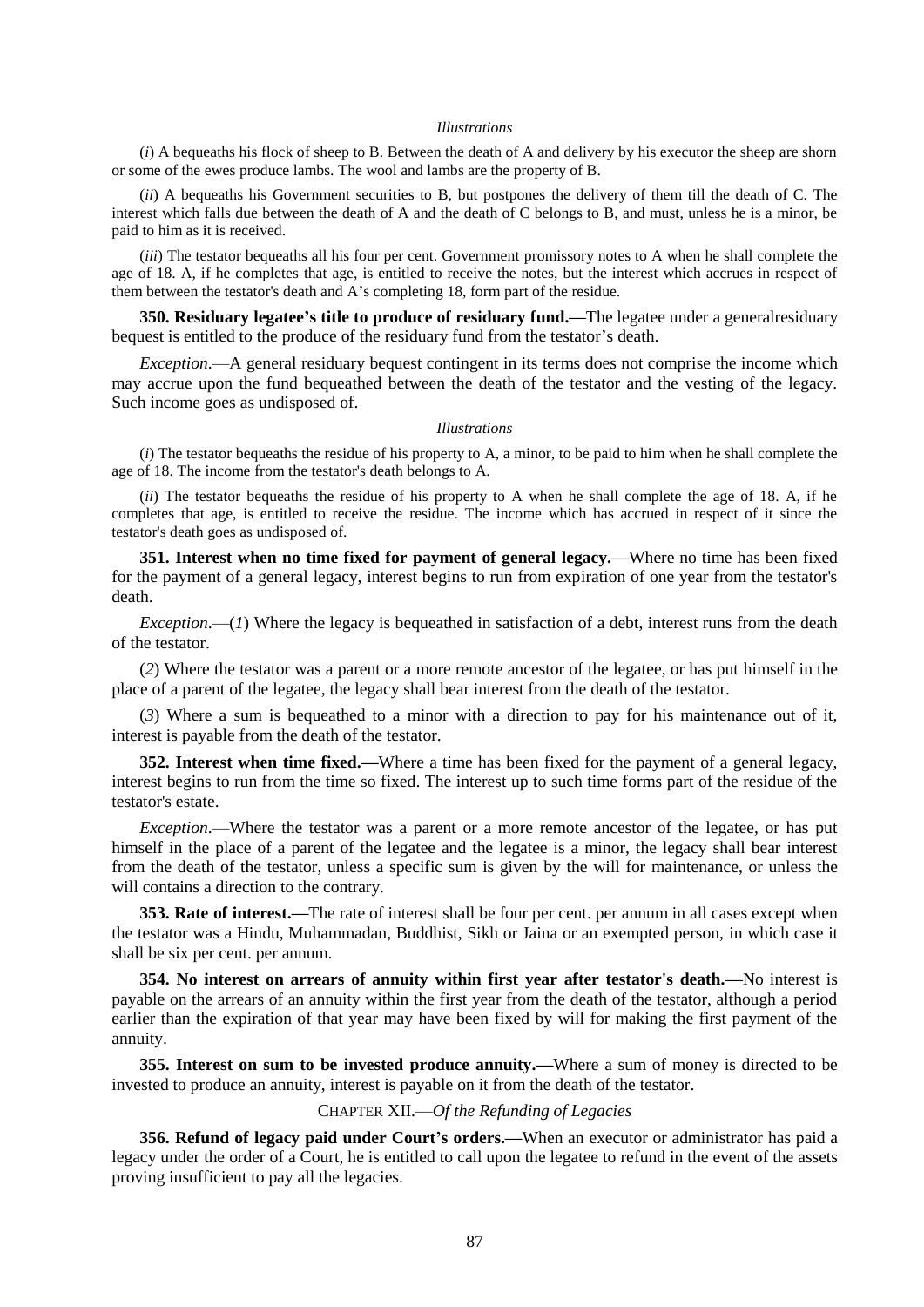**357. No refund if paid voluntarily.—**When an executor or administrator has voluntarily paid a legacy, he cannot call upon a legatee to refund in the event of the assets proving insufficient to pay all the legacies.

**358. Refund when legacy has become due on performance of condition within further time allowed under section 137.—**When the time prescribed by the will for the performance of a condition has elapsed, without the condition having been performed, and the executor or administrator has thereupon, without fraud, distributed the assets; in such case, if further time has been allowed under section 137 for the performance of the condition, and the condition has been performed accordingly, the legacy cannot be claimed from the executor or administrator, but those to whom he has paid it are liable to refund the amount.

**359. When each legatee compellable to refund in proportion.—**When the executor or administrator has paid away the assets in legacies, and he is afterwards obliged to discharge a debt of which he had no previous notice, he is entitled to call upon each legatee to refund in proportion.

**360. Distribution of assets.—**Where an executor or administrator has given such notices as the High Court may, by any general rule, prescribe or, if no such rule has been made, as the High Court would give in an administration-suit, for creditors and others to sent in to him their claims against the state of the deceased, he shall, at the expiration of the time therein named for sending in claims, be at liberty to distribute the assets, or any part thereof, in discharge of such lawful claims as he knows of, and shall not be liable for the assets so distributed to any person of whose claim he shall not have had notice at the time of such distribution:

Provided that nothing herein contained shall prejudice the right of any creditor or claimant to follow the assets, or any part thereof, in the hands of the persons who may have received the same respectively.

**361. Creditor may call upon legatee to refund.—**A creditor who has not received payment of his debt may call upon a legatee who has received paymeni of his legacy to refund, whether the assets of the testator's estate were or were not sufficient at the time of his death to pay both debts and legacies; and whether the payment of the legacy by the executor or administrator was voluntary or not.

**362. When legatee, not satisfied or compelled to refund under section 361, cannot oblige one paid in full to refund.—If** the assets were sufficient to satisfy all the legacies at the time of the testator's death, a legatee who has not received payment of his legacy, or who has been compelled to refund under section 361, cannot oblige one who has received payment in full to refund, whether the legacy were paid to him with or without suit, although the assets have subsequently become deficient by the wasting of the executor.

**363. When unsatisfied legatee must first proceed against executor, if solvent.—**If the assets were not sufficient to satisfy all the legacies at the time of the testator's death, a legatee who has not received payment of his legacy must, before he can call on a satisfied legatee to refund, first proceed against the executor or administrator if he is solvent; but if the executor or administrator is insolvent or not liable to pay, the unsatisfied legatee can oblige each satisfied legatee to refund in proportion.

**364. Limit to refunding of one legatee to another.—**The refunding of one legatee to another shall not exceed the sum by which the satisfied legacy ought to have been reduced if the estate had been properly administered.

#### *Illustration*

A has bequeathed 240 rupees, to B, 480 rupees to C, and 720 rupees to D. The assets are only 1,200 rupees and, if properly administered, would give 200 rupees to B, 400 rupees to C and 600 rupees to D. C and D have been paid their legacies in full leaving nothing to B. B can oblige C to refund 80 rupees, and D to refund 120 rupees.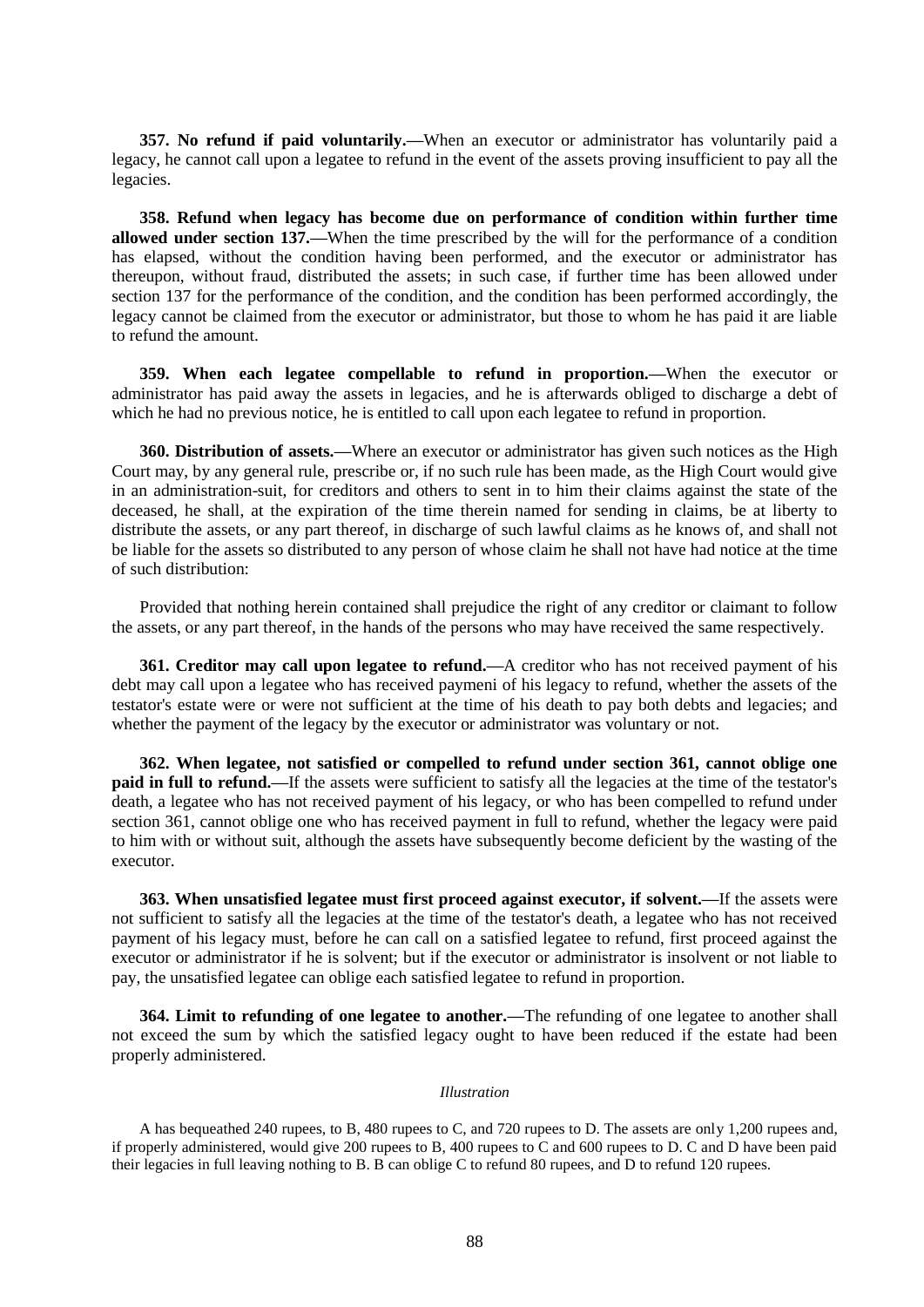## **365. Refunding to be without interest.—**The refunding shall in all cases be without interest.

**366. Residue after usual payments to be paid to residuary legatee.—**The surplus or residue of the deceased's property, after payment of debts and legacies, shall be paid to the residuary legatee when any has been appointed by the will.

**367. Transfer of assets from India to executor or administrator in country of domicile for**  distribution.—Where a person not having his domicile in <sup>1</sup>[India] has died leaving assets both in if <sup>1</sup>[India] and in the country in which he had his domicile at the time of his death, and there has been a grant of probate or letters of administration in <sup>1</sup>[India] with respect to the assets there a grant of administration in the country of domicile with respect to the assets in that country, the executor or administrator, as the case may be, in  $\frac{1}{1}$ [India], after having given such notices as are mentioned in section 360, and after having discharged, at the expiration of the time therein named, such lawful claims as he knows of, may, instead of himself distributing any surplus or residue of the deceased's property to persons residing out of <sup>1</sup>[India] who are entitled thereto, transfer, with the consent of the executor or administrator, as the case may be, in the country of domicile, the surplus or residue to him for distribution to those persons.

## CHAPTER XIII.—*Of the Liability of an Executor or Administrator for Devastation*

**368. Liability of executor or administrator for devastation.—**When an executor or administrator misapplies the estate of the deceased, or subjects it to loss or damage, he is liable to make good the loss or damage so occasioned.

#### *Illustrations*

(*i*) The executor pays out of the estate an unfounded claim. He is liable to make good the loss.

(*ii*) The deceased had a valuable lease renewable by notice which the executor neglects to give at the proper time. The executor is liable to make good the loss.

(*iii*) The deceased had a lease of less value than the rent payable for it, but terminable on notice at a particular time. The executor neglects to give the notice. He is liable to make good the loss.

**369. Liability of executor or administrator for neglect to get any part of property.—**When an executor or administrator occasions a loss to the estate by neglecting to get in any part of the property of the deceased, he is liable to make good the amount.

#### *Illustrations*

(*i*) The executor absolutely releases a debt due to the deceased from a solvent person, or compounds with a debtor who is able to pay in full. The executor is liable to make good the amount.

(*ii*) The executor neglects to sue for a debt till the debtor is able to plead that the claim is barred by limitation and the debt is thereby lost to the estate. The executor is liable to make good the amount.

## PART X

## SUCCESSION CERTIFICATES

**370. Restriction on grant of certificates under this part.—**(*1*) A succession certificate (hereinafter in this Part referred to as a certificate) shall not be granted under this Part with respect to any debt or security to which a right is required by section 212 or section 213 to be established by letters of administration or probate:

Provided that nothing contained in this section shall be deemed to prevent the grant of a certificate to any person claiming to be entitled to the effects of a deceased Indian Christian, or to any part thereof, with respect to any debt or security, by reason that a right thereto can be established by letters of administration under this Act.

<sup>1.</sup> Subs. by Act 3 of 1951, s. 3 and the Schedule, for "the States".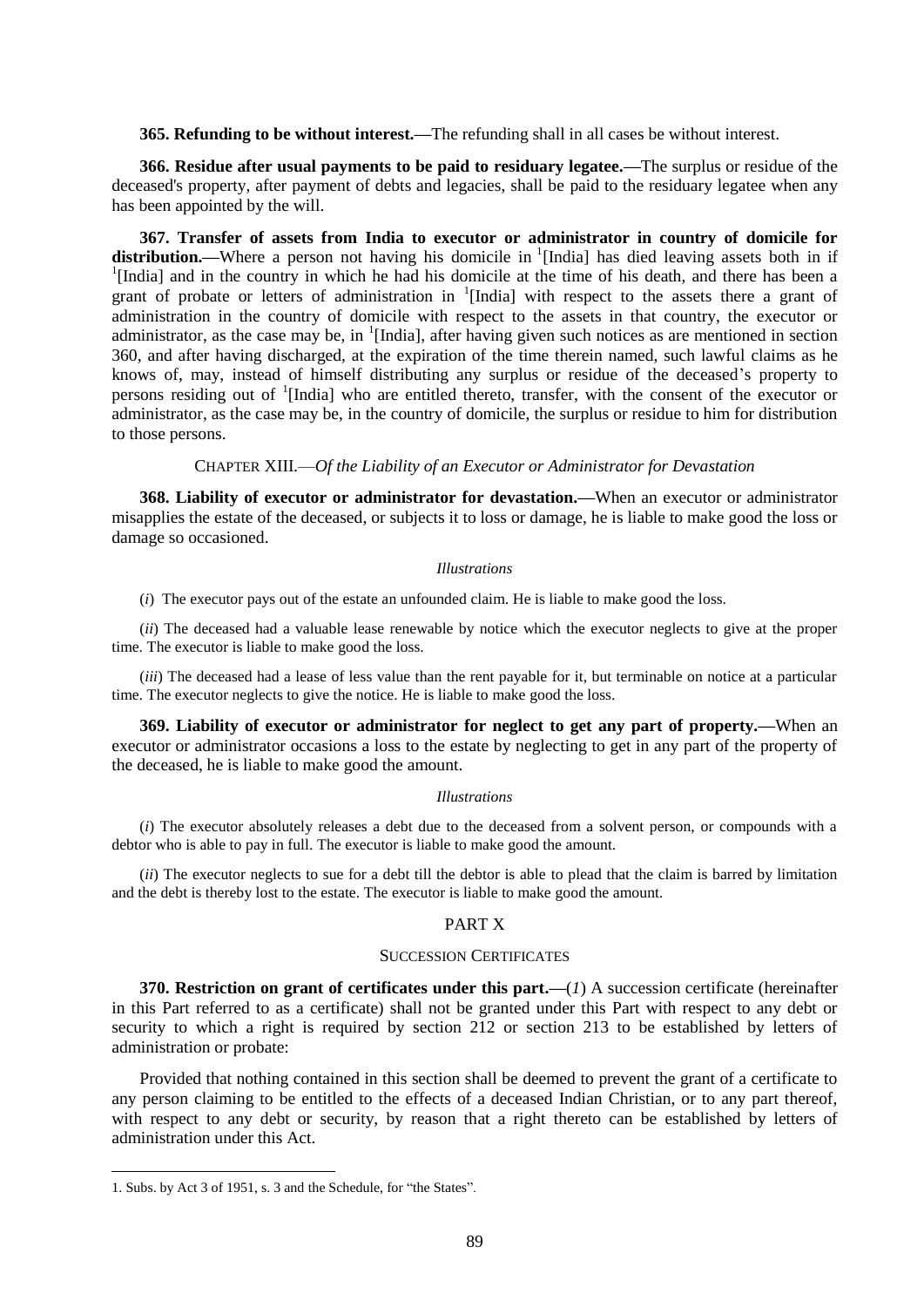(*2*) For the purposes of this Part, "security" means**—**

(*a*) any promissory note, debenture, stock or other security of the Central Government or of a State Government;

(b) any bond, debenture, or annuity charged by Act of Parliament  $\frac{1}{1}$  [of the United Kingdom] on the revenues of India;

(*c*) any stock or debenture of, or share in, a company or other incorporated institution;

(*d*) any debenture or other security for money issued by, or on behalf of, a local authority;

 $(e)$  any other security which the<sup>2</sup>[State Government] may, by notification in the Official Gazette, declare to be a security for the purposes of this Part.

**371. Court having jurisdiction to grant certificate.—**The District Judge within whose jurisdiction the deceased ordinarily resided at the time of his death, or, if at that time he had no fixed place of residence, the District Judge, within whose jurisdiction any part of the property of the deceased may be found, may grant a certificate under this Part.

**372. Application for certificate.—**(1) Application for such a certificate shall be made to the District Judge by a petition signed and verified by or on behalf of the applicant in the manner prescribed by the Code of Civil Procedure, 1908 (5 of 1908) for the signing and verification of a plaint by or on behalf of a plaintiff, and setting forth the following particulars, namely:**—**

(*a*) the time of the death of the deceased;

(*b*) the ordinary residence of the deceased at the time of his death and, if such residence was not within the local limits of the jurisdiction of the Judge to whom the application is made, then the property of the deceased within those limits;

(*c*) the family or other near relatives of the deceased and their respective residences;

(*d*) the right in which the petitioner claims;

(*e*) the absence of any impediment under section 370 or under any other provision of this Act or any other enactment, to the grant of the certificate or to the validity thereof if it were granted; and

(*f*) the debts and securities in respect of which the certificate is applied for.

(*2*) If the petition contains any averment which the person verifying it knows or believes to be false, or does not believe to be true, that person shall be deemed to have committed an offence under section 198 of the Indian Penal Code, 1860 (45 of 1860).

 $3(3)$  Application for such a certificate may be made in respect of any debt or debts due to the deceased creditor or in respect of portions thereof.]

**373. Procedure on application.—**(*1*) If the District Judge is satisfied that there is ground for entertaining the application, he shall fix a day for the hearing thereof and cause notice of the application and of the day fixed for the hearing—

(*a*) to be served on any person to whom, in the opinion of the Judge, special notice of the application should be given, and

(*b*) to be posted on some conspicuous part of the court-house and published in such other manner, if any, as the Judge, subject to any rules made by the High Court in this behalf, thinks fit,

and upon the day fixed, or as soon thereafter as may be practicable, shall proceed to decide in a summary manner the right to the certificate.

<sup>1.</sup> Ins. by the A. O. 1950.

<sup>2.</sup> The words "G.G. in C"have been successively amended by the A.O. 1937 and the A.O. 1950 to read as above.

<sup>3.</sup> Added by Act 14 of 1928, s. 2.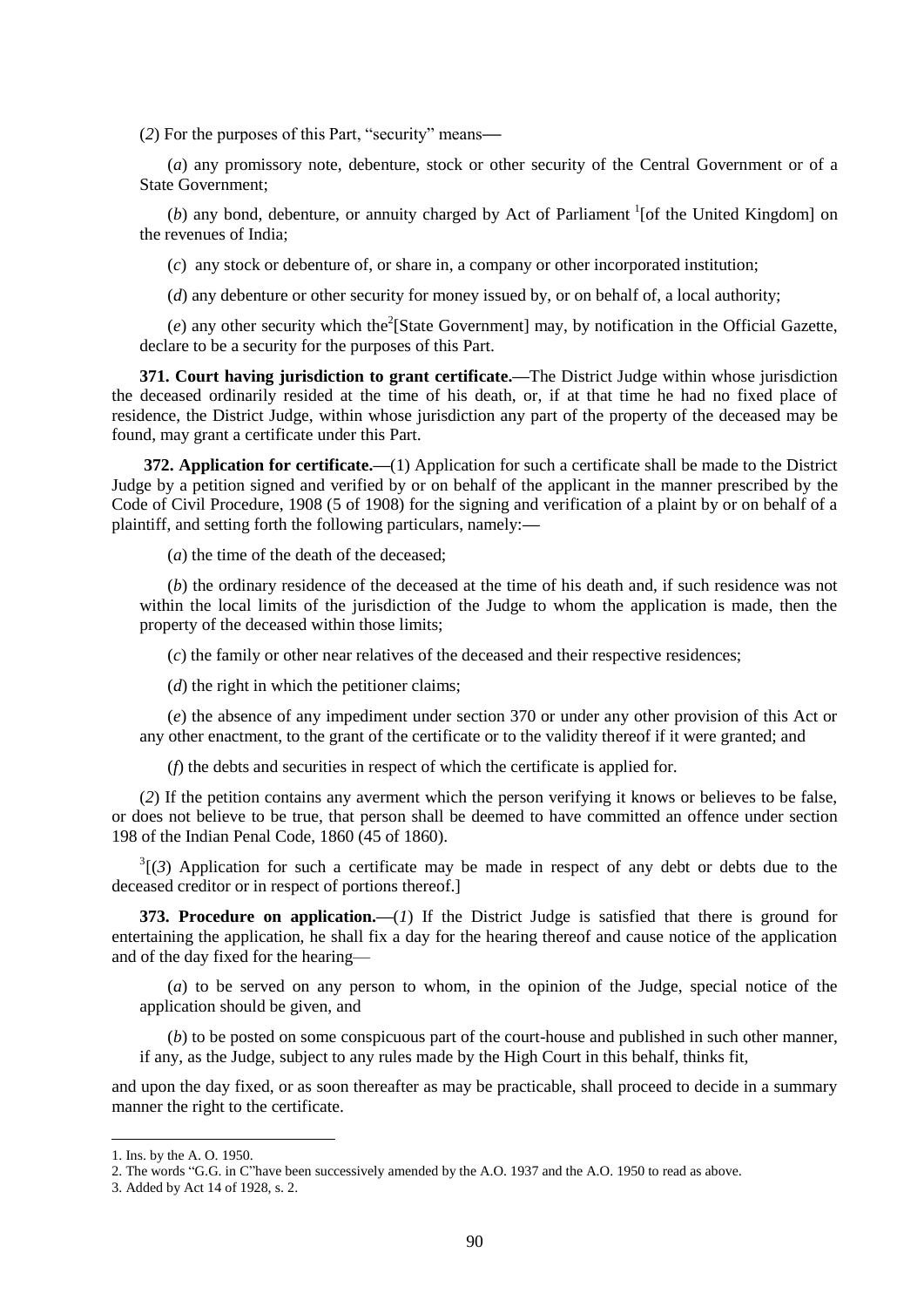(*2*) When the Judge decides the right thereto to belong to the applicant, the Judge shall make an order for the grant of the certificate to him.

(*3*) If the Judge cannot decide the right to the certificate without determining questions of law or fact which seem to be too intricate and difficult for determination in a summary proceeding, he may nevertheless grant a certificate to the applicant if he appears to be the person having prima facie the best title thereto.

(*4*) When there are more applicants than one for a certificate, and it appears to the Judge that more than one of such applicants are interested in the estate of the deceased, the Judge may, in deciding to whom the certificate is to be granted, have regard to the extent of interest and the fitness in other respects of the applicants.

**374. Contents of certificate.—**When the District Judge grants a certificate, he shall therein specify the debts and securities set forth in the application for the certificate, and may thereby empower the person to whom the certificate is granted—

(*a*) to receive interest or dividends on, or

(*b*) to negotiate or transfer, or

(*c*) both to receive interest or dividends on, and to negotiate or transfer, the securities or any of them.

**375. Requisition of security from grantee of certificate.—**(*1*) The District Judge shall in any case in which he proposes to proceed under sub-section (*3*) or sub-section (*4*) of section 373, and may, in any other case, require, as a condition precedent to the granting of a certificate, that the person to whom he proposes to make the grant shall give to the Judge a bond with one or more surety or sureties, or other sufficient security, for rendering an account of debts and securities received by him and for indemnity of persons who may be entitled to the whole or any part of those debts and securities.

(*2*) The Judge may, on application made by petitioner and on cause shown to his satisfaction, and upon such terms as to security, or providing that the money received be paid into Court, or otherwise, as he thinks fit, assign the bond or other security to some proper person, and that person shall thereupon be entitled to sue thereon in his own name as if it had been originally given to him instead of to the Judge of the Court, and to recover, as trustee for all persons interested, such amount as may be recoverable thereunder.

**376. Extension of certificate.—**(*1*) A District Judge may, on the application of the holder of a certificate under this Part, extend the certificate to any debt or security not originally specified therein, and every such extension shall have the same effect as if the debt or security to which the certificate is extended had been originally specified therein.

(*2*) Upon the extension of a certificate, powers with respect to the receiving of interest or dividends on, or the negotiation or transfer of, any security to which the certificate has been extended may be conferred, and a bond or further bond or other security for the purposes mentioned in section 375 may be required, in the same manner as upon the original grant of a certificate.

**377. Forms of certificate and extended certificate.—**Certificates shall be granted and extensions of certificates shall be made, as nearly as circumstances admit, in the forms set forth in Schedule VIII.

**378. Amendment of certificate in respect of powers as to securities.—**Where a District Judge has not conferred on the holder of a certificate any power with respect to a security specified in the certificate, or has only empowered him to receive interest or dividends on, or to negotiate or transfer, the security the Judge may, on application made by petitioner and on cause shown to his satisfaction, amend the certificate by conferring any of the powers mentioned in section 374 or by substituting any one for any other of those powers.

**379. Mode of collecting court-fees on certificates.—**(*1*) Every application for a certificate or for the extension of a certificate shall be accompanied by a deposit of a sum equal to the fee payable under the Court-Fees Act, 1870 (7 of 1870), in respect of the certificate or extension applied for.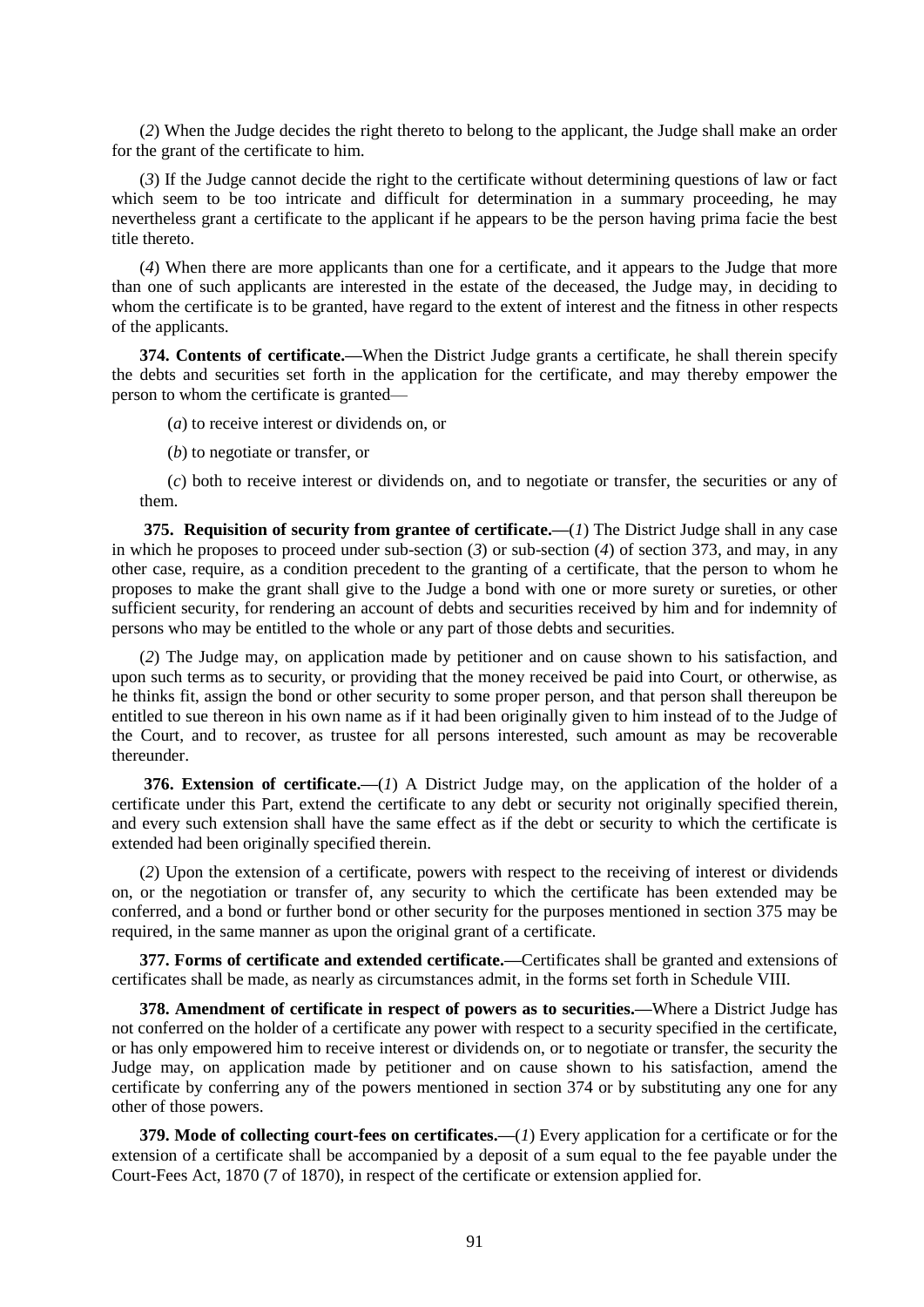(*2*) If the application is allowed, the sum deposited by the applicant shall be expended, under the direction of the Judge, in the purchase of the stamp to be used for denoting the fee payable as aforesaid.

(*3*) Any sum received under sub-section (*1*) and not expended under sub-section (*2*) shall be refunded to the person who deposited it.

**380. Local extent of certificate.—**A certificate under this Part shall have effect throughout  $\frac{1}{2}$ [India]  $\frac{2***}{3}$ .

<sup>3</sup> [This section shall apply in  ${}^{3}$ [India]  ${}^{4}$  after the separation of Burma and Aden from India to certificates granted in Burma and Aden before the date of the separation, or after that date in proceedings which were pending at that date.

<sup>5</sup>[It shall also apply in <sup>3</sup>[India]  $6***$ <sup>7</sup> after the separation of Pakistan from India to certificates granted before the date of the separation, or after that date in proceedings pending at that date in any of the territories which on that date constituted Pakistan.]

**381. Effect of certificate.—**Subject to the provisions of this Part, the certificate of the District Judge shall, with respect to the debts and securities specified therein, be conclusive as against the persons owing such debts or liable on such securities, and shall, notwithstanding any contravention of section 370, or other defect, afford full indemnity to all such persons as regards all payments made, or dealings had, in good faith in respect of such debts or securities to or with the person to whom the certificate was granted.

<sup>8</sup>[382. Effect of certificate granted or extended by Indian representative in Foreign State and in **certain other cases.—**Where a certificate in the form, as nearly as circumstances admit, of Schedule VIII**—**

(*a*) has been granted to a resident within a foreign State by an Indian representative accredited to that State, or

(*b*) has been granted before the commencement of the Part B States (Laws) Act, 1951 (3 of 1951), to a resident within any Part B State by a district judge of that State or has been extended by him in such form, or

(*c*) has been granted after the commencement of the Part B States (Laws) Act, 1951 (3 of 1951), to a resident within the State of Jammu and Kashmir by the district judge of that State or has been extended by him in such form, the certificate shall, when stamped in accordance with the provisions of the Court-Fees Act, 1870 (7 of 1870), with respect to certificates under this Part, have the same effect in India as a certificate granted or extended under this Part.]

**383. Revocation of certificate.—**A certificate granted under this Part may be revoked for any of the following causes, namely:—

(*a*) that the proceedings to obtain the certificate were defective in substance;

(*b*) that the certificate was obtained fraudulently by the making of a false suggestion, or by the concealment from the Court of something material to the case;

1

<sup>1.</sup> Subs.by Act 3 of 1951,s. 3 and the Schedule, for "the States".

<sup>2.</sup> The words "of India" omitted by the A.O. 1950.

<sup>3.</sup> Ins. by the A.O. 1937.

<sup>4.</sup> 1st April, 1937.

<sup>5.</sup> Added by the A.O. 1948.

<sup>6.</sup> The words "of India" omitted by Act 48 of 1952,s. 3 and Schedule II.

<sup>7.</sup> 15th August, 1947.

<sup>8.</sup> Subs. by Act 1957, s. 2 for s. 382.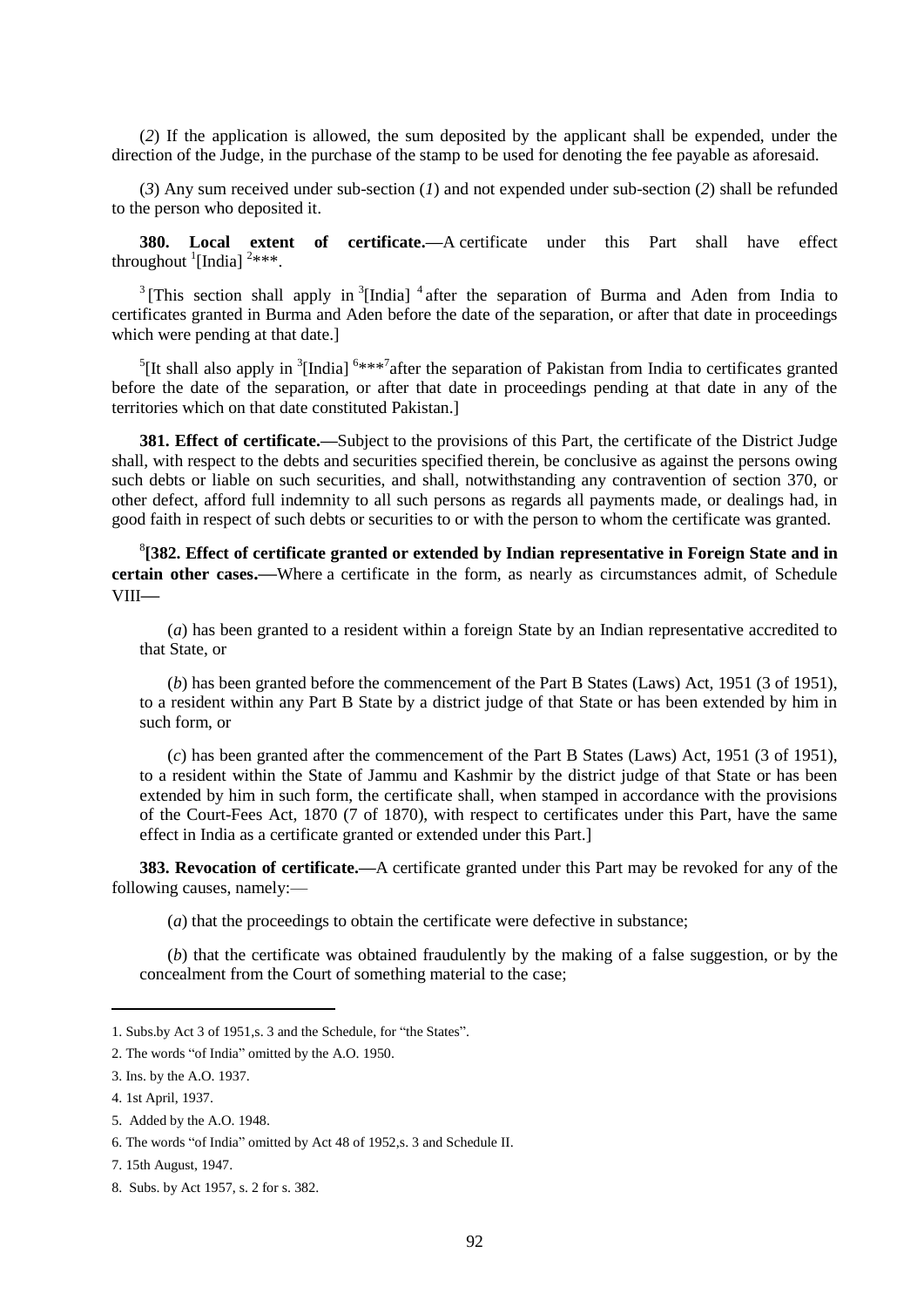(*c*) that the certificate was obtained by means of an untrue allegation of a fact essential in point of law to justify the grant thereof, though such allegation was made in ignorance or inadvertently;

(*d*) that the certificate has become useless and inoperative through circumstances;

(*e*) that a decree or order made by a competent Court in a suit or other proceeding with respect to effects comprising debts or securities specified in the certificate renders it proper that the certificate should be revoked.

**384. Appeal.—**(*1*) Subject to the other provisions of this Part, an appeal shall lie to the High Court from an order of a District Judge granting, refusing or revoking a certificate under this Part, and the High Court may, if it thinks fit, by its order on the appeal, declare the person to whom the certificate should be granted and direct the District judge, on application being made therefore, to grant it accordingly, in super session of the certificate, if any, already granted.

(*2*) An appeal under sub-section (*1*) must be preferred within the time allowed for an appeal under the Code of Civil Procedure, 1908 (5 of1908).

(*3*) Subject to the provisions of sub-section (*1*) and to the provisions as to reference to and revision by the High Court and as to review of judgment of the Code of Civil Procedure, 1908 (5 of 1908), as applied by section 141 of that Code, an order of a District Judge under this Part shall be final.

**385. Effect on certificate of previous certificate, probate or letters of administration.—**Save as provided by this Act, a certificate granted thereunder in respect of any of the effects of a deceased person shall be invalid if there has been a previous grant of such a certificate or of probate or letters of administration in respect of the estate of the deceased person and if such previous grant is in force.

**386. Validation of certain payments made in good faith to holder of invalid certificate.—** Where a certificate under this Part has been superseded or is invalid by reason of the certificate having been revoked under section 383,or by reason of the grant of a certificate to a person named in an appellate order under section 384, or by reason of a certificate having been previously granted, or for any other cause, all payments made or dealings had, as regards debts and securities specified in the superseded or invalid certificate, to or with the holder of that certificate in ignorance of its super session or invalidity, shall be held good against claims under any other certificate.

**387. Effect of decisions under this Act, and liability of holder of certificate thereunder.—** No decision under this Part upon any question of right between any parties shall be held to bar the trial of the same question in any suit or in any other proceeding between the same parties, and nothing in this Part shall be construed to affect the liability of any person who may receive the whole or any part of any debt or security, or any interest or dividend on any security, to account therefore to the person lawfully entitled thereto.

**388. Investiture of inferior courts with jurisdiction of District Court for purposes of this Act.—** (*1*) The State Government may by notification in the Official Gazette, invest any court inferior in grade to a District Judge with power to exercise the functions of a District Judge under this Part.

(*2*) Any inferior court so invested shall, within the local limits of its jurisdiction, have concurrent jurisdiction with the District Judge in the exercise of all the powers conferred by this Part upon the District Judge, and the provisions of this Part relating to the District Judge shall apply to such an inferior court as if it were a District Judge:

Provided that an appeal from any such order of an inferior court as is mentioned in sub-section (*1*) of section 384 shall lie to the District Judge, and not to the High Court, and that the District Judge may, if he thinks fit, by his order on the appeal, make any such declaration and direction as that sub-section authorises the High Court to make by its order on an appeal from an order of a District Judge.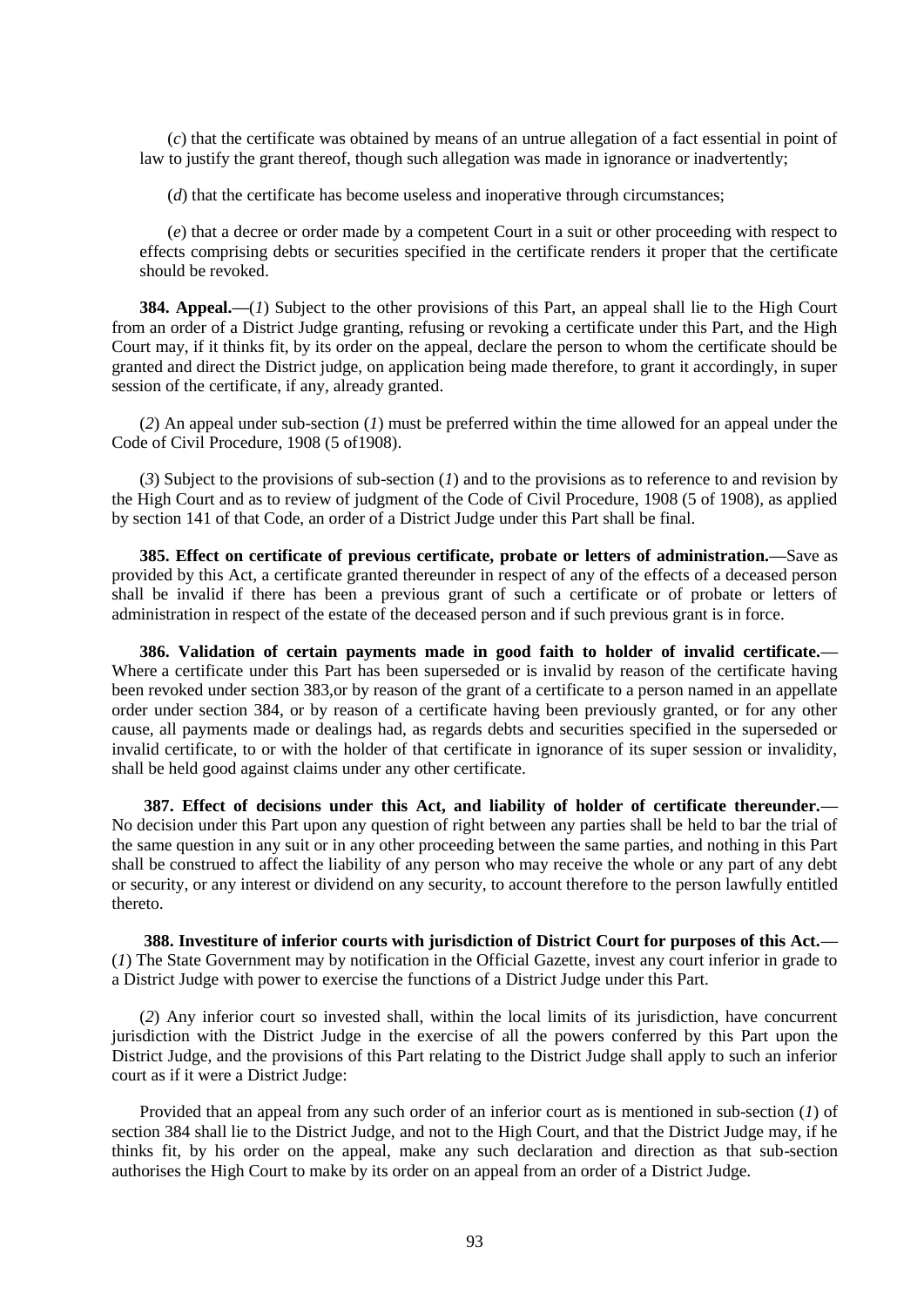(*3*) An order of a District Judge on an appeal from an order of an inferior Court under the last foregoing sub-section shall, subject to the provisions as to reference to and revision by the High Court and as to review of judgment of the Code of Civil Procedure, 1908 (5 of 1908), as applied by section 141 of that Code, be final.

(*4*) The District Judge may withdraw any proceedings under this Part from an inferior court, and may either himself dispose of them or transfer them to another such court established within the local limits of the jurisdiction of the District Judge and having authority to dispose of the proceedings.

(*5*) A notification under sub-section (*1*) may specify any inferior court specially or any class of such courts in any local area.

(*6*) Any Civil Court which for any of the purposes of any enactment is subordinate to, or subject to the control of, a District Judge shall, for the purposes of this section, be deemed to be a court inferior in grade to a District Judge.

### **STATE AMENDMENT**

## **Karnataka**

**Amendment of Central Act 39 of 1925.—**In the Indian Succession Act, 1925 (Central Act 39 of 1925) as in force in the State of Karnataka, section 388 shall be omitted.

[*Vide* Karnataka Act 28 of 1978, s. 4].

**389. Surrender of superseded and invalid certificates.—**(*1*) When a certificate under this Part has been superseded or is invalid from any of the causes mentioned in section 386, the holder thereof shall, on the requisition of the Court which granted it, deliver it upto that court.

(*2*) If he willfully and without reasonable cause omits so to deliver it up, he shall be punishable with fine which may extend to one thousand rupees, or with imprisonment for a term which may extend to three months or with both.

**390. Provisions with respect to certificates under Bombay Regulation VIII of 1827.—** Notwithstanding anything in Bombay Regulation No. VIII of 1827 the provisions of section 370, subsection (*2*), section 372, sub-section (*1*), clause (*f*), and sections 374, 375, 376, 377, 378, 379, 381, 383, 384, 387, 388 and 389 with respect to certificates under this Part and applications therefore, and of section 317 with respect to the exhibition of inventories and accounts by executors and administrators, shall, so far as they can be made applicable, apply, respectively, to certificates granted under that Regulation and applications made for certificates thereunder, after the 1st day of May, 1889 and to the exhibition of inventories and accounts by the holders of such certificates so granted.

# PART XI

#### **MISCELLANEOUS**

**391 Saving.—**Nothing in Part VIII, Part IX or Part X shall**—**

(*i*) validate any testamentary disposition which would otherwise have been invalid;

(*ii*) invalidate any such disposition which would otherwise have been valid;

(*iii*) deprive any person of any right of maintenance to which he would otherwise have been entitled; or

(*iv*) affect the Administrator General's Act, 1913(3 of 1913).

**392.** [*Repealed.*].—*Rep. by the Repealing Act,* 1927 (12 *of* 1927), s. 2 *and Schedule*.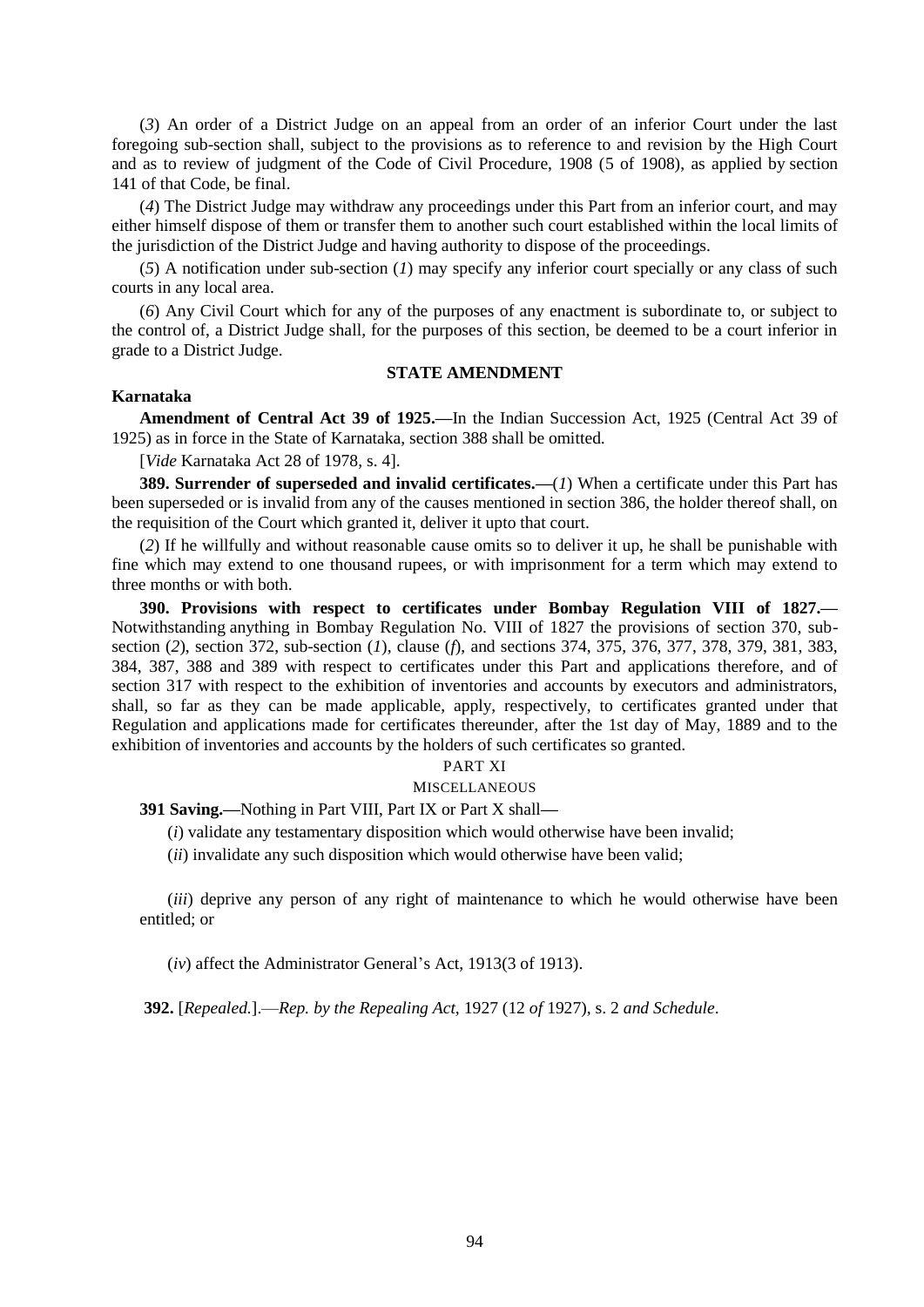# SCHEDULE I

# (*See* section 28) TABLE OF CONSANGUINITY

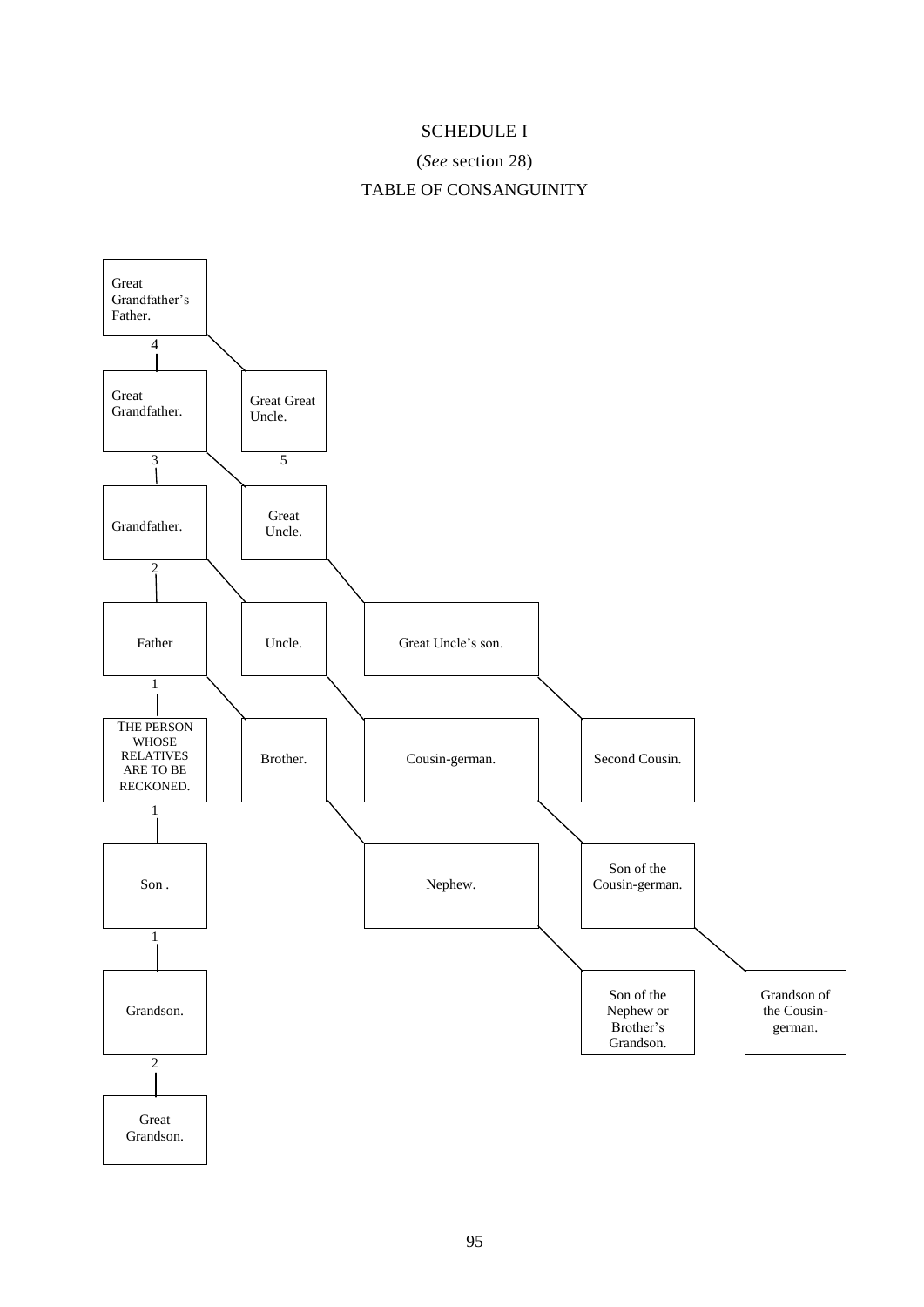# <sup>1</sup>[SCHEDULE II

#### PART I

#### (*See* section 54)

(*1*) Father and mother.

(*2*)Brothers and sisters (other than half brothers and sisters) and lineal descendants of such of them as shall have predeceased the intestate.

(*3*) Paternal and maternal grandparents.

(*4*) Children of paternal and maternal grandparents and the lineal descendants of such of them as have predeceased the intestate.

(*5*) Paternal and maternal grandparents' parents.

(*6*) Paternal and maternal grandparents' parents' children and the lineal descendants of such of them as have predeceased the intestate.

# PART II

#### (*See* section 55)

(*1*) Father and mother.

(*2*) Brothers and sisters (other than half brothers and sisters) and lineal descendants of such of them as shall have predeceased the intestate.

(*3*) Paternal and maternal grandparents.

(*4*) Children of paternal and maternal grandparents and the lineal descendants of such of them as have predeceased the intestate.

(*5*) Paternal and maternal grandparents' parents.

 $(6)$  Paternal and maternal <sup>2</sup>[grandparent's parents children] and the lineal descendants of such of them as have predeceased the intestate.

(*7*) Half brothers and sisters and the lineal descendants of such of them as have predeceased the intestate.

(*8*) Widows of brothers or half brothers and widowers of sisters or half sisters.

(*9*) Paternal or maternal grandparents children's widows or widowers.

(*10*) Widows or widowers of deceased lineal descendants of the intestate who have not married again before the death of the intestate.]

# SCHEDULE III

### [*See* section 57]

PROVISIONS OF PART VI APPLICABLE TO CERTAIN WILLS AND CODICILS DESCRIBED IN SECTION57

Sections 59, 61, 62, 63, 64, 68, 70, 71, 73, 74, 75, 76, 77, 78, 79, 80, 81, 82, 83, 84, 85, 86, 87, 88, 89, 90, 95, 96, 98, 101, 102, 103, 104, 105, 106, 107, 108, 109, 110, 111, 112, 113, 114, 115, 116, <sup>3</sup> [117], 119, 120, 121, 122, 123, 124, 125, 126, 127, 128, 129, 130, 131, 132, 133, 134, 135, 136, 137, 138, 139, 140, 141, 142, 143, 144, 145, 146, 147, 148, 149, 150, 151, 152, 153, 154, 155, 156, 157, 158, 159, 160, 161, 162, 163, 164, 165, 166, 167, 168, 169, 170, 171, 172, 173, 174, 175, 176, 177, 178, 179, 180, 181, 182, 183, 184, 185, 186, 187, 188, 189 and 190.

2. Subs. by Act 30 of 2001, s. 3 and the Second Schedule, for "grandparents' children" (w.e.f. 3-9-2001).

<sup>1.</sup> Subs. by Act 51 of 1991, s. 7 for the second Schedule.

<sup>3.</sup> Ins by Act 21 of 1929, s. 14.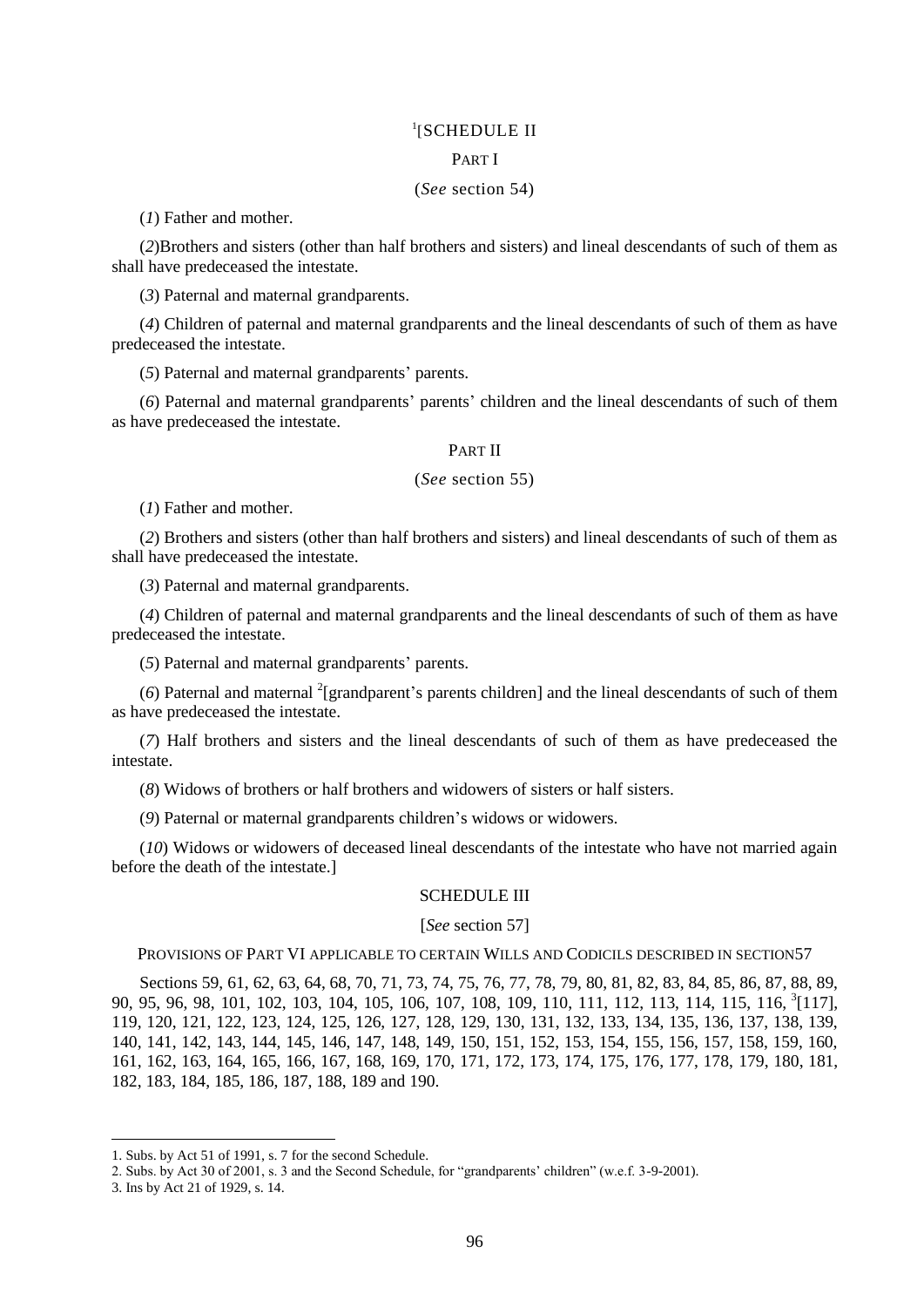# *Restrictions and modifications in application of foregoing sections*

1. Nothing therein contained shall authorise a testator to bequeath property which he could not have alienated inter vivos, or to deprive any persons of any right of maintenance of which, but for the application of these sections, he could not deprive them, by will.

2. Nothing therein contained shall authorise any Hindu, Buddhist, Sikh or Jaina, to create in property any interest which he could not have created before the first day of September, 1870.

3. Nothing therein contained shall affect any law of adoption or intestate succession,

4. In applying section 70, the words "than by marriage or" shall be omitted.

5. In applying any of the following sections, namely, sections seventy-five, seventy-six, one hundred and five, one hundred and nine, one hundred and eleven, one hundred and twelve, one hundred and thirteen, one hundred and fourteen, one hundred and fifteen, and one hundred and sixteen to such wills and codicils, the words "son", "sons", "child", and "children" shall be deemed to include an adopted child; and the word "grand-children" shall be deemed to include the children, whether adopted or naturalborn, of a child whether adopted or natural-born; and the expression "daughter-in-law" shall be deemed to include the wife of an adopted son.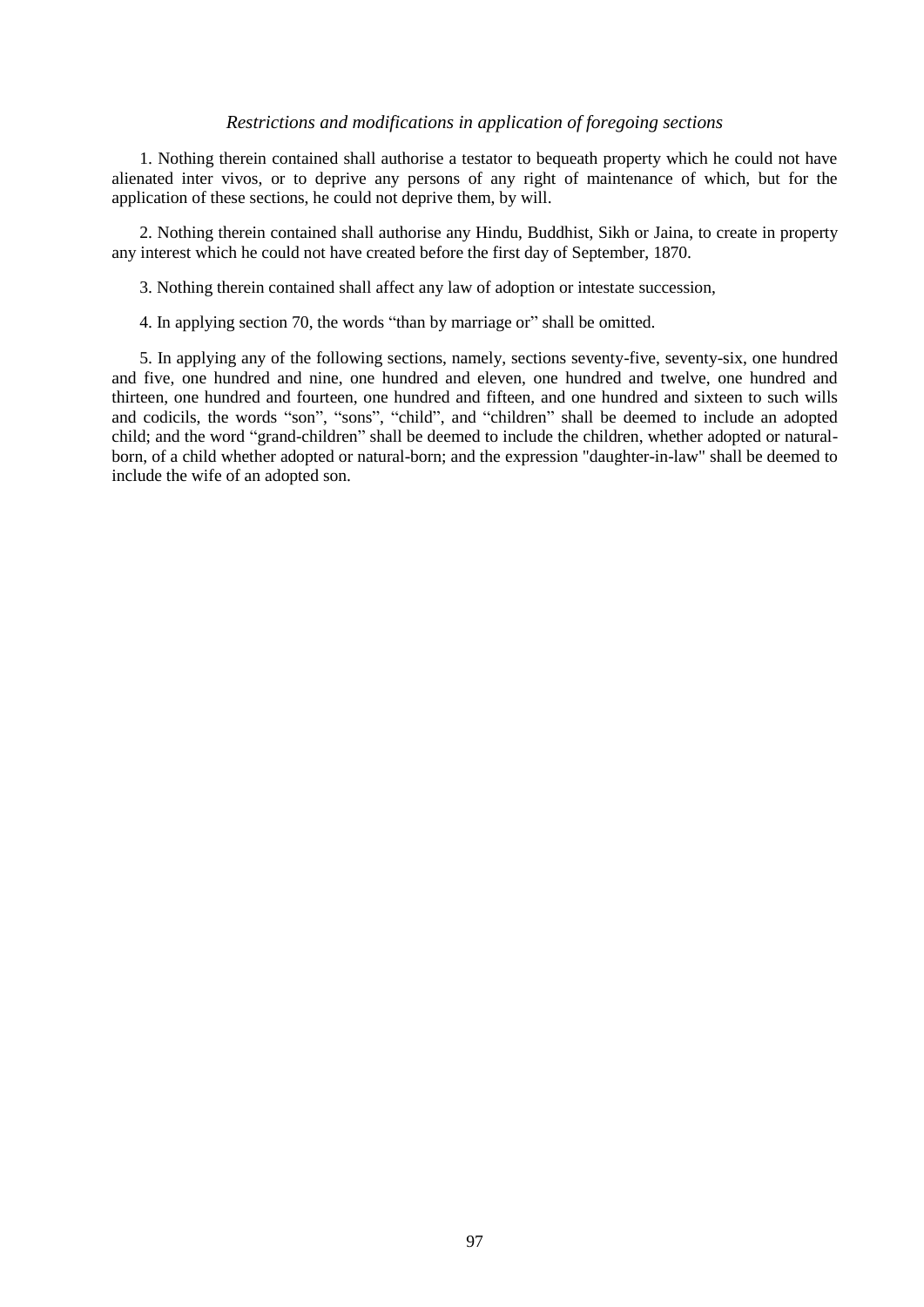# SCHEDULE IV [*See* section 274(*2*)] FORM OF CERTIFICATE

I, A. B., Registrar (or as the case may be) of the High Court of Judicature at(*or* as the case may be) hereby certify that on the day of, the HighCourt of Judicatureat (*or* as the case may be) granted probate of the will (*or* letters of administration of the estate) of C.D., late of , decreased, to E.F. of and G.H. of, andthat such probate (*or* letters) has (*or* have) effect over all the property of the deceased throughout  $\left[$ [India]<sup>2\*\*\*</sup>.

# SCHEDULE V

# [*See* section 284(4)]

# FORM OF CAVEAT

Let nothing be done in the matter of, the estate of A. B., late of , deceased, whodied on the day of at , without notice to C.D.of

#### SCHEDULE VI

(*See*section 289)

#### FORM OF PROBATE

I, Judge of the District of [*or* Delegate appointed for granting probate orletters of administration in (*here insert the limits of the Delegate's jurisdiction*)], hereby make knownthat on the day of in the year , the last will of , late of , a copy whereof ishereunto annexed, was proved and registered before me, and that administration of the property andcredits of the said deceased, and in any way concerning his will was granted to , the executor inthe said will named, he having undertaken to administer the same, and to make a full and true inventory of the said property and credits and exhibit the same in this Court within six months from the date of this grant or within such further time as the Court may, from time to time, appoint, and also to render to this Court a true account of the said property and credits within one year from the same date, or within such further time as the Court may, from time to time, appoint.

## SCHEDULE VII

#### (*See* section 290)

#### FORM OF LETTERS OF ADMINISTRATION

I, Judge of the District of *Ior* Delegate appointed for granting probate orletters of administration in (*here insert the limits of the Delegate's jurisdiction*)], hereby makeknown that on the day of letters of administration (with or without the will annexed, as thecase may be), of the property and credits of, late of, deceased, were granted to, the father (*or* as the case may be) of the deceased, he having undertaken to administer the same and to make a full and true inventory of the said property and credits and exhibit the same in this Court, within six months from the date of this grant or within such further time as the Court may, from time to time, appoint, and also to render to this Court a true account of the said property and credits within one year from the same date, or within such further time as the Court may, from time to time, appoint.

1

<sup>1.</sup> Subs. by Act 3 of 1951, s. 3 and the Schedule, for "the States".

<sup>2.</sup> The words "of India" omitted by the A.O. 1950.